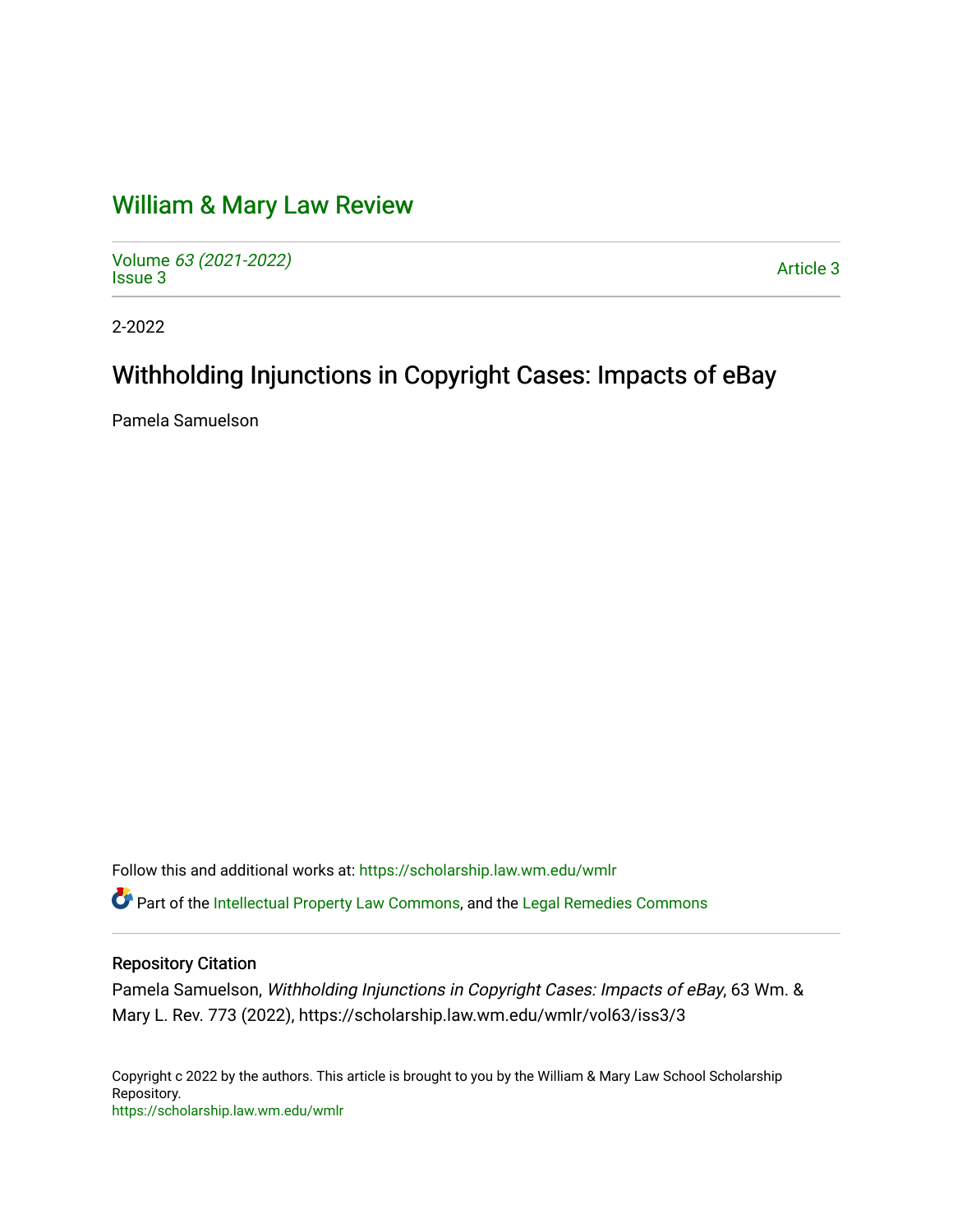# WITHHOLDING INJUNCTIONS IN COPYRIGHT CASES: IMPACTS OF *EBAY*

# PAMELA SAMUELSON\*

#### **ABSTRACT**

*Before the Supreme Court's 2006 decision in* eBay Inc. v. MercExchange, L.L.C.*, which ruled that courts should exercise equitable discretion when considering whether to issue permanent injunctions in patent infringement cases, courts routinely granted injunctions in copyright cases when plaintiffs proved that defendants had infringed or had likely infringed copyrights. Such findings triggered presumptions of irreparable harm, which were almost never rebutted. Only rarely would courts consider a balancing of hardships or effects of injunctions on public interests.*

*In the first several years after* eBay*, commentators reported that* eBay *had had little impact on the availability of injunctive relief in copyright cases. However, after a key Second Circuit ruling in 2010 concluded that* eBay *requires plaintiffs to prove all four factors and that* eBay *had overturned presumptions of irreparable harm, courts have dutifully followed the dictates of* eBay *and have more frequently denied injunctions in four types of cases: (1) when copyright owners failed to offer persuasive evidence of irreparable harm and/or inadequacy of legal remedies, (2) when a balance of hardships favored defendants, (3) when public interests would be better served by denying the requested injunctions, and (4) when the plaintiff was*

<sup>\*</sup> Richard M. Sherman Distinguished Professor of Law, Berkeley Law School. I wish to thank Lauren Wynn and Kathryn Hashimoto for excellent research support. I also give thanks to Shyam Balganesh, Bob Brauneis, Dan Burk, Kevin Collins, Courtney Cox, Mark Gergen, Andrew Gilden, Tomás Gómez-Arostegui, Rick Hasen, Mark Lemley, Hon. Pierre Leval, Glynn Lunney, Doug Rendleman, Caprice Roberts, Matt Sag, Michal Shur Ofri, Jessica Silbey, Xiying Tang, Rebecca Tushnet, Jacob Victor, and Christopher Yoo for comments on earlier versions of this Article.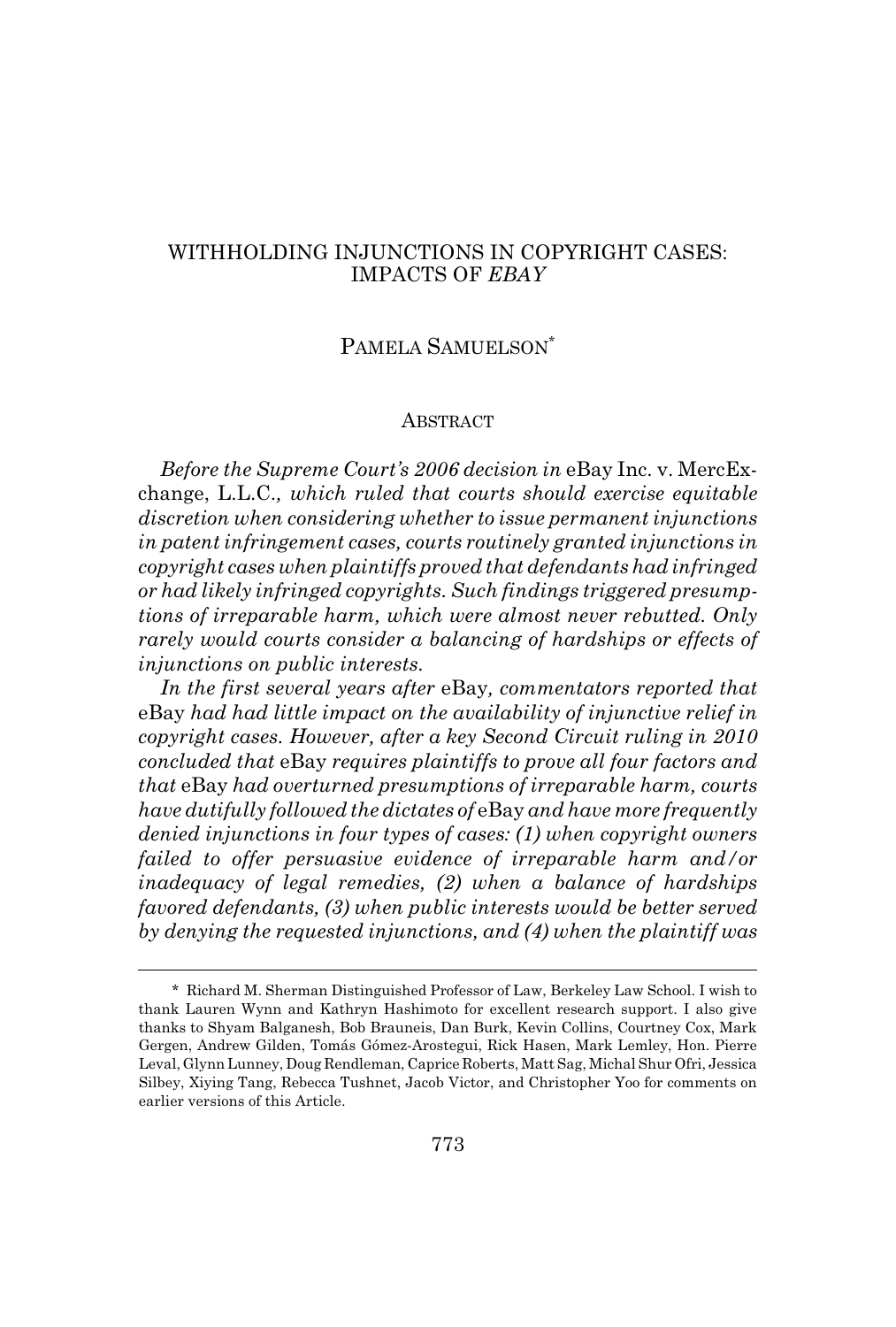*seeking to vindicate non-copyright interests. While injunctions are still quite common in simple piracy cases,* eBay *has radically changed the injunctive relief calculus for copyright plaintiffs.*

*Although numerous private law scholars have criticized* eBay *for its departures from traditional principles of equity, this Article explains why the post-*eBay *copyright rulings comport with those principles. It concludes that the* eBay *four-factor test has had, by and large, salutary effects on the exercise of equitable discretion in considering injunctions in copyright infringement cases.* eBay *notwithstanding, there are numerous reasons why courts in copyright cases continue to be reluctant to grant damage-only awards. After* eBay*, courts have eschewed categorical pro-injunction rules and induced them to carefully tailor copyright infringement remedies.*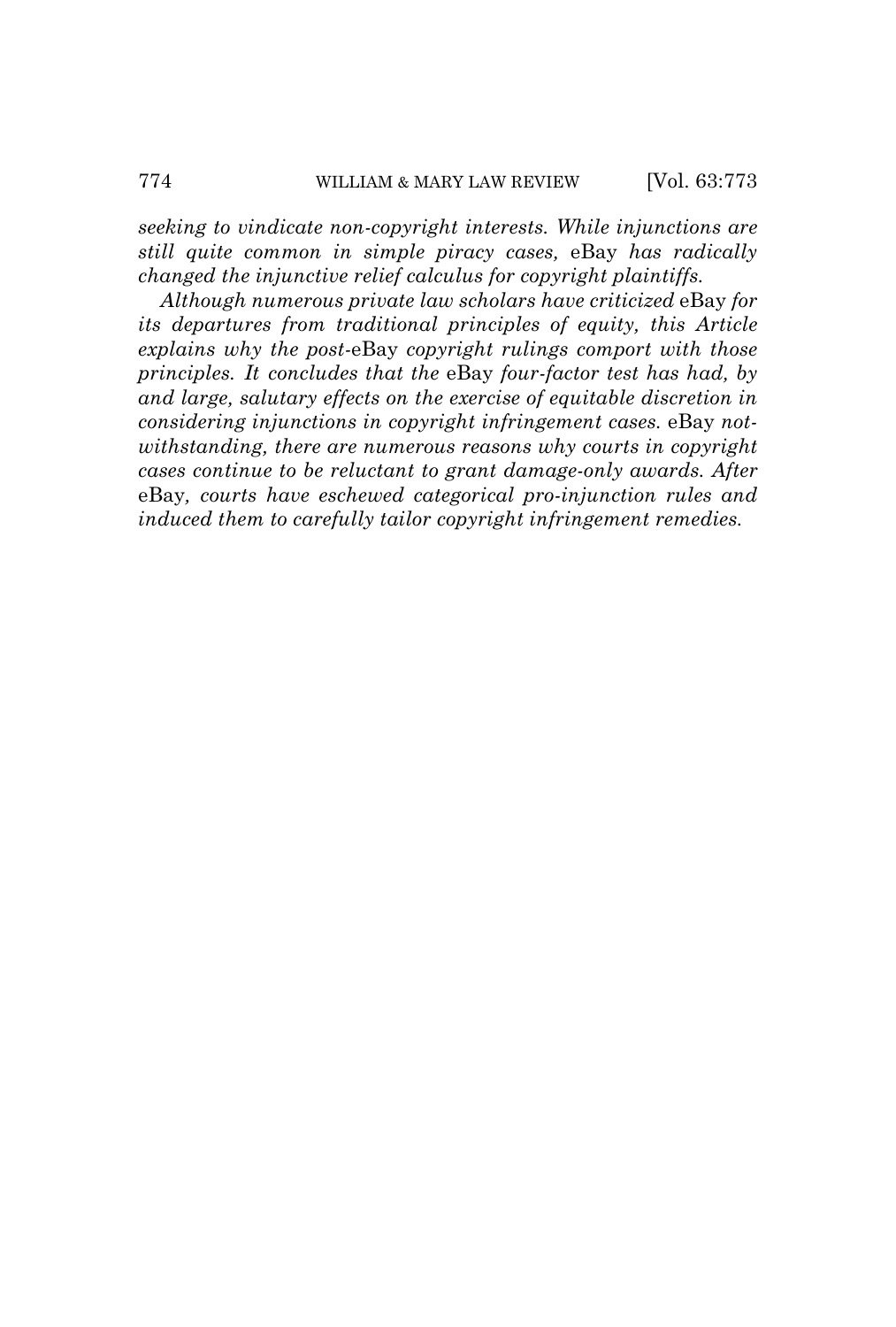# TABLE OF CONTENTS

| $INTRODUCTION$                                                                                  | 777 |
|-------------------------------------------------------------------------------------------------|-----|
| I. PRE-CAMPBELL CASE LAW ON INJUNCTIVE RELIEF                                                   | 780 |
| A. Unreasonable Delay and Triviality Defenses to Injunctive                                     |     |
| $Relief. \ldots \ldots \ldots \ldots \ldots \ldots \ldots$                                      | 782 |
| B. Substantial Investments in Non-Infringing Elements                                           | 783 |
| C. Difficulty in Fashioning an Appropriate Remedy $\ldots$ .                                    | 786 |
| D. Mixed Views About Injunctions in Close Fair Use                                              |     |
| Cases<br>.                                                                                      | 788 |
| E. Aftermath of the New Era Decision                                                            | 795 |
| II. THE EVOLUTION OF INJUNCTIVE RELIEF FROM CAMPBELL TO                                         |     |
|                                                                                                 | 798 |
| A. The Campbell Decision and Its Note 10                                                        | 799 |
| B. The Modest Impact of Campbell's Note 10 on the                                               |     |
| Availability of Injunctive Relief Before eBay                                                   | 802 |
| C. Other Public Interest and Balance of Hardships                                               |     |
| Rationales for Withholding Injunctions Pre-eBay                                                 | 807 |
| D. Withholding Injunctions in Disputes Over License                                             |     |
| Agreements                                                                                      | 812 |
| III. THE IMPACTS OF EBAY ON INJUNCTIONS IN COPYRIGHT                                            |     |
|                                                                                                 | 813 |
| A. eBay v. MercExchange                                                                         | 815 |
| B. The Slow Demise of the Presumption of Irreparable                                            |     |
| $Harm \dots \dots \dots$                                                                        | 819 |
| C. Post-eBay Cases Denying Permanent Injunctions                                                |     |
| Despite Infringement                                                                            | 823 |
| 1. Failure to Prove Irreparable Harm and Inadequacy of                                          |     |
|                                                                                                 | 824 |
| 2. Balance of Hardships Tipping to Defendants                                                   | 825 |
| 3. Public Interest Considerations                                                               | 827 |
| 4. Administrability Considerations                                                              | 830 |
| D. Post-eBay Cases Denying Preliminary Injunctions                                              | 831 |
| 1. Failure to Prove Irreparable Harm and Inadequate                                             |     |
| $\emph{Legal Remedies}\ldots\ldots\ldots\ldots\ldots\ldots\ldots\ldots\ldots\ldots\ldots\ldots$ | 831 |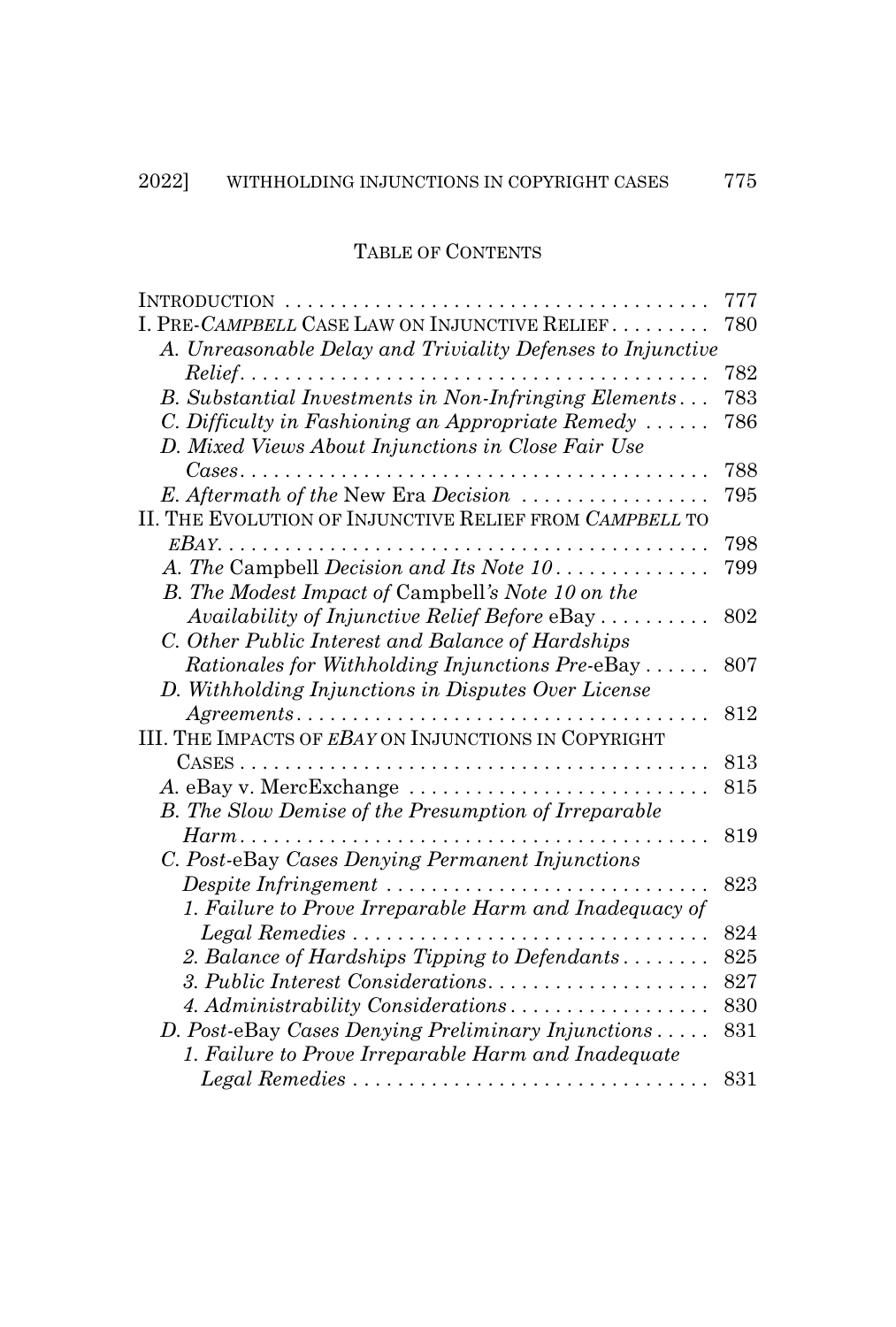| 776 | WILLIAM & MARY LAW REVIEW                                                                                 | [Vol. 63:773 |
|-----|-----------------------------------------------------------------------------------------------------------|--------------|
|     | 2. Balance of Hardships: Considering the Effects of an<br>Injunction on the Defendant's Business or Third |              |
|     |                                                                                                           | 834          |
|     | 3. Considering the Public Interest in Close Cases                                                         | 837          |
|     | E. Injunctions Remain Common in "Simple Piracy"                                                           |              |
|     |                                                                                                           | 838          |
|     | F. No Preliminary Injunction to Protect Non-Copyright                                                     |              |
|     | $\it Interests.\dots.\dots.\dots.\dots.\dots.\dots.\dots.\dots.\dots\dots\dots$                           | 840          |
|     | IV. REFLECTIONS ON EBAY AND EQUITABLE PRINCIPLES                                                          | 843          |
|     | A. Effects of eBay's Departure from Traditional Equitable                                                 |              |
|     | $Principles \ldots \ldots \ldots \ldots \ldots \ldots \ldots \ldots \ldots \ldots \ldots$                 | 844          |
|     | B. Why Don't Courts Withhold Injunctions More Often in                                                    |              |
|     | $Copyright \textit{Cases?} \dots \dots \dots \dots \dots \dots \dots \dots \dots \dots \dots$             | 848          |
|     |                                                                                                           | 854          |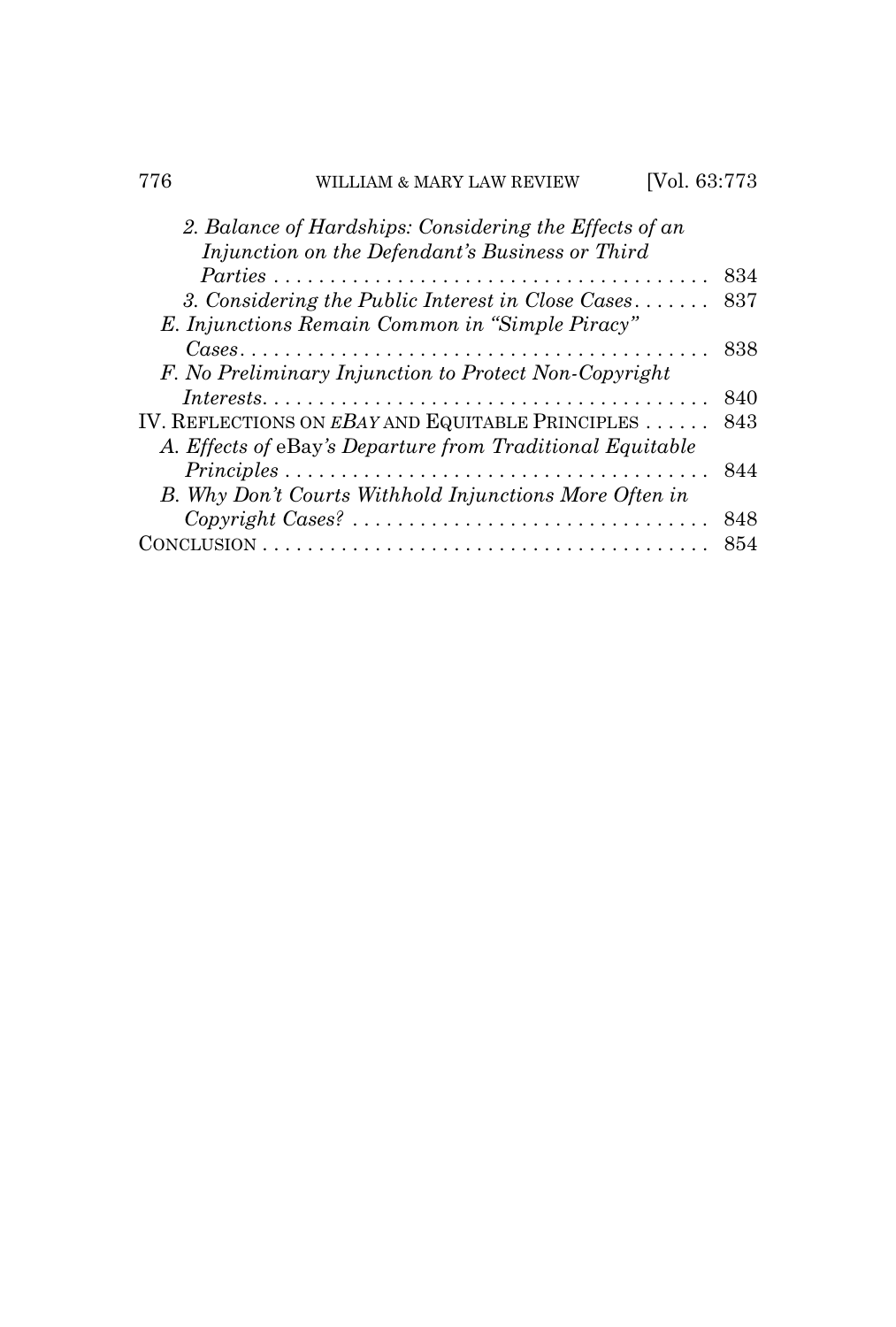#### **INTRODUCTION**

The Supreme Court's 2006 *eBay Inc. v. MercExchange, L.L.C.* ruling has had transformative effects on the availability of injunctive relief for intellectual property (IP) infringements.<sup>1</sup> That decision held that courts should deny injunctions in patent infringement cases unless plaintiffs have shown that (1) without an injunction, they would suffer irreparable harm; (2) compensatory remedies at law would be inadequate; (3) a balance of hardships tips in their favor; and (4) "the public interest would not be disserved by" the issuance of an injunction.<sup>2</sup> The Court rejected the Federal Circuit's

<sup>1. 547</sup> U.S. 388 (2006); *see* Matthew Sag & Pamela Samuelson, The Hysteresis Thesis: An Empirical Study of Copyright Injunctions After *eBay* 19 (Aug. 2, 2021) (unpublished manuscript), https://papers.ssrn.com/sol3/papers.cfm?abstract\_id=3898460 [https://perma.cc/ 3643-C9KM] (empirical study showing that courts have granted injunctions less frequently in copyright cases post-*eBay*). As of August 31, 2021, the *eBay* decision had been cited 4,392 times in the subsequent case law, *Citing References*, THOMSON REUTERS WESTLAW, (search "547 U.S. 388" in search box; then select "citing references" hyperlink; then select "cases" hyperlink), 3,163 of which matched the Westlaw key number for the four-factor test. *Citing References*, THOMSON REUTERS WESTLAW, (search "547 U.S. 388" in search box; then select "citing references" hyperlink; then select "cases" hyperlink; then select "filter" hyperlink; then select "headnote topics" hyperlink; then select "patents" hyperlink). The most recent empirical study on the impact of *eBay* in patent cases shows that courts deny permanent injunctions in more than a quarter of the cases. *See* Christopher B. Seaman, *Permanent Injunctions in Patent Litigation After* eBay*: An Empirical Study*, 101 IOWA L. REV. 1949, 1983 (2016). *eBay* has also significantly affected injunctive relief in trademark cases. *See, e.g.*, Mark A. Lemley, *Did* eBay *Irreparably Injure Trademark Law?*, 92 NOTRE DAME L. REV. 1795, 1796-1800 (2017). This is likely to change because Congress amended trademark law to impose a rebuttable presumption of irreparable harm in infringement cases. *See* Trademark Modernization Act of 2020, Pub. L. No. 116-260, § 226; *see also* Elizabeth A. Rowe, eBay*, Permanent Injunctions, and Trade Secrets*, 77 WASH.&LEE L.REV. 553, 557 (2020) (reporting that *eBay* has had a modest impact in trade secret cases). The impact of *eBay* has been significant beyond IP cases. *See, e.g.*, Mark P. Gergen, John M. Golden & Henry E. Smith, *The Supreme Court's Accidental Revolution? The Test for Permanent Injunctions*, 112 COLUM. L. REV. 203, 214-16 (2012) (noting the impact of *eBay* beyond IP cases). *See generally* DAN B. DOBBS &CAPRICE L.ROBERTS,LAW OF REMEDIES:DAMAGES—EQUITY—RESTITUTION § 2.11(2) (3d ed. 2017).

<sup>2.</sup> *eBay*, 547 U.S. at 391. The *eBay* decision misstated the first factor by saying that plaintiffs must show that they "ha[ve] suffered" irreparable harm. *Id.* Remedies scholar Douglas Laycock criticized *eBay* for this focus on past rather than future harm. DOUGLAS LAYCOCK, MODERN AMERICAN REMEDIES:CASES AND MATERIALS 428 (4th ed. 2010). Later Supreme Court decisions have clarified that injunctions are forward-looking, that is, they aim to prevent future irreparable harm. *See, e.g.*, Winter v. Nat. Res. Def. Council, Inc., 555 U.S. 7, 20 (2008). I have taken the liberty of restating the *eBay* test with the proper phrasing.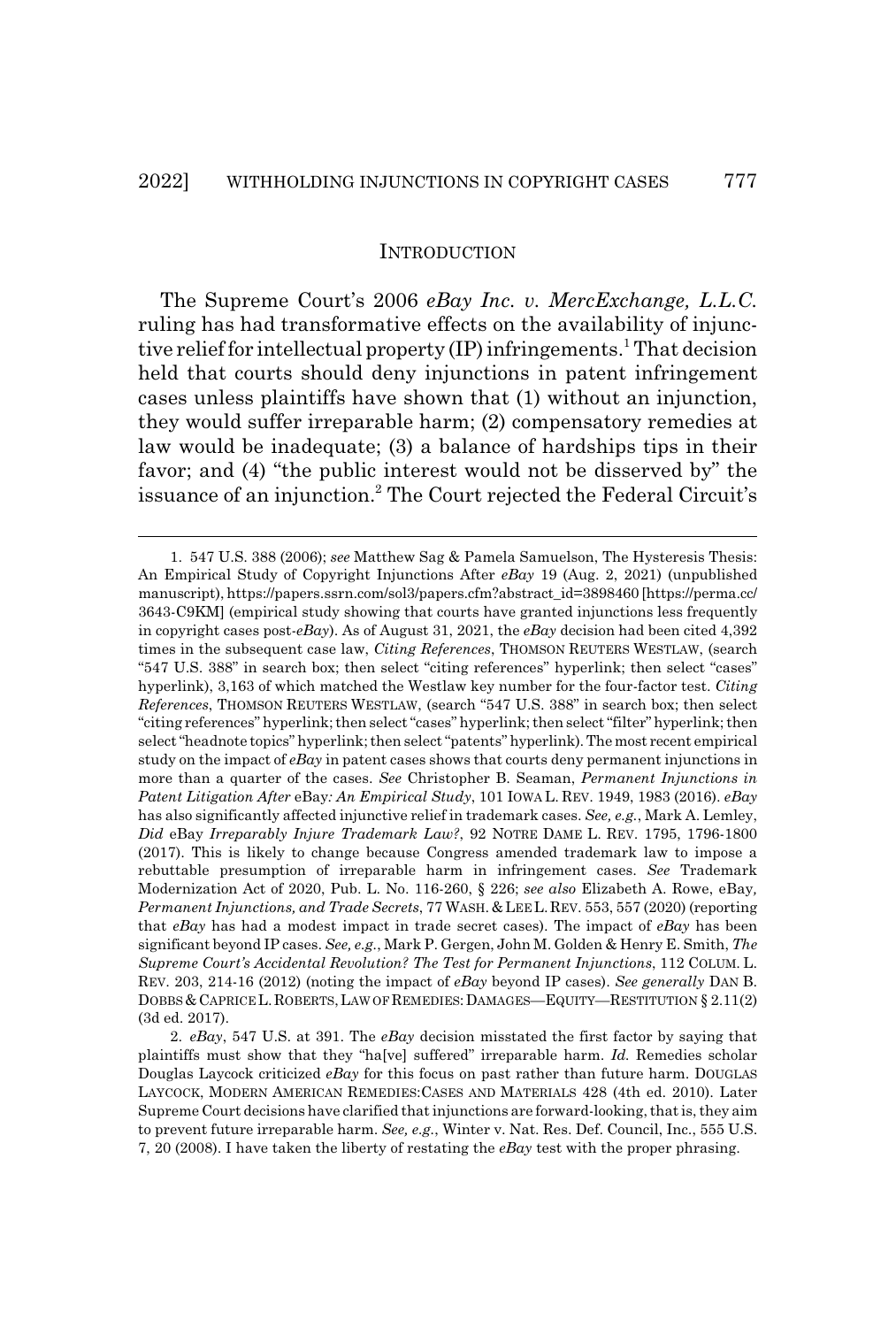"categorical rule" that injunctions should virtually always issue upon a finding of infringement.<sup>3</sup> In addition to pointing out that both the patent and copyright statutes provide that courts "may" issue injunctions,<sup>4</sup> not that they must, the Court relied on three of its copyright precedents for the proposition that injunctions need not always be issued in IP cases.5 Note 10 of *Campbell v. Acuff-Rose Music, Inc*. said that the public interest is not always served by injunctive relief when defendants raise plausible fair use defenses.<sup>6</sup> This Article assesses how the *Campbell* footnote and the *eBay* fourfactor test have affected the availability of injunctions as a remedy for copyright infringement in the decades that followed.<sup>7</sup>

Part I shows that prior to the *Campbell* decision, courts routinely issued permanent injunctions when plaintiffs had proven that defendants infringed copyrights and preliminary injunctions when plaintiffs showed a likelihood of success on the merits,<sup>8</sup> although courts sometimes denied injunctions because of unreasonable delay or a plaintiff's unclean hands.<sup>9</sup> Courts occasionally decided that

6. 510 U.S. at 578 n.10.

7. Some early articles concluded that *eBay* had had little impact on the availability of injunctions in copyright infringement cases. *See, e.g.*, Jiarui Liu, *Copyright Injunctions After* eBay*: An Empirical Study*, 16 LEWIS & CLARK L. REV. 215, 218 (2012); Jake Phillips, Note, eBay's *Effect on Copyright Injunctions: When Property Rules Give Way to Liability Rules*, 24 BERKELEY TECH. L.J. 405, 407 (2009). Liu's study focused on the first four years of cases after *eBay*, and Phillips's study focused on the more immediate aftermath of *eBay*. Liu, *supra*, at 28; Phillips, *supra*, at 419. In the past decade, however, courts have taken the *eBay* decision more seriously, especially after the Second and Ninth Circuits, which are the leading copyright jurisdictions, ruled that *eBay* had changed the injunction rules in copyright cases. *See infra* Part III.B-D; *see also* Sag & Samuelson, *supra* note 1, at 19 (showing statistically significant lower injunction grant rates in past decade of copyright infringement cases).

8. *See, e.g.*, 4 MELVILLE B. NIMMER & DAVID NIMMER, NIMMER ON COPYRIGHT § 14.06[A][2][a], [B][1][a] (Matthew Bender, rev. ed. 2021). The Copyright Act of 1976 (1976 Act) authorizes the grant of "temporary and final" injunctions. 17 U.S.C. § 502(a). This Article conforms to the more widely used terms of "preliminary" and "permanent" injunctions.

9. Laches is an equitable defense that typically depends on a judge's determination that the plaintiff unreasonably delayed in filing suit which resulted in prejudice to the defendant (for example, because of stale evidence or change of position). *See, e.g.*, Petrella v. Metro-Goldwyn-Mayer, Inc., 572 U.S. 663, 667-68 (2014); *see also infra* notes 81-86 and accompanying text for an example of unclean hands as a rationale for withholding injunctive relief in a copyright case.

<sup>3.</sup> *eBay*, 547 U.S. at 393-94.

<sup>4.</sup> *Id.* at 392 (citing 35 U.S.C. § 283); *see also* 17 U.S.C. § 502(a).

<sup>5.</sup> *eBay*, 547 U.S. at 392-93 (citing N.Y. Times Co. v. Tasini, 533 U.S. 483, 505 (2001); Campbell v. Acuff-Rose Music, Inc., 510 U.S. 569, 578 n.10 (1994); Dun v. Lumbermen's Credit Ass'n, 209 U.S. 20, 23-24 (1908)). These decisions are discussed *infra* Parts I.B, II.A, II.C.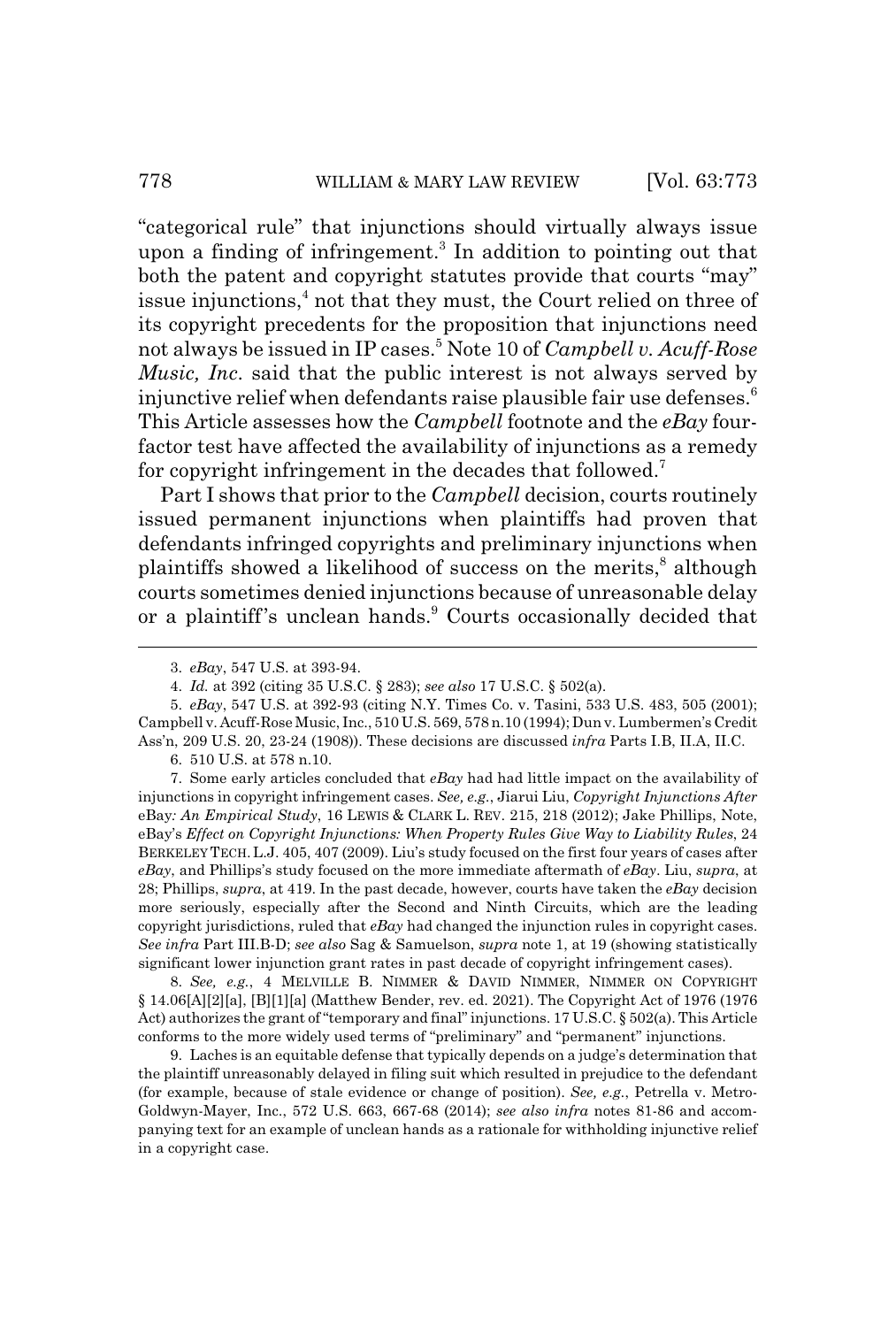unusual circumstances warranted denying injunctive relief, as when harm was trivial,<sup>10</sup> when the infringement was of small parts of larger works, $^{11}$  and when injunctive relief would be too difficult to tailor or administer.<sup>12</sup> Judges had mixed opinions about whether withholding injunctive relief was appropriate in close but ultimately unsuccessful fair use cases. $^{13}$ 

Part II explains that the Court's *Campbell* decision transformed fair use jurisprudence by recognizing that parodies and other transformative uses of copyrighted works favored fair use defenses. Yet, its endorsement of withholding injunctions in close fair use cases was rarely followed. Several withholding injunctive relief cases in the post-*Campbell*, pre-*eBay* period involved architectural works in which the courts decided that the balance of hardships tipped toward infringers or that the requested injunction would have negative impacts on third parties (such as innocent tenants). In one high-profile technology case, courts denied a requested preliminary injunction because they viewed the dispute as more about the parties' contractual obligations than about copyright infringement.<sup>14</sup>

Part III suggests that courts took several years before they began taking seriously that *eBay* had much, if any, relevance in deciding whether to grant injunctions in copyright cases. Since 2010, courts have more frequently denied injunctions in four types of cases: (1) when copyright owners fail to offer persuasive evidence of irreparable harm and/or when courts perceive legal remedies to be adequate, (2) when the balance of hardships favors defendants, (3) when the public interest would be better served by denying the requested injunctions, and (4) when the plaintiff seeks to vindicate non-copyright interests. While injunctions are still quite common in simple piracy cases, *eBay* has radically changed the injunctive relief calculus for copyright plaintiffs in cases in which defendants had plausible defenses.15 In the past decade, courts have generally been

<sup>10.</sup> *See, e.g.*, Consumers Union of U.S., Inc. v. Hobart Mfg. Co., 189 F. Supp. 275, 278 (S.D.N.Y. 1960).

<sup>11.</sup> *See, e.g.*, Belushi v. Woodward, 598 F. Supp. 36, 37 (D.D.C. 1984).

<sup>12.</sup> *See, e.g.*, Universal City Studios, Inc. v. Sony Corp. of Am., 659 F.2d 963, 976 (9th Cir. 1981), *rev'd*, 464 U.S. 417 (1984).

<sup>13.</sup> *See infra* Part I.D.

<sup>14.</sup> Sun Microsystems, Inc. v. Microsoft Corp., 81 F. Supp. 2d 1026, 1033 (N.D. Cal. 2000).

<sup>15.</sup> *See, e.g.*, 4 NIMMER & NIMMER, *supra* note 8, § 14.06[A][3][a] (describing *eBay* as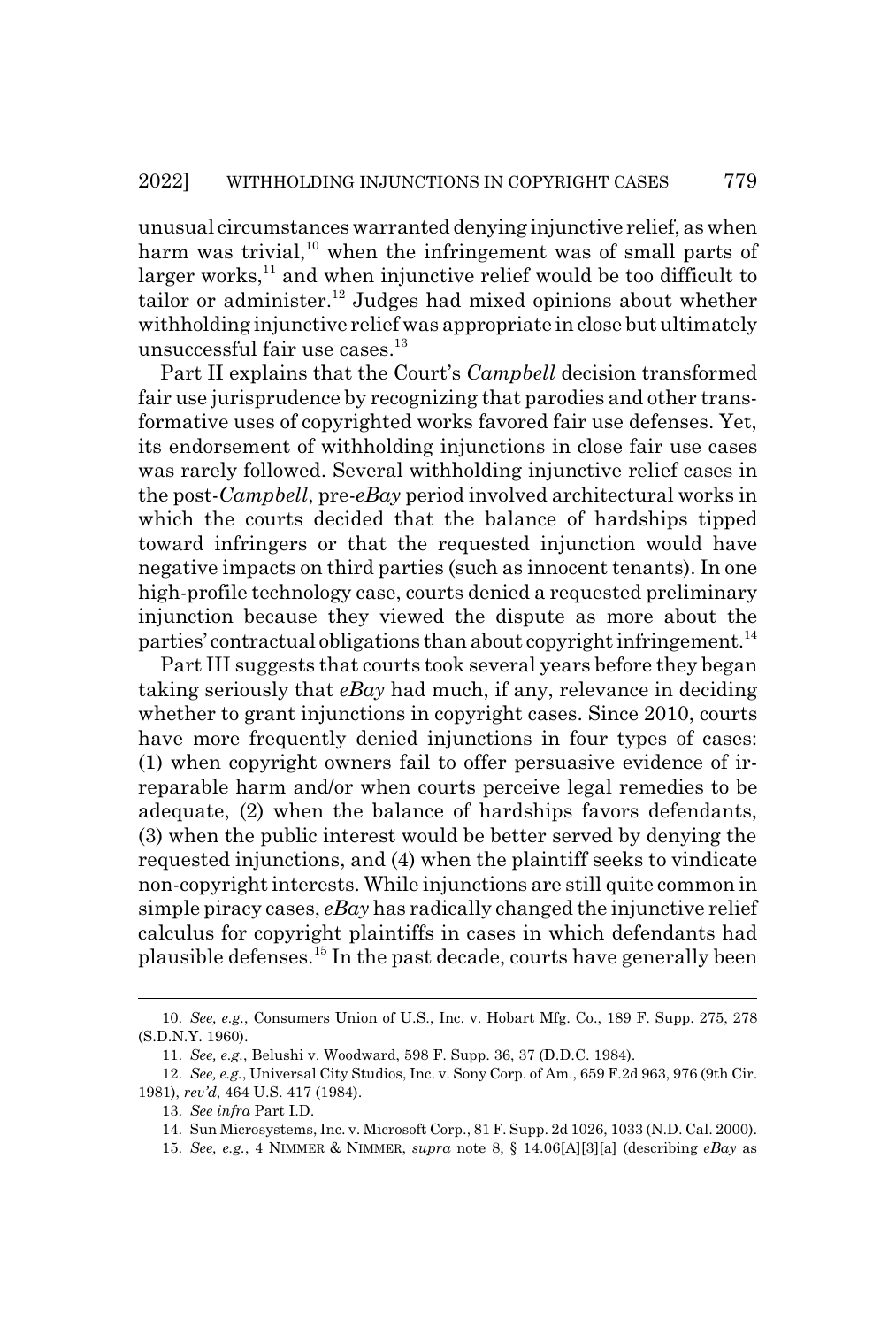dutifully analyzing each of the *eBay* factors and seem to be granting injunctions less frequently now than before *eBay*. 16

Part IV.A considers how the post-*eBay* copyright rulings comport with traditional principles of equity. Although private law and remedies scholars have lodged several criticisms against *eBay*, 17 this Article concludes that the *eBay* four-factor test has had, by and large, salutary effects on judicial decisions as to whether to issue injunctions in copyright infringement cases. Part IV.B speculates about why *eBay* has not caused courts to withhold injunctions more frequently.

#### I. PRE-*CAMPBELL* CASE LAW ON INJUNCTIVE RELIEF

Prior to the Supreme Court's decision in *Campbell*, courts routinely granted injunctive relief when plaintiffs had either proven copyright infringement or shown a likelihood of success on the merits.<sup>18</sup> Some courts went so far as to say that plaintiffs in such cases were "entitled" to injunctive relief.19 These decisions were consistent with the conception of copyright's exclusive rights as creating an entitlement to an exclusionary remedy (that is, an injunction).20 In the pre-*Campbell* and pre-*eBay* periods, courts

effecting a "sea change" in copyright cases with respect to equitable discretion to issue injunctions). The Goldstein treatise states that *eBay* "unsettled long-accepted standards for copyright injunctions, both temporary and permanent." 3 PAUL GOLDSTEIN, GOLDSTEIN ON COPYRIGHT § 13.1.2.2 (3d ed. 2019). Yet, it relies upon Liu's 2012 empirical study, *supra* note 7, as evidence that *eBay* has, in fact, had little impact on the grant of injunctions in copyright infringement cases. *Id.* § 13.2.1.1. This Article's analysis, as well as empirical data from Sag & Samuelson, *supra* note 1, suggest that Liu's conclusion was premature.

<sup>16.</sup> Sag & Samuelson, *supra* note 1, at 26-27 (showing a decline in grant rates for both preliminary and permanent injunctions).

<sup>17.</sup> *See, e.g.*, Gergen et al., *supra* note 1, at 211 (noting that *eBay*'s four factors "operate<sup>[]</sup> as a doctrinal straitjacket").

<sup>18.</sup> *See* 4 NIMMER & NIMMER, *supra* note 8, § 14.06[A][2][a], [B][1][a]; Mark A. Lemley & Eugene Volokh, *Freedom of Speech and Injunctions in Intellectual Property Cases,* 48 DUKE L.J. 147, 159 (1998) (criticizing the "collapse[ ]" of the four-factor test for preliminary injunctions into one focused only on the likelihood of success on merits).

<sup>19.</sup> *See, e.g.*, Olan Mills, Inc. v. Linn Photo Co., 23 F.3d 1345, 1349 (8th Cir. 1994); Walt Disney Co. v. Powell, 897 F.2d 565, 567 (D.C. Cir. 1990); Apple Comput., Inc. v. Franklin Comput. Corp., 714 F.2d 1240, 1254 (3d Cir. 1983).

<sup>20.</sup> *See, e.g.*, Shyamkrishna Balganesh, *Demystifying the Right to Exclude: Of Property, Inviolability, and Automatic Injunctions*, 31 HARV. J.L. & PUB. POL'Y 593, 598-99, 601-06 (2008) (discussing this conception of exclusive rights).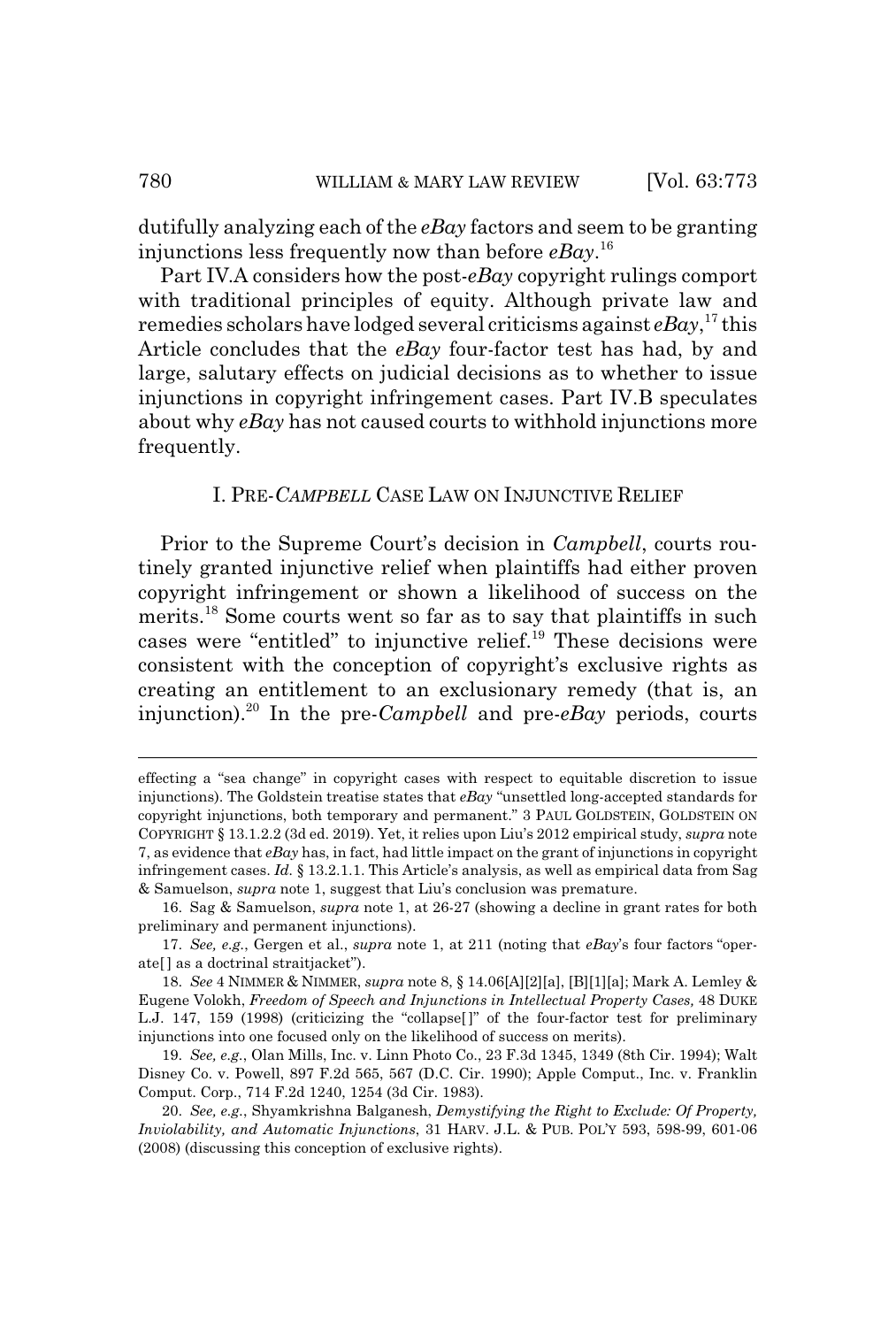typically presumed that plaintiffs would suffer irreparable injury based on a finding of infringement or a showing of a likelihood of success on the merits.<sup>21</sup> Only rarely were other factors, such as a balance of hardships as between the plaintiff or defendant and the public interest, taken into account.<sup>22</sup> However, a long delay in seeking injunctive relief and insignificant harm sometimes influenced courts to deny requested injunctions.23 In addition, courts sometimes denied injunctions when the defendant had made significant investments in creating their works and the infringing element constituted a relatively small part of a larger work.<sup>24</sup> More mixed, however, were judicial views about whether injunctive relief was appropriate in close but ultimately unsuccessful fair use cases.<sup>25</sup>

<sup>21.</sup> Prior to *eBay*, courts in all circuits except the Fifth Circuit presumed irreparable harm once plaintiffs showed likely or actual success on the merits. *See* 6 WILLIAM F. PATRY, PATRY ON COPYRIGHT § 22:44 (2021). Indeed, courts commonly presumed irreparable harm once plaintiffs presented a prima facie case of infringement. *See* 4 NIMMER & NIMMER, *supra* note 8, § 14.06[A][2][b]; Rushton v. Vitale, 218 F.2d 434, 436 (2d Cir. 1955). *But see* Lemley & Volokh, *supra* note 18, at 154-58 (noting that early American copyright cases were reluctant to grant preliminary injunctions, and tracing the evolution of the presumption of irreparable injury in the twentieth century); EATON S. DRONE, A TREATISE ON THE LAW OF PROPERTY IN INTELLECTUAL PRODUCTIONS IN GREAT BRITAIN AND THE UNITED STATES 515-18, 521-27 (Boston, Little, Brown & Co. 1879) (discussing temporary and permanent injunctions). Drone said nothing about presuming irreparable harm upon a showing of likely or actual infringement. *See id.* Some modern cases before *eBay* rejected the idea that defendants could rebut the presumption of irreparable harm by showing sufficiency of compensatory relief. *See, e.g.*, Cadence Design Sys., Inc. v. Avant! Corp., 125 F.3d 824, 827 (9th Cir. 1997). The Patry treatise criticized *Cadence* on this point. 6 PATRY, *supra*, § 22:52 ("Contrary to *Cadence* and Nimmer, denial of a preliminary injunction on the ground that damages can be calculated is the precise reason preliminary injunction requests have been denied for over 400 years."). *But see* H. Tomás Gómez-Arostegui, *What History Teaches Us About Copyright Injunctions and the Inadequate-Remedy-At-Law Requirement*, 81 S. CAL. L. REV. 1197, 1200-01 (2008) (asserting that *Cadence* is correct on this issue). The *eBay* decision has made courts more receptive to compensatory remedies as an alternative to injunctive relief. *See infra* Part III.C-D.

<sup>22.</sup> *See* Abend v. MCA, Inc., 863 F.2d 1465, 1478-79 (9th Cir. 1988) (finding balance of hardships favored defendant), *aff'd sub nom.* Stewart v. Abend, 495 U.S. 207 (1990); Apple Barrel Prods., Inc. v. Beard, 730 F.2d 384, 389 (5th Cir. 1984) (denying a preliminary injunction because of hardship to defendant). For further discussion of *Abend*, see *infra* text accompanying notes 45-60. Courts in equity in the nineteenth century sometimes considered hardships to defendants. DRONE, *supra* note 21, at 524-25.

<sup>23.</sup> *See infra* Part I.A.

<sup>24.</sup> *See infra* Part I.B.

<sup>25.</sup> *See infra* Part I.D.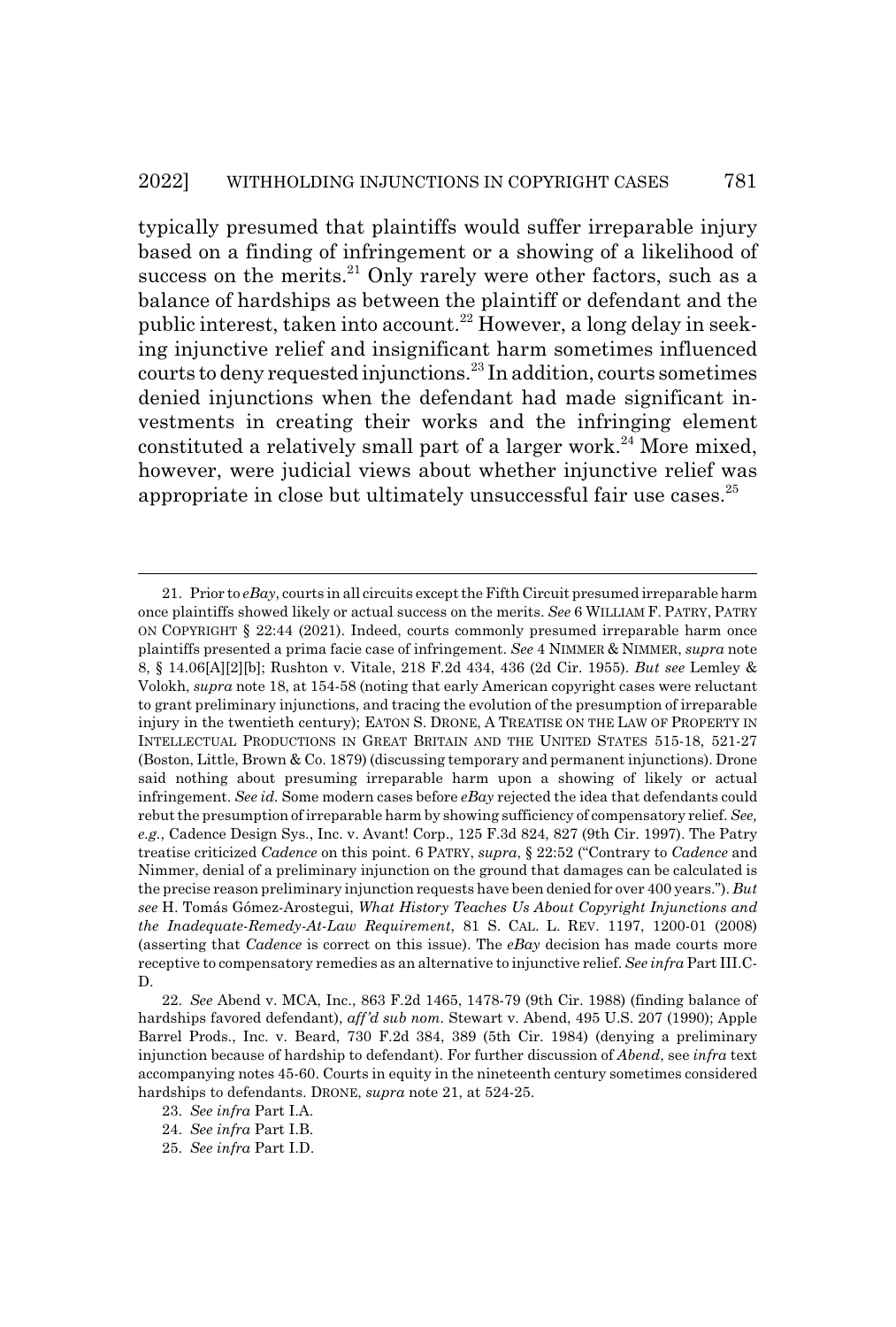#### *A. Unreasonable Delay and Triviality Defenses to Injunctive Relief*

The most common basis for judicial denials of injunctive relief in the pre-*Campbell* era was a plaintiff's unreasonable delay in seeking relief.<sup>26</sup> In *Love v. Kwitny*, for instance, the court denied Love's request for a permanent injunction, even though the court was convinced that Kwitny had unlawfully copied eleven pages of Love's unpublished manuscript.<sup>27</sup> Yet, because Love had failed to seek a preliminary injunction during six years of litigation, the court found his claim of imminent, irreparable injury unpersuasive.28 Commercial interest in Kwitny's book had, moreover, waned over time, so any future injury to Love from further sales of Kwitny's book was too "trifling" to justify issuance of an injunction.<sup>29</sup>

Another case denying a motion for a preliminary injunction because the infringement caused only trivial harm was *Consumers Union of United States, Inc. v. Hobart Manufacturing Co*. 30 Consumers Union had wanted to stop Hobart from quoting from a Consumer Reports (CR) review of its dishwashers in a bulletin to its sales force.<sup>31</sup> Hobart copied the passages to inform its distributors about the positive parts of the CR review and to explain why Hobart thought it should have gotten the top billing. $32$  Even if the Union

<sup>26.</sup> *See, e.g.*, Bourne Co. v. Tower Recs., Inc., 976 F.2d 99, 101 (2d Cir. 1992) (denying preliminary injunction for use of song in videocassette trailer because of delay), *aff'd sub nom.* Bourne v. Walt Disney Co., 68 F.3d 621 (2d Cir. 1995); Tr. Co. Bank v. Putnam Publ'g Grp., No. CV8707393, 1988 WL 62755, at \*2-3 (C.D. Cal. Jan. 4, 1988) (publisher knew for years about the intended publication of the allegedly infringing work); *see also* 3 GOLDSTEIN, *supra* note 15, § 13.1 n.4 (citing cases); 4 NIMMER & NIMMER, *supra* note 8, § 14.06 [A][3][c][ii] n.131 (citing cases); DRONE, *supra* note 21, at 504-06 (discussing unreasonable delay as reason to deny injunctions). Courts also sometimes denied injunctive relief when convinced there was a low risk of future infringement. *See, e.g.*, Marisa Christina, Inc. v. Bernard Chaus, Inc., 808 F. Supp. 356, 360 (S.D.N.Y. 1992) (finding risk of future infringement was minimal because plaintiff no longer sold infringing sweaters); Dolori Fabrics, Inc. v. Ltd., Inc., 662 F. Supp. 1347, 1358 (S.D.N.Y. 1987) (denying permanent injunction against further infringement of copyrights in fabric designs because of business arrangements between the litigants).

<sup>27. 772</sup> F. Supp. 1367, 1370, 1375 (S.D.N.Y. 1991), *aff 'd*, 963 F.2d 1521 (2d Cir. 1992) (mem.).

<sup>28.</sup> *Id.* at 1374.

<sup>29.</sup> *Id.* at 1375. In the post-*eBay* case law, trivial harm is likely to be compensable by money damages.

<sup>30. 189</sup> F. Supp. 275, 279 (S.D.N.Y. 1960).

<sup>31.</sup> *Id.* at 278.

<sup>32.</sup> *Id.*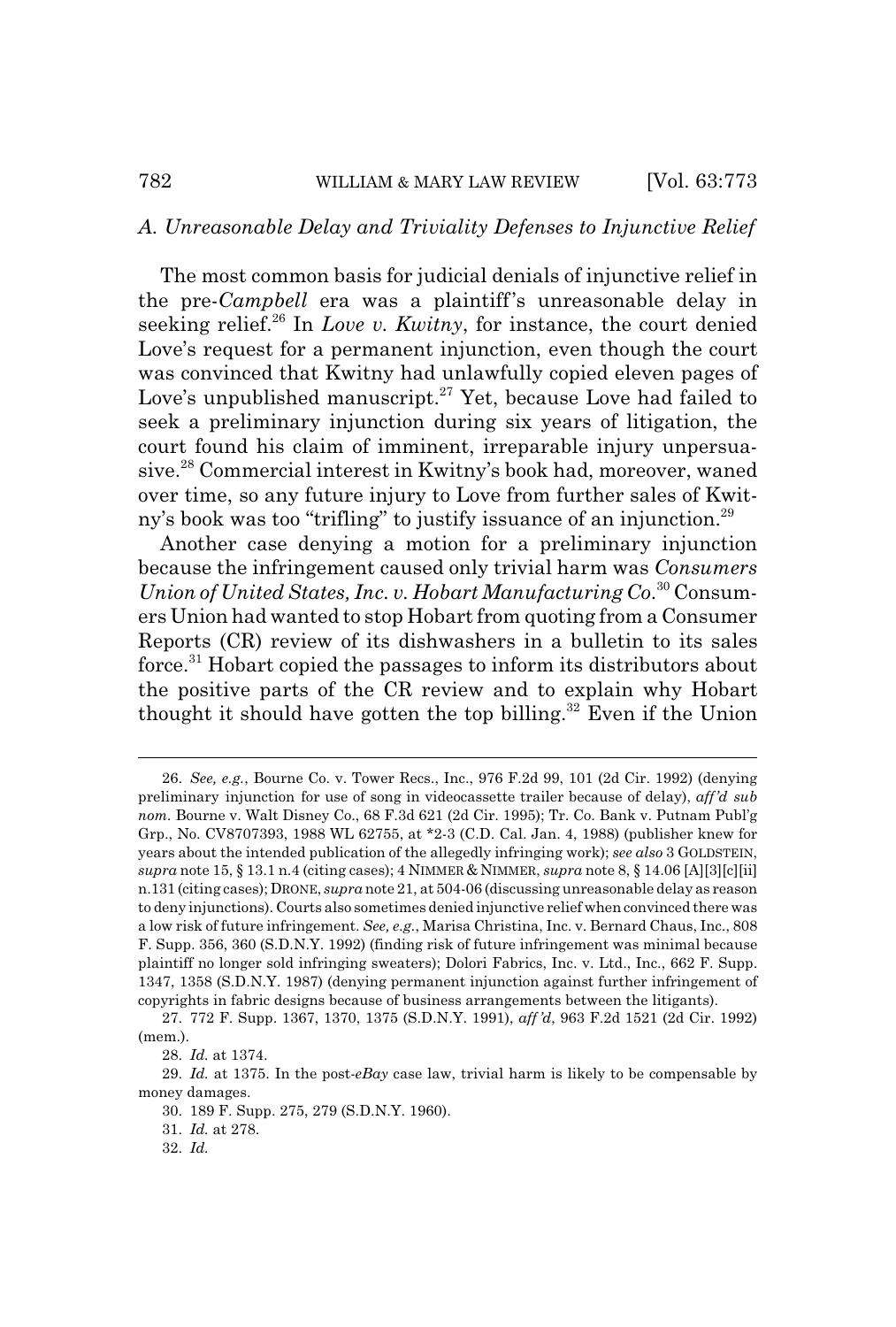was correct that this copying infringed its copyright, the court calculated that the maximum actual damage suffered from the infringement was forty-eight dollars, which was too trivial to justify an injunction.<sup>33</sup> The court was also unpersuaded by the Union's theory of irreparable injury that Hobart's use of this content in its sales bulletins would undermine "the confidence of its subscribers in its impartiality."34 This was not a type of harm that copyright law was designed to prevent.<sup>35</sup>

#### *B. Substantial Investments in Non-Infringing Elements*

In a few pre-*Campbell* cases, courts denied injunctions because the defendants had made significant investments in producing new works whose value principally lay in their non-infringing parts. An early example is the Supreme Court's 1908 decision in *Dun v. Lumbermen's Credit Ass'n*. 36 Dun charged that Lumbermen's Credit Association (LCA) infringed copyright by copying numerous entries from its directory of data about North American businesses in LCA's similar directory focused on lumber-related businesses.<sup>37</sup> Because LCA had expended considerable effort in obtaining data about lumbering businesses independent of Dun's directory, the Court affirmed dismissal of Dun's suit in equity which sought to enjoin

<sup>33.</sup> *Id.* The court did not say there was an adequate remedy at law, but perhaps this was implied. *See id.* at 279.

<sup>34.</sup> *Id.* at 279. Consumers Union later succeeded with a similar claim. *See* Amana Refrigeration, Inc. v. Consumers Union of U.S., Inc., 431 F. Supp. 324, 326-27 (N.D. Iowa 1977) (granting preliminary injunction for quotes from a CR review). *But see* Consumers Union of U.S., Inc. v. Gen. Signal Corp., 724 F.2d 1044, 1049-51 (2d Cir. 1983) (reversing preliminary injunction for quoting CR product review in broadcast ads about vacuum cleaner; quoted parts held to be fair use).

<sup>35.</sup> *But see* Consumers Union of U.S., Inc. v. Theodore Hamm Brewing Co., 314 F. Supp. 697, 700 (D. Conn. 1970) (granting preliminary injunction against quoting from CR in an advertisement, in part because of irreparable harm to Consumer Union's reputation for impartiality). In the post-*eBay* case law, courts have denied injunctions aimed at preventing non-copyright harms, even those that are irreparable. *See infra* Part III.F.

<sup>36. 209</sup> U.S. 20 (1908). The Supreme Court cited *Dun* in *eBay* in support of its ruling that injunctions need not issue in copyright infringement cases. eBay Inc. v. MercExchange, L.L.C., 547 U.S. 388, 392-93 (2006); *see also* DRONE, *supra* note 21, at 525-27 (discussing cases in which courts denied injunctions when the infringing part was a small part of otherwise non-infringing works).

<sup>37.</sup> *Dun*, 209 U.S. at 21.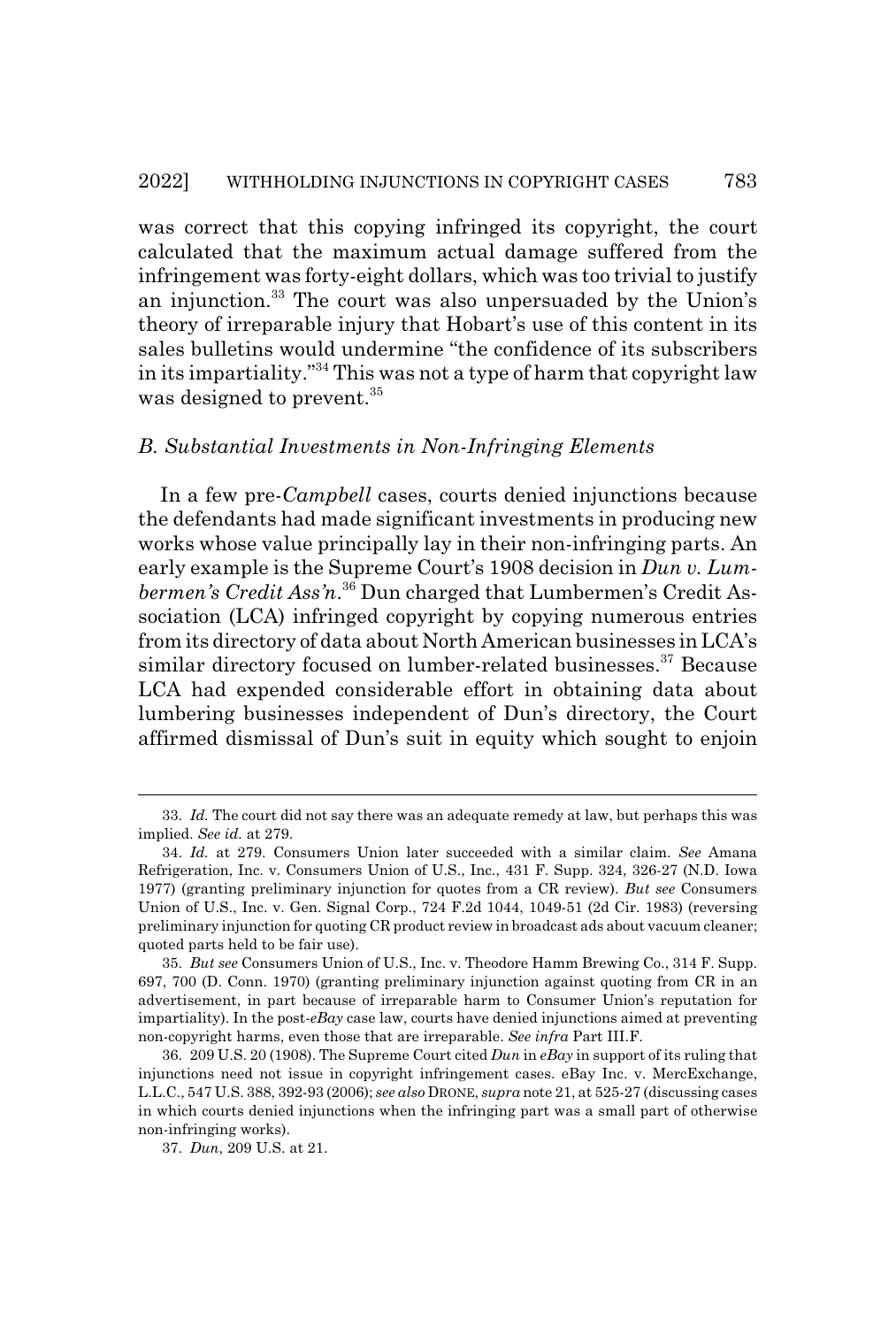LCA's directory.<sup>38</sup> Although the Court accepted that LCA had copied some elements from Dun's directory, it agreed with the circuit court's conclusion that issuing an injunction would be "unconscionable" given the defendant's considerable investment in gathering and adding new information to its directory.<sup>39</sup> Dun could, however, seek damages for the infringement in a court of law.<sup>40</sup>

A more recent example is *Belushi v. Woodward*, which denied the plaintiff's request for a temporary restraining order (TRO) to stop further distribution of copies of Bob Woodward's book about John Belushi that included a photograph of the actor in which Belushi's widow claimed copyright.<sup>41</sup> Because a TRO would significantly disrupt the publisher's marketing strategy, the balance of hardships tipped to Woodward.<sup>42</sup> While protecting copyrights is in the public interest, the court noted that "there is a competing public interest in this case: the promotion of free expression and robust debate.<sup>"43</sup> It mattered that the photograph constituted a very small part of Woodward's book.<sup>44</sup>

In *Abend v. MCA, Inc*., the Ninth Circuit gave considerable weight to significant investments MCA had made in creating a valuable derivative work having many non-infringing elements.<sup>45</sup> MCA made the classic film "Rear Window" in 1954 after acquiring the right to make a movie based on a Cornell Woolrich short story.<sup>46</sup> Woolrich died before the renewal right vested, so he could not fulfill his contractual obligation to assign the renewal right to  $MCA<sup>47</sup>$ Woolrich bequeathed his property, including his copyrights, to Columbia University.48 On behalf of the university, an executor assigned the motion picture renewal right to Abend for 650 dollars

<sup>38.</sup> *Id.* at 23-24.

<sup>39.</sup> *Id.* A number of post-*eBay* cases have treated the small-infringement-of-a-larger-work within the adequate remedy at law or balance of hardships factors. *See infra* Part III.C.1-2. 40. *See Dun*, 209 U.S. at 24.

<sup>41. 598</sup> F. Supp. 36, 36-37 (D.D.C. 1984). The court doubted that Belushi had suffered irreparable harm. *Id.* at 37.

<sup>42.</sup> *Id.* at 37.

<sup>43.</sup> *Id.*

<sup>44.</sup> *See id.*

<sup>45. 863</sup> F.2d 1465, 1478 (9th Cir. 1988), *aff'd sub nom.* Stewart v. Abend, 495 U.S. 207 (1990).

<sup>46.</sup> *Id.* at 1467.

<sup>47.</sup> *Id.* at 1472.

<sup>48.</sup> *Id.* at 1467.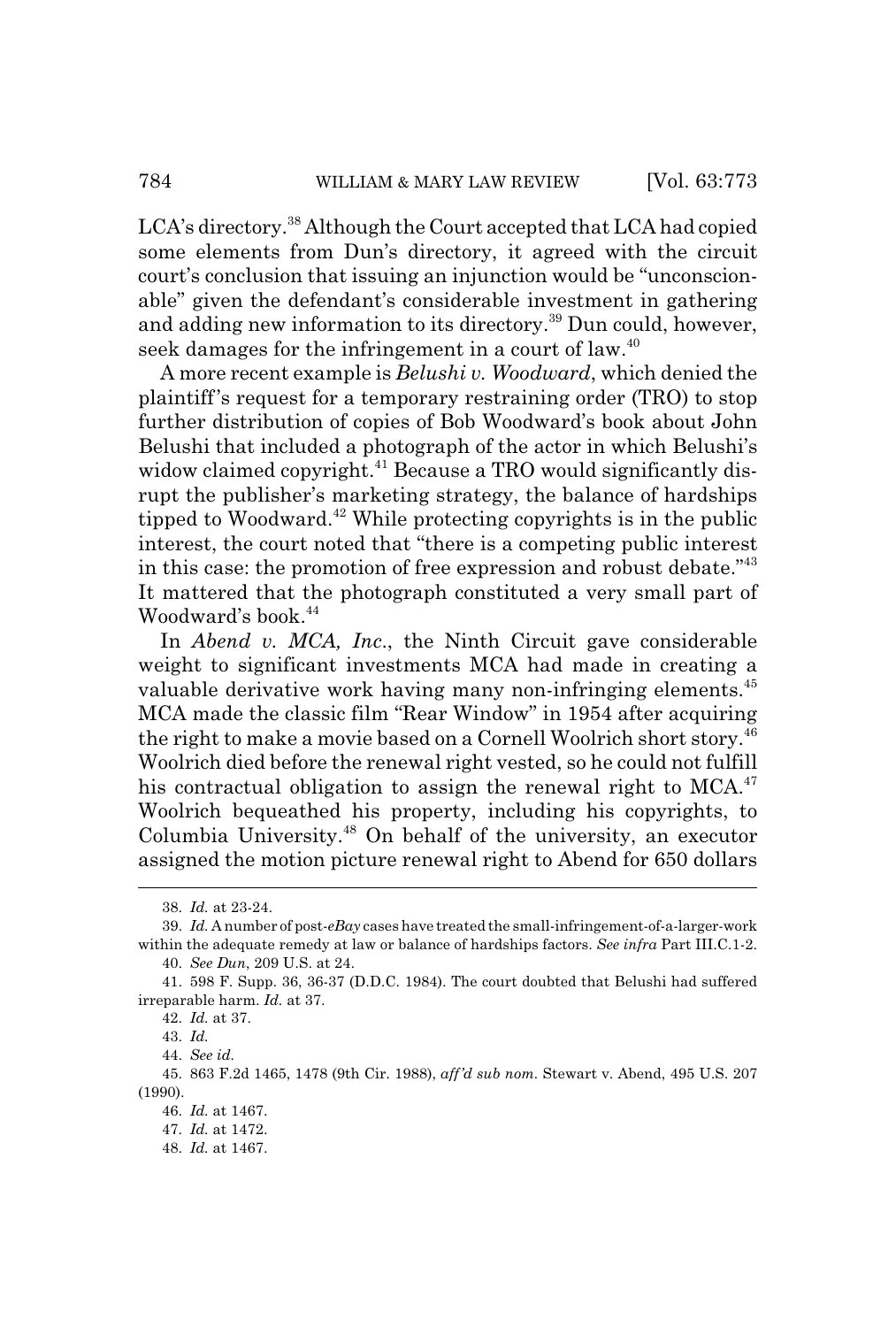and 10 percent of any proceeds Abend could procure from exercising that right. $49$ 

After MCA authorized television broadcasts of "Rear Window" in the 1970s, Abend sued MCA for copyright infringement in New York, a litigation that ended with a  $$25,000$  settlement.<sup>50</sup> In 1977, the Second Circuit resolved a similar renewal rights dispute by holding that equitable considerations favored allowing the author of an authorized derivative work to continue to exploit it.<sup>51</sup> Relying on that precedent, MCA resumed authorizing public performances of "Rear Window."52 Abend challenged this as copyright infringement in a California district court.<sup>53</sup> The trial judge agreed with the Second Circuit's decision and granted MCA's motion for summary judgment.<sup>54</sup> On appeal, the Ninth Circuit disagreed with the Second Circuit's analysis and held that MCA's acts infringed Abend's copyright, which the Supreme Court affirmed.55

The Ninth Circuit was, however, mindful of MCA's concerns about the hardships it would suffer if Abend obtained an injunction.<sup>56</sup> The court attributed the "tremendous success" of the movie to its many non-infringing elements.57 Enjoining exhibition of that film "would cause a great injustice" as it would not only "effectively foreclose [MCA] from enjoying legitimate profits derived from exploitation of the 'new matter' comprising the derivative work," but would also "cause public injury by denying the public the opportunity to view a classic film for many years to come."58 Monetary compensation for MCA's continued exploitation of the film would, the court opined,

<sup>49.</sup> *Id.* Woolrich died in 1968 before his renewal right vested, so the right vested in his estate, free from his contractual commitment to convey the renewal copyright to the defendants. *Id.*

<sup>50.</sup> *Id.* at 1467-68.

<sup>51.</sup> Rohauer v. Killiam Shows, Inc., 551 F.2d 484, 493 (2d Cir. 1977) ("[A] person who with the consent of the author has created an opera or a motion picture film will often have made contributions literary, musical and economic, as great as or greater than the original author.").

<sup>52.</sup> *Abend*, 863 F.2d at 1467-68.

<sup>53.</sup> *Id.* at 1468.

<sup>54.</sup> *Id.*

<sup>55.</sup> *Id.* at 1473-79; Stewart v. Abend, 495 U.S. 207, 238 (1990).

<sup>56.</sup> *Abend*, 863 F.2d at 1479.

<sup>57.</sup> *Id.* at 1478.

<sup>58.</sup> *Id.* at 1479.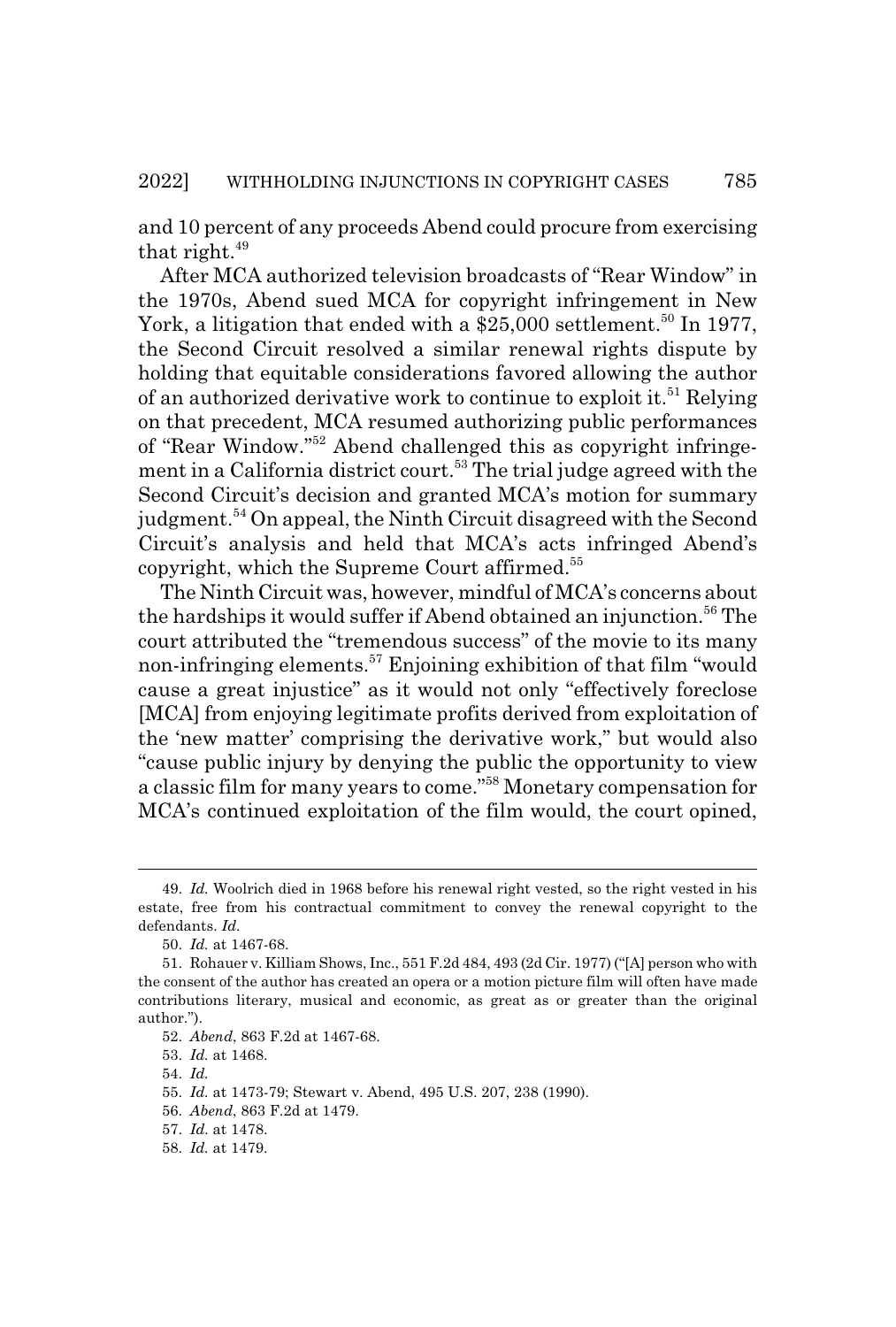be an adequate remedy at law for Abend.<sup>59</sup> Granting injunctive relief in this case would be contrary to copyright law's dissemination objectives and encourage rights holders to make "exorbitant" demands, such as Abend's "demand for 50% of [MCA's] future gross proceeds."60 In today's parlance, Abend might be characterized as a copyright troll.

# *C. Difficulty in Fashioning an Appropriate Remedy*

*Abend* was not the first case in which the Ninth Circuit considered the possibility of a compensatory remedy for copyright infringement as an alternative to injunctive relief. Several years earlier, it did so in *Universal City Studios, Inc. v. Sony Corp. of America*. 61 That decision reversed a trial court ruling that Sony was not liable for contributory infringement for making and selling Betamax videotape recorders that it knew consumers would use to make unauthorized copies of their favorite television programs, including movies that Universal had licensed for network television broadcasts.62 The Ninth Circuit concluded that Sony was indirectly liable for these acts of infringement and disagreed with the lower court's ruling that consumers' copying of programs for time-shifting purposes was fair use.63

The Ninth Circuit's *Sony* decision acknowledged that "[t]he relief question is exceedingly complex" and suggested that "the difficulty in fashioning relief may well have influenced the district court's evaluation of the liability issue."<sup>64</sup> That difficulty should not, "however, dissuade the federal courts from affording appropriate relief to those whose rights have been infringed."65 Ordinarily, Universal would be entitled to a permanent injunction for such

65. *Id.*

<sup>59.</sup> *Id.* at 1479-80.

<sup>60.</sup> *Abend*, 495 U.S. at 228 (quoting from a Columbia Pictures amicus curiae brief). The Supreme Court was less receptive to this concern than the Ninth Circuit, saying that such arguments would be better addressed by Congress. *Id.* The Court perceived Abend to have an incentive to negotiate so he could profit from further exploitation of the work. *Id.*

<sup>61. 659</sup> F.2d 963, 976 (9th Cir. 1981), *rev'd*, 464 U.S. 417 (1984).

<sup>62.</sup> *Id.* at 964, 969.

<sup>63.</sup> *Id.* at 974.

<sup>64.</sup> *Id.* at 976.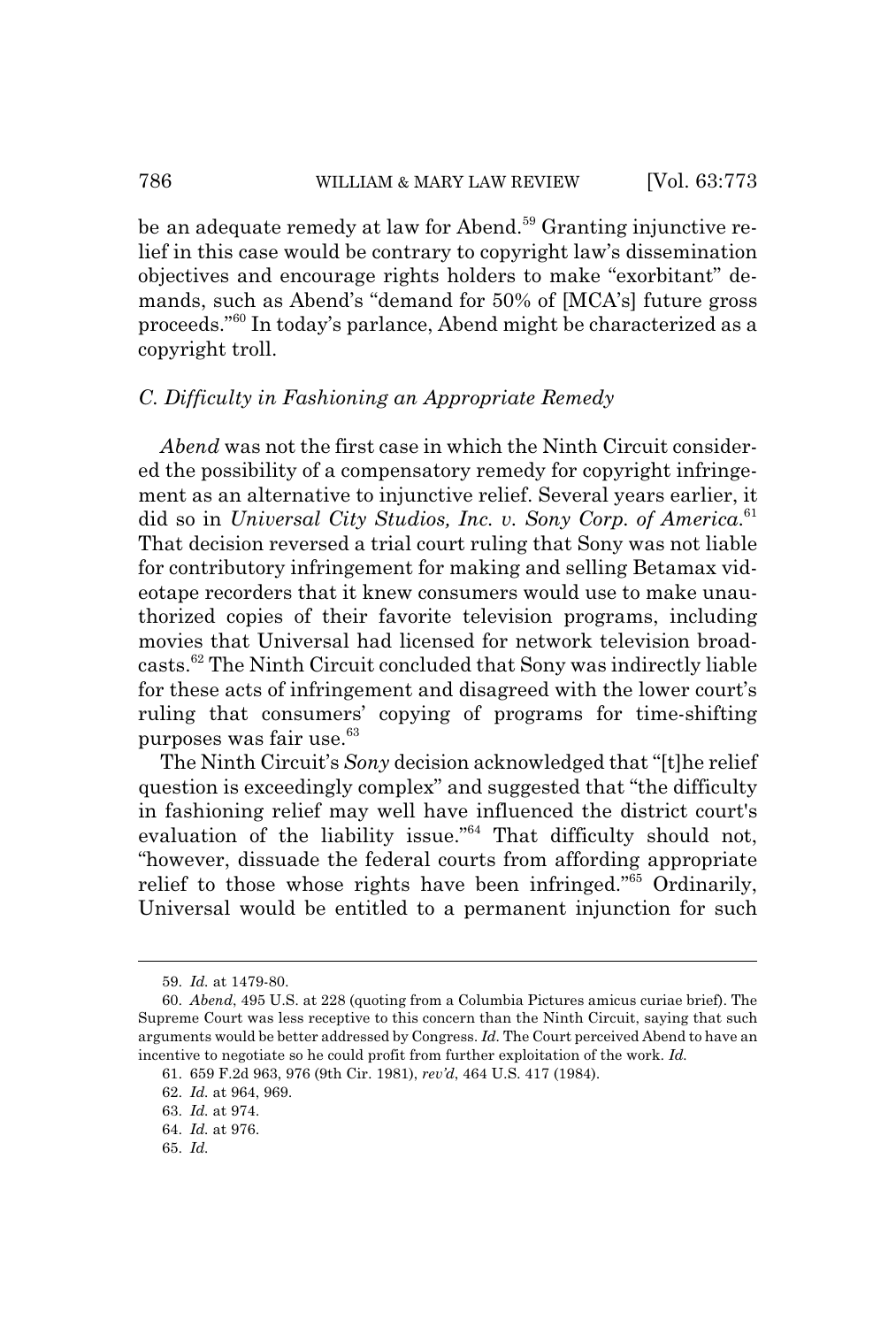infringements.66 However, the Ninth Circuit accepted that *Sony* might be a case in which a damage award or a continuing royalty might be a more suitable remedy given the substantial public injury that would result from an injunction.<sup>67</sup>

Unlike the trial court, the Ninth Circuit in *Sony* did not address Universal's demand for a permanent injunction that would have forbidden Sony from selling further Betamax machines and required it to recall machines already sold, or forced it to redesign these machines to render them incapable of recording television programs.68 The trial court was reluctant to issue such an order, even if home copying of television programs did infringe, given that Universal had stipulated that it had suffered no actual harm from Betamax copying and proffered only speculations about future harms.69 That court recognized that such an injunction would affect not only Sony, but also members of the public who might want to make copies of programs as well as copyright owners who did not object to time-shift copies.<sup>70</sup> The court concluded that "[a]n injunction against the Betamax would be inefficient and unwise" because "[i]ts enforcement would be nearly impossible and in any event highly intrusive."<sup>71</sup> If the court ordered Sony to recall Betamax machines, as Universal requested, "this order would be unenforceable without extensive inquiry into the activities of Betamax owners in their homes."72

The Ninth Circuit did not address the potential impacts of an injunction on home copiers. However, it was unsympathetic to concerns about the impact of a remedial order on Sony: "A defendant has no right to expect a return on investment from activities which violate the copyright laws. Once a determination has been made that an infringement is involved, the continued profitability of [Sony's] businesses is of secondary concern."73 By the barest of

<sup>66.</sup> *Id.*

<sup>67.</sup> *Id.*

<sup>68.</sup> Universal City Studios, Inc. v. Sony Corp. of Am., 480 F. Supp. 429, 463, 468 (C.D. Cal. 1979).

<sup>69.</sup> *Id.* at 468-69.

<sup>70.</sup> *Id.* at 468.

<sup>71.</sup> *Id.*

<sup>72.</sup> *Id.*

<sup>73.</sup> Universal City Studios, Inc. v. Sony Corp. of Am., 659 F.2d 963, 976 (9th Cir. 1981), *rev'd*, 464 U.S. 417 (1984).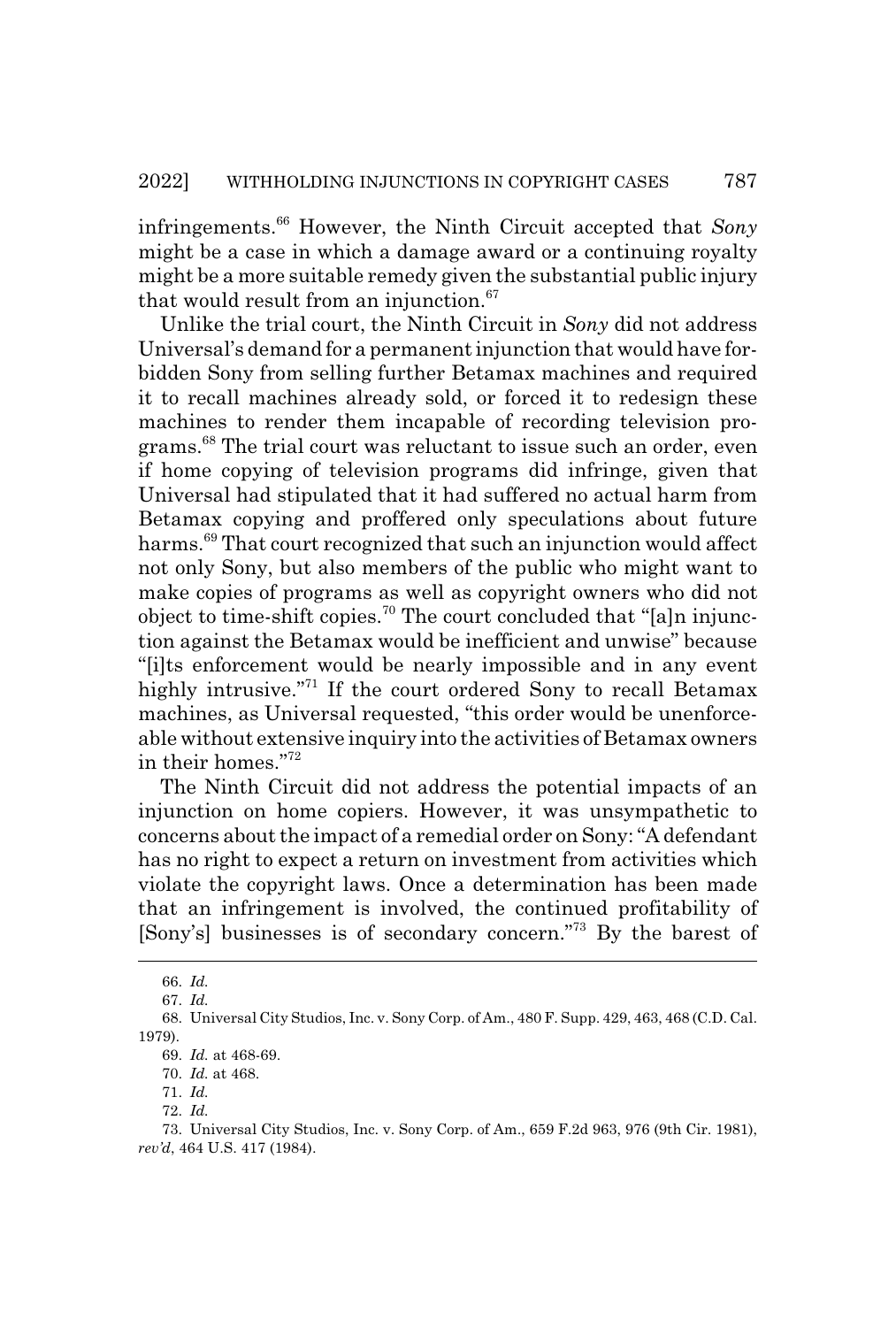majorities, the Supreme Court reversed the Ninth Circuit's decision on the fair use issue, making a discussion of remedies unnecessary.<sup>74</sup>

### *D. Mixed Views About Injunctions in Close Fair Use Cases*

*Sony* was not the only close fair use case in the pre-*Campbell* era in which judges were disinclined to issue injunctive relief.75 In *Rosemont Enterprises, Inc. v. Random House, Inc.*, the Second Circuit vacated a preliminary injunction that forbade publication of a biography of Howard Hughes because Random House had a strong fair use defense and could answer in damages if an eventual trial resulted in a finding of infringement.76

Although the biography copied numerous elements from three *Look* magazine articles about Hughes's life, the Second Circuit expressed doubts that the portions copied were "material and substantial portion[s]" of the articles.<sup>77</sup> It criticized the trial court for taking an unduly narrow view of fair use as available only to scholarly works of scientific or educational value and for giving too much weight to Random House's commercial motive in publishing a book aimed at a popular audience.<sup>78</sup> It added that the injunction would deprive the public of "an opportunity to become acquainted with the life of a person endowed with extraordinary talents who, by exercising these talents, made substantial contributions in the fields to which he chose to devote his unique abilities."79 Moreover, the court noted that Cowles Media, which sold its copyrights in the *Look* articles to Rosemont, had done nothing with them in the dozen years since the articles' publication, and there was no indication

79. *Id.* at 309.

<sup>74.</sup> Sony Corp. of Am. v. Universal City Studios, Inc., 464 U.S. 417, 456 (1984). The majority held that making time-shift copies of TV programs was fair use. *See id.* Because Betamax machines had substantial non-infringing use, Sony was not contributorily liable. *Id.* The dissenters agreed with the Ninth Circuit that time-shifting was unfair and that monetary compensation might be an adequate remedy. *See id.* at 499-500 (Blackmun, J., dissenting).

<sup>75.</sup> *See, e.g.*, Monster Commc'ns, Inc. v. Turner Broad. Sys., Inc., 935 F. Supp. 490, 491, 496-97 (S.D.N.Y. 1996) (denying preliminary injunction to stop broadcast of documentary that included forty-one seconds to two minutes from Monster's film as it was likely fair use).

<sup>76. 366</sup> F.2d 303, 306, 311 (2d Cir. 1966).

<sup>77.</sup> *Id.* at 306.

<sup>78.</sup> *Id.* at 304, 306-07.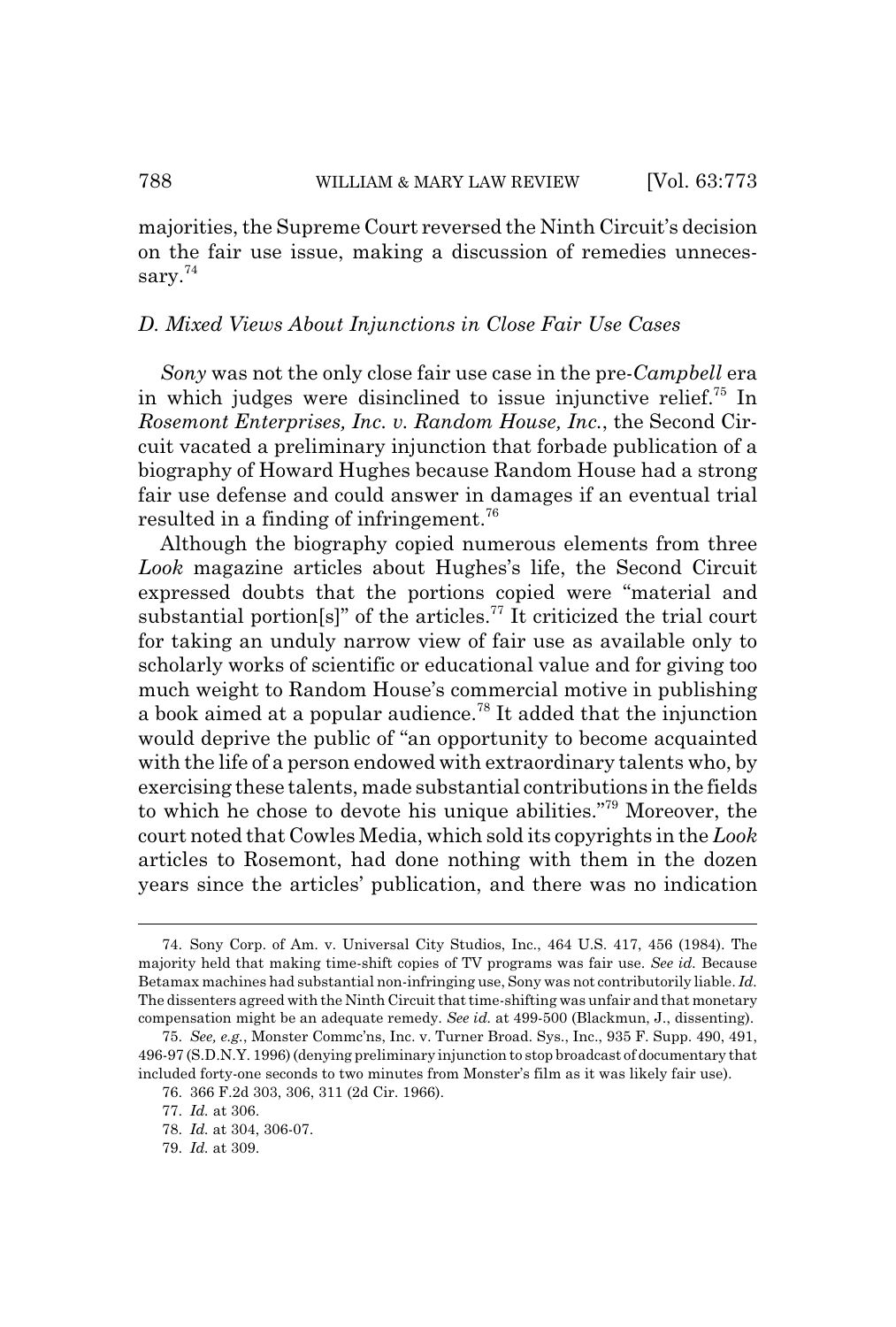that the defendant's biography competed with or lessened the articles' value.<sup>80</sup>

A concurring opinion offered an additional reason to withhold injunctive relief: Rosemont had come to equity with unclean hands.<sup>81</sup> The firm had been formed "principally for the purpose of suppressing the biography of Hughes."82 The concurrence observed that "[i]t has never been the purpose of the copyright laws to restrict the dissemination of information about persons in the public eye even though those concerned may not welcome the resulting publicity."83 Moreover, "[i]t would be contrary to the public interest to permit any man to buy up the copyright to anything written about himself and to use his copyright ownership to restrain others from publishing biographical material concerning him."84 The concurrence invoked "[t]he spirit of the First Amendment" to admonish courts to construe copyright law to thwart "any attempted interference with the public's right to be informed regarding matters of general interest."85 Indeed, no one should be able to assert copyrights to suppress critical commentary, for the law "was designed to protect interests of quite a different nature."86

A turning point in the law of fair use, as well as on the availability of injunctive relief in copyright cases, transpired in *New Era* Publications International, ApS v. Henry Holt & Co.,<sup>87</sup> as various judges within the Second Circuit considered another copyright claim that, as in *Rosemont*, aimed to suppress publication of a critical commentary.88 As the owner of copyrights in the writings of the Church of Scientology founder L. Ron Hubbard, New Era sued Holt

<sup>80.</sup> *Id.* at 310-11.

<sup>81.</sup> *Id.* at 313 (Lumbard, C.J., concurring).

<sup>82.</sup> *Id.* at 311. Hughes granted Rosemont the exclusive right to publish Hughes's story. Id. at 312. Rosemont had attempted to squelch not only the Random House book, but other books as well. *Id.* at 312-13.

<sup>83.</sup> *Id.* at 311.

<sup>84.</sup> *Id.*

<sup>85.</sup> *Id.*

<sup>86.</sup> *Id.*

<sup>87.</sup> *New Era I*, 684 F. Supp. 808 (S.D.N.Y. 1988) (denying a temporary restraining order on laches grounds). A second opinion addressed Holt's fair use defense and New Era's demand for a permanent injunction. New Era Publ'ns Int'l, ApS v. Henry Holt & Co. *New Era II*, 695 F. Supp. 1493 (S.D.N.Y. 1988), *aff'd*, *New Era III*, 873 F.2d 576 (2d Cir. 1989), *rehearing en banc denied*, *New Era IV*, 884 F.2d 659 (2d Cir. 1989).

<sup>88.</sup> *See New Era II*, 695 F. Supp. at 1497.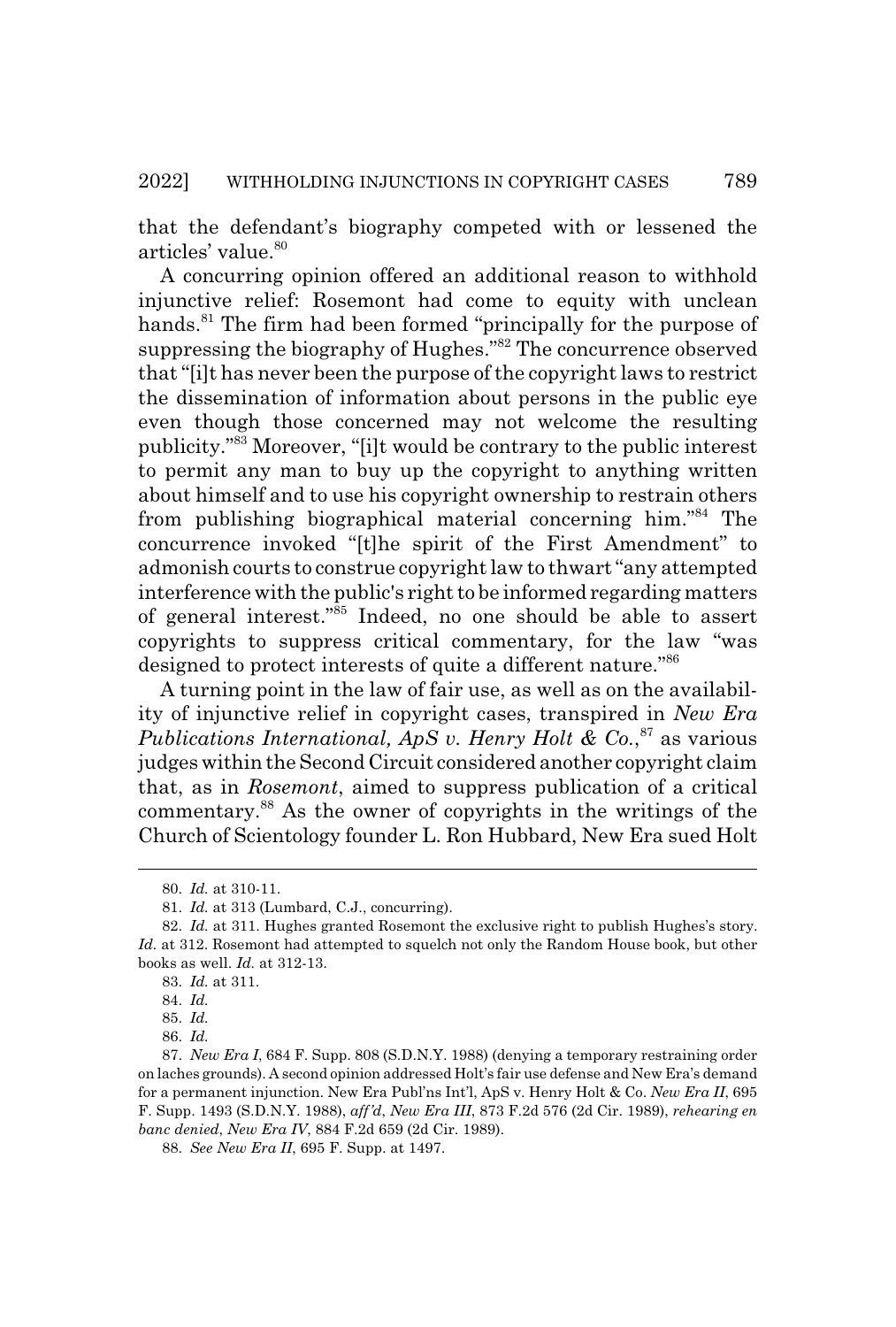to stop it from distributing copies of Russell Miller's highly critical biography, *Bare-Faced Messiah: The True Story of L. Ron Hubbard*, which quoted extensively from Hubbard's published and unpublished writings.<sup>89</sup> Judge Leval ruled that Holt had a viable fair use defense for the quotations from Hubbard's published works and for some but not all of the quotations from his unpublished works (such as diaries and letters).<sup>90</sup> However, Judge Leval declined to issue a permanent injunction largely because of the legitimate public interest in getting access to this "interesting and valuable historical study."91

Judge Leval's fair use analysis in *New Era* was noticeably constrained by a Second Circuit precedent case, *Salinger v. Random House, Inc.*, that had overturned another of his rulings that upheld a biographer's fair use defense for quoting from its subject's unpublished letters.92 The Second Circuit in *Salinger* agreed with Judge Leval that the biographer's research purpose favored his fair use defense; however, it disagreed with his analysis of the other three fair use factors.<sup>93</sup>

Invoking the Supreme Court's decision in *Harper & Row Publishers, Inc. v. Nation Enterprises*, 94 the Second Circuit panel in *Salinger* noted that "the tenor of the Court's entire discussion of unpublished works conveys the idea that such works normally enjoy complete protection against copying any protected expression."95 Although the Court had not entirely ruled out the possibility that fair use could be made of unpublished works, the *Salinger* decision opined that it had "diminished [the] *likelihood* that copying will be fair use when

93. *Salinger*, 811 F.2d at 97-99.

94. 471 U.S. 539, 564 (1985) (holding that verbatim copying of three hundred words from Gerald Ford's unpublished memoir in news magazine was unfair).

95. *Salinger*, 811 F.2d at 97. Unlike the yet-to-be-published Ford memoirs in *Harper & Row*, the Salinger letters were available to the public in university libraries. *See id.* at 93.

<sup>89.</sup> *New Era* produced a sixty-five-page table of quotations from the book and passages from Hubbard's writings, forty-three of which featured quotations from Hubbard's unpublished works. *Id.* at 1498.

<sup>90.</sup> *Id.* at 1497, 1527-28.

<sup>91.</sup> *Id.* at 1525-28 (discussing the rationale for denying injunctive relief).

<sup>92. 650</sup> F. Supp. 413, 422, 428 (S.D.N.Y. 1986), *rev'd*, 811 F.2d 90 (2d Cir. 1987). Judge Newman wrote the Second Circuit's *Salinger* opinion for himself and Judge Miner. A third panel member died before the opinion issued. Newman and Miner later came to loggerheads in *New Era* about the proper interpretation of fair use in unpublished work cases. *See infra* text accompanying notes 132-35.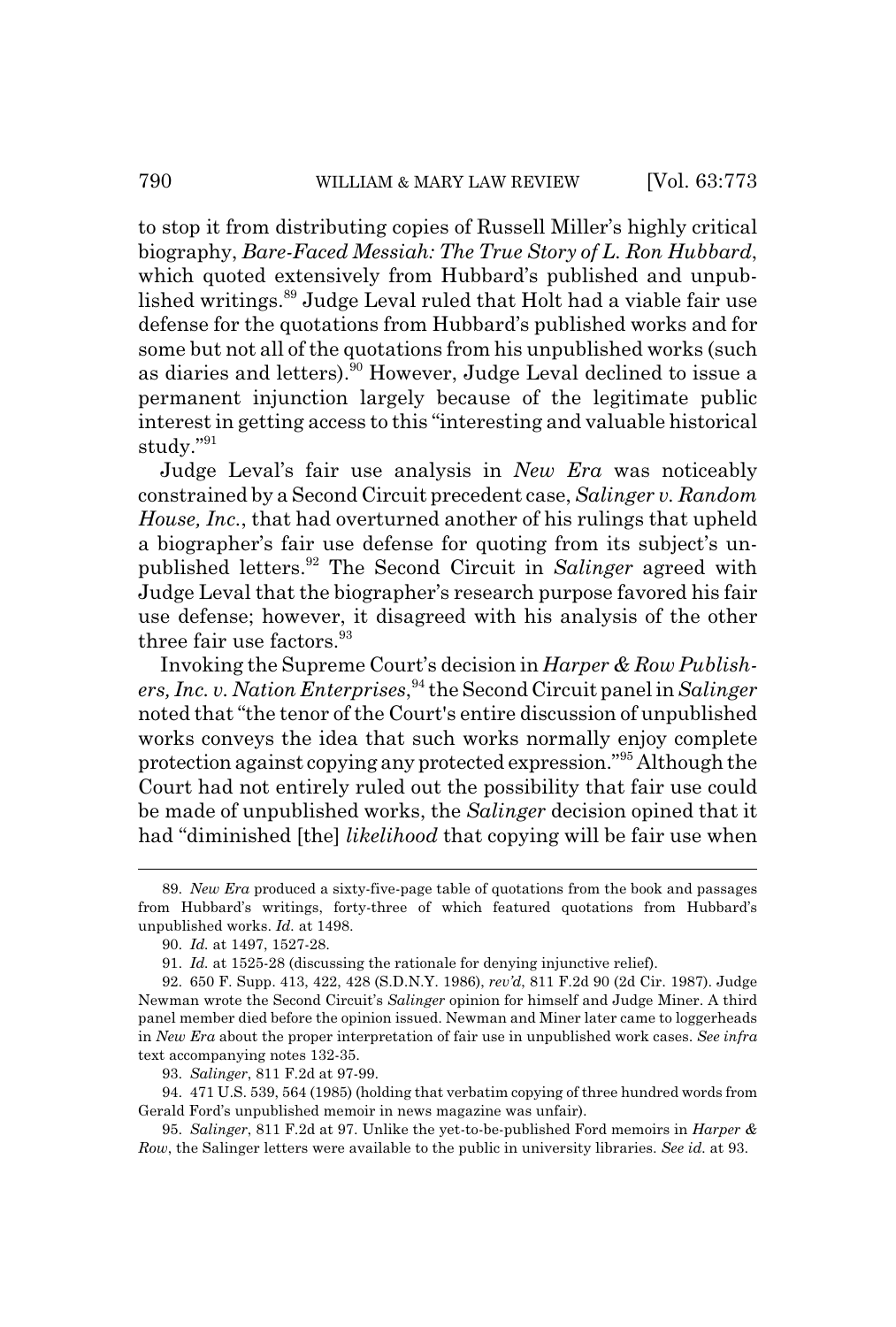the copyrighted material is unpublished."96 The court also concluded that the biographer had taken too much from the letters.<sup>97</sup> Because the biography copied "virtually all of the most interesting passages of the letters, including several highly expressive insights about writing and literary criticism,"98 it was likely to undercut the market for an authorized collection of Salinger's letters.<sup>99</sup> The Second Circuit directed Judge Leval to enjoin publication of the Salinger biography.<sup>100</sup>

In *New Era II*, New Era argued that the *Harper & Row* and *Salinger* rulings meant that fair use defenses were never, or almost never, available as to unpublished works; hence, the nature-of-thework factor was "virtually determinative" against Holt's defense.<sup>101</sup> Judge Leval conceded that the scope of fair use was narrower as to unpublished works.<sup>102</sup> To succeed with a fair use defense, he thought a biographer needed to show that the quoted material was "reasonably necessary to the communication and demonstration of significant points being made about the subject and must have no significant adverse effect on the market for the copyrighted work."<sup>103</sup> He worried that public figures such as Hubbard could otherwise use copyright law "as an aggressive weapon to prevent the publication of embarrassing revelations and to obstruct criticism."104

This concern was especially pertinent in *New Era II* because Miller's thesis was that "Hubbard was dishonest, pretentious, boastful, paranoid, cowardly, cruel, disloyal, aggressive, bizarre, and finally even insane in his pseudoscientific fantasies and his obsessions."105 Judge Leval noted that "[o]ften it is the *words used* by the public figure (or the particular manner of expression) that are the

<sup>96.</sup> *Id.* at 97.

<sup>97.</sup> *Id.* at 98-99. Approximately 40 percent of the book consisted of quotations or paraphrases from Salinger's letters. *Id.*

<sup>98.</sup> *Id.* at 99.

<sup>99.</sup> *Id.* Because Salinger was a notoriously private person who did not want any biography to be written in his lifetime and objected to every single quotation and paraphrase of his words in the book at issue, it was highly unlikely that Salinger would have authorized publication of a compilation of his letters.

<sup>100.</sup> *Id.* at 100.

<sup>101. 695</sup> F. Supp. 1493, 1498, 1500 (S.D.N.Y. 1988).

<sup>102.</sup> *Id.* at 1503.

<sup>103.</sup> *Id.* at 1504.

<sup>104.</sup> *Id.* at 1502.

<sup>105.</sup> *Id.* at 1498 (footnote omitted).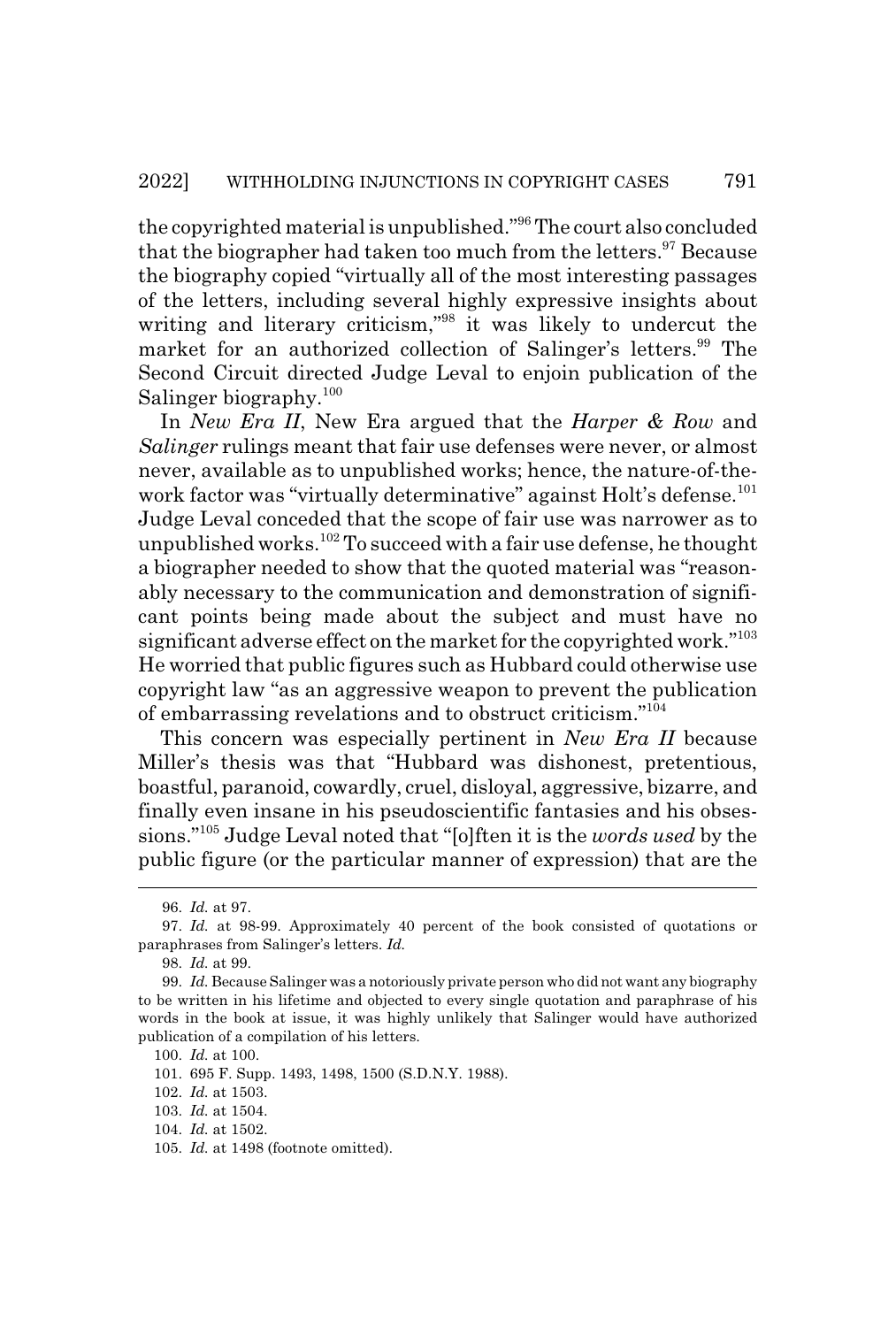facts calling for comment."106 To illustrate why Miller needed to quote extensively from Hubbard's works, Judge Leval's *New Era II* opinion quoted at length from *Bare-Faced Messiah*. 107

Judge Leval thought that Miller had generally taken only "insignificant fragment[s]" from Hubbard's unpublished works.<sup>108</sup> The only market harm that Judge Leval foresaw from publication of these quotes was the prospect that some readers would lose interest in buying Hubbard's works after learning how "dishonest, conniving, opportunistic and insane" Hubbard was.<sup>109</sup> This was not the kind of harm to markets that copyright law was designed to protect.

Yet, because Miller had not justified all of his quotes from Hubbard's unpublished writings, Judge Leval concluded that the book infringed New Era's copyrights to some extent.<sup>110</sup> He recognized that injunctions routinely issue in copyright cases involving exact or near-exact copying because harm from infringement may be difficult to measure and incentives to create would be eroded unless infringements were enjoined.111 However, he perceived *New Era* as a "drastically different" type of case, having "nothing in common with such opportunistic free riding."112 Because Miller had mostly quoted Hubbard's writings "to substantiate the argument of a laboriously researched, well-constructed biography," Judge Leval concluded that it was "a valuable commentary on a subject of public importance."<sup>113</sup>

According to Judge Leval, granting an injunction "would diminish public knowledge. It would suppress an interesting, well-researched, provocative study of a figure who, claiming both scientific and religious credentials, has wielded enormous influence over millions of people."114 Enjoining publication of a book when only small parts infringed "implicates concerns of the First Amendment," which

106. *Id.* at 1502. 107. *Id.* at 1508-20. 108. *Id.* at 1520. 109. *Id.* at 1523. 110. *Id.* at 1524-25. 111. *Id.* at 1525. 112. *Id.* 113. *Id.* 114. *Id.*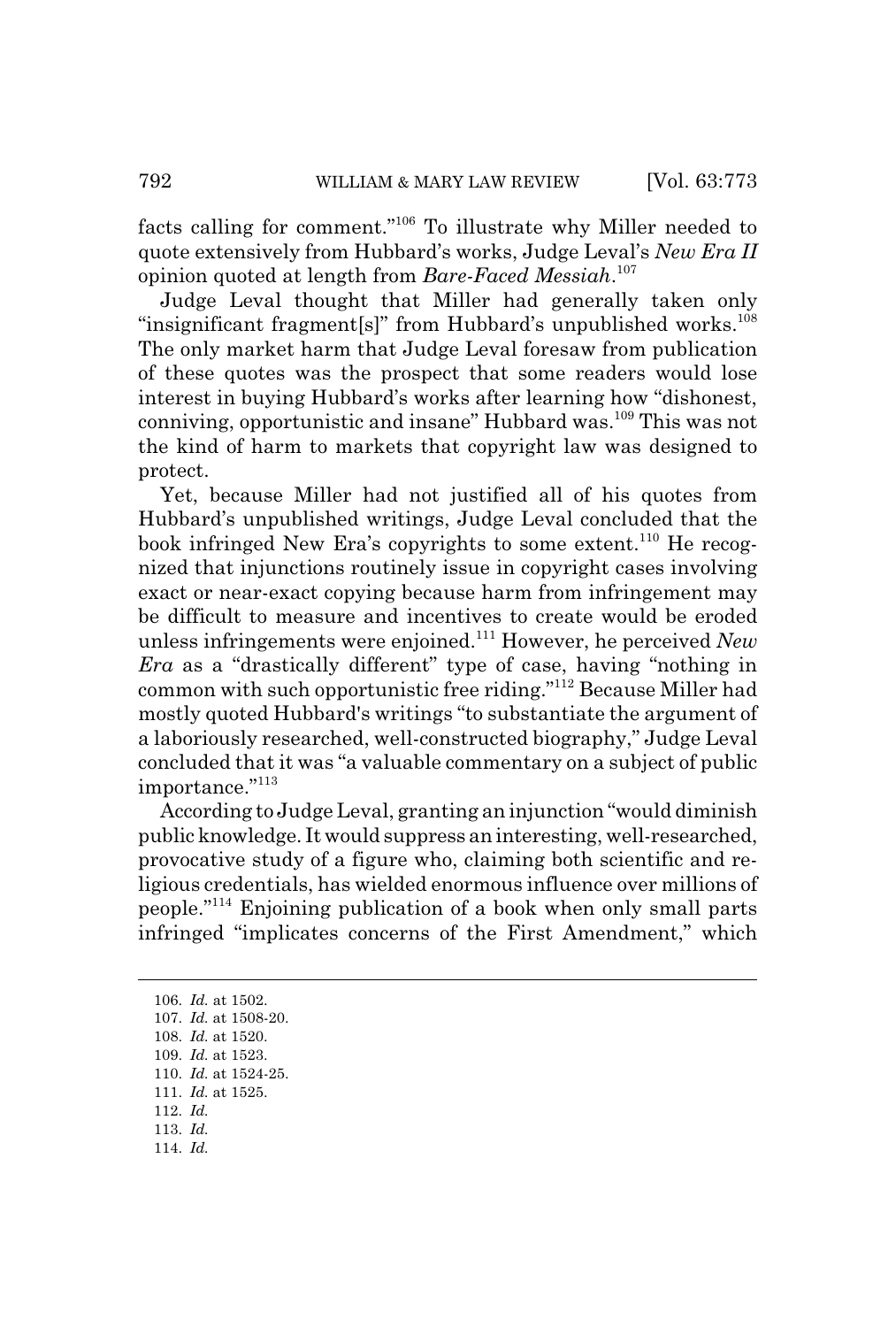abhors prior restraints.115 This principle "is so powerful a force in shaping so many areas of our law, it would be anomalous to presume casually its appropriateness for all cases of copyright infringement."116 Money damages, he concluded, could suffice as a remedy.117 Judge Leval perceived New Era, like Rosemont, to be trying to suppress publication of an unauthorized biography, not trying to protect the kinds of economic interests for which Congress has made copyright protection available.<sup>118</sup>

As in *Salinger*, the Second Circuit in *New Era III* agreed with Judge Leval that the purpose factor weighed in favor of Holt's defense.119 But as in *Salinger*, the panel viewed the unpublished nature of many quotations as weighing heavily against fair use.<sup>120</sup> In its view, unpublished works "normally enjoy complete protection," adding that there is a "strong presumption" against the fairness of appropriating expression from unpublished works.<sup>121</sup> Because New Era planned to authorize a Hubbard biography and to make his unpublished works available to that biographer, the panel thought the harm factor also cut against Holt's fair use defense.<sup>122</sup>

The *New Era III* panel opined that courts should issue an injunction whenever a defendant copied more than a minimal amount of expression from unpublished works.<sup>123</sup> It disagreed that the public interest favored withholding injunctive relief or that a conflict existed between copyright and the First Amendment that would justify denying an injunction.<sup>124</sup> Nevertheless, the Second Circuit affirmed the lower court's denial of a permanent injunction because of New Era's unjustified delay in bringing the lawsuit.<sup>125</sup>

115. *Id.* 116. *Id.* 117. *Id.* at 1527. 118. *Id.* at 1527 n.14. 119. 873 F.2d 576, 583 (2d Cir. 1989). 120. *Id.* 121. *Id.* 122. *Id.* 123. *Id.* at 584. 124. *Id.*

125. *Id.* By the time New Era sought a temporary restraining order, Holt had printed 12,000 copies of the book, 9,000 of which Holt had shipped to distributors. *Id.* at 577. Judge Leval concluded that granting the TRO would "subject [Holt] to very great harm and loss that would have been altogether avoidable if [New Era] had moved more promptly." *New Era I*, 684 F. Supp. 808, 809 (S.D.N.Y. 1988).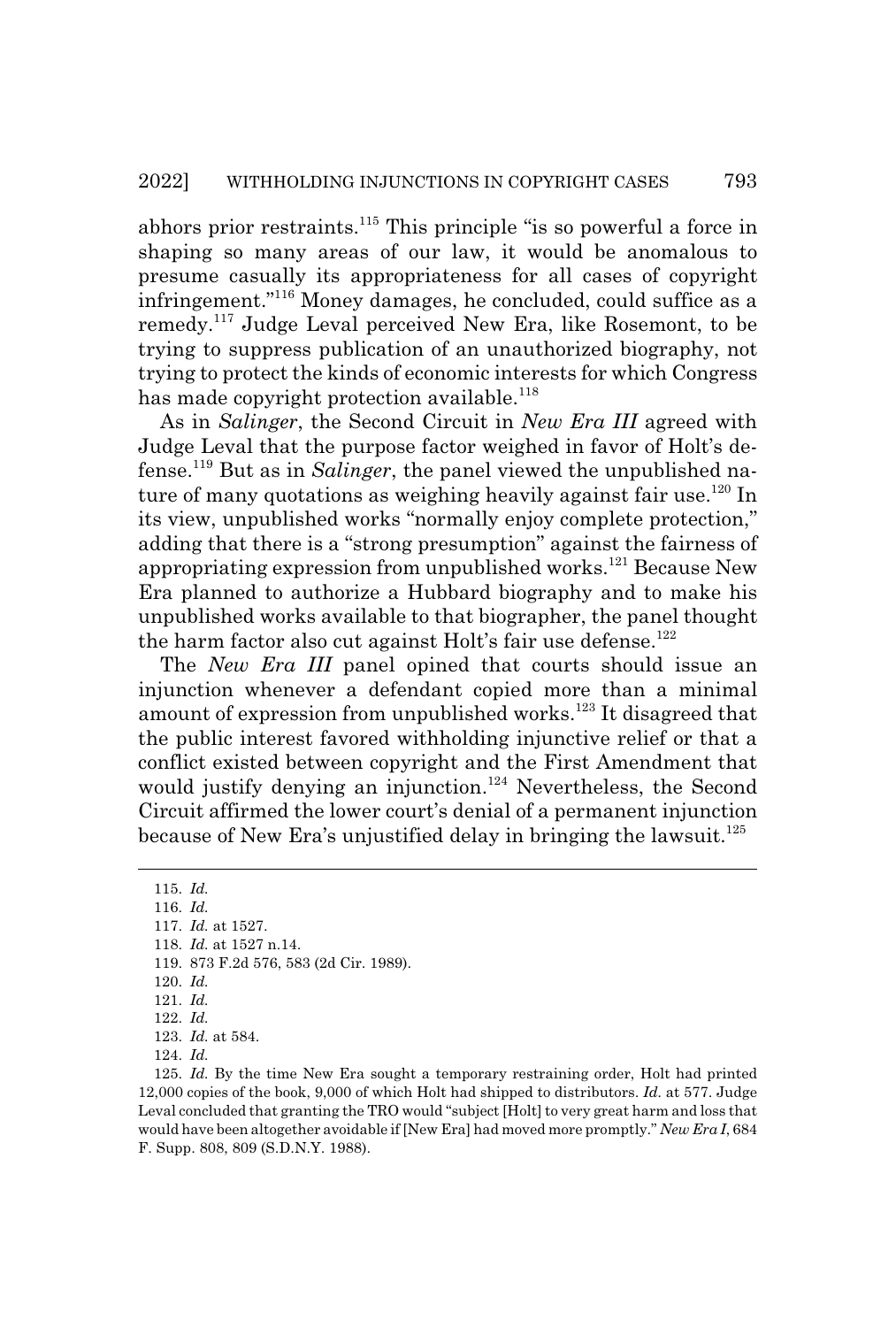A concurring opinion expressed considerable support for Judge Leval's fair use analysis as well as his reasoning about injunctive relief.126 It identified four rationales for withholding a permanent injunction in *New Era*: First, the economic purpose of issuing injunctions would be ill-served when the use would not cause demonstrable harm to the future market value of the works being quoted.127 Second, there is a public interest in the availability of critical biographies of public figures.<sup>128</sup> Third, awarding money damages was a better way to balance the copyright and First Amendment interests at stake in cases such as *New Era*.<sup>129</sup> Fourth, New Era's delay in bringing the lawsuit was a significant factor weighing against the grant of an injunction.<sup>130</sup>

The Second Circuit denied Holt's petition for a rehearing en banc.131 Judge Newman wrote a strong dissent criticizing the *New Era III* panel decision for taking an unduly narrow view of fair use as applied to unpublished works, saying that the decision "risks deterring [authors and publishers] from entirely lawful writings in the fields of scholarly research, biography, and journalism."132 He argued that copying unpublished expression should be lawful when necessary to report facts accurately.<sup>133</sup> He contended that neither the fair use nor the injunctive relief analyses in *New Era III* should represent the Second Circuit's positions.134 Judge Miner, who authored the *New Era III* decision, wrote a short defense of the rehearing denial and of the views expressed in the panel's decision.<sup>135</sup> Perhaps because of the deep split among the Second Circuit judges in *New Era*, Holt petitioned the Supreme Court to review the fair use ruling, but the Court declined to review it. $136$ 

133. *Id.* at 663-64.

<sup>126.</sup> *New Era III*, 873 F.2d at 591-98 (Oakes, C.J., concurring).

<sup>127.</sup> *Id.* at 596-97.

<sup>128.</sup> *Id.*

<sup>129.</sup> *Id.*

<sup>130.</sup> *Id.*

<sup>131.</sup> *New Era IV*, 884 F.2d 659, 660 (2d Cir. 1989).

<sup>132.</sup> *Id.* at 662 (Newman, J., dissenting). Three judges joined Newman's dissent. *Id.*

<sup>134.</sup> *Id.*

<sup>135.</sup> *Id.* at 660-62 (Miner, J., concurring).

<sup>136.</sup> Henry Holt & Co. v. New Era Publ'ns Int'l, ApS, 493 U.S. 1094 (1990) (denying certiorari).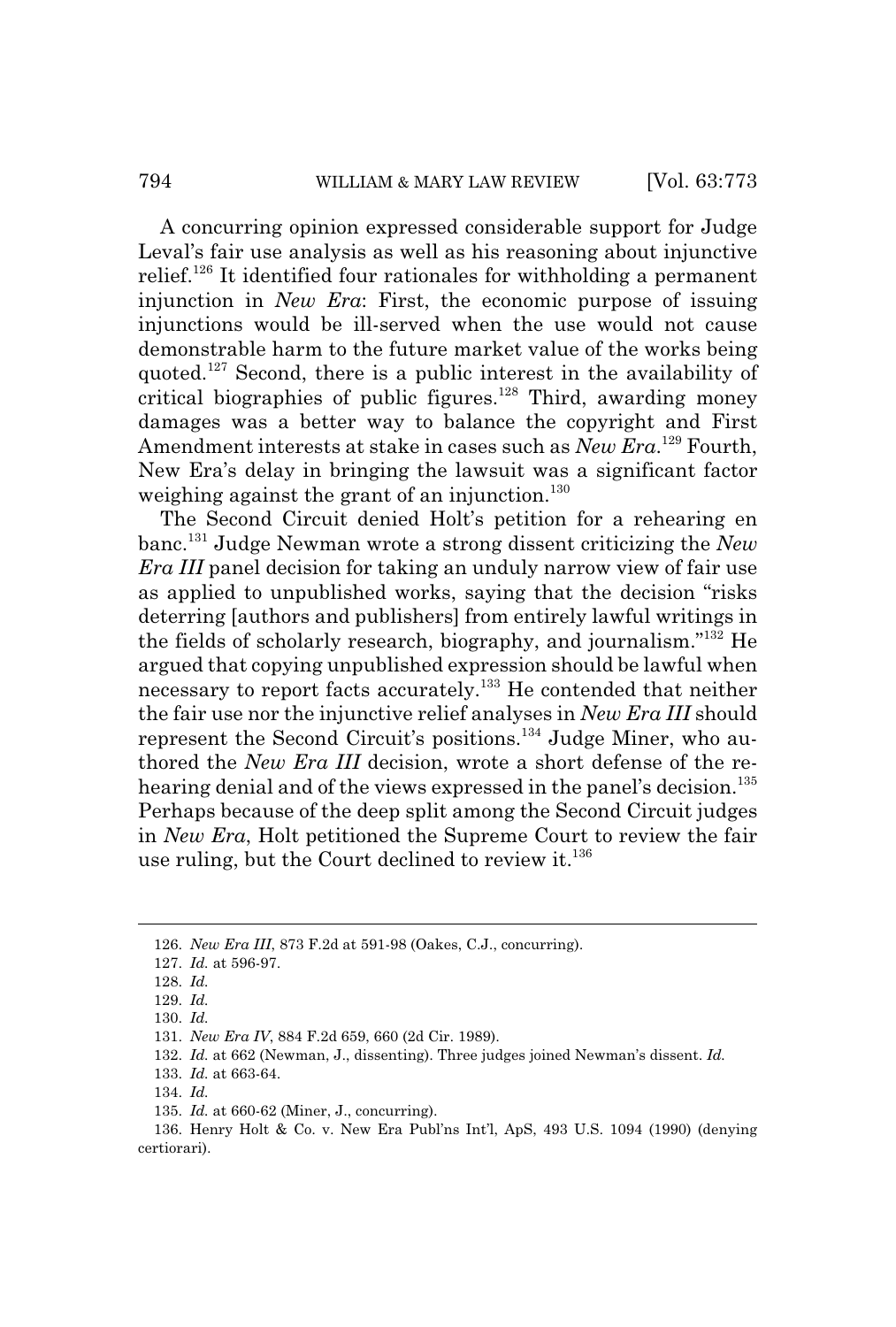#### *E. Aftermath of the* New Era *Decision*

A year after *New Era IV*, yet another unpublished-work fair use case reached the Second Circuit in *Wright v. Warner Books, Inc*. 137 Richard Wright's widow sued the publisher of a biography of Wright because the book included several quotes and close paraphrases from the novelist's journal and letters.<sup>138</sup> The district court granted the publisher's motion for summary judgment, finding that all four fair use factors weighed in its favor.<sup>139</sup>

A Second Circuit panel affirmed the district court's ruling, although criticizing it for giving insufficient weight to the unpublished nature of the quotations and paraphrases.<sup>140</sup> The appellate court may have been influenced by amicus curiae briefs filed in support of Warner's fair use defense by the Association of American Publishers, PEN American Center, the Authors Guild, and several scholarly societies.<sup>141</sup>

Not content with the relatively narrow fair use victory in *Wright*, representatives of publisher, author, and scholarly organizations lobbied Congress for an amendment to the fair use provision that would repudiate *New Era*'s "strong presumption" against fair use in cases involving unpublished works. The *Salinger* and *New Era* decisions were, they said, having chilling effects on their work and impeding fulfillment of the constitutional purpose of copyright law.142 Shortly thereafter, Congress amended the 1976 Act by adding a sentence to the end of the fair use provision  $143$ : "The fact that

<sup>137. 953</sup> F.2d 731 (2d Cir. 1991).

<sup>138.</sup> *Id.* at 734.

<sup>139.</sup> Wright v. Warner Books, Inc., 748 F. Supp. 105 (S.D.N.Y. 1990), *aff'd*, 953 F.2d 731 (2d Cir. 1991). As in *Salinger*, the unpublished materials were available to the public in a university library collection. *Id.* at 110.

<sup>140.</sup> *Wright*, 953 F.2d at 737-38. One judge would have given less weight to the unpublished nature of the excerpts from Wright's writings. *Id.* at 743 (Van Graafeiland, J., concurring).

<sup>141.</sup> *Id.* at 733 (list of attorneys and law firms).

<sup>142.</sup> H.R.REP.NO. 102-836, at 4-6 (1992) (explaining concerns about the *Salinger* and *New Era* decisions).

<sup>143.</sup> Fair Use of Copyrighted Works, Pub. L. No. 102-492, 106 Stat. 3145 (1992). The legislative history of this provision is discussed in Daniel E. Wanat, *Fair Use and the 1992 Amendment to Section 107 of the 1976 Copyright Act: Its History and an Analysis of Its Effect*, 1 VILL. SPORTS & ENT. L.F. 47 (1994).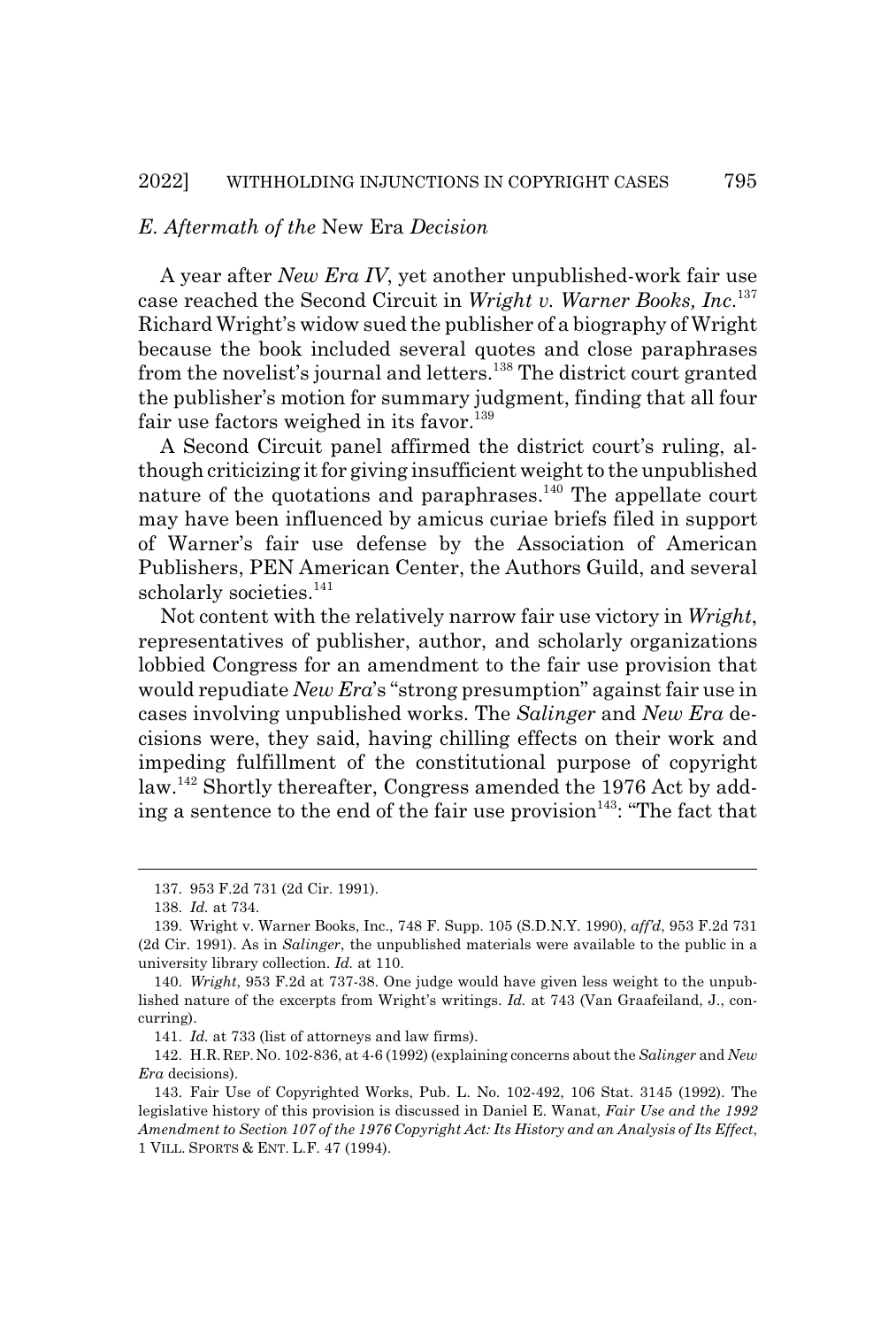a work is unpublished shall not itself bar a finding of fair use if such finding is made upon consideration of all of the above factors."<sup>144</sup>

Another consequence in the aftermath of the *New Era* controversy was the publication of four law review articles by judges who participated in the *New Era* case.<sup>145</sup> The most influential of these articles was Judge Leval's *Toward a Fair Use Standard*, which argued that "transformative" uses of other authors' works should weigh in favor of fair use because such works foster ongoing creativity and enrich society.146 Four years later, the Supreme Court heartily embraced Judge Leval's conception of transformative fair uses in its *Campbell* decision.<sup>147</sup>

One section of Judge Leval's article focused on the "unfortunate tendencies" in copyright infringement cases to decide that a "rejection of a fair use defense necessarily implicates the grant of an injunction."148 This was unfortunate not only for defendants whose contributions to knowledge were being suppressed, but also for the public, which would be denied the new knowledge the suppressed work would have revealed.<sup>149</sup> Plaintiffs too might suffer because judges may be more inclined to find fair use in close cases to avoid issuing an injunction. $150$ 

149. *Id.* at 1131.

<sup>144. 17</sup> U.S.C. § 107.

<sup>145.</sup> *See* Pierre N. Leval, *Toward a Fair Use Standard*, 103 HARV. L. REV. 1105 (1990); Jon O. Newman, *Not the End of History: The Second Circuit Struggles with Fair Use*, 37 J. COPYRIGHT SOC'Y USA 12 (1989); James L. Oakes, *Copyrights and Copyremedies: Unfair Use and Injunctions*, 38 J. COPYRIGHT SOC'Y USA 63 (1990). All three articles supported broader fair use for unpublished works and withholding injunctions in close fair use cases. *But see* Roger J. Miner, *Exploiting Stolen Text: Fair Use or Foul Play?*, 37 J. COPYRIGHT SOC'Y USA 1 (1989) (defending the *New Era III* decision).

<sup>146.</sup> Leval, *supra* note 145, at 1111-12; *see also* Pierre N. Leval, *Fair Use or Foul? The Nineteenth Donald C. Brace Memorial Lecture*, 36 J. COPYRIGHT SOC'Y USA 167, 179 (1989) ("If an injunction would impoverish society, and the copyright owner can be appropriately protected by money damages, an injunction should not be granted."); Lloyd L. Weinreb, *Fair's Fair: A Comment on the Fair Use Doctrine*, 103 HARV. L. REV. 1137 (1990); Wanat, *supra* note 143, at 48 n.7 (citing articles).

<sup>147.</sup> Campbell v. Acuff-Rose Music, Inc., 510 U.S. 569, 579 (1994) (quoting Leval, *supra* note 145, at 1111). The Court cited approvingly to Judge Leval's article or fair use decisions more than a dozen times in *Campbell*. *Id.* at 576-79.

<sup>148.</sup> Leval, *supra* note 145, at 1130-31.

<sup>150.</sup> *Id.* Judge Leval thought this might explain his fair use ruling in *Salinger*. *Id.* at 1131 n.114. As the Ninth Circuit noted in *Universal City Studios, Inc. v. Sony Corp. of America*, 659 F.2d 963, 976 (9th Cir. 1981), *rev'd*, 464 U.S. 417 (1984), the difficulty of fashioning a remedy may influence a trial court's fair use decision.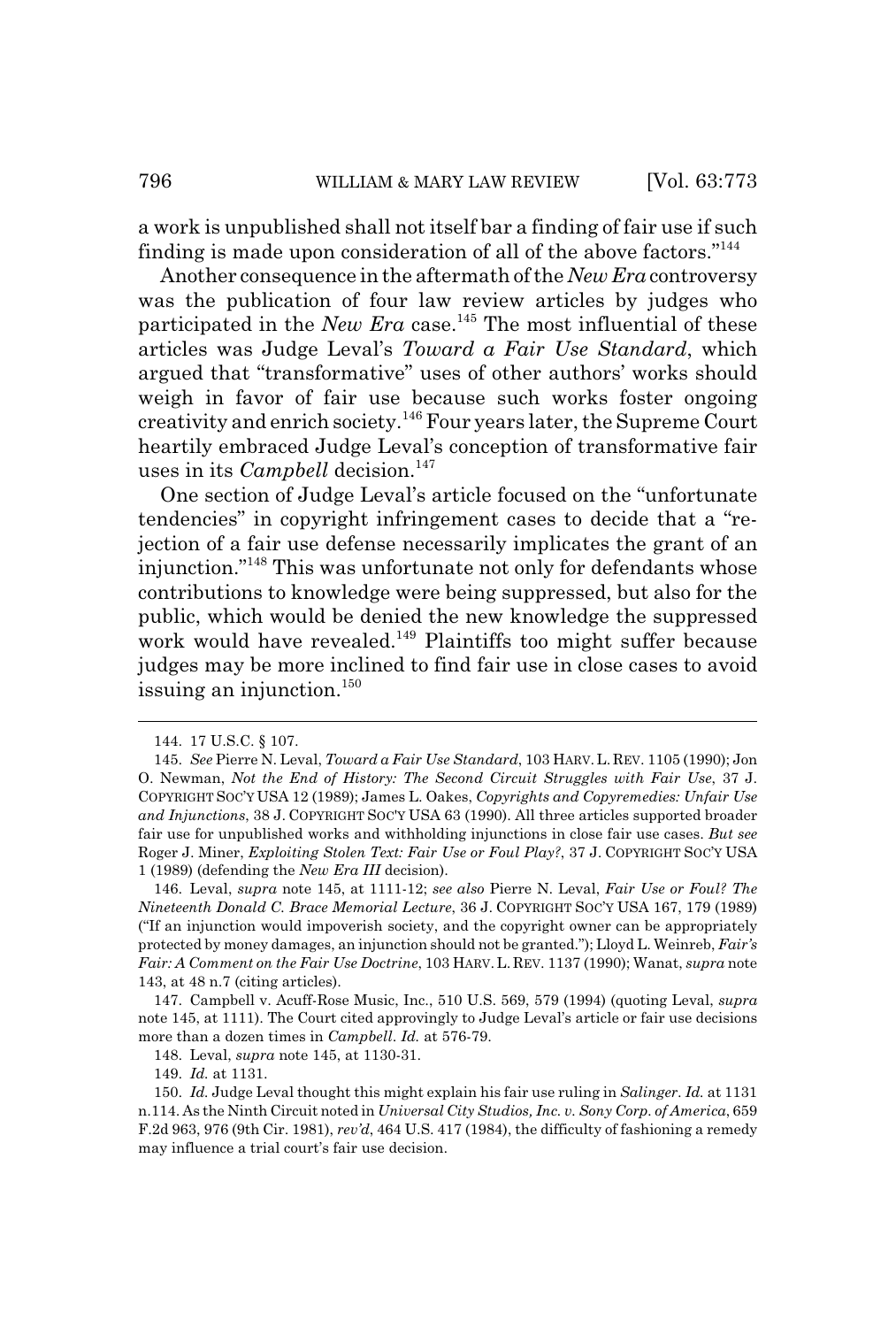Judge Leval accepted that courts should presume irreparable injury in cases involving "simple piracy," which was typical in the "vast majority" of copyright cases.<sup>151</sup> Defendants who parasitically copy other authors' works and sell cheap copies undermine copyright owners' markets; courts should consequently enjoin these acts to preserve authorial incentives to create and disseminate copyrighted works.<sup>152</sup> However, close fair use cases were "worlds apart" from piratical copying.153 Courts should recognize that historians and journalists, among others, need to quote from others' writings in order to produce effective commentary about them.<sup>154</sup> These authors may not be absolutely certain they have remained within fair use boundaries. When putative fair users inadvertently overstep these bounds, Leval suggested that courts carefully assess the need for injunctive relief because there may be a "strong public interest" in publication of their works.<sup>155</sup> The statute, after all, says that courts "may" issue injunctions, not that they must.<sup>156</sup>

Judge Leval's article cited numerous commentaries urging courts to exercise discretion in issuing injunctions because sometimes money damages will adequately compensate copyright owners for uses beyond the bounds of fair use.<sup>157</sup> The article concluded that injunctions should issue in close fair use cases only if necessary to preserve copyright incentives.158 Decisions about injunctive relief, like those about fair use, should be consistent with the "utilitarian, public-enriching objectives of copyright."159

158. *Id.* at 1134.

<sup>151.</sup> Leval, *supra* note 145, at 1132. Judge Leval reported having decided between 150 and 200 copyright cases, all but about ten of which were, in his view, simple piracy cases. *Id.* at 1134 n.123.

<sup>152.</sup> *Id.* at 1132.

<sup>153.</sup> *Id.*

<sup>154.</sup> *Id.* Judge Leval reported self-censoring his Harvard article because of *Salinger*. An earlier draft quoted numerous passages from *Bare-Faced Messiah* to show that the best way to prove that Hubbard was a liar was by quoting from his writings. Reproducing those passages, even in a law review article, could have subjected him and *Harvard Law Review* to copyright liability under the standard set forth in the *Salinger* and *New Era* decisions. *Id.* at 1113 n.39.

<sup>155.</sup> *Id.* at 1132.

<sup>156. 17</sup> U.S.C. § 502.

<sup>157.</sup> Leval, *supra* note 145, at 1131 n.112.

<sup>159.</sup> *Id.* at 1135. In the article, Judge Leval "deliberately refrained from invoking the support of the first amendment's opposition to prior restraints," not because this consideration was irrelevant, but because this was "unnecessary and risk[ed] importing confusion" into the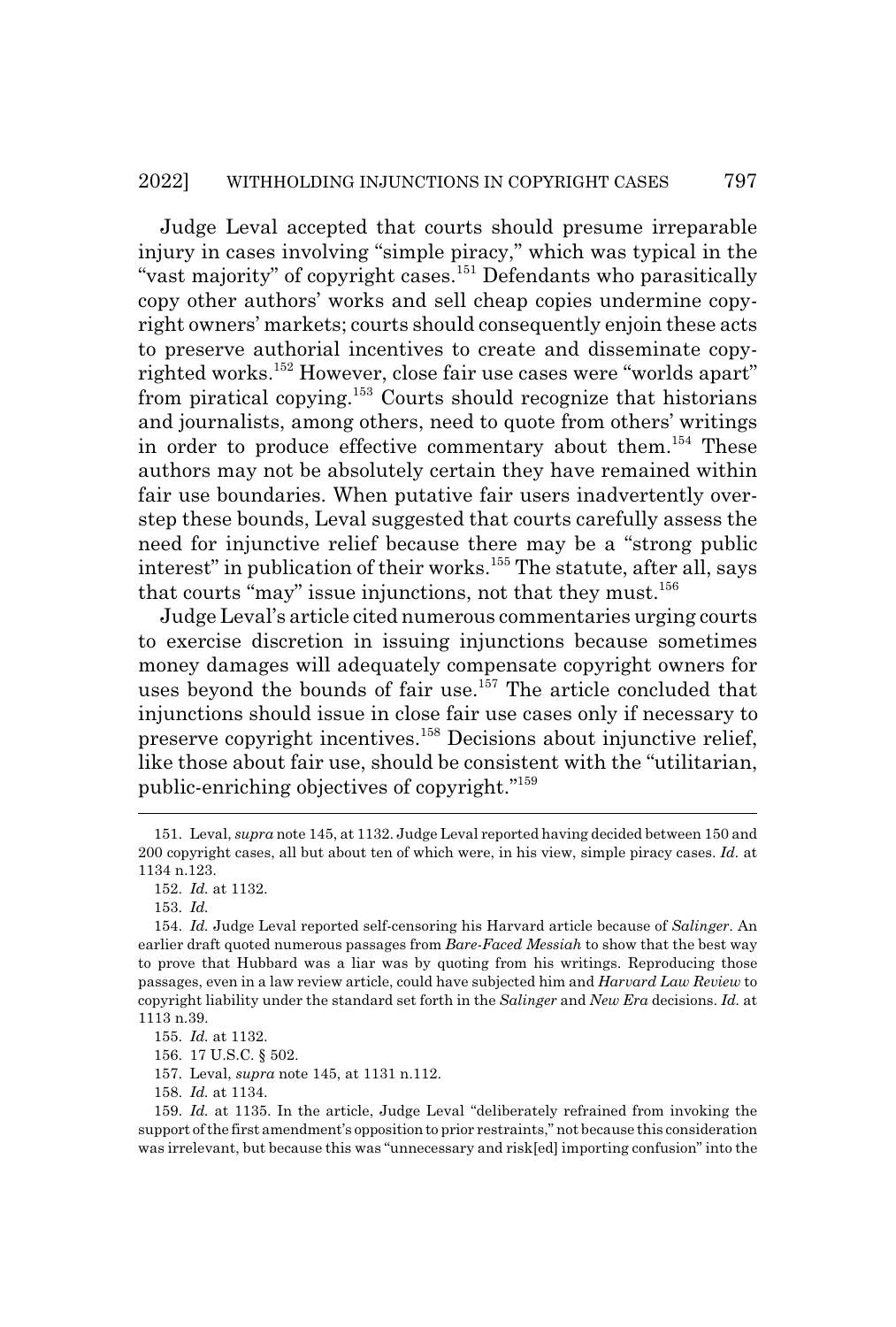### II. THE EVOLUTION OF INJUNCTIVE RELIEF FROM *CAMPBELL* TO *EBAY*

The Supreme Court's decision in *Campbell v. Acuff-Rose Music, Inc*. is justly famous for its profound influence on the evolution of substantive fair use law, due in no small part to its endorsement of the transformative character of a challenged use as favoring fair use.160 *Campbell* heartily embraced Judge Leval's conception of fair use, quoting numerous passages from his article when explaining how and why transformativeness matters in fair use cases, not just with respect to the purpose and character of the use, but also in relation to the other factors.161 Yet, *Campbell* also notably quoted from Judge Leval's article about the possibility that the public interest may be disserved by grants of injunctions in close fair use  $c$ ases. $162$ 

Section A reviews the *Campbell* decision and its note 10. One might have expected the Court's endorsement of withholding injunctions in close fair use cases to have considerable influence in the subsequent case law, but as Section B shows, the impact of this endorsement in the pre-*eBay* fair use case law was quite modest. Section C reviews several post-*Campbell*, pre-*eBay* cases in which judges denied injunctive relief in other types of infringement cases because of public interests and the likely impact of injunctions on third parties and/or hardships on defendants. Section D considers a high-profile case in which an appellate court overturned an injunction because it viewed copyright infringement claims as premised on breach of a license.

As one might expect, courts in the post-*Campbell*, pre-*eBay* period denied injunctive relief for the same conventional reasons as were

161. *Campbell*, 510 U.S. at 579-91.

analysis. *Id.*

<sup>160. 510</sup> U.S. 569, 579 (1994). For a discussion of the influence of *Campbell* on fair use law, see, e.g., Pamela Samuelson, *Possible Futures of Fair Use*, 90 WASH. L. REV. 815, 818-24 (2015), identifying key contributions of *Campbell* beyond its endorsement of transformative purposes. The Supreme Court has recently reaffirmed *Campbell*'s endorsement of transformative purposes in fair use cases in *Google LLC v. Oracle Am., Inc.*, 141 S. Ct. 1183, 1202-04 (2021) (finding reuse of Java declarations in smartphone software transformative because of creativity this reuse enabled).

<sup>162.</sup> *Id.* at 578 n.10.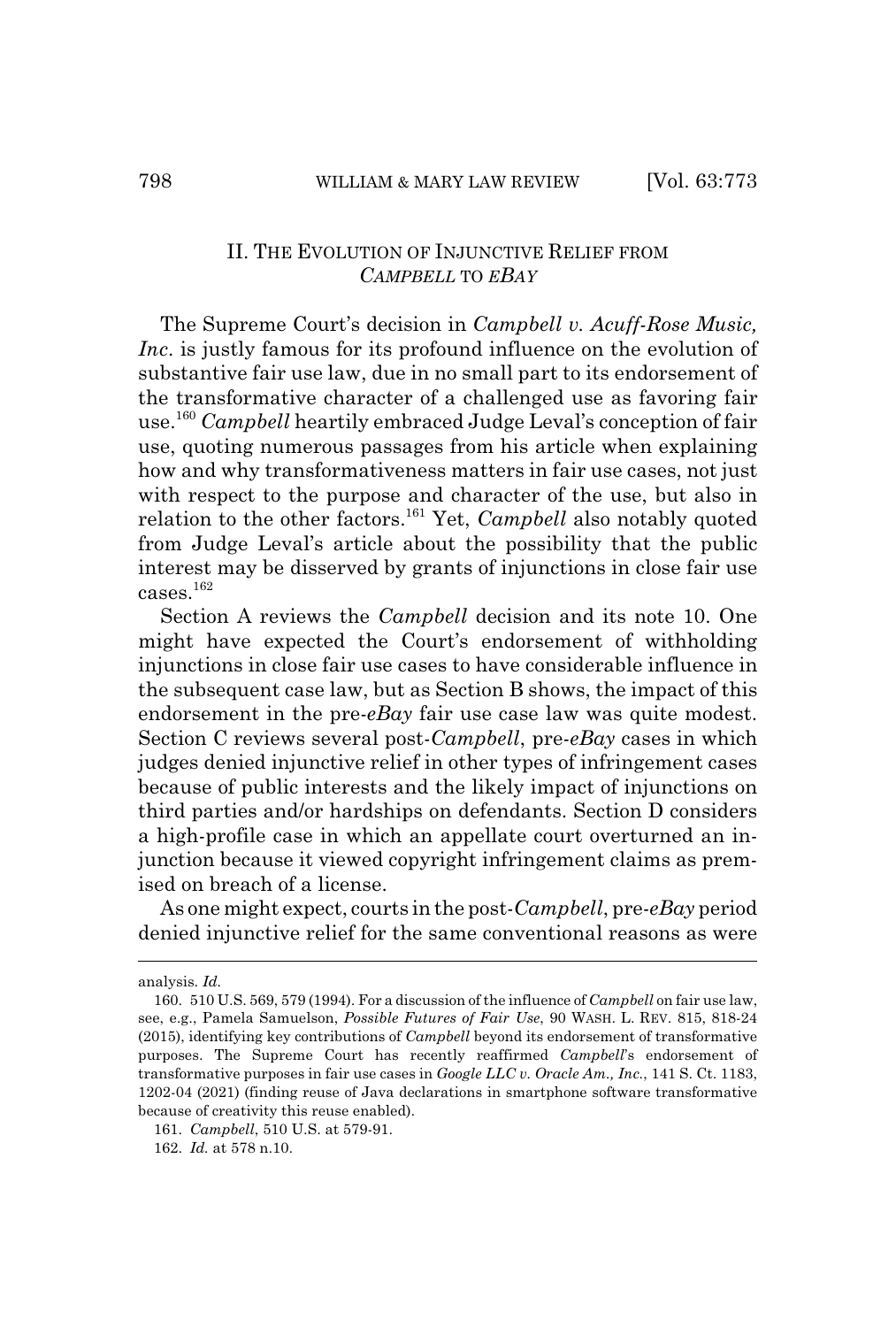common in the pre-*Campbell* era, including laches or unreasonable delay,<sup>163</sup> a low risk of future infringement,<sup>164</sup> and occasionally, the sufficiency of a damage award.<sup>165</sup>

#### *A. The* Campbell *Decision and Its Note 10*

In *Campbell*, the Court reversed a Sixth Circuit ruling that 2 Live Crew's rap parody of "Pretty Woman" had made an unfair use of Roy Orbison's song.166 The Sixth Circuit decided that none of the fair use factors weighed in favor of Campbell's fair use defense.<sup>167</sup> Because Campbell's use of Orbison's song had a commercial purpose, the court presumed the use was unfair and presumed that this commercial use would irreparably harm the market for Orbison's work.168 It invoked the Supreme Court's *Sony* and *Harper & Row* decisions as supporting these presumptions.<sup>169</sup> Moreover, Campbell

<sup>163.</sup> *See, e.g.*, Clonus Assocs. v. DreamWorks, LLC, 417 F. Supp. 2d 248 (S.D.N.Y. 2005) (finding allegedly infringing movie had already been widely disseminated, so harm had already occurred); Richard Feiner & Co. v. Turner Ent. Co., 98 F.3d 33, 34 (2d Cir. 1996) ("An unreasonable delay suggests that the plaintiff may have acquiesced in the infringing activity, or that any harm suffered by the plaintiff is not so severe as to be 'irreparable.'").

<sup>164.</sup> *See, e.g.*, Harolds Stores, Inc. v. Dillard Dep't Stores, Inc., 82 F.3d 1533 (10th Cir. 1996) (finding agreement between the parties made future infringement unlikely); Boisson v. Banian Ltd., 280 F. Supp. 2d 10 (E.D.N.Y. 2003) (denying permanent injunction in light of defendant's cooperation in ceasing sales of infringing products).

<sup>165.</sup> *See, e.g.*, Sony Comput. Ent., Inc. v. Connectix Corp., 203 F.3d 596, 608 n.11 (9th Cir. 2000) (finding injunction inappropriate as damages would suffice (citing *Campbell*, 510 U.S. at 578 n.10)); *see also* Silverstein v. Penguin Putnam, Inc., 368 F.3d 77, 84 (2d Cir. 2004) (quoting 4 NIMMER & NIMMER, *supra* note 8: "where great public injury would be worked by an injunction ... the courts could ... award damages or a continuing royalty instead of an injunction").

<sup>166.</sup> *Campbell*, 510 U.S. at 572.

<sup>167.</sup> Acuff-Rose Music, Inc. v. Campbell, 972 F.2d 1429, 1439 (6th Cir. 1992), *rev'd*, 510 U.S. 569 (1994). One judge dissented. *Id.* at 1439-46 (Nelson, J., dissenting). As Judge Leval has noted, many leading fair use cases have involved multiple reversals and split decisions, including *Sony*, *Harper & Row*, and the 4-4 split in *Williams & Wilkins Co. v. United States*, 420 U.S. 376 (1975). Leval, *supra* note 145, at 1106-07 nn.9-10.

<sup>168.</sup> *Acuff-Rose*, 972 F.2d at 1437-39. The Sixth Circuit accepted the trial court's finding that the 2 Live Crew song was a parody, even though it did not perceive Campbell's song as a parody. *Id.* at 1435 n.8.

<sup>169.</sup> *Id.* at 1436-37 (citing and quoting Sony Corp. of Am. v. Universal City Studios, Inc., 464 U.S. 417, 451 (1984); Harper & Row Publishers, Inc. v. Nation Enters., 471 U.S. 539, 562, 568 (1985)).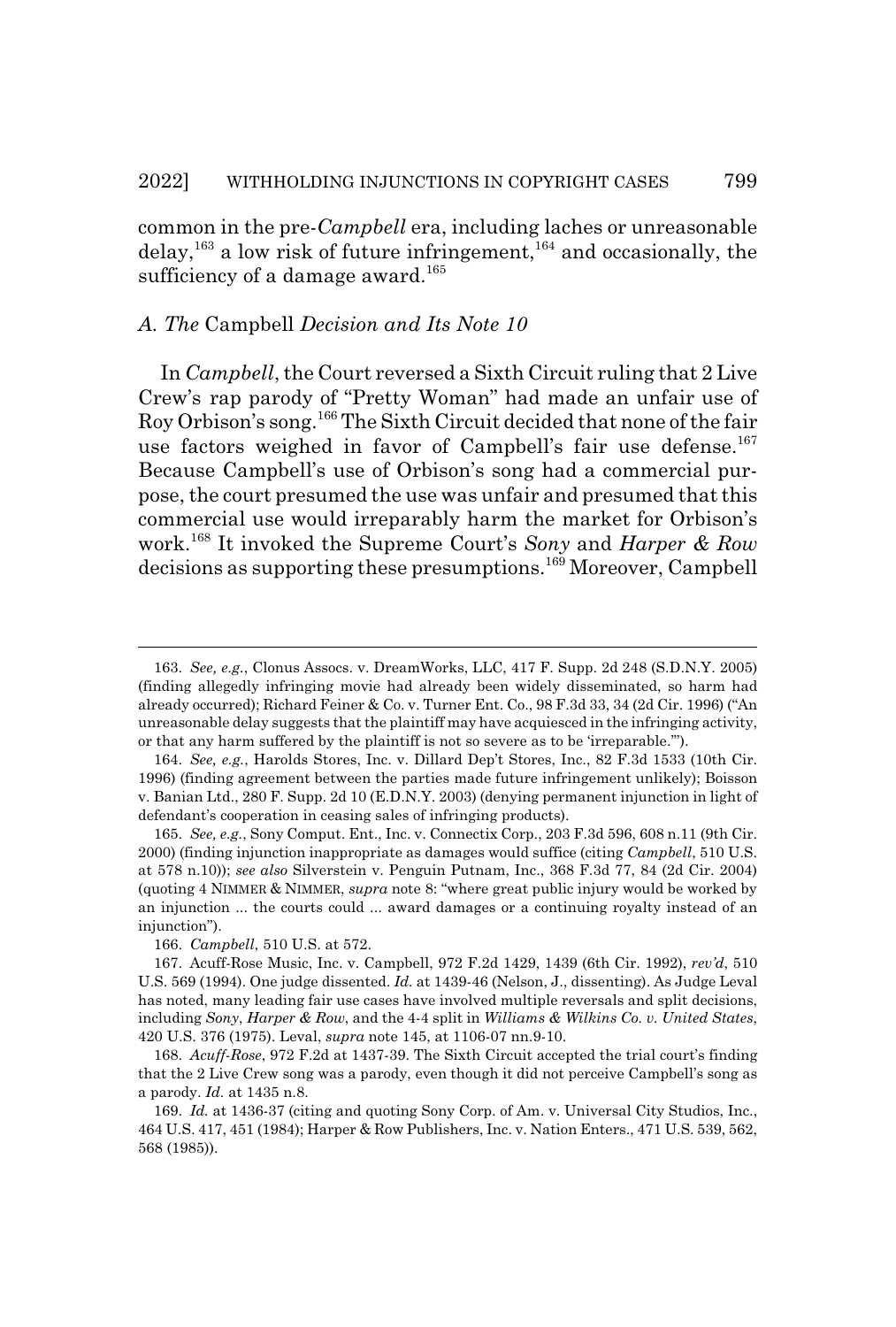had copied the "heart" of a creative work, which also disfavored Campbell's fair use defense. $170$ 

The Supreme Court disagreed with the Sixth Circuit on virtually every point. The purpose and character of a challenged use should, the Court ruled, be primarily focused on whether the defendant has "add[ed] something new, with a further purpose or different character, altering the first with new expression, meaning, or message; it asks, in other words, whether and to what extent the new work is 'transformative.'"171 Copyright's overall goal, "to promote science and the arts, is generally furthered by the creation of transformative works," which "lie at the heart of the fair use doctrine's guarantee of breathing space within the confines of copyright."172 The Court observed that "the more transformative the new work, the less will be the significance of other factors, like commercialism, that may weigh against a finding of fair use.<sup> $173$ </sup> It regarded transformative uses as posing less risk of supplanting demand for the original; hence, it was inappropriate to presume unfairness from this kind of commercial use.174 Parodies were transformative critical commentaries whose purpose will generally favor fair use. $175$ 

*Campbell* renounced "bright-line rules" in fair use cases, saying that there must always be a case-by-case assessment about whether a challenged use was fair or unfair.<sup>176</sup> In addition, courts should not treat each factor in isolation, and no one factor should be dispositive.177 All factors must be considered and should be weighed in light of each other.<sup>178</sup> Moreover, according to *Campbell*, if a use is transformative, courts should consider whether the amount taken was reasonable in light of the user's purpose.<sup>179</sup> Courts should not presume market harm in transformative use cases, but should

<sup>170.</sup> *Id.* at 1437-38.

<sup>171.</sup> *Campbell*, 510 U.S. at 579 (citing Leval, *supra* note 145, at 1111).

<sup>172.</sup> *Id.*

<sup>173.</sup> *Id.*

<sup>174.</sup> *Id.* at 579, 584-85.

<sup>175.</sup> *Id.* at 579-82. The Court concluded that Campbell's song "reasonably could be perceived" as a parody. *Id.* at 583.

<sup>176.</sup> *Id.* at 577.

<sup>177.</sup> *Id.* at 578.

<sup>178.</sup> *Id.*

<sup>179.</sup> *Id.* at 588-89. The Court recognized that to be effective, parodies must copy enough to "conjure up" the original. *Id.* at 588.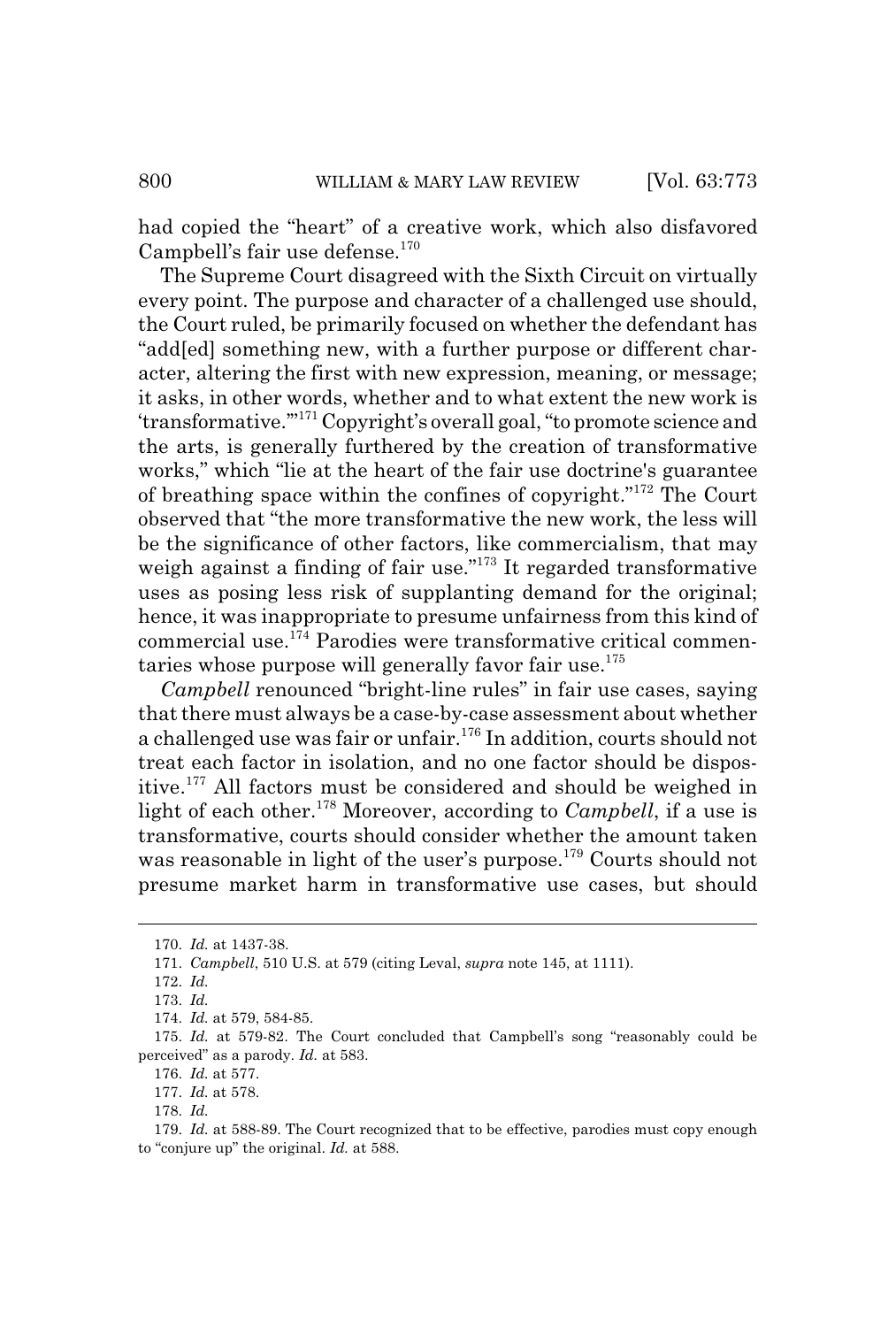conclude this factor disfavors fair use only when there is a substantial likelihood that the challenged work would supplant demand for the original.<sup>180</sup>

*Campbell*'s fair use analysis has been very influential in the subsequent case law.<sup>181</sup> By embracing Judge Leval's conception of fair use as an important limit on copyright law that provides breathing room for new creations, and by abjuring presumptions about unfairness and market harm in commercial-use cases, the *Campbell* decision has emboldened follow-on creators to engage in many types of transformative uses.<sup>182</sup>

For purposes of this Article, *Campbell* is mainly of interest because of its endorsement of judicial discretion to withhold injunctions in close fair use cases.<sup>183</sup> Here is note 10 in full:

Because the fair use enquiry often requires close questions of judgment as to the extent of permissible borrowing in cases involving parodies (or other critical works), courts may also wish to bear in mind that the goals of the copyright law, "to stimulate the creation and publication of edifying matter," Leval 1134, are not always best served by automatically granting injunctive relief when parodists are found to have gone beyond the bounds of fair use. See 17 U.S.C. §502(a) (court "*may* ... grant ... injunctions on such terms as it may deem reasonable to prevent or restrain infringement") (emphasis added); Leval 1132 (while in the "vast majority of cases, [an injunctive] remedy is justified because most infringements are simple piracy," such cases are

<sup>180.</sup> *Id.* at 590-92. The Court recognized that a parody might harm markets for the parodied work because its criticism was effective, but this is not the type of harm that copyright law aims to avert. *Id.* at 591-92. It noted that Campbell had not presented evidence about possible harms to the market for rap derivatives of songs such as Orbison's. *Id.* at 590.

<sup>181.</sup> *See* Clark D. Asay, Arielle Sloan & Dean Sobczak, *Is Transformative Use Eating the World?*, 61 B.C. L. REV. 905 (2020); Samuelson, *supra* note 160, at 825-39.

<sup>182.</sup> *See, e.g.*, Authors Guild v. Google, Inc., 804 F.3d 202 (2d Cir. 2015) (holding that digitizing books to index their contents and make snippets available was transformative); Kelly v. Arriba Soft Corp., 336 F.3d 811 (9th Cir. 2003) (holding that search engine copying of images for purposes of making them more accessible was transformative); Sony Comput. Ent., Inc. v. Connectix Corp., 203 F.3d 596 (9th Cir. 2000) (holding that reverse engineering software to discern interface information was transformative).

<sup>183.</sup> *Campbell*'s note 10 has been cited numerous times for the proposition that an injunctive remedy is justified in cases involving simple piracy. *See, e.g.*, Buena Vista Home Ent., Inc. v. Video Pipeline, Inc., 342 F.3d 191, 207 (3d Cir. 2003) (defendant monetized clips of Disney copyrighted films); Woods v. Universal City Studios, Inc., 920 F. Supp. 62, 65 (S.D.N.Y. 1996) (movie copied set design from plaintiff 's book).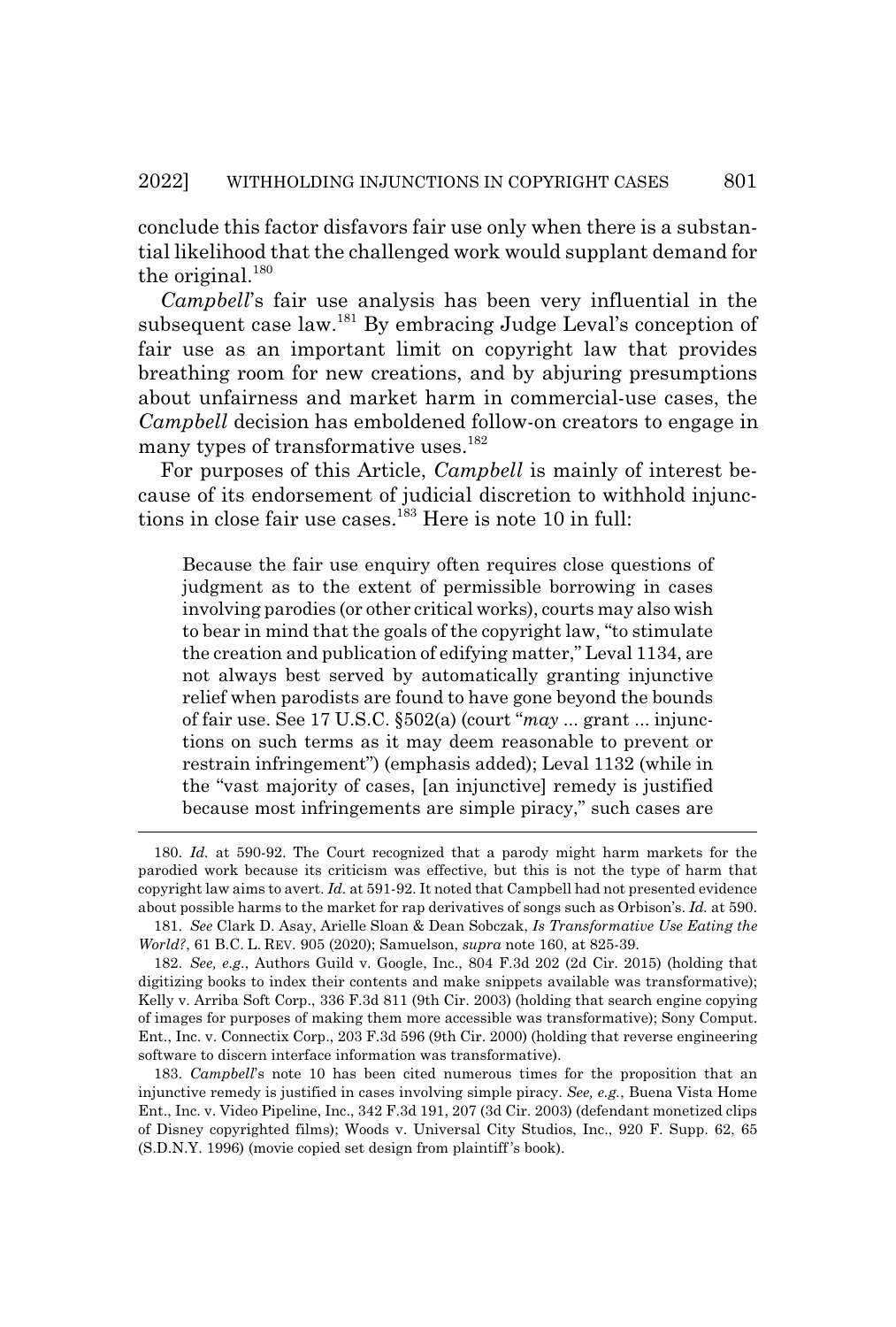"worlds apart from many of those raising reasonable contentions of fair use" where "there may be a strong public interest in the publication of the secondary work [and] the copyright owner's interest may be adequately protected by an award of damages for whatever infringement is found"); *Abend v. MCA, Inc.*, 863 F. 2d 1465, 1479 (CA9 1988) (finding "special circumstances" that would cause "great injustice" to defendants and "public injury" were injunction to issue), aff'd *sub nom. Stewart v. Abend*, 495 U.S. 207 (1990).<sup>184</sup>

If upon remand the trial court found that Campbell took too much or caused harm to the market for rap derivative works,  $185$  the Court's note 10 opened the door to a compensatory award rather than injunctive relief.

# *B. The Modest Impact of* Campbell*'s Note 10 on the Availability of Injunctive Relief Before* eBay

In the first dozen years after the *Campbell* decision, courts withheld injunctive relief on account of plausible or strong fair use defenses in only three cases that cited to *Campbell*'s note 10.186

*Campbell*'s conception of transformative fair uses and of injunctive relief in close fair use cases made the most profound difference in *Suntrust Bank v. Houghton Mifflin Co*. 187 Suntrust held the copyright in Margaret Mitchell's novel *Gone with the Wind* (*GWTW*).188 It sued Houghton Mifflin for copyright infringement because Alice Randall's forthcoming book, *The Wind Done Gone*

<sup>184.</sup> *Campbell*, 510 U.S. at 578 n.10.

<sup>185.</sup> *Id.* at 593-94 (remanding for further fact-finding on possible harms to that market). 186. *See* Suntrust Bank v. Houghton Mifflin Co., 268 F.3d 1257 (11th Cir. 2001); Am. Geophysical Union v. Texaco, Inc., 60 F.3d 913, 932 n.19 (2d Cir. 1994) (finding Texaco researchers' photocopying of journal articles likely unfair use, but noting "[t]hough neither the limited trial nor this appeal requires consideration of the publishers' remedy if infringement is ultimately found, we note that the context of this dispute appears to make ill-advised an injunction, which, in any event, has not been sought. If the dispute is not now settled, this appears to be an appropriate case for exploration of the possibility of a court-imposed compulsory license."); Hofheinz v. AMC Prods., Inc., 147 F. Supp. 2d 127 (E.D.N.Y. 2001) (denying preliminary injunction because documentary's use of clips from movies was likely fair use).

<sup>187. 268</sup> F.3d at 1276-77 (holding trial court should not have issued a preliminary injunction to stop the book's publication).

<sup>188.</sup> *Id.* at 1259.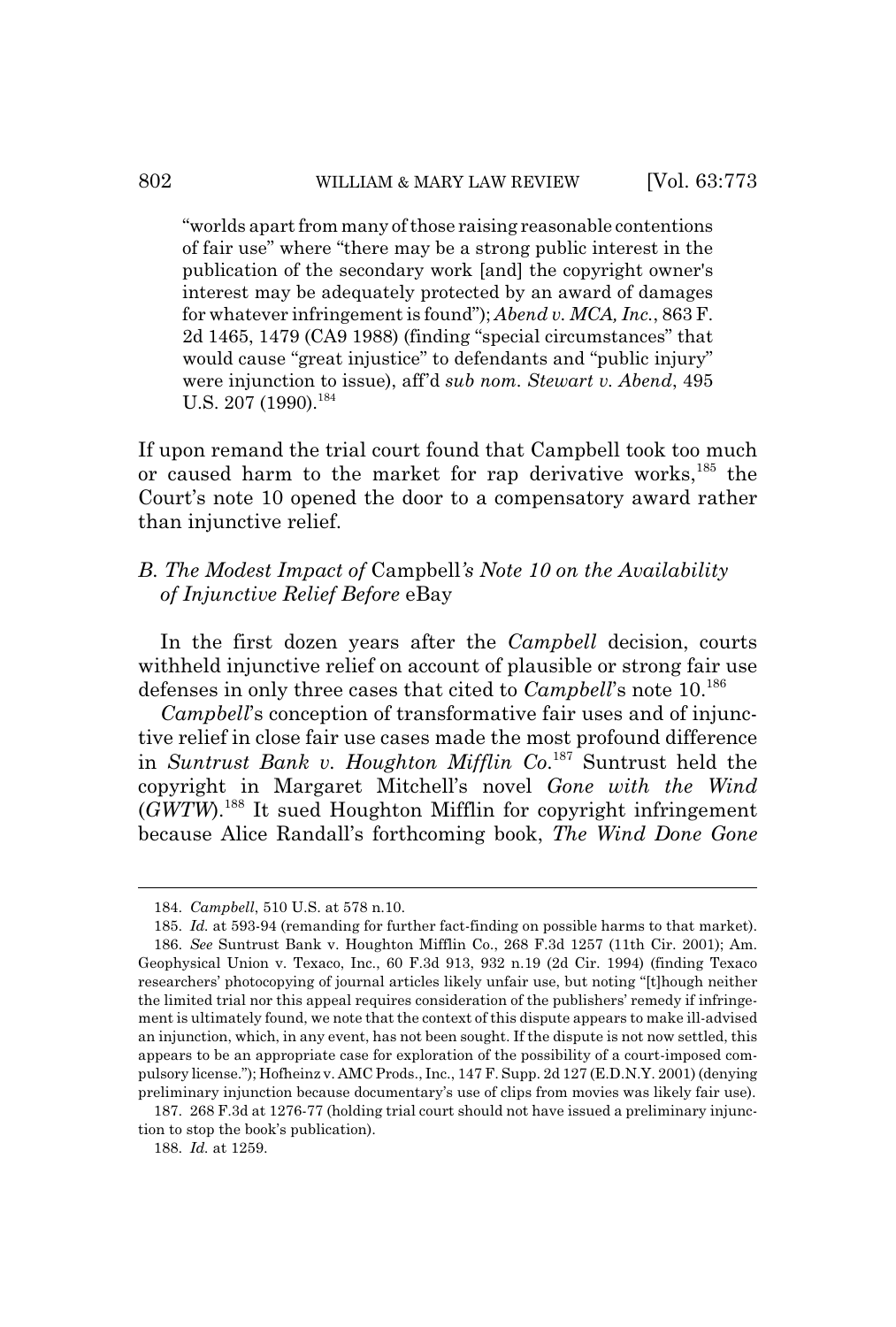(*TWDG*), drew heavily from *GWTW*. 189 It told much the same story, albeit from the vantage point of an enslaved person rather than slaveholders.<sup>190</sup> Randall appropriated characters, major plot elements, and several scenes from *GWTW*, as well as some verbatim dialogue and descriptions.<sup>191</sup>

Because the taking from *GWTW* was so substantial, the trial court ruled that Suntrust had established a likelihood of success on the merits, which triggered a presumption of irreparable harm, and so it ordered Houghton Mifflin to discontinue its planned publication of *TWDG*. 192 The Eleventh Circuit vacated the preliminary injunction, characterizing it as an "unlawful prior restraint in violation of the First Amendment."193 In a subsequent opinion, the court declared that injunctive relief was inappropriate because Houghton Mifflin raised a plausible fair use defense.<sup>194</sup>

Channeling *Campbell*, the Eleventh Circuit characterized *TWDG* as a "parody," saying this term included works whose "aim is to comment upon or criticize a prior work by appropriating elements of the original in creating a new artistic, as opposed to scholarly or journalistic, work."195 The court characterized Randall's book as "highly transformative," for it was "not a general commentary upon the Civil-War-era American South, but a specific criticism of and rejoinder to the depiction of slavery and the relationships between blacks and whites" as presented in *GWTW*; its goal was to "explode the romantic, idealized portrait of the antebellum South during and after the Civil War."196 To parody a work such as *GWTW*, as Randall did, it was necessary to copy enough from that work to make the parody effective.<sup>197</sup> Although Suntrust argued that

196. *Id.* at 1269-70.

<sup>189.</sup> *Id.*

<sup>190.</sup> *Id.* at 1259, 1267, 1270.

<sup>191.</sup> *Id.* at 1259, 1266-67.

<sup>192.</sup> Suntrust Bank v. Houghton Mifflin Co., 136 F. Supp. 2d 1357, 1383-84, 1386 (N.D. Ga. 2001). The trial court presumed irreparable harm from plaintiff 's prima facie showing of infringement. *Id.* at 1384. Although that court cited to *Campbell*'s note 10 regarding injunctive relief, *id.* at 1371, it concluded that on balance, copyright interests in the first work outweighed public access to the second work, *id.* at 1385.

<sup>193.</sup> Suntrust Bank v. Houghton Mifflin Co., 252 F.3d 1165, 1166 (11th Cir. 2001) (per curiam).

<sup>194.</sup> *Suntrust*, 268 F.3d at 1276-77 (citing *Campbell*, 510 U.S. at 578 n.10).

<sup>195.</sup> *Id.* at 1268-69. *TWDG* is a critical commentary on *GWTW*, not a parody.

<sup>197.</sup> *Id.* at 1270, 1273-74.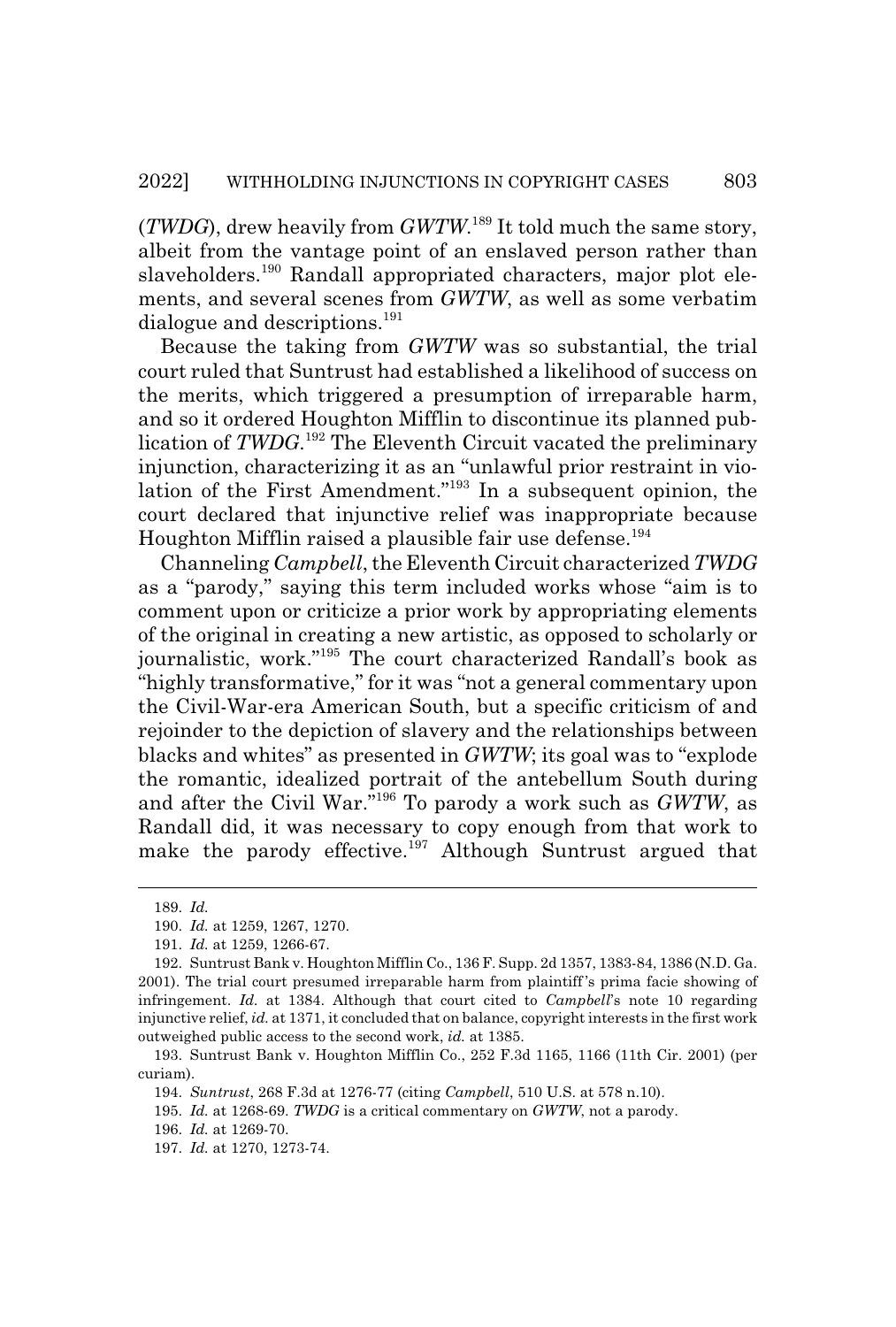Randall's book would negatively impact the market value of licenses it had granted or could grant to create derivative works, it had proffered little evidence that *TWDG* would supplant demand for the types of derivative works Suntrust was willing to license.<sup>198</sup> Nor had Suntrust otherwise proven it would suffer irreparable harm absent an injunction.199 The Eleventh Circuit concluded that any harm to Suntrust's copyright interests could be adequately compensated by a monetary award.<sup>200</sup>

Further channeling *Campbell*, the court noted that *Campbell* had recognized that the public interest is not always served by the issuance of an injunction.201 Going beyond *Campbell*, the Eleventh Circuit stated "that the public interest is always served in promoting First Amendment values and in preserving the public domain from encroachment."202 Given that Houghton Mifflin had a plausible fair use defense, the lower court's injunction was "a prior restraint on speech because the public had not had access to Randall's ideas or viewpoint in the form of expression that she chose."203 Had Acuff-Rose prevailed in *Campbell*, the Eleventh Circuit would likely have had a much less favorable view of Houghton Mifflin's fair use defense.

Much stronger and more conventional was the fair use defense in *Hofheinz v. AMC Productions, Inc*. 204 AMC had paid Hofheinz \$36,000 for rights to use several clips from her late husband's films

<sup>198.</sup> *Id.* at 1275. Judge Marcus's concurrence pointed out that Suntrust would not have authorized Randall's book because it featured miscegenation and homosexuality, of which Suntrust disapproved. *Id.* at 1277, 1282 (Marcus, J., concurring).

<sup>199.</sup> *Id.* at 1276 (majority opinion). The Eleventh Circuit criticized the district court for presuming irreparable injury. *Id.* (citing *Campbell*, 510 U.S. at 578 n.10).

<sup>200.</sup> *Id.* at 1277.

<sup>201.</sup> *Id.* at 1276-77.

<sup>202.</sup> *Id.* at 1276.

<sup>203.</sup> *Id.* at 1277. Judge Marcus's concurrence stated that Suntrust "may not use copyright to shield [*GWTW*] from unwelcome comment, a policy that would extend intellectual property protection 'into the precincts of censorship.'" *Id.* at 1283 (Marcus, J., concurring) (quoting Pat Conroy, *id.* at 1282 n.6, an author whom Suntrust had once considered as a candidate to write a *GWTW* sequel). The *Suntrust* case later settled. *See* David D. Kirkpatrick, *Mitchell Estate Settles "Gone With the Wind" Suit*, N.Y. TIMES (May 10, 2002), https://www.nytimes.com/ 2002/05/10/business/mitchell-estate-settles-gone-with-the-wind-suit.html [https://perma.cc/ 69LU-7MDZ]. Randall has since written and published five additional novels to date. *About*, ALICE RANDALL, https://www.alicerandall.com/about [https://perma.cc/2PWF-B67J].

<sup>204. 147</sup> F. Supp. 2d 127 (E.D.N.Y. 2001).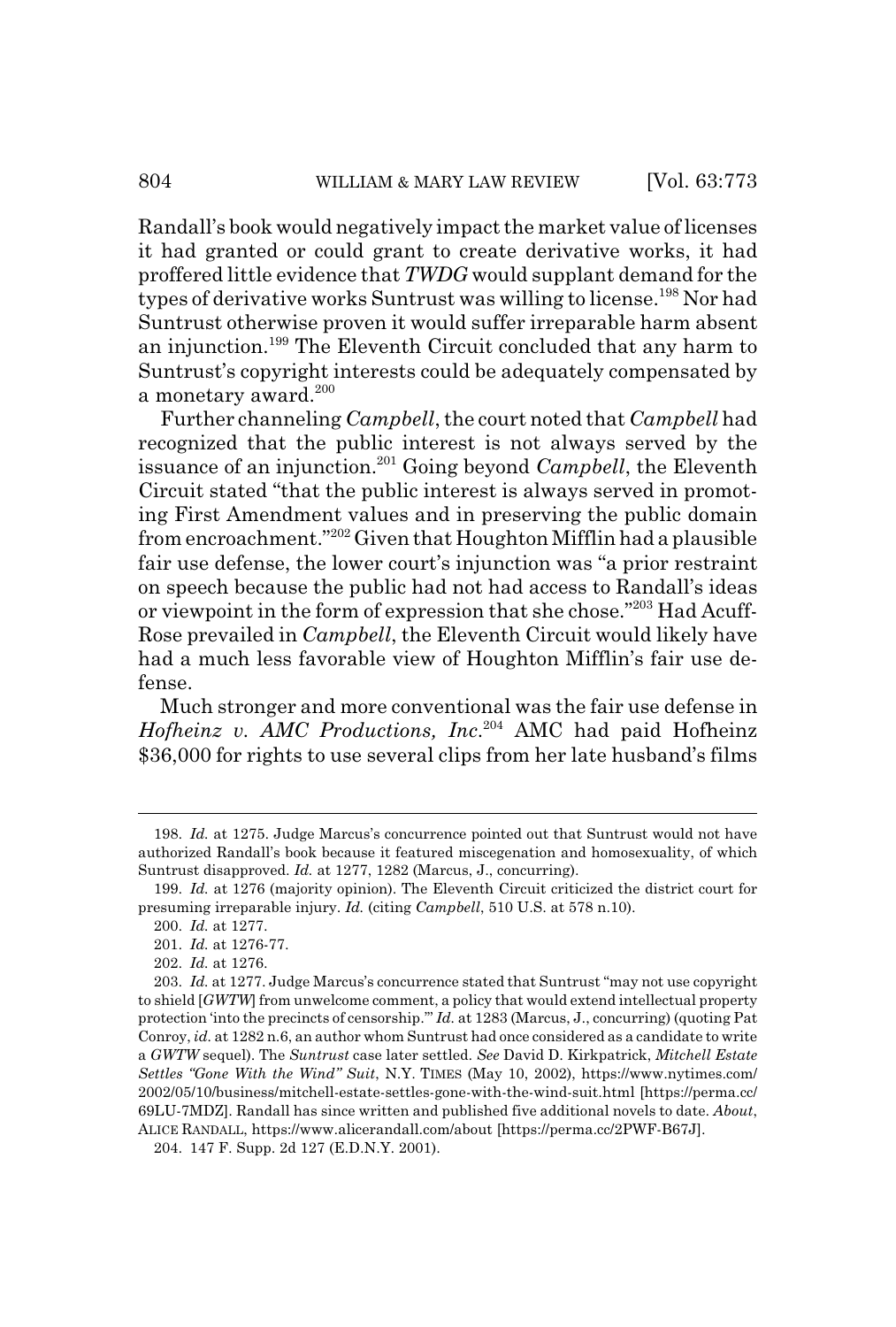in a documentary.205 To qualify for an Academy Award, AMC had to show the documentary for seven days in theatres, a type of public performance not contemplated in the original agreement.<sup>206</sup> Even though AMC paid her an additional sum, Hofheinz claimed that the final film's use of the clips went beyond the licensed uses.  $207$ 

The court concluded that AMC's use was transformative and that the challenged uses were "'too few, too short, and too small in relation to the whole' to undercut the market" for Hofheinz's works.<sup>208</sup> Because Hofheinz had not proven a likelihood of success on the merits or irreparable harm, the court denied her request for a preliminary injunction.209 The public's interest in being able to see the documentary weighed against Hofheinz's infringement claim.<sup>210</sup> The court cited to *Campbell*'s note 10 in support of this proposition, although *Hofheinz* was not really a close fair use case.<sup>211</sup>

Another close fair use case, albeit one in which that defense failed, was *Elvis Presley Enterprises, Inc. v. Passport Video*. 212 Passport spent more than \$2 million to prepare a sixteen-hour video documentary about the life of Elvis Presley with sixteen episodes, each on a different theme.<sup>213</sup> Passport interviewed 200 people on various aspects of Elvis's life, often using photographs or video clips from television programs to illustrate its points without clearing rights to them.<sup>214</sup> The video clips were generally a few seconds to thirty seconds long.<sup>215</sup> The trial court concluded that the plaintiffs had shown a likelihood of success on the merits because of the commerciality of Passport's project, the creativity of the plaintiff's works, and the frequency with which clips permeated the documentary,

210. *Id.*

<sup>205.</sup> *Id.* at 130-31.

<sup>206.</sup> *Id.* at 131.

<sup>207.</sup> *Id.* at 133.

<sup>208.</sup> *Id.* at 140 (quoting Monster Commc'ns, Inc. v. Turner Broad. Sys., Inc., 935 F. Supp. 490, 495 (S.D.N.Y. 1996)).

<sup>209.</sup> *Id.* at 141.

<sup>211.</sup> *Id.* The court cited to *Campbell*'s note 10 because an injunction would, on balance, cause irreparable harm to the defendant, whereas plaintiff could be fully compensated with monetary damages. *Id.* at 141 n.13.

<sup>212. 349</sup> F.3d 622 (9th Cir. 2003).

<sup>213.</sup> *Id.* at 624-27.

<sup>214.</sup> *Id.* at 625.

<sup>215.</sup> *Id.*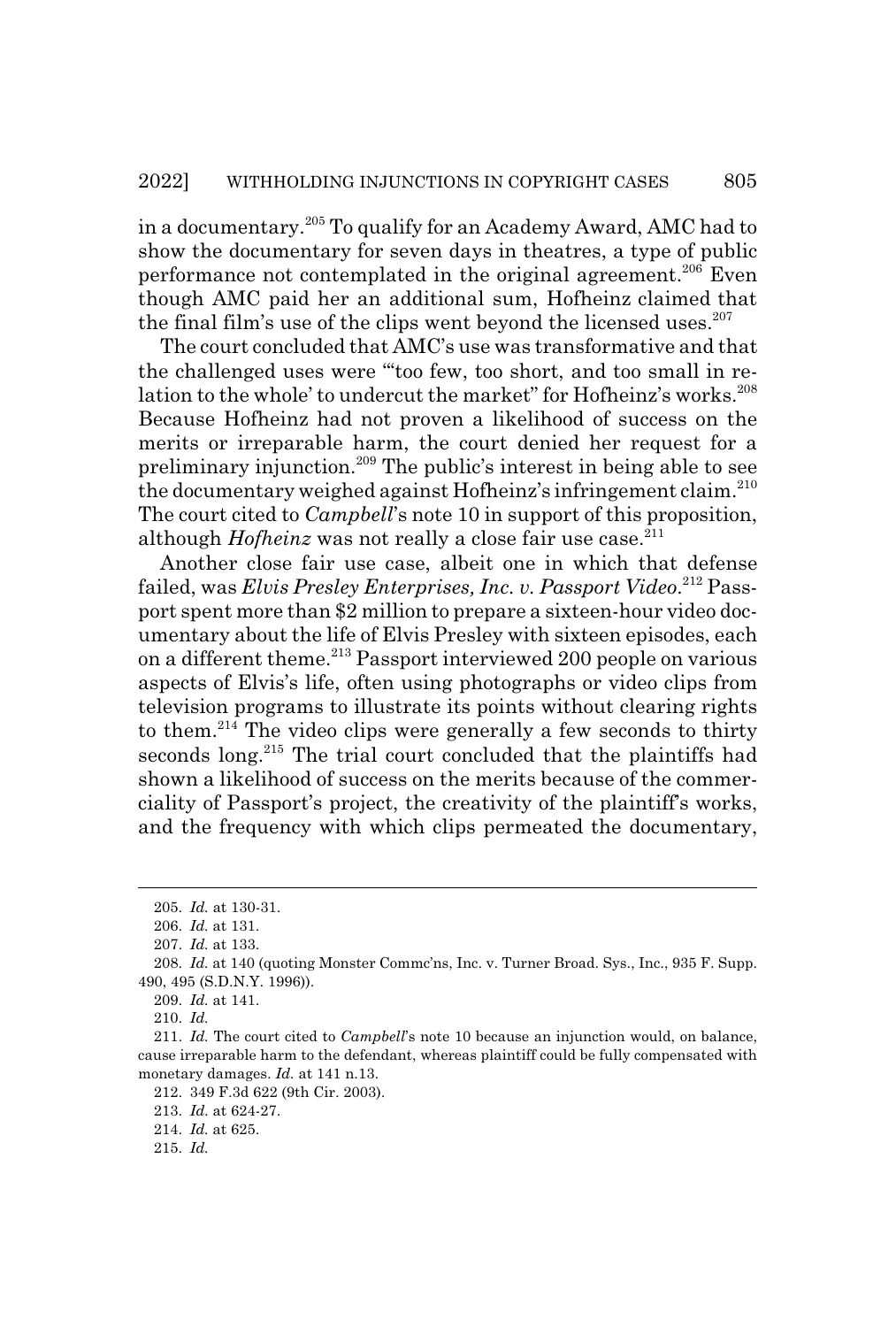often showing the "heart" of the works.<sup>216</sup> Hence, the trial court preliminarily enjoined distribution of the documentary.<sup>217</sup>

Although the Ninth Circuit viewed *Passport Video* as a close case, a panel majority ruled that the trial court had not abused its discretion in rejecting Passport's fair use defense and granting a preliminary injunction.<sup>218</sup> The panel was unconvinced by Passport's argument that the First Amendment was a separate basis for withholding preliminary injunctions in close fair use cases.<sup>219</sup> It quickly disposed of that argument by saying that any First Amendment concerns had been subsumed by the fair use analysis.<sup>220</sup>

Judge Noonan's dissent chastised the trial court for its "demonstrably wrong" analysis of Passport's fair use defense as well as for its inattention to the public interest and balance of hardship factors.221 Because the case involved "the biography of a man with an immense following," Judge Noonan thought that the trial court should have "ke[pt] in mind that injunctions are a device of equity and are to be used equitably, and that a court suppressing speech must be aware that it is trenching on a zone made sacred by the First Amendment."222 The Noonan dissent did not invoke *Campbell*'s note 10 as a basis for withholding injunctive relief, relying instead on the Ninth Circuit's earlier endorsement of a compensatory remedy in *Abend*. 223

219. *Passport Video*, 349 F.3d at 626.

221. *Id.* at 631-34 (Noonan, J., dissenting). Judge Noonan later filed an amended dissent. *See* Elvis Presley Enters., Inc. v. Passport Video, 357 F.3d 896, 897-99 (9th Cir. 2004).

222. *Id.* at 899 (citing Lemley & Volokh, *supra* note 18).

223. *Id.* at 899 (citing Abend v. MCA, Inc., 863 F.2d 1465, 1479 (9th Cir. 1988)); *see supra* text accompanying notes 45-60 (discussing *Abend*); *see also* Richard Feiner & Co. v. Turner Ent. Co., 98 F.3d 33, 35 n.3 (2d Cir. 1996) (suggesting that trial court should consider compensation instead of injunctive relief for Turner's failure to get renewal license for Laurel and Hardy videos in its film, as in *Abend*).

<sup>216.</sup> *Id.* at 625-30.

<sup>217.</sup> *Id.* at 626.

<sup>218.</sup> *Id.* at 628-31. The majority mentioned *Campbell* in relation to the significance of transformativeness in fair use cases, but not in relation to injunctions. *Id.* at 628. The Ninth Circuit later "proclaim[ed] that the '*King*' is dead, referring to *Elvis Presley* the case—to the extent it supported the use of a presumption of irreparable harm in issuing injunctive relief." Flexible Lifeline Sys., Inc. v. Precision Lift, Inc., 654 F.3d 989, 995 (9th Cir. 2011).

<sup>220.</sup> *Id.*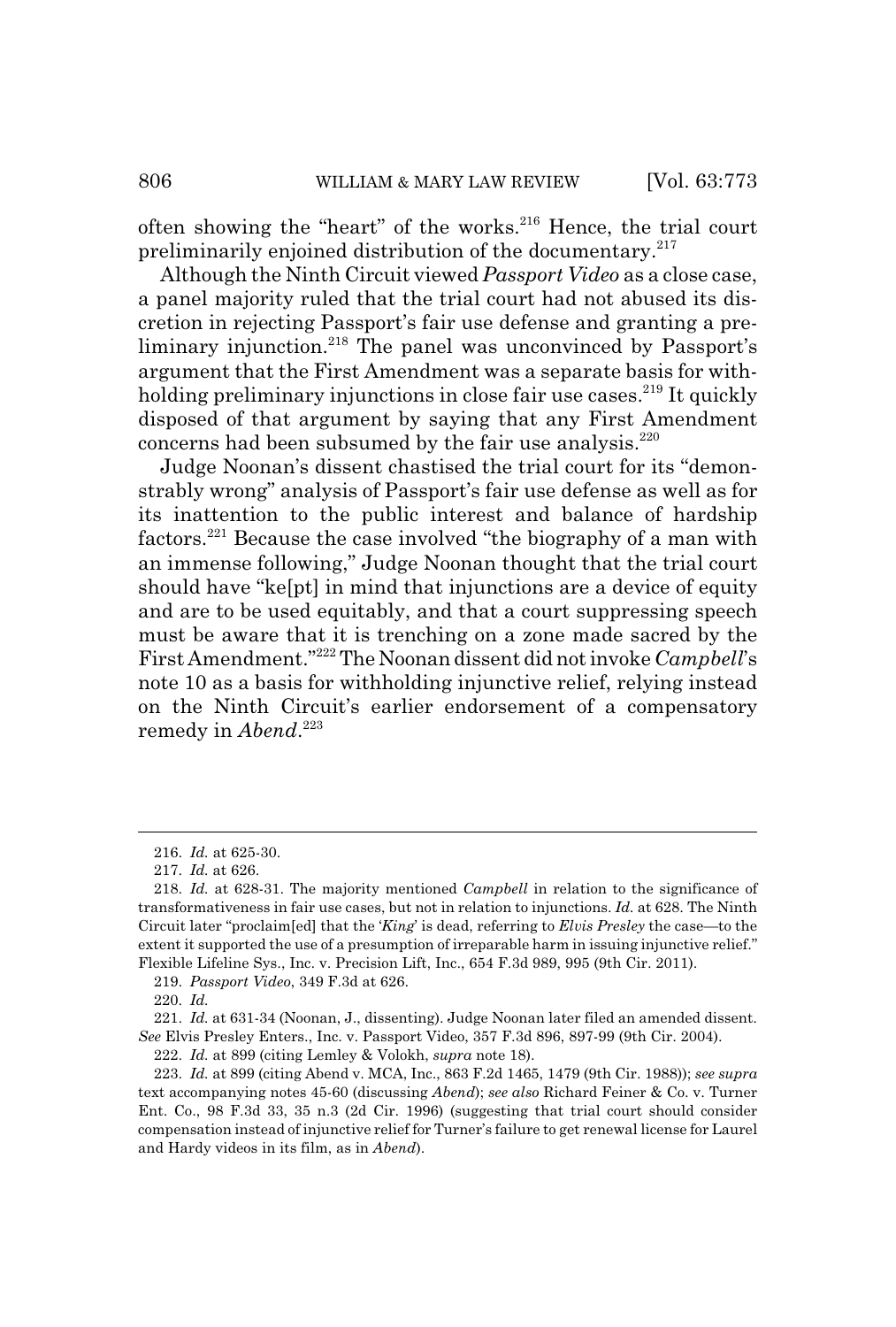# *C. Other Public Interest and Balance of Hardships Rationales for Withholding Injunctions Pre-*eBay

Close fair use cases were not the only post-*Campbell*, pre-*eBay* litigations in which courts considered denying injunctive relief, despite findings of infringement, when this would be contrary to the public interest or when injunctions would have detrimental effects on third parties.

The Supreme Court itself heeded a public interest concern when considering the prospect of injunctive relief in its affirmance of a Second Circuit ruling that the *New York Times* had infringed copyrights in freelancer articles by licensing their articles to online databases without getting permission in *New York Times Co. v. Tasini*. 224 The *Times*'s main argument was that it had the right to license freelancers' stories to online databases under the re-publication privilege established in 17 U.S.C. § 201(c).<sup>225</sup> But it also argued that the grant of an injunction following an infringement ruling would have "devastating" consequences for preservation of the historical record of news events because the databases would have to delete the freelancers' stories.<sup>226</sup>

Invoking *Campbell*'s note 10, the Court in *Tasini* observed that "it hardly follows from today's decision that an injunction against the inclusion of these Articles in the Databases (much less all freelance articles in any databases) must issue."227 Because the freelancers

<sup>224. 533</sup> U.S. 483 (2001). It was rare, but not unknown, for post-*Campbell*, pre-*eBay* decisions to invoke access-to-information interests when denying injunctions. *See* Prac. Mgmt. Info. Corp. v. Am. Med. Ass'n, 121 F.3d 516, 519 (9th Cir. 1997), *as amended*, 133 F.3d 1140 (9th Cir. 1998) (citing *Abend* for the proposition that trial court could order PMIC to pay reasonable royalty for use of the AMA copyrighted codes instead of granting an injunction, given that federal regulations required use of AMA codes).

<sup>225.</sup> Under § 201(c), owners of copyrights in collective works (for example, newspapers) have the right to "reproduc[e] and distribut[e] the contribution [to a collective work] as part of that particular collective work, any revision of that collective work, and any later collective work in the same series." 17 U.S.C. § 201(c). Because the freelancer articles were not arranged in databases as they had been in the printed newspapers, the Court held that the  $\S 201(c)$ privilege did not apply. *Tasini*, 533 U.S. at 504.

<sup>226.</sup> *Tasini*, 533 U.S. at 504. Documentary filmmaker Ken Burns, among others, filed an amicus curiae brief in support of the *Times* on this ground. *Id.* at 505. Justice Stevens also expressed concern about preserving the public record of historical events. *See id.* at 520 (Stevens, J., dissenting).

<sup>227.</sup> *Id.* at 505 (quoting *Campbell*'s note 10 for the proposition that the goals of copyright law are "not always best served by automatically granting injunctive relief"). The Court also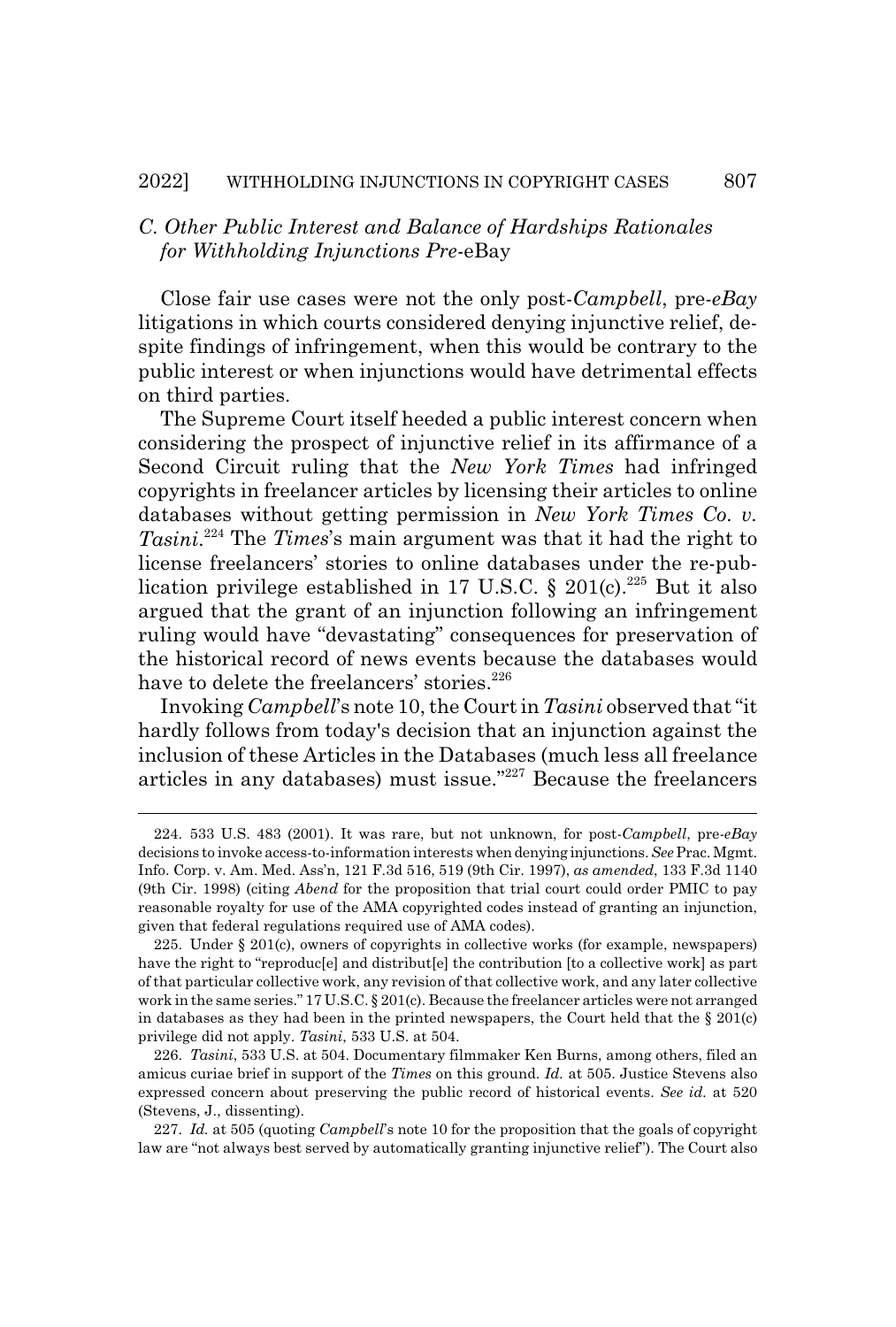would have an interest in having their work kept available to the public, the Court surmised that the litigants should be able to reach an agreement retaining the articles in the databases.<sup>228</sup> Failing this, the lower court could decide on a compensatory remedy.<sup>229</sup> The Court observed that "speculation about future harms is no basis for this Court to shrink authorial rights."230

*Campbell* had no influence, though, in several architectural work cases in the pre-*eBay* case law in which courts denied injunctive relief that would have stopped or required modifications of construction projects. Prior to 1990, no comparable cases existed because architectural works were ineligible for U.S. copyright protection. $^{231}$ Courts sometimes found defendants liable for infringing copyrighted architectural plans, but limited injunctive relief to ordering defendants to make no further use of infringing plans.<sup>232</sup> Courts could not enjoin the construction of buildings.<sup>233</sup>

After the passage of the Architectural Work Copyright Protection Act of  $1990$ ,  $^{234}$  courts now had authorization to enjoin the construction of infringing buildings.235 For projects that had yet to start or

230. *Tasini*, 533 U.S. at 505-06.

231. Prior to 1990, buildings were considered "useful articles" lacking aesthetic elements separable from their utilitarian aspects. *See* David E. Shipley, *The Architectural Works Copyright Protection Act at Twenty: Has Full Protection Made a Difference?*, 18 J. INTELL. PROP. L. 1, 3 (2010). Prior to enactment of the Architectural Work Copyright Protection Act of 1990 (AWCPA), some buildings could be protected by copyright law as sculptures if monumental and nonfunctional. *See* H.R. REP. NO. 101-735, at 20 n.43 (1990); *see also Circular 41: Copyright Registration of Architectural Works*, U.S.COPYRIGHT OFF., https://www. copyright.gov/circs/circ41.pdf [https://perma.cc/6FP5-6LGJ].

232. *See* Shipley, *supra* note 231, at 3.

233. *See, e.g.*, Demetriades v. Kaufmann, 680 F. Supp. 658, 670 (S.D.N.Y. 1988) (ordering impoundment of infringing plans, but not enjoining construction of house of that design).

234. Pub. L. No. 101-650, 104 Stat. 5089, 5133. The Act added "architectural works" to copyright's subject matter provision, 17 U.S.C.  $\S$  102(a)(5), and a new limitation on exclusive rights in architectural works, 17 U.S.C. § 120.

235. One early bill would have made injunctions available only when construction of the allegedly infringing building had not yet begun. H.R. 3990, 101st Cong. (1990). At a congressional hearing, some recommended that Congress not limit the availability of injunctions. *See Architectural Design Protection: Hearing on H.R. 3998 and H.R. 3991 Before*

observed that 17 U.S.C. § 502(a) provided that courts "may" issue injunctions. *Id.* 228. *Id.*

<sup>229.</sup> *Id.* Ironically, it was the *New York Times*, not the freelancers, that proposed to delete the infringing articles from the online databases. The newspaper said it would do this unless the freelancers signed a waiver of claims against it. *See* Tasini v. N.Y. Times Co., 184 F. Supp. 2d 350 (S.D.N.Y. 2002) (granting the *Times*'s motion to dismiss because Tasini did not sign the waiver, so he lacked standing to sue).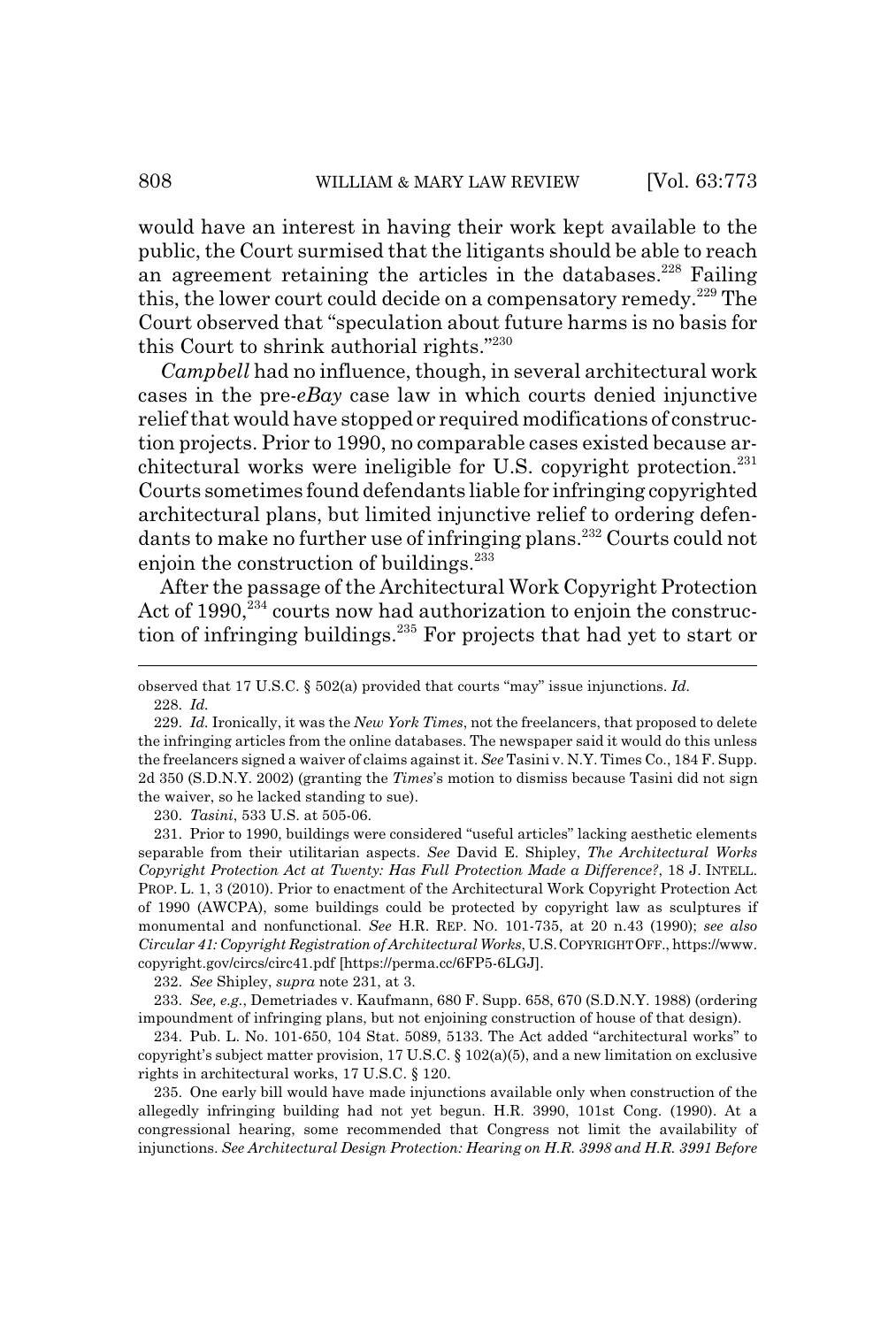were in early stages, courts have indeed issued injunctions to stop constructions that would infringe copyrights in the buildings' designs.236 However, courts have been reluctant to enjoin projects that were quite far along or nearing completion. Sometimes this was because of the effects an injunction would have on third parties, a balance of hardships tipped in the defendants' favor, or a public interest supporting denial of injunctive relief.

An exemplary third-party effects case was *Balsamo/Olson Group, Inc. v. Bradley Place Ltd. Partnership*. 237 Bradley infringed Balsamo's copyright by using the architects' design to construct sixty units of affordable housing for senior citizens.<sup>238</sup> Fifty-four units had been completed and certificates for their occupancy had been granted.239 Bradley did not object to being enjoined against future infringements, but opposed Balsamo's requested injunction that would have forbidden Bradley from completing the last six units in the complex, which were more than 95 percent finished.<sup>240</sup>

The court was persuaded that Balsamo had proven irreparable harm from the infringement and that the public interest favored protecting copyrighted works.241 Yet it recognized that the requested injunction would have adverse effects "on nonparties who have a significant interest in the completion of the low income senior housing," including "senior citizens who have signed leases and who expect to occupy the units within a few days" as well as the interests of "institutional investors upon whose financial backs this housing program for needy senior citizens depends."<sup>242</sup> The balance

238. *Balsamo/Olson*, 966 F. Supp. at 759.

240. *Id.* at 760.

*the Subcomm. on Cts., Intell. Prop., & the Admin. of Just. of the H. Comm. on the Judiciary*, 101st Cong. 18-19, 117, 125, 147 (1990).

<sup>236.</sup> *See, e.g.*, Ronald Mayotte & Assocs. v. MGC Bldg. Co., 885 F. Supp. 148, 153-54 & n.4 (E.D. Mich. 1994); Value Grp., Inc. v. Mendham Lake Ests., L.P., 800 F. Supp. 1228, 1235 (D.N.J. 1992).

<sup>237. 966</sup> F. Supp. 757 (C.D. Ill. 1996); *see also* Flying J, Inc. v. Cent. CA Kenworth, 45 F. App'x 763, 767 (9th Cir. 2002) (denying permanent injunction against further operation of the infringing truck stop in part because of prejudice to nonparty competing franchisor).

<sup>239.</sup> *Id.*

<sup>241.</sup> *Id.* at 763-64. The impacts of an injunction on third parties should be considered under the public interest factor. The balance of hardships factor typically focuses on the relative impacts of an injunction on the litigants.

<sup>242.</sup> *Id.* at 764. The court noted that completing the units might enable Balsamo to collect damages from Bradley. *Id.*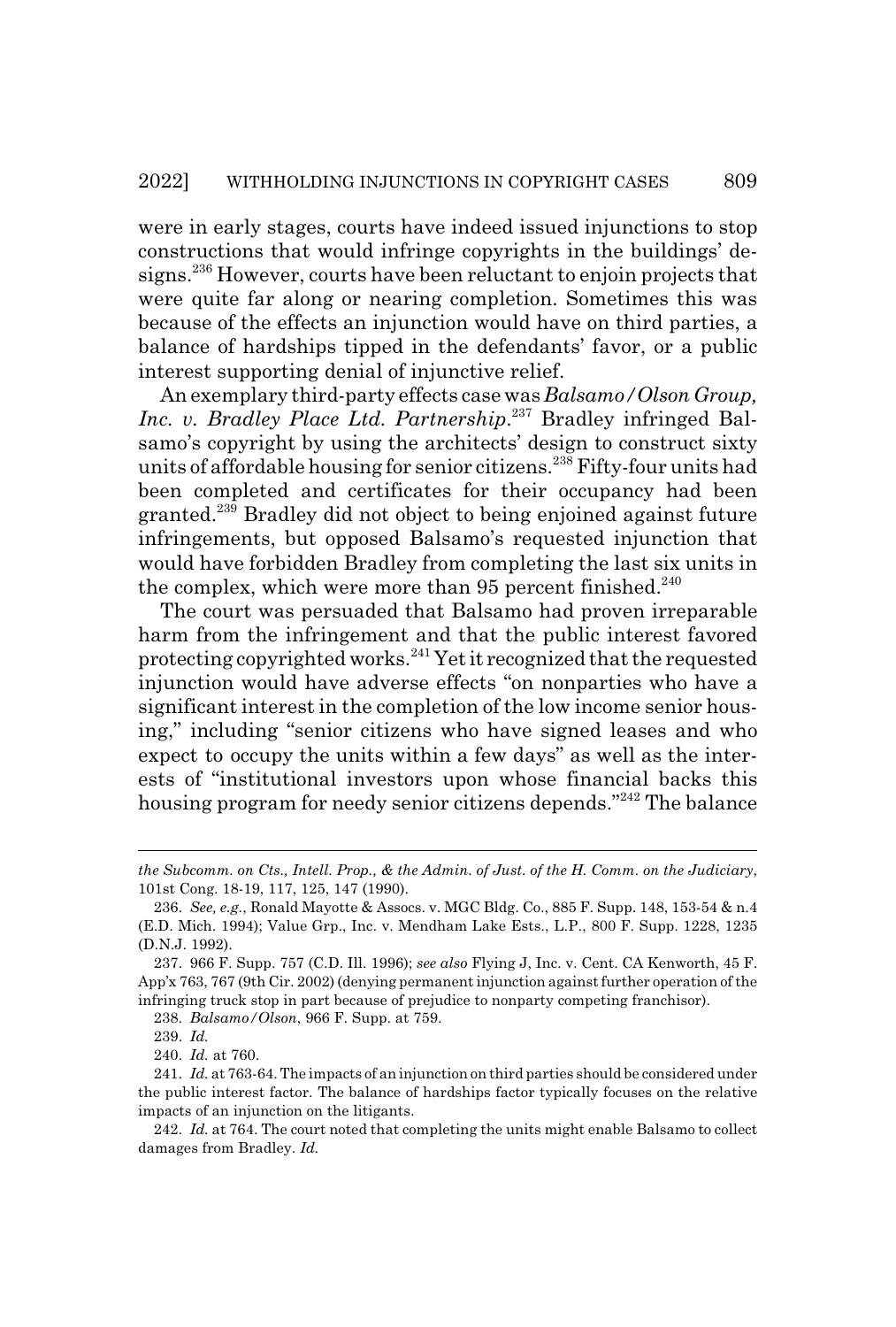of hardships consequently weighed against an injunction to stop completion of the units.<sup>243</sup>

*Trueblood v. Davis* was an architectural work infringement case from this period in which the court denied an injunction that would have required the defendant to modify the design of a house under construction so that it would not infringe. $244$  Trueblood contracted with the Raper family to design a distinctive house, granting them the exclusive right to control construction of houses of that design within a one-hundred-mile radius to ensure the uniqueness of their home.<sup>245</sup> The Davis family managed to obtain a copy of the Raper floor plans which the Davises used to construct a nearly identical home within the one-hundred-mile zone.<sup>246</sup> Both Trueblood and the Rapers sued the Davises for infringement.<sup>247</sup>

The main question in *Trueblood* was what, if any, injunctive relief to order.<sup>248</sup> The plaintiffs recognized that it would be unreasonable to ask the court to order the Davis house to be destroyed, but they wanted the court to order the Davises to modify the design of their nearly completed home so that it would no longer infringe.<sup>249</sup> Because the requested modifications would cost \$298,000, the court concluded this hardship to the Davises outweighed the irreparable injury to the Rapers of lost uniqueness. $250$ 

More mixed was the outcome of an architecture infringement lawsuit in *Palmetto Builders & Designers, Inc. v. Unireal, Inc*. 251 Palmetto owned exclusive rights to build houses of certain

<sup>243.</sup> *Id.* at 764-65.

<sup>244.</sup> No. 2:97-CV-125, 1997 WL 34611647, at \*3-5 (M.D.N.C. June 12, 1997); *see also* Bonner v. Dawson, No. Civ.A. 502CV00065, 2003 WL 22432941, at \*8 (W.D. Va. Oct. 14, 2003) (rejecting request for permanent injunction to destroy or require modifications to the infringing building, as there was an adequate remedy at law).

<sup>245.</sup> *See Trueblood*, 1997 WL 34611647, at \*1.

<sup>246.</sup> *See id.* at \*2.

<sup>247.</sup> *Id.* at \*1.

<sup>248.</sup> *Id.*

<sup>249.</sup> *Id.* at \*4 n.3; *see* 17 U.S.C. § 503(b) (authorizing the destruction of infringing copies).

<sup>250.</sup> *Id.* at \*4-5. *But see* Yankee Candle Co. v. New Eng. Candle Co., 14 F. Supp. 2d 154, 161 (D. Mass. 1998) (injunction required the defendant to undertake structural modifications to its store to avoid infringement). Although the parties ultimately settled, the court nevertheless issued a consent decree forbidding the defendant from including certain design features in its stores. Yankee Candle Co. v. New Eng. Candle Co., 29 F. Supp. 2d 44 (D. Mass. 1998).

<sup>251.</sup> *See* 342 F. Supp. 2d 468 (D.S.C. 2004).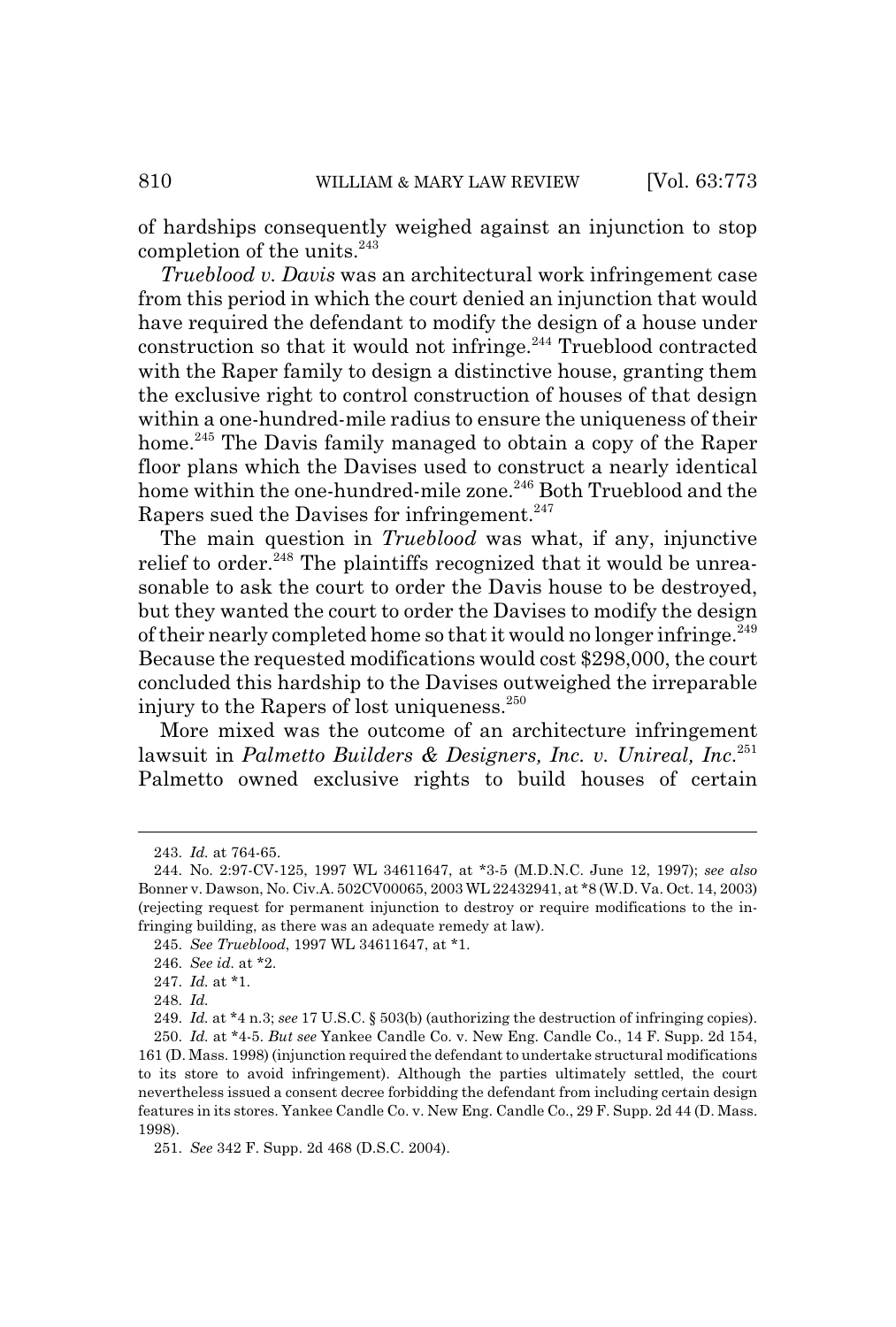designs.252 Palmetto showed some of these designs to two prospective clients who then took Palmetto's plans to Unireal and arranged for that firm to build houses of those designs instead of hiring Palmetto.253 Because one of the houses was nearing completion and the homeowners were getting ready to move in, the court refused to enjoin Unireal from finishing that construction project.<sup>254</sup> However, the court enjoined it from further construction on the other infringing house until the design was modified to be non-infringing.<sup>255</sup>

As against the homeowners whose home design infringed, the court in *Palmetto* decided that "because the constructed homes constitute infringing copies of the Plaintiff's copyrighted works, they cannot be lawfully resold without the Plaintiff's permission."256 The court reasoned that the right to resell one's copy of a copyrighted work is statutorily limited to owners of "lawfully made" copies.<sup>257</sup> The court emphasized that "[a]n *infringing* copy ... does not fit within the 'first sale' doctrine embodied in 17 U.S.C. § 109(a) and cannot be resold without the resale causing an additional act of infringement."258 If the homeowners in *Palmetto* sold their infringing houses, that would "constitute an act of infringement for which the copyright owner could bring suit."<sup>259</sup> The court, therefore, enjoined them from selling their home without Palmetto's permission.<sup>260</sup>

257. *Palmetto*, 342 F. Supp. 2d at 473; *see* 17 U.S.C. § 109(a).

258. *Palmetto*, 342 F. Supp. 2d at 473.

259. *Id.* The court considered sale of an infringing house to be distribution of a copy under 17 U.S.C. § 106(3). *Id.*

<sup>252.</sup> *Id.* at 469.

<sup>253.</sup> *Id.* at 470.

<sup>254.</sup> *Id.* at 474.

<sup>255.</sup> *Id.*

<sup>256.</sup> *Id.* at 473. The owners of the home that the court ordered to be modified to avert infringement should be able to resell without Palmetto's permission. See *infra* text accompanying notes 351-54 for further discussion of the resales of infringing house issue.

<sup>260.</sup> *Id.* at 474. The court believed that any resale of the infringing house during the duration of the copyright term would infringe. *Id.* at 473. It did not address whether purchasers of an infringing house would themselves infringe if they resold or rented that house. *See id.* For an argument that such actions should not constitute infringement, see Shyamkrishna Balganesh, *Copyright and Good Faith Purchasers*, 104 CALIF. L. REV. 269 (2016).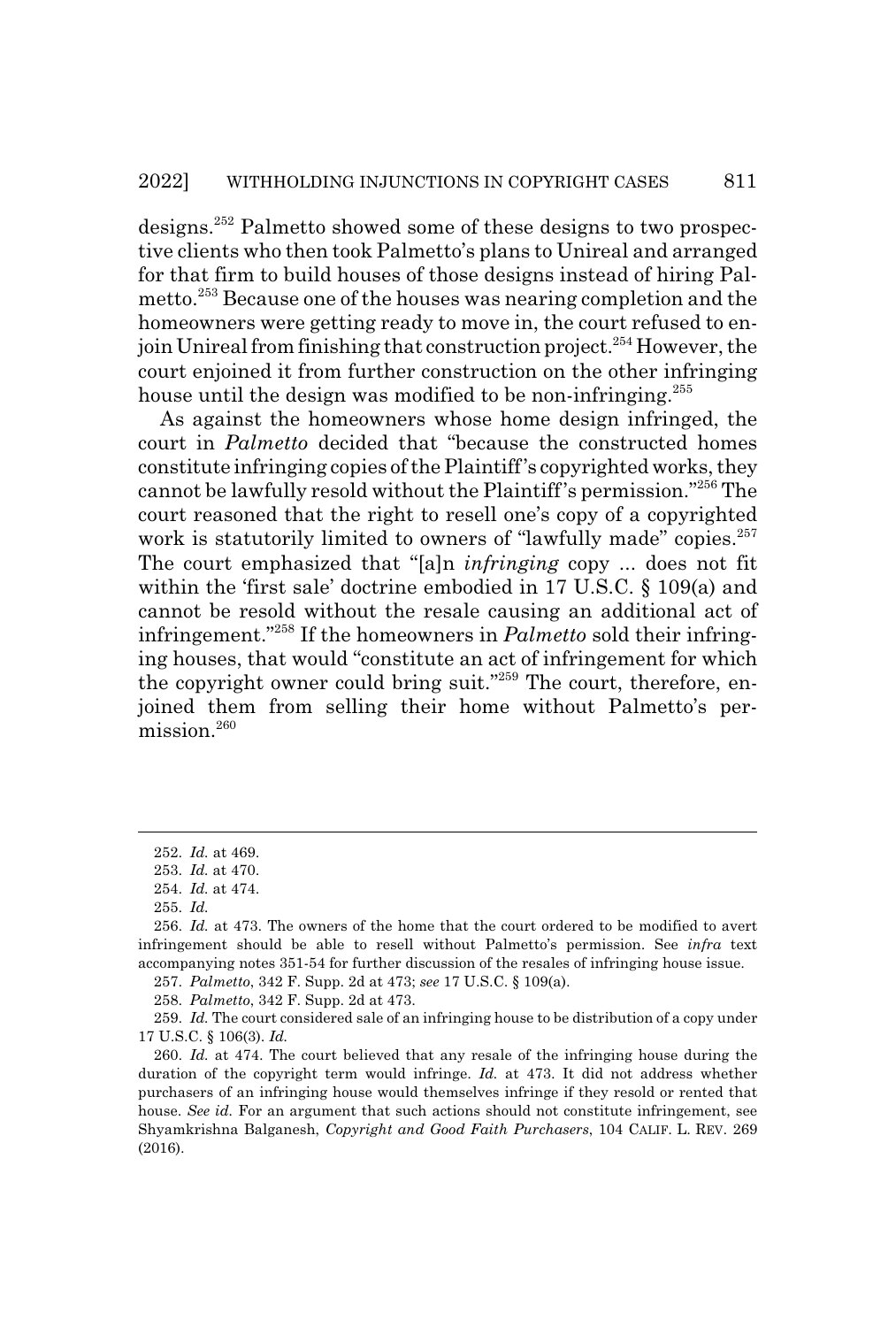### *D. Withholding Injunctions in Disputes Over License Agreements*

Courts may be wary about granting an injunction when litigants have disagreements about the proper interpretation of a contract. This was tested in a lawsuit between Sun Microsystems, developer of Java technologies, and one of its licensees, Microsoft Corporation, over the latter's failure to abide by its contractual commitment to distribute software that was compatible with the Java Native Interface (JNI). When Microsoft began distributing a "polluted" version of Java that broke Sun's "write once, run everywhere" objective for Java technologies, Sun sued it for copyright and trademark infringement, as well as for breach of contract and unfair competition.<sup>261</sup>

Sun moved for a preliminary injunction to forbid Microsoft from distributing the incompatible version of Java in its software.<sup>262</sup> It persuaded the district court that Microsoft's distribution of incompatible software constituted copyright infringement.<sup>263</sup> The court granted the injunction because Sun had shown a likelihood of success on the merits of this claim, hence it was proper to presume irreparable harm if an injunction did not issue.<sup>264</sup> The order:

barred Microsoft from, among other things: (1) distributing any operating systems or internet browsers containing Java technology unless they supported JNI; (2) distributing any Java development tools unless they supported JNI and included a compiler with a default mode that disabled Microsoft's incompatible modifications; (3) incorporating any additional Microsoft keyword extensions or compiler directives into its Java software development tools.265

<sup>261.</sup> Sun Microsystems, Inc. v. Microsoft Corp., 188 F.3d 1115, 1118-19 (9th Cir. 1999). In the post-*eBay* period, it became more common for courts to deny injunctions in contract dispute cases. *See infra* Part III.D.2.

<sup>262.</sup> *See Sun Microsystems*, 188 F.3d at 1117.

<sup>263.</sup> *See id.*

<sup>264.</sup> *Compare id.*, *with* Perfect 10, Inc. v. Google, Inc., 653 F.3d 976, 979-81 (9th Cir. 2011) (observing that cases such as *Sun Microsystems* that relied on the presumption were effectively overruled by *eBay*).

<sup>265.</sup> *Sun Microsystems*, 188 F.3d at 1118-19. Microsoft was also barred from conditioning its product or logo licenses on the exclusive use of either Microsoft's Java virtual machine or Microsoft's native code interfaces. *Id.* at 1119.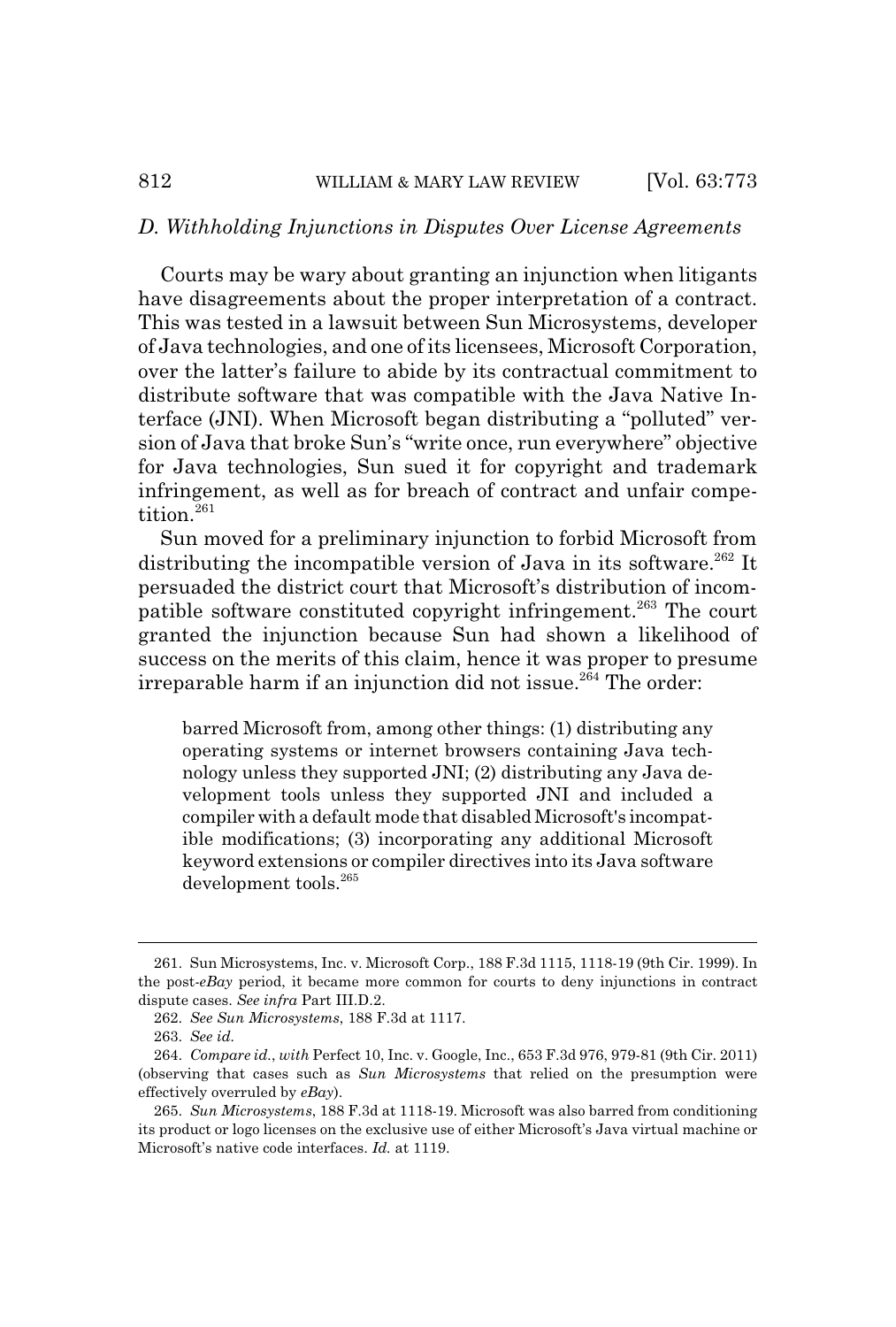The Ninth Circuit vacated this injunction.<sup>266</sup> Although agreeing with the district court that Sun was likely to succeed on the merits of its claim that Microsoft had not abided by the license's compatibility requirements, the appellate court was not persuaded that these commitments were conditions of the license, breach of which constituted copyright infringement, rather than, as Microsoft insisted, a breach of license covenants.<sup>267</sup> Because the district court had not addressed this issue when granting the preliminary injunction, the Ninth Circuit remanded for reconsideration of the preliminary injunction motion.<sup>268</sup>

On remand, the district court ruled that the compatibility provisions of Sun's license with Microsoft were indeed covenants, the breach of which did not support Sun's copyright claim; consequently, it denied Sun's motion for reissuance of the preliminary injunction.269 However, that court later reissued a preliminary injunction against Microsoft's distribution of Java-incompatible software under California unfair competition law.<sup>270</sup>

#### III. THE IMPACTS OF *EBAY* ON INJUNCTIONS IN COPYRIGHT CASES

The Supreme Court's statements in *Campbell* and *Tasini* that injunctions need not always issue in copyright infringement cases went "largely unheeded" until *eBay* "elevated the discussion from dicta and footnotes and incidental commentary, to full text and center stage."271 *eBay* was, of course, a patent, not a copyright case.272 Yet, in *eBay* the Court relied on three of its copyright cases—*Dun*, *Campbell*, and *Tasini*—in support of its ruling that courts should exercise discretion in considering whether to issue injunctions in patent infringement cases.<sup>273</sup> From this, it should

<sup>266.</sup> *Id.* at 1123.

<sup>267.</sup> *Id.* at 1121-22.

<sup>268.</sup> *Id.* at 1123-24.

<sup>269.</sup> Sun Microsystems, Inc. v. Microsoft Corp., 81 F. Supp. 2d 1026, 1032-33 (N.D. Cal. 2000).

<sup>270.</sup> Sun Microsystems, Inc. v. Microsoft Corp., 87 F. Supp. 2d 992, 1006-07 (N.D. Cal. 2000).

<sup>271.</sup> Richard Dannay, *Copyright Injunctions and Fair Use: Enter* eBay*—Four-Factor Fatigue or Four-Factor Freedom?*, 55 J. COPYRIGHT SOC'Y USA 449, 456 (2008).

<sup>272.</sup> *eBay* was also a permanent, not a preliminary, injunction case; this caused some courts to think it inapplicable to copyright preliminary injunctions. *See infra* note 308.

<sup>273.</sup> The Court's invocation of copyright precedents in *eBay* on the discretionary nature of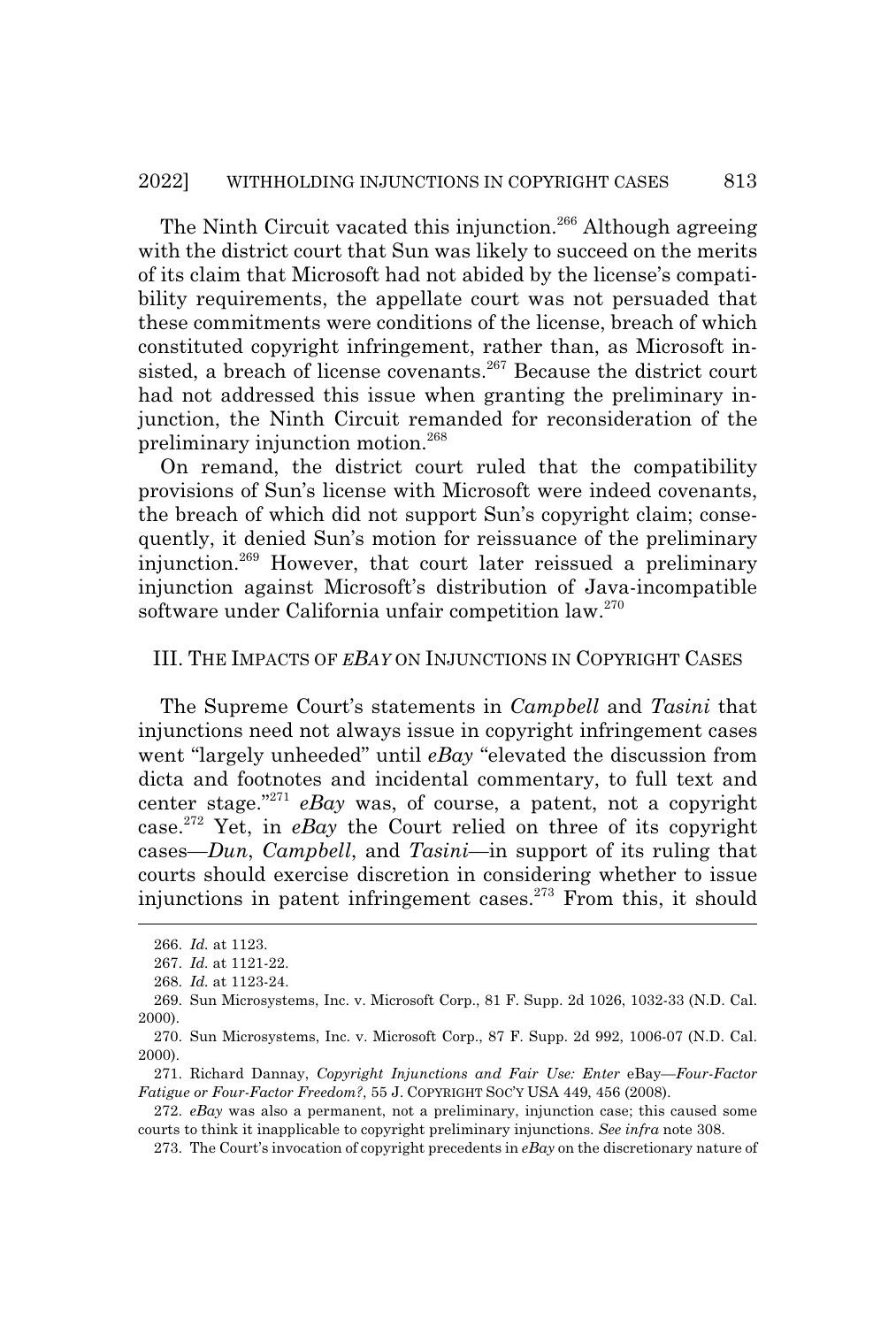have been obvious that the Justices thought the *eBay* standard should apply in both types of IP cases.

Notwithstanding the Court's reliance on these copyright precedents, courts in copyright cases largely ignored *eBay* for the first several years after that decision.<sup>274</sup> Over time, however, all but one of the circuit courts have recognized that the old precept that courts should presume irreparable harm based on proof of a likelihood or actuality of copyright infringement was no longer sound law, and district courts now generally heed this proscription.<sup>275</sup>

Although post-*eBay* courts generally issue permanent injunctions in simple piracy cases,<sup>276</sup>  $e$ *Bay* has reinforced judicial discretion to withhold injunctions in appropriate cases. If plaintiffs fail to offer proof of irreparable harm, this is now likely to result in a denial of injunctive relief. Courts in the post-*eBay* period have also become more comfortable withholding injunctions when persuaded that damage awards would be an adequate remedy. Consideration of hardships to defendants or third parties and the impact of an injunction on the public interest are also more common after *eBay*. Courts are much less likely to grant injunctions when the irreparable harms that copyright claimants seek to prevent pertain to non-copyright interests, such as the protection of the plaintiff's privacy.

Of course, as in the pre-*Campbell* and *Campbell*-to-*eBay* periods, courts in the post-*eBay* period have often relied upon conventional rationales for denying injunctive relief, as when there was a low

276. *See infra* Part III.E; *see also* 4 NIMMER & NIMMER, *supra* note 8, § 14.06[B][1][c][ii].

injunctive relief is of interest because the *Campbell* and *Tasini* endorsements of withholding injunctions were dicta. Yet after *eBay*, this recognition of the discretionary nature of injunctions and tests for issuance eventually migrated back to copyright from patent law. *See infra* Part III.B-D.

<sup>274.</sup> Liu, *supra* note 7, at 218; Phillips, *supra* note 7, at 407; *see also* Christina Bohannan, *Copyright Harm and Injunctions*, 30 CARDOZO ARTS & ENT. L.J. 11, 17 (2012). There were, however, some exceptions. *See* Christopher Phelps & Assocs., LLC v. Galloway, 492 F.3d 532, 543 (4th Cir. 2007) (following *eBay* in denying permanent injunction in architectural work case); Magna-Rx, Inc. v. Holley, No. CV 05-3545-PHX, 2008 WL 5068977, at \*4 (D. Ariz. Nov. 25, 2008) (following *eBay*, denying plaintiff 's request for permanent injunction in default judgment copyright case); *infra* text accompanying notes 345-56 (discussing *Galloway*).

<sup>275.</sup> *See, e.g.*, Salinger v. Colting, 607 F.3d 68, 75-76 (2d Cir. 2010) (vacating preliminary injunction because trial court failed to consider *eBay* factors and presumed irreparable harm from likely success on the merits). For further discussion of *Colting*, see *infra* Part III.B.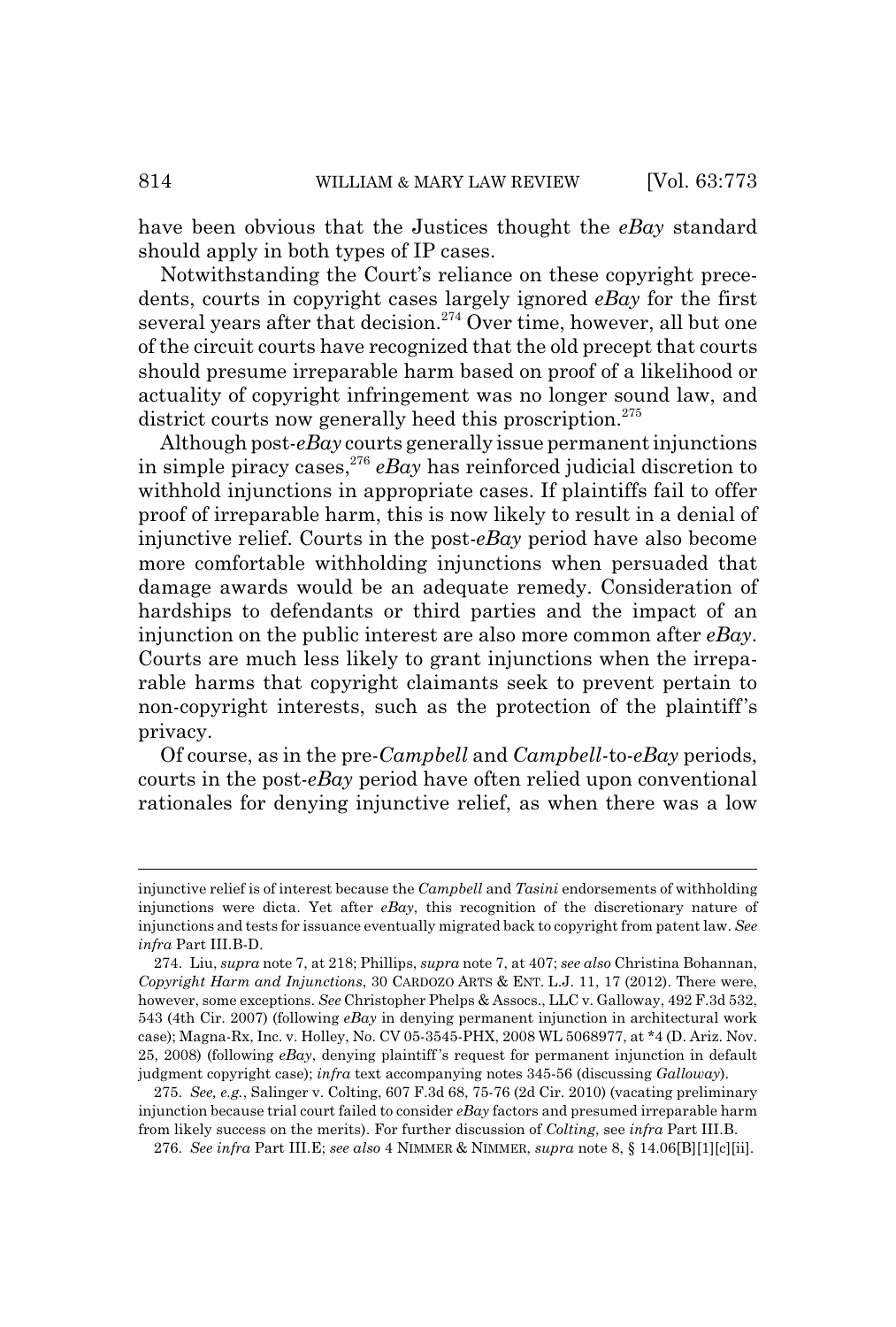likelihood of success on the merits<sup>277</sup> or of future infringements,  $278$ when plaintiffs unduly delayed seeking relief, $279$  and sometimes a combination of these factors.<sup>280</sup>

### *A.* eBay v. MercExchange

MercExchange sued eBay for infringing its patent on an electronic market system to facilitate sales of goods between private individuals through a central authority capable of securing the transactions.<sup>281</sup> A jury found the patent valid and infringed.<sup>282</sup> However, a district court denied MercExchange's request for a permanent injunction that would have shut down eBay's auction service.<sup>283</sup> Because MercExchange was a nonpracticing entity whose business consisted of licensing patents, the district court thought damages would be an adequate remedy.<sup>284</sup> The Court of Appeals for the Federal Circuit reversed, citing its general rule that injunctions should issue upon a finding of patent infringement absent exceptional circumstances for which eBay didn't qualify.285

<sup>277.</sup> *See, e.g.*, Enchant Christmas Light Maze & Mkt., Ltd. v. Glowco, LLC, 958 F.3d 532, 535 (6th Cir. 2020) (describing "thin" copyright in Christmas light sculpture in animal shapes); CCA & B, LLC v. F + W Media, Inc., 819 F. Supp. 2d 1310, 1318 (N.D. Ga. 2011) (finding parody of CCA's book likely fair use); Lennon v. Premise Media Corp., L.P., 556 F. Supp. 2d 310, 328 (S.D.N.Y. 2008) (finding use of fifteen seconds of "Imagine" in documentary likely fair use).

<sup>278.</sup> *See infra* note 332 (listing citations to several such cases).

<sup>279.</sup> *See, e.g.*, Gowan Co. v. Aceto Agric. Chems., No. CV-09-1124-PHX, 2009 WL 2028387, at \*5 (D. Ariz. July 10, 2009) (delay in filing complaint undermined claim of irreparable harm from copying of chemical label); Berlent v. Focus Features, LLC, No. Civ. 2834, 2006 WL 1594478, at \*1, \*3 (S.D.N.Y. June 8, 2006) (delay undermined claim of irreparable harm for alleged infringement of song in movie).

<sup>280.</sup> *See, e.g.*, Battelle Energy All., LLC v. Southfork Sec., Inc., 980 F. Supp. 2d 1211, 1219 (D. Idaho 2013) (finding weak evidence of software infringement; laches weakened irreparable harm argument); Scott-Blanton v. Universal City Studios Prods. LLLP, 495 F. Supp. 2d 74, 78-80 (D.D.C. 2007) (finding weak likelihood of success that movie infringed copyright in plaintiff 's story; delay in seeking injunction weighed against irreparable harm finding).

<sup>281.</sup> MercExchange, L.L.C. v. eBay, Inc., 500 F. Supp. 2d 556, 559 (E.D. Va. 2007).

<sup>282.</sup> *Id.*

<sup>283.</sup> *Id.*

<sup>284.</sup> MercExchange, L.L.C. v. eBay, Inc., 275 F. Supp. 2d 695, 712-13 (E.D. Va. 2003).

<sup>285.</sup> MercExchange, L.L.C. v. eBay, Inc., 401 F.3d 1323, 1338 (Fed. Cir. 2005), *vacated*, 547 U.S. 388 (2006). On remand, the district court once again denied MercExchange's motion for a permanent injunction, in part because of questions about validity of patent and in part because of MercExchange's willingness to license patents. *MercExchange*, 500 F. Supp. 2d at 568-70.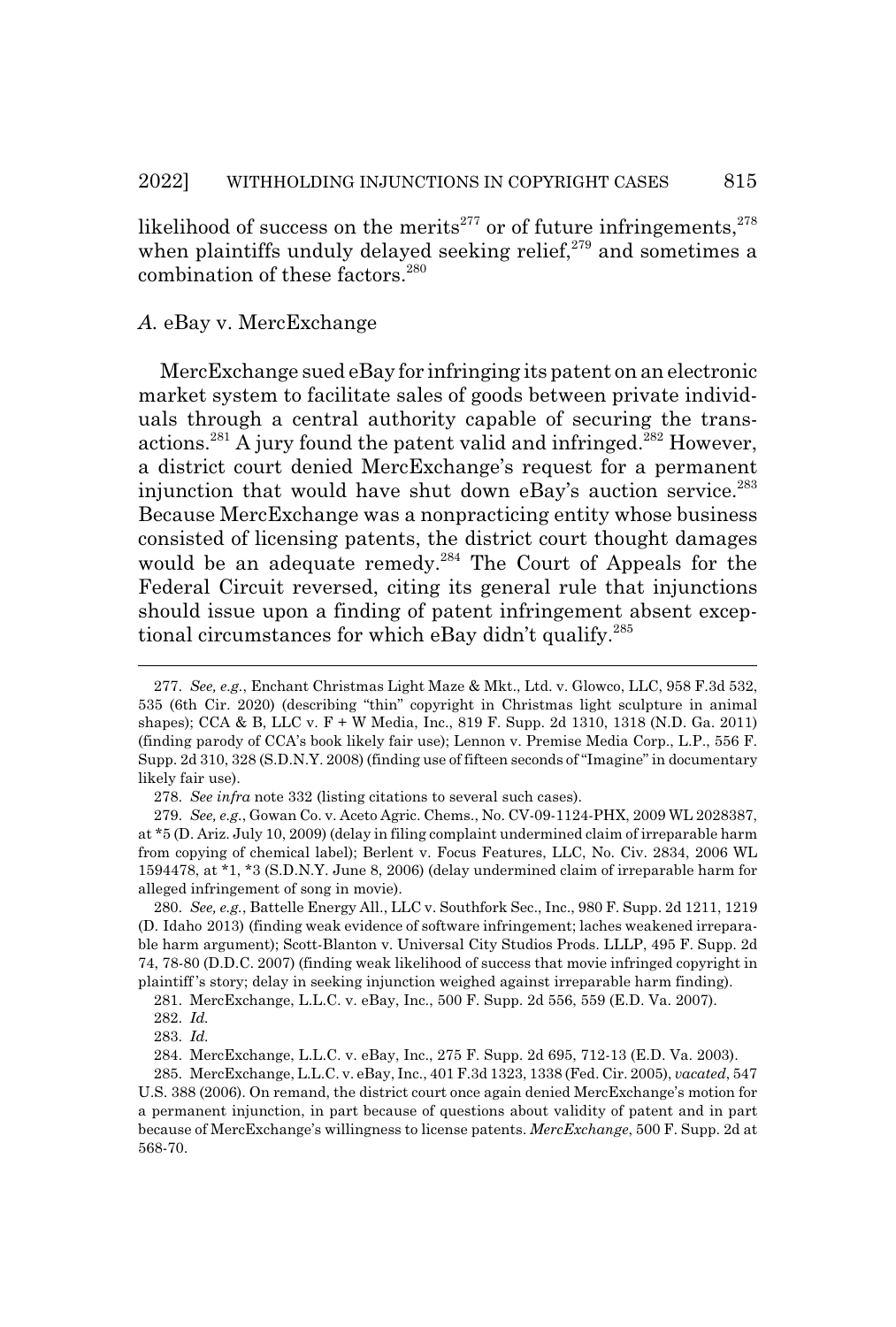### 816 WILLIAM & MARY LAW REVIEW [Vol. 63:773

The Supreme Court's *eBay* decision rejected the Federal Circuit's "categorical rule" that injunctions should virtually always issue after a finding of patent infringement as well as the district court's "categorical rule" that injunctions should not issue against nonpracticing entities whose business consisted of licensing patents.286 The Court endorsed the general principle that granting injunctive relief is always subject to equitable discretion.<sup>287</sup> *eBay* characterized the statutory "right to exclude" as being "distinct" from whether the plaintiff had a "right" to an injunctive remedy.288 Citing to some of its non-IP precedents,<sup>289</sup> the Court ruled that to get an injunction, a plaintiff must always prove:

(1) that it has suffered an irreparable injury; (2) that remedies available at law, such as monetary damages, are inadequate to compensate for that injury; (3) that, considering the balance of hardships between the plaintiff and defendant, a remedy in equity is warranted; and (4) that the public interest would not be disserved by a permanent injunction.<sup>290</sup>

The Court asserted that "[t]hese familiar principles apply with equal force to disputes arising under the Patent Act."<sup>291</sup> Because

<sup>286.</sup> *See eBay*, 547 U.S. at 393. Christopher Seaman's empirical study of the post-*eBay* case law shows that courts rarely issue injunctions in nonpracticing entity patent infringement cases. *See* Seaman, *supra* note 1, at 1987-88.

<sup>287.</sup> *eBay*, 547 U.S. at 391.

<sup>288.</sup> *Id.* at 392. Under this view, violation of an exclusive IP right does not, by itself, cause irreparable harm. For a discussion of differing conceptions of exclusive rights as they bear on the availability of injunctive relief, see Balganesh, *supra* note 20, at 602-06.

<sup>289.</sup> *eBay*, 547 U.S*.* at 391 (citing Amoco Prod. Co. v. Vill. of Gambell, 480 U.S. 531, 541-44 (1987) (error to presume irreparable harm in environmental protection case; discussing equitable considerations that should inform the exercise of discretion in deciding whether to issue preliminary injunctions); Weinberger v. Romero-Barcelo, 456 U.S. 305, 311-13 (1982) (concluding that Congress did not intend to limit the exercise of equitable discretion in granting injunctions when enacting water pollution laws)).

<sup>290.</sup> *eBay*, 547 U.S. at 391. Although *eBay* directed courts to find whether the plaintiff "has suffered" an irreparable injury, *id.*, the Court subsequently clarified that the focus should be on whether the plaintiff "is likely to suffer" irreparable harm in the absence of an injunction. *See* Winter v. Nat. Res. Def. Council, Inc., 555 U.S. 7, 20 (2008).

<sup>291.</sup> *eBay*, 547 U.S. at 391. Remedies scholar Douglas Laycock has criticized *eBay*'s fourfactor test for the issuance of permanent injunctions as having been adapted from a common test for preliminary injunctive relief, saying that this test "make[s] no sense as applied to permanent injunctions." LAYCOCK, *supra* note 2, at 426.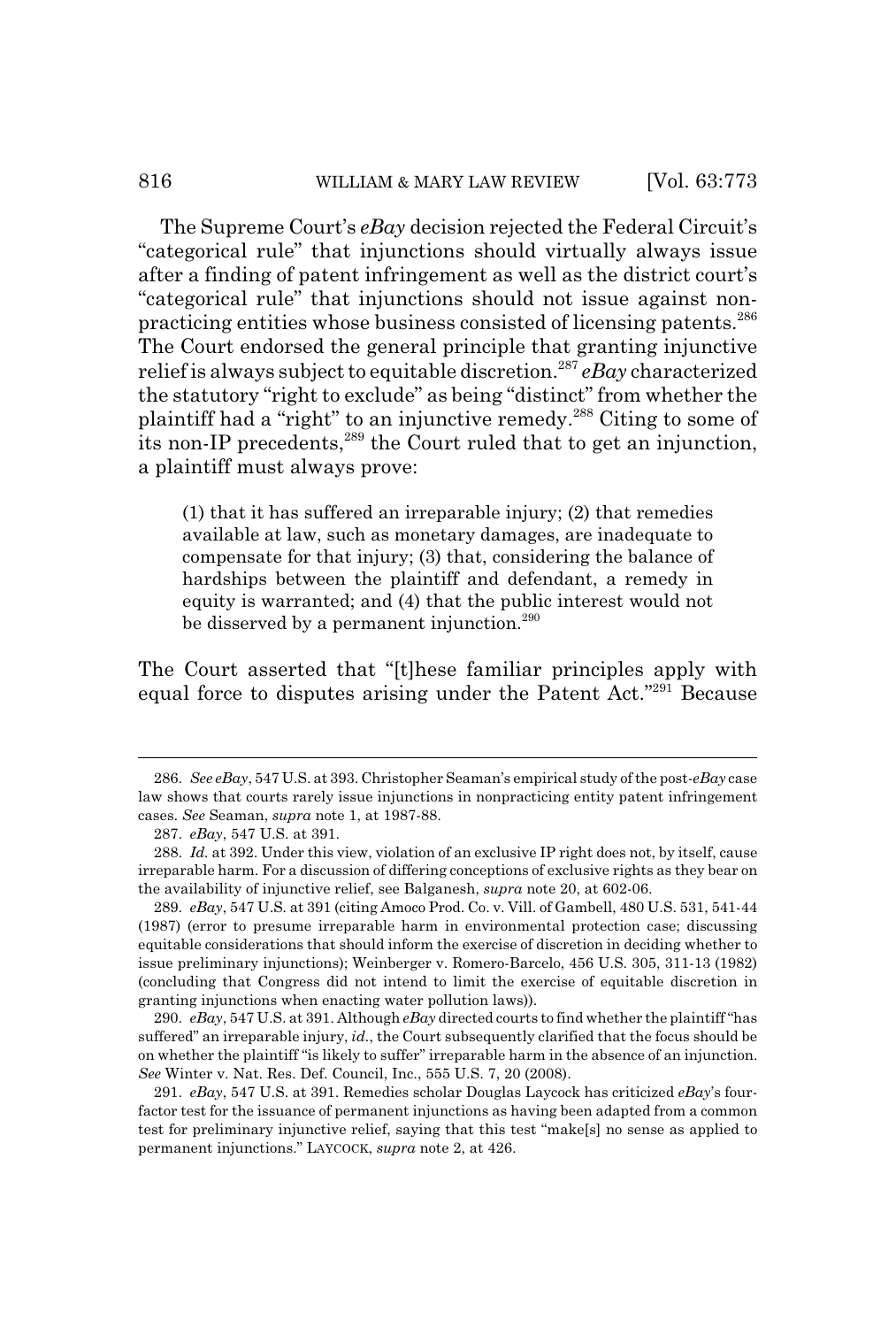that statute provides that courts "may" issue injunctions, $292$  the Court inferred that Congress must have intended for these principles to apply in patent cases, as the Court had previously recognized in *Dun*, <sup>293</sup> *Campbell*, 294 and *Tasini*295 in respect of copyright infringements.

Justice Kennedy's concurring opinion observed that some patent owners whose business models are based on licensing, not the production and sale of goods or services, had used the threat of an injunction "and the potentially serious sanctions arising from its violation ... as a bargaining tool to charge exorbitant fees" for use of their patent rights.<sup>296</sup> Because patents often cover small components of larger products, the threat of injunctive relief against manufacture of the infringer's whole product gave patentees "undue leverage in negotiations," when the public interest might be better served by a damage award.297 Other considerations bearing on the exercise of equitable discretion, Justice Kennedy said, were the "potential vagueness" of the IP right and the "suspect validity" of such rights.<sup>298</sup>

In two of its subsequent decisions, the Court reinforced *eBay*'s emphasis on the exercise of equitable discretion when considering injunctive relief. The first and most significant was the Court's 2008 decision in *Winter v. Natural Resources Defense Council, Inc*. 299 It

<sup>292. 35</sup> U.S.C. § 283. The Court pointed to one of the Federal Circuit's precedents recognizing that grants of injunctions were subject to equitable discretion. *eBay*, 547 U.S. at 394 (citing Roche Prods., Inc v. Bolar Pharm. Co., 733 F.2d 858, 865 (Fed. Cir. 1984)). The Roberts concurrence observed that injunctions had issued in the vast majority of patent infringement cases and this page of history should be respected. *Id.* at 394-95 (Roberts, C.J., concurring). Justices Scalia and Ginsburg joined this concurrence.

<sup>293.</sup> *See supra* text accompanying notes 36-40.

<sup>294.</sup> *See supra* text accompanying notes 166-85.

<sup>295.</sup> *See supra* text accompanying notes 224-30.

<sup>296.</sup> *eBay*, 547 U.S. at 395-96 (Kennedy, J., concurring). Justices Stevens, Souter and Breyer joined this concurrence. *Abend* presented a comparable scenario in the copyright context. *See supra* text accompanying notes 45-60.

<sup>297.</sup> *eBay*, 547 U.S. at 396 (Kennedy, J. concurring). The small-part-of-a-complex-product issue has arisen in cases such as *Belushi* and *Tasini*. *See supra* text accompanying notes 41- 44, 224-30.

<sup>298.</sup> *eBay*, 547 U.S. at 397 (Kennedy, J. concurring). The scope of copyrights is often vaguer than the scope of patents. Although the invalidity of rights is less an issue in copyright than in patent cases, some copyrights have such a thin scope that courts should decline to grant an injunction, as in *Dun v. Lumberman's Credit Ass'n*. *See* 209 U.S. 20, 23-24 (1908).

<sup>299. 555</sup> U.S. 7, 20, 24 (2008). In *Winter*, the Court made clear that equitable considerations affect grants of preliminary as well as permanent injunctions. *Id.* at 32 ("The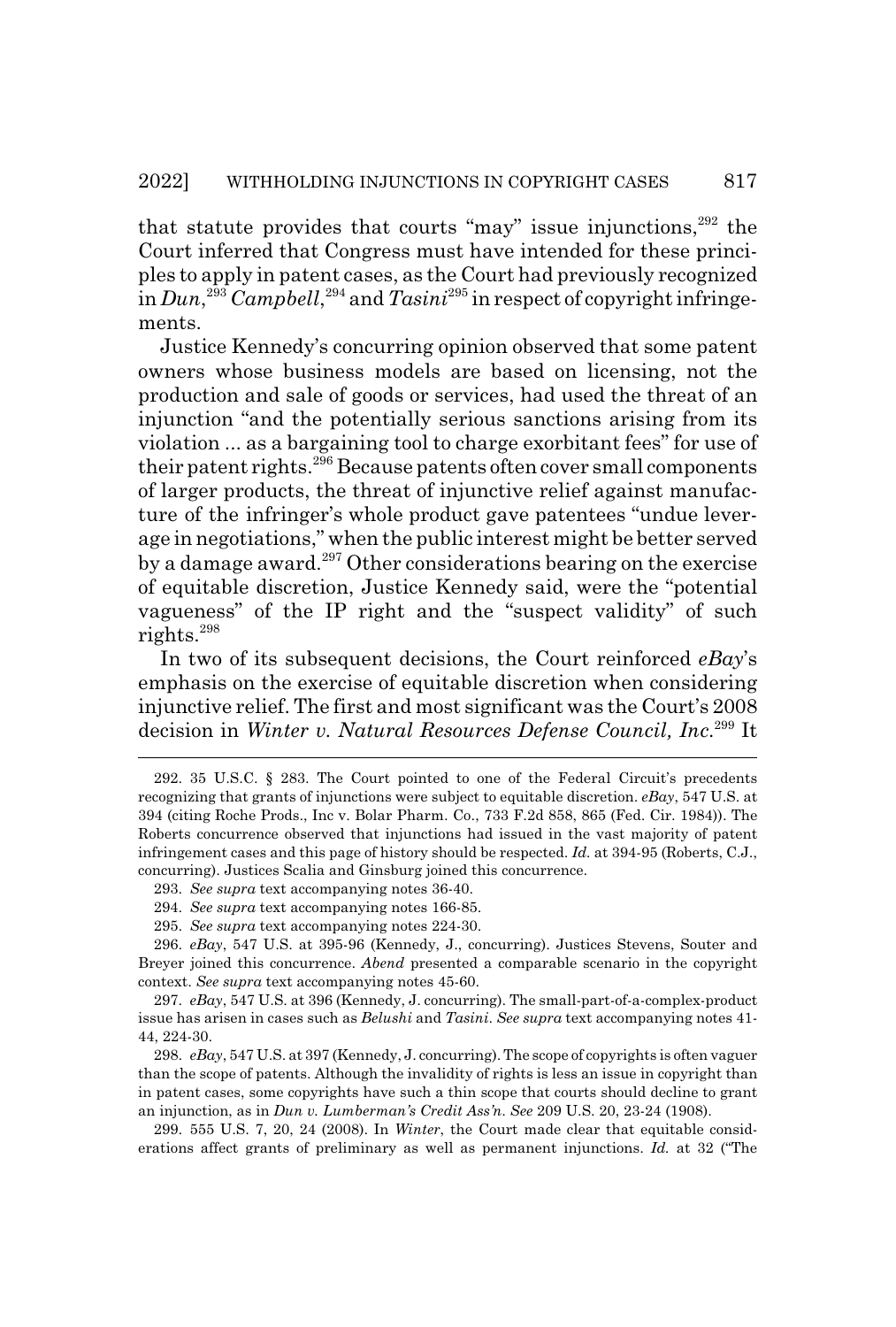articulated a four-factor test for deciding whether to grant preliminary injunctions under which the plaintiff must show (1) a likelihood of success on the merits, (2) a likelihood of irreparable harm in the absence of an injunction, (3) a balance of equities tipping in its favor, and (4) the public interest not being disserved by an injunction.300 *Winter* characterized injunctive relief as an "extraordinary remedy."301 It criticized lower courts for holding that irreparable harm need merely be a "possibility" when there was a strong likelihood of success on the merits; *Winter* says that irreparable harm must be "likely."302

Moreover, even when harm is irreparable, *Winter* said that the balance of hardships and the public interest factors might outweigh that harm, for injunctive relief is "an extraordinary remedy never awarded as of right."303 The Court vacated a lower court's injunction against the Navy's use of sonar technology because it had failed to consider the balance of equities and public interest factors.304 The Court thought those factors tipped in favor of the Navy, even if National Resource Defense Council (NRDC) had shown a

standard for a preliminary injunction is essentially the same as for a permanent injunction with the exception that the plaintiff must show a likelihood of success on the merits rather than actual success." (quoting Amoco Prod. Co. v. Vill. of Gambell, 480 U.S. 531, 546 n.12 (1987))). As of August 29, 2021, *Winter* had been cited 14,337 times for its articulation of the four-factor test on Westlaw. *Citing References*, THOMSON REUTERS WESTLAW, (search "555 U.S. 7;" then select "citing references" hyperlink; then filter by "cases" and "headnote topic 212k1092 k"). This is more than four times the number of citations to *eBay*, which was cited 3,220 times. *Citing References*, THOMSON REUTERS WESTLAW, (search "547 U.S. 388;" then select "citing references" hyperlink; then filter by "cases" and "headnote topic 212k1032 k"). *Winter* is, however, less frequently cited in copyright injunction cases than *eBay*. *See* Sag & Samuelson, *supra* note 1, at 21.

<sup>300.</sup> *Winter*, 555 U.S. at 20. Unlike *eBay*, *Winter* did not treat the (in)adequacy of legal remedies as a separate factor. By stating that preliminary injunctions should only issue if plaintiffs have proven likely success on the merits, *id.*, *Winter* cast doubt about whether courts can issue preliminary injunctions when there is a serious question going to the merits and a balance of equities that tips toward the plaintiff. *Cf*. Real Truth About Obama, Inc. v. Fed. Election Comm'n, 575 F.3d 342, 345-46 (4th Cir. 2009), *vacated on other grounds*, 559 U.S. 1089 (2010) (likelihood of success on the merits necessary); Salinger v. Colting, 607 F.3d 68, 79 (2d Cir. 2010) (accepting a serious question going to the merits as an alternative basis for a preliminary injunction). Justice Ginsburg's dissent in *Winter* did not perceive the majority as having rejected the sliding-scale standard used in several circuits. 555 U.S. at 51 (Ginsburg, J., dissenting).

<sup>301.</sup> *Winter*, 555 U.S. at 24 (majority opinion).

<sup>302.</sup> *Id.* at 21-22.

<sup>303.</sup> *Id.* at 24.

<sup>304.</sup> *Id.* at 32-33.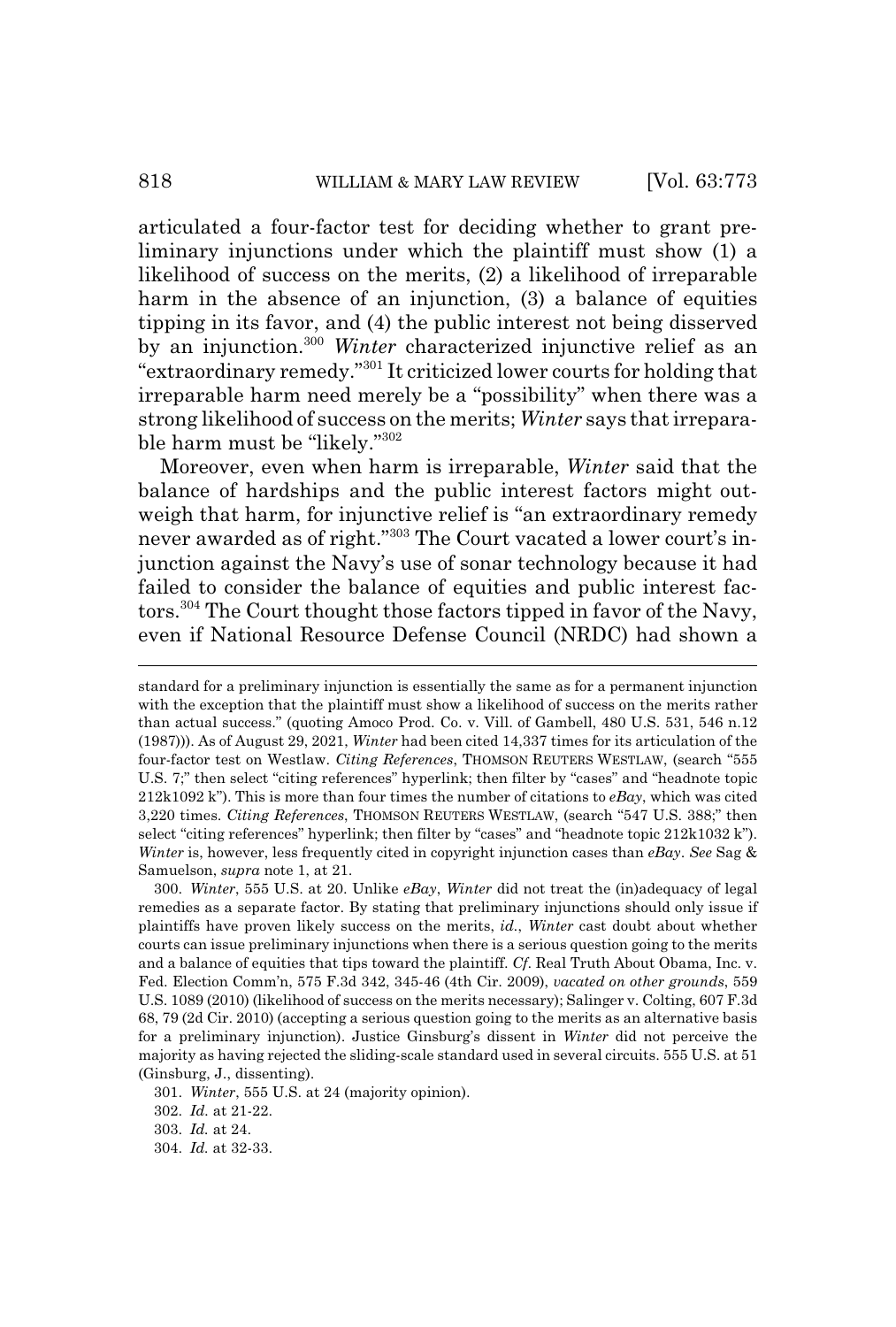strong likelihood that the Navy had violated U.S. environmental laws.<sup>305</sup>

Another of the Court's significant post-*eBay* remedy-related decisions was *Petrella v. Metro-Goldwyn-Mayer, Inc.*, in which the Court ruled that a long delay (in that case, eighteen years) in bringing a lawsuit was not a complete defense to copyright infringement claims.306 That delay could, however, be considered when deliberating about whether to issue an injunction.<sup>307</sup>

### *B. The Slow Demise of the Presumption of Irreparable Harm*

In the first few years after *eBay* and *Winter*, courts in copyright cases seem to have paid little attention to *eBay*, and some questioned whether *eBay*'s four-factor test should be applied in copyright cases.308 An empirical study of the post-*eBay* case law published in 2012 reported that a large percentage of copyright infringement cases decided in the first three years after the *eBay* decision ignored

<sup>305.</sup> *Id.* at 26-28. Environmental law scholars have expressed reservations about decisions such as *eBay* and *Winter* insofar as they have made enforcement of environmental laws more difficult. *See, e.g.*, Craig N. Johnston, *Ensuring Compliance: Equitable Relief in the Face of Violations of Substantive Environmental Standards*, 49 ENV'T L. 793, 794-95, 802-03 (2019). Professor Richard Hasen considers *eBay* and *Winter* to be part of a larger trend of Supreme Court conservative majorities making it harder to get injunctions in public law cases in which governments are the defendants. E-mail from Richard L. Hasen, Chancellor's Professor of L., U.C. Irvine Sch. of L., to Pamela Samuelson, Richard M. Sherman Professor of L., U.C. Berkeley Sch. of L. (Mar. 24, 2021, 4:39 PM) (on file with author). He characterized *eBay* as having put a "new thumb on the scale" against injunctions. *Id.* This kind of thumb on the scale may be justifiable in copyright cases because of the First Amendment and fair use issues that arise in them, but more problematic as applied to remedies for other types of legal wrongs that aim to vindicate public law interests. *See id.*

<sup>306. 572</sup> U.S. 663, 686 (2014).

<sup>307.</sup> *Id.* at 687. *Petrella* cited approvingly to Chirco v. Crosswinds Cmtys., Inc., 474 F.3d 227, 235-36 (6th Cir. 2007) (denying injunctive relief in architectural work infringement case because plaintiff had not promptly sought relief).

<sup>308.</sup> *See, e.g.*, Phillips, *supra* note 7, at 420 (reporting *eBay*'s impact in copyright cases as "minimal"). Some courts questioned whether *eBay*'s four-factor test applied to copyright preliminary injunction cases. *See, e.g.*, Lennon v. Premise Media Corp., L.P., 556 F. Supp. 2d 310, 319 n.1 (S.D.N.Y. 2008) ("A presumption temporarily removing the need to prove irreparable harm may serve the ends of equity at this early stage of the litigation even if it would be inappropriate where the record is complete" because "the record on a motion for a preliminary injunction is to some degree incomplete."); Christiana Indus. v. Empire Elecs., Inc., 443 F. Supp. 2d 870, 884 (E.D. Mich. 2006) (declining to apply *eBay* in preliminary injunction ruling).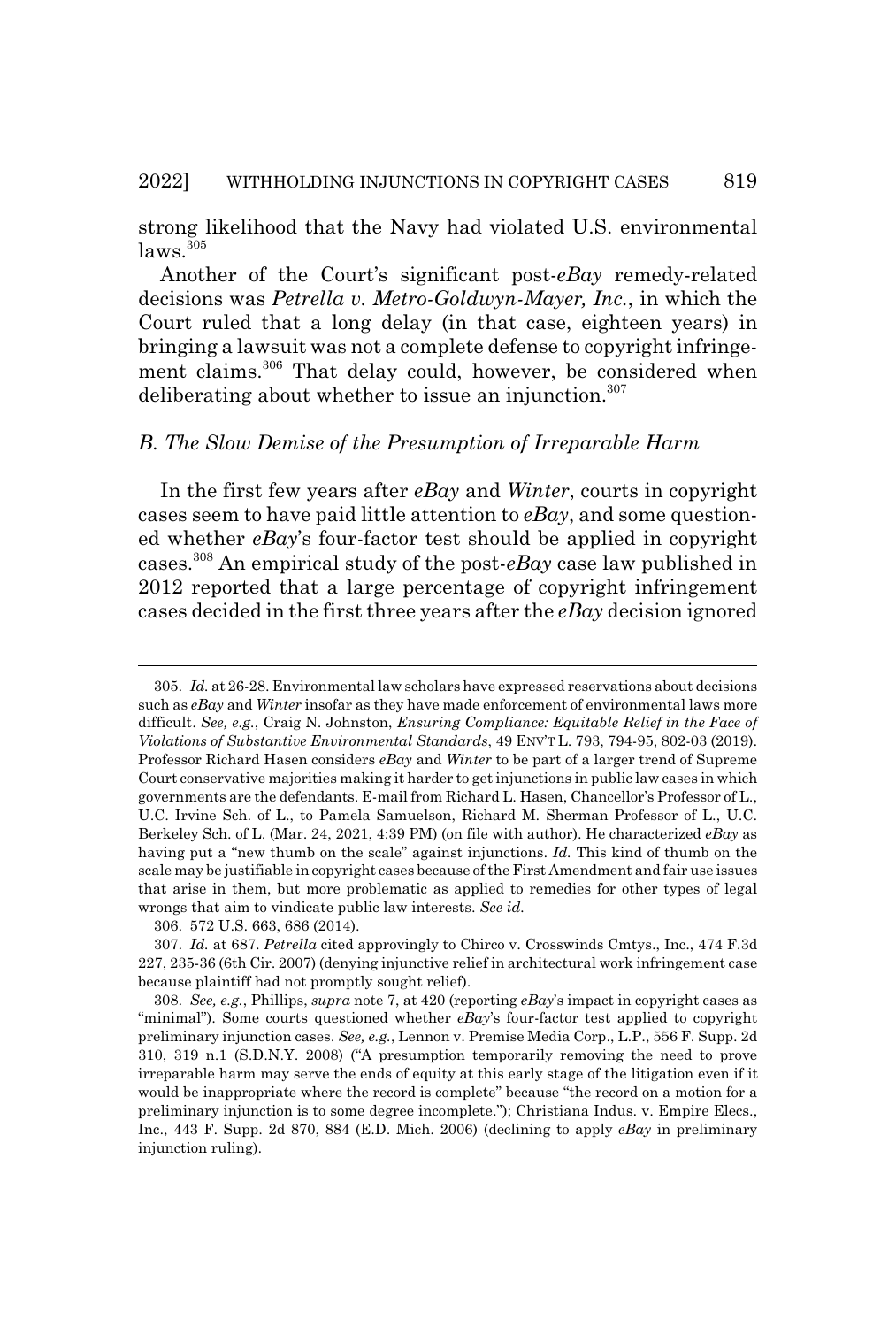$e$ *Bay* altogether.<sup>309</sup> The study reported that only 11 percent cited *eBay* at all,<sup>310</sup> and those that did generally applied its factors "in a very cursory and mechanical way."311 As will become clear in Sections C and D, courts have taken *eBay* much more seriously in the past decade.

By ignoring or narrowly construing *eBay* and *Winter*, courts in the early years continued to presume irreparable harm whenever copyright plaintiffs had shown a likelihood or actuality of success on the merits. Consider the 2009 district court ruling in *Salinger v. Colting*, which preliminarily enjoined publication of Colting's book imagining Salinger's fictional character, Holden Caulfield, from *Catcher in the Rye* as an old man.312 That court relied on Second Circuit precedents that presumed irreparable harm when a plaintiff was likely to succeed on the merits.<sup>313</sup> Colting argued that the presumption was no longer sound law after *eBay* and that all four

313. *Colting*, 641 F. Supp. 2d at 268 n.6.

<sup>309.</sup> Liu, *supra* note 7, at 218. Liu reported that of the 506 copyright injunction cases in his sample, only 11 percent cited to *eBay*. *Id.* at 228. *But see* Sag & Samuelson, *supra* note 1, at 19-21 (showing that *eBay* was cited more frequently in the first few years of copyright injunction cases than Liu reported).

<sup>310.</sup> Liu, *supra* note 7, at 228.

<sup>311.</sup> *Id.* at 218. More than forty commentaries have cited Liu for these propositions, often assuming his conclusions still hold. *See, e.g.*, 3 GOLDSTEIN, *supra* note 15, §§ 13.1.2.2, 13.2.1 (2021) (quoting Liu article at length); Alfred C. Yen, *Rethinking Copyright's Relationship to the First Amendment*, 100 B.U. L. REV. 1215, 1225 n.64 (2020) (citing Liu as showing that plaintiffs establishing copyright infringement get injunctive relief over 90 percent of time); Amy Adler & Jeanne C. Fromer, *Taking Intellectual Property Into Their Own Hands*, 107 CALIF. L. REV. 1455, 1499-1500 (2019) ("That said, [successful copyright and trademark plaintiffs] generally do [get injunctive relief], and one empirical study after the Supreme Court's 2006 decision found that courts almost never withhold injunctive relief from successful copyright plaintiffs." (citing Liu)). *But see* Sag & Samuelson, *supra* note 1, at 19, 26-27 (showing statistically significant lower injunction grant rates in the past decade of copyright infringement cases).

<sup>312. 641</sup> F. Supp. 2d 250, 253-54, 269 (S.D.N.Y. 2009), *vacated*, 607 F.3d 68 (2d Cir. 2010). In an earlier article, I argued that this presumption should not apply in transformative fair use cases. *See* Pamela Samuelson & Krzysztof Bebenek, *Why Plaintiffs Should Have to Prove Irreparable Harm in Copyright Preliminary Injunction Cases*, 6 I/S: J.L. & POL'Y FOR INFO. SOC'Y 67, 68 (2010). Some commentators assert that *eBay* need not be read as rejecting presumptions of irreparable harm in copyright cases. *See, e.g.*, David McGowan, *Irreparable Harm*, 14 LEWIS & CLARK L. REV. 577, 580 (2010); Andrew F. Spillane, Comment, *The Continuing Vitality of the Presumption of Irreparable Harm in Copyright Cases*, 15 MARQ. INTELL. PROP. L. REV. 257, 260 (2011) ("[C]ourts should graft a rebuttable presumption of irreparable harm onto the first *eBay* factor.").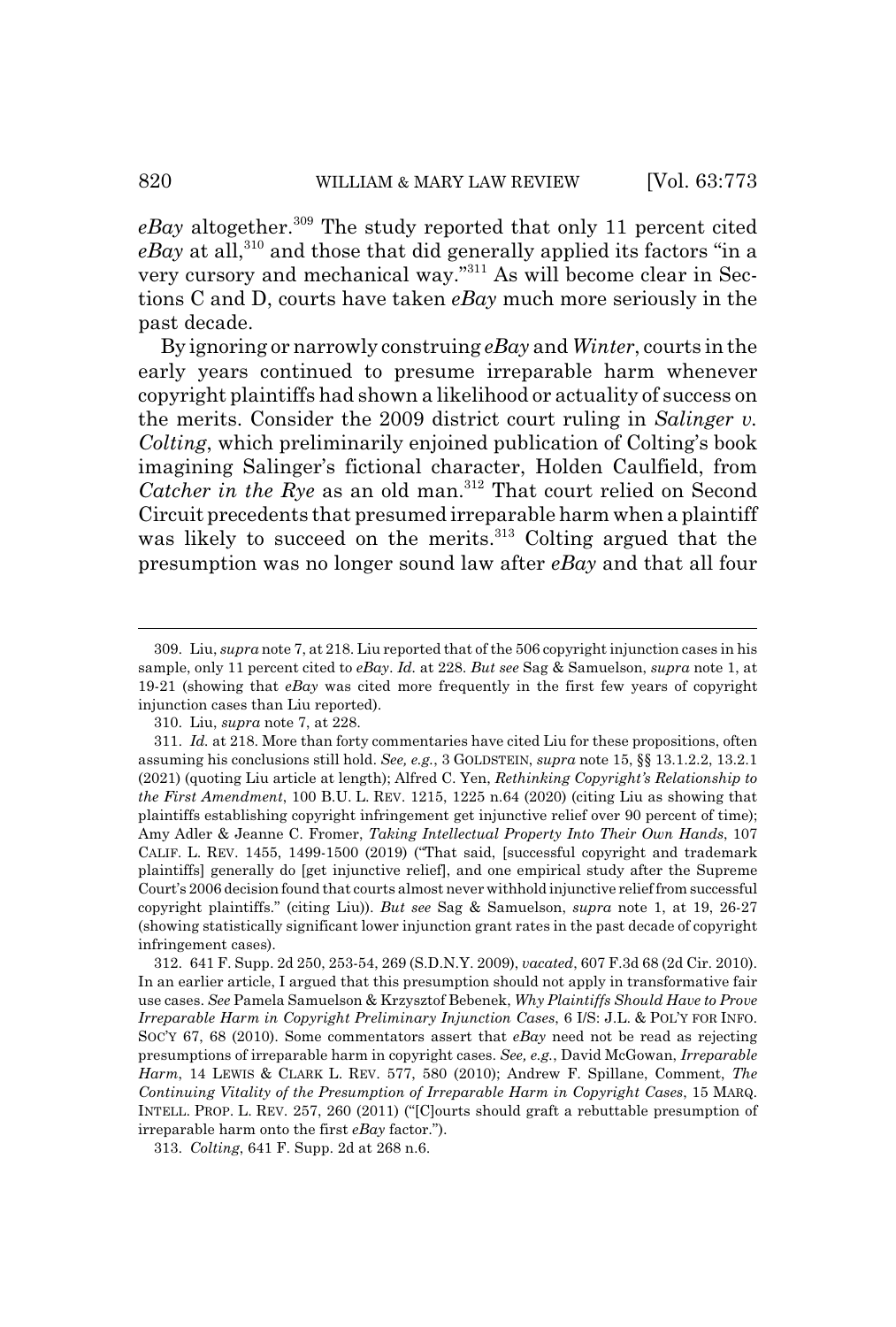*eBay* factors should be considered, but the district court thought that  $e$ *Bay* had no relevance in copyright cases.<sup>314</sup>

In 2010, the Second Circuit vacated the preliminary injunction in *Colting* and remanded the case for reconsideration in light of *eBay* and *Winter*. 315 It stated that *eBay* should be understood as having repudiated the presumption of irreparable harm in copyright cases and mandated that courts must consider all four *eBay* factors before granting injunctive relief.316 The *Colting* decision found further support for these propositions in *Winter*, which put the burden on plaintiffs to make a showing on the four factors to support issuance of a preliminary injunction.317 The court also recognized that when defendants raised colorable fair use defenses, both the plaintiff and defendant had First Amendment interests at stake that should be considered in preliminary injunction proceedings.<sup>318</sup>

Soon thereafter, two Ninth Circuit decisions expressed agreement with *Colting* that presuming irreparable harm based on a likelihood of success on the merits was inconsistent with *eBay* and *Winter* and that all four factors must be addressed. The first was *Perfect 10, Inc. v. Google, Inc.*, which affirmed denial of a preliminary injunction against Google for displaying and allowing display of thumbnail versions of Perfect 10's photographs.319 Invoking *eBay* and *Winter*, the Ninth Circuit rejected Perfect 10's argument that a court must

<sup>314.</sup> Salinger v. Colting, 607 F.3d 68, 74 (2d Cir. 2010).

<sup>315.</sup> *Id.* at 79.

<sup>316.</sup> *Id.* at 77-83. The Second Circuit did not question the district court's conclusion that Salinger was likely to prevail on the merits. *Id.* at 83.

<sup>317.</sup> *Id.* at 78 (citing Winter v. Nat. Res. Def. Council, Inc., 555 U.S. 7 (2000)).

<sup>318.</sup> *Id.* at 81. *Colting* cited approvingly to Lemley & Volokh, *supra* note 18, at 199-202, which characterized preliminary injunctions in plausible copyright fair use cases as prior restraints on speech. 607 F.3d at 76, 80-81. For commentary praising *Colting* for its greater attention to freedom of expression values in copyright cases, see, e.g., Kathleen K. Olson, *Injunctions and the Public Interest in Fair Use Cases After* eBay, 17 COMMC'N L. & POL'Y 235, 236 (2012) (praising *Colting* for "put[ting] an end to the traditional practice of near-automatic grants of injunctive relief " and "offer[ing] courts the opportunity to rectify the existing imbalance between copyright plaintiffs and defendants with credible fair use claims and restor[ing] the public interest as an integral factor in granting injunctive relief "); Bohannan, *supra* note 274, at 17-18 (emphasizing the free expression interests at stake and praising *eBay* and *Colting* for requiring proof of irreparable harm instead of presuming it in copyright cases). *But see* Andrew Gilden, *Copyright Essentialism and the Performativity of Remedies*, 54 WM. & MARY L. REV. 1123, 1130-31 (2013) ("The court's rhetoric expresses sensitivity toward free speech interests ... but the decision itself does little to dislodge the permissions-based norms that prompted remedy reforms in the first place.").

<sup>319. 653</sup> F.3d 976, 977-78 (9th Cir. 2011).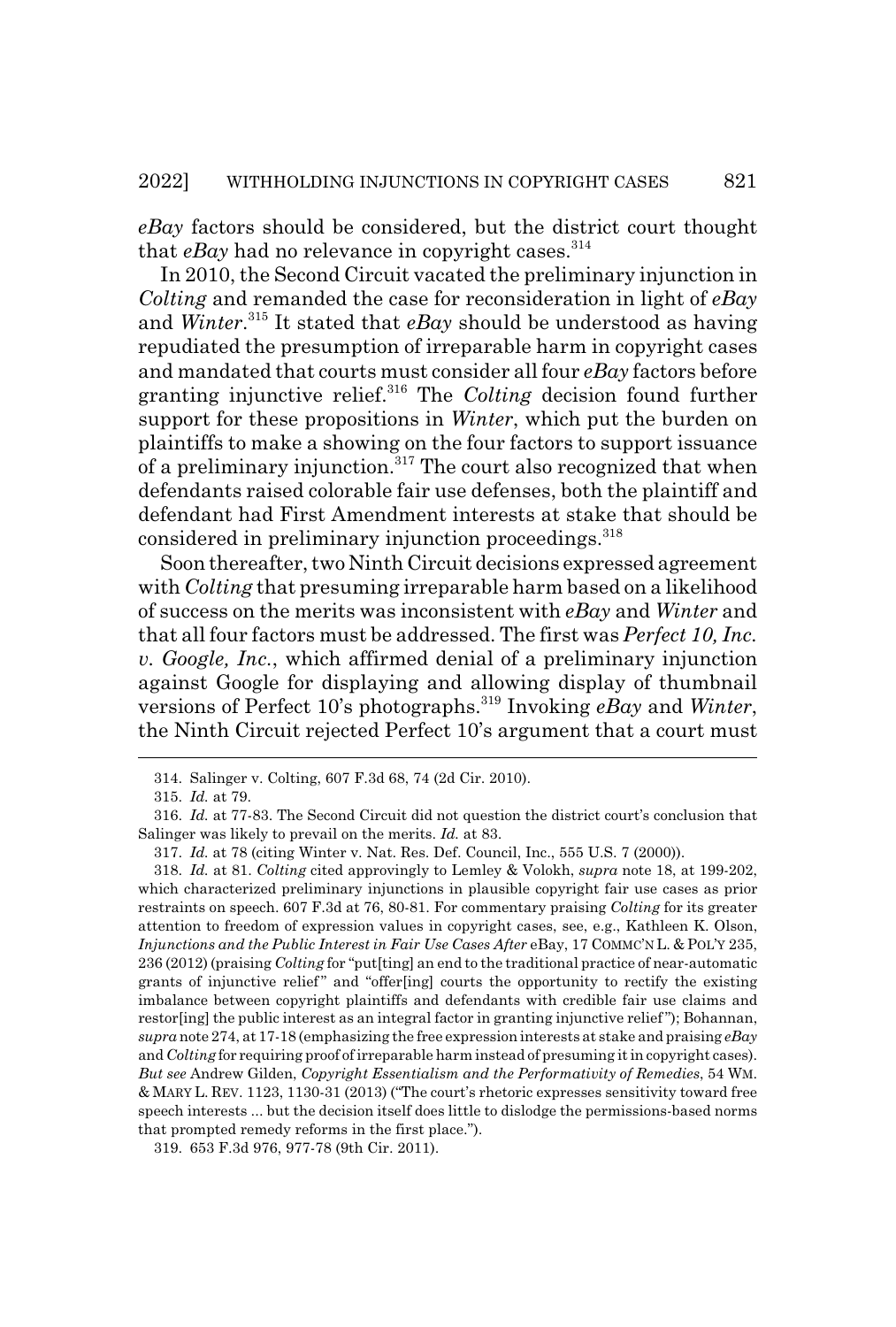presume, when there is a likelihood of success on the merits, that plaintiff will suffer irreparable harm should injunctive relief be withheld.<sup>320</sup> It concluded that the circuit's longstanding rule for a presumption was "effectively overruled" by the Supreme Court's decision in *eBay*. 321 Perfect 10 proffered evidence that it was in financial jeopardy, surely a type of irreparable harm, but it had not shown that Google's acts had caused that harm or that an injunction would mitigate it, so the court concluded that Perfect 10 had presented insufficient evidence of irreparable harm caused by the claimed infringement to justify issuance of an injunction.<sup>322</sup>

A week later, another Ninth Circuit panel also disavowed the irreparable harm presumption in *Flexible Lifeline Systems, Inc. v. Precision Lift, Inc*. 323 It reversed a district court's grant of a preliminary injunction prohibiting Precision from using Flexible's copyrighted technical drawings for aircraft or vehicle maintenance stands and platforms because the court had presumed irreparable harm instead of requiring Flexible to prove it.<sup>324</sup> The Ninth Circuit rejected Flexible's argument that the presumption survived *eBay* and *Winter* with respect to copyright infringement claims and ruled that the Supreme Court decisions had made the presumption impermissible.<sup>325</sup> The court directed the district court to address all four factors before issuing an injunction.326

The Second and the Ninth Circuits were not the first appellate courts to reject the presumption of irreparable harm in copyright cases or to embrace full consideration of the *eBay* factors. The Fourth Circuit had done so in 2007 and the First and Eleventh Circuits in 2008.327 Yet because the Second and Ninth Circuits have

323. 654 F.3d 989, 1000 (9th Cir. 2011) (per curiam).

324. *Id.* at 991, 993, 1000.

326. *Id.* at 1000.

327. The first was *Christopher Phelps & Assocs., LLC v. Galloway*, 492 F.3d 532, 543 (4th Cir. 2007). The second and third were *CoxCom, Inc. v. Chaffee*, 536 F.3d 101, 111-12 (1st Cir.

<sup>320.</sup> *Id.* at 979-81. The Ninth Circuit acknowledged that many of its prior decisions had endorsed a presumption of irreparable harm from a showing of likely success on the merits of copyright infringement claims. *Id.* at 979.

<sup>321.</sup> *Id.* at 981 (quoting Miller v. Gammie, 335 F.3d 889, 893 (9th Cir. 2003) (en banc)).

<sup>322.</sup> *Id.* at 981-82; *see also* Sony Comput. Ent., Inc. v. Connectix Corp., 203 F.3d 596, 608 n.11 (9th Cir. 2000) (reversing grant of preliminary injunction because alleged infringement played minimal role in developing emulation platform and damages would be adequate).

<sup>325.</sup> *Id.* at 995-98. The court also relied on the Second Circuit's *Colting* decision. *See id.* at 998-99.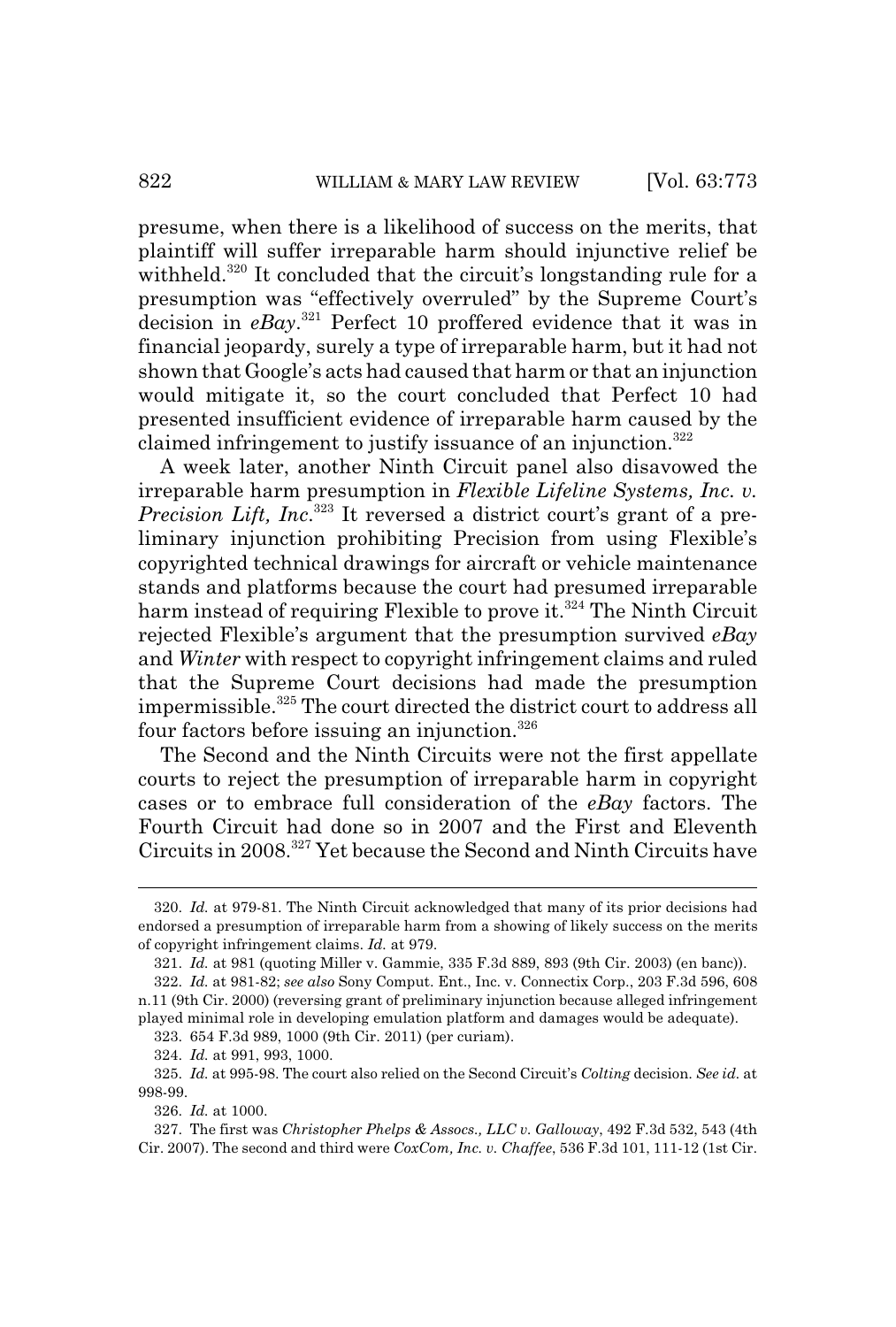long been the leading appellate courts in copyright cases<sup>328</sup> and the *Colting* and *Flexible Lifeline Systems* decisions were especially wellreasoned, other circuits have relied upon them when newly considering the impact of *eBay* on the availability of injunctive relief in copyright cases.329 The Third Circuit was the most recent to join this chorus.330 Only the Sixth Circuit still presumes irreparable harm in copyright infringement cases. $331$ 

In view of the now-considerable consensus about *eBay*'s implications for injunctions in copyright cases and its abrogation of presumptions of irreparable harm, courts have been much more receptive to defense arguments that plaintiffs have failed to satisfy the *eBay* and *Winter* standards for issuance of injunctions in the past decade, as numerous cases below illustrate.

## *C. Post-*eBay *Cases Denying Permanent Injunctions Despite Infringement*

Although most post-*eBay* decisions addressing the proper *eBay* and *Winter* injunctive relief tests have involved requests for

329. *See, e.g.*, Flava Works, Inc. v. Gunter, 689 F.3d 754, 755 (7th Cir. 2012) (vacating preliminary injunction because lower court presumed irreparable harm; post-*eBay*, a court must consider all factors).

330. TD Bank N.A. v. Hill, 928 F.3d 259, 279 (3d Cir. 2019). *See infra* text accompanying notes 357-73 (discussing *TD Bank*).

331. *See* Enchant Christmas Light Maze & Mkt. Ltd. v. Glowco, LLC, 958 F.3d 532, 536 n.1 (6th Cir. 2020) (acknowledging that the irreparable harm presumption was on its "last legs"). Although declining to repudiate the presumption, the Sixth Circuit stressed the extraordinary nature of the injunction remedy and the "clear showing" that the movant must make to qualify for this remedy. *Id.* at 539.

<sup>2008),</sup> and *Peter Letterese & Assocs., Inc. v. World Inst. of Scientology Enters., Int'l*, 533 F.3d 1287, 1323 (11th Cir. 2008). *See infra* text accompanying notes 345-56 (discussing *Galloway*). 328. *See, e.g.*, Gergen et al., *supra* note 1, at 218 n.74 (noting that Second and Ninth Circuits are leading jurisdictions in copyright cases). As of August 29, 2021, the *Colting* decision had been cited 601 times (at least once in every circuit except the D.C. Circuit), *Citing References*, THOMSON REUTERS WESTLAW, (search "607 F.3d 68;" then select "citing references" hyperlink; then filter by "cases" and "jurisdiction"), 406 times for its repudiation of the presumption of irreparable harm, *Citing References*, THOMSON REUTERS WESTLAW, (search "607 F.3d 68;" then select "citing references" hyperlink; then filter by "cases" and "headnote topic 99k1139(2) k"), and 457 times for the four-factor test, *Citing References*, THOMSON REUTERS WESTLAW, (search "607 F.3d 68;" then select "citing references" hyperlink; then filter by "cases" and "headnote topic 99k1127(2) k"); *Flexible Lifeline Systems* had been cited 282 times in all but the D.C. Circuit, *Citing References*, THOMSON REUTERS WESTLAW, (search "654 F.3d 989;" then select "citing references" hyperlink; then filter by "cases" and "jurisdiction").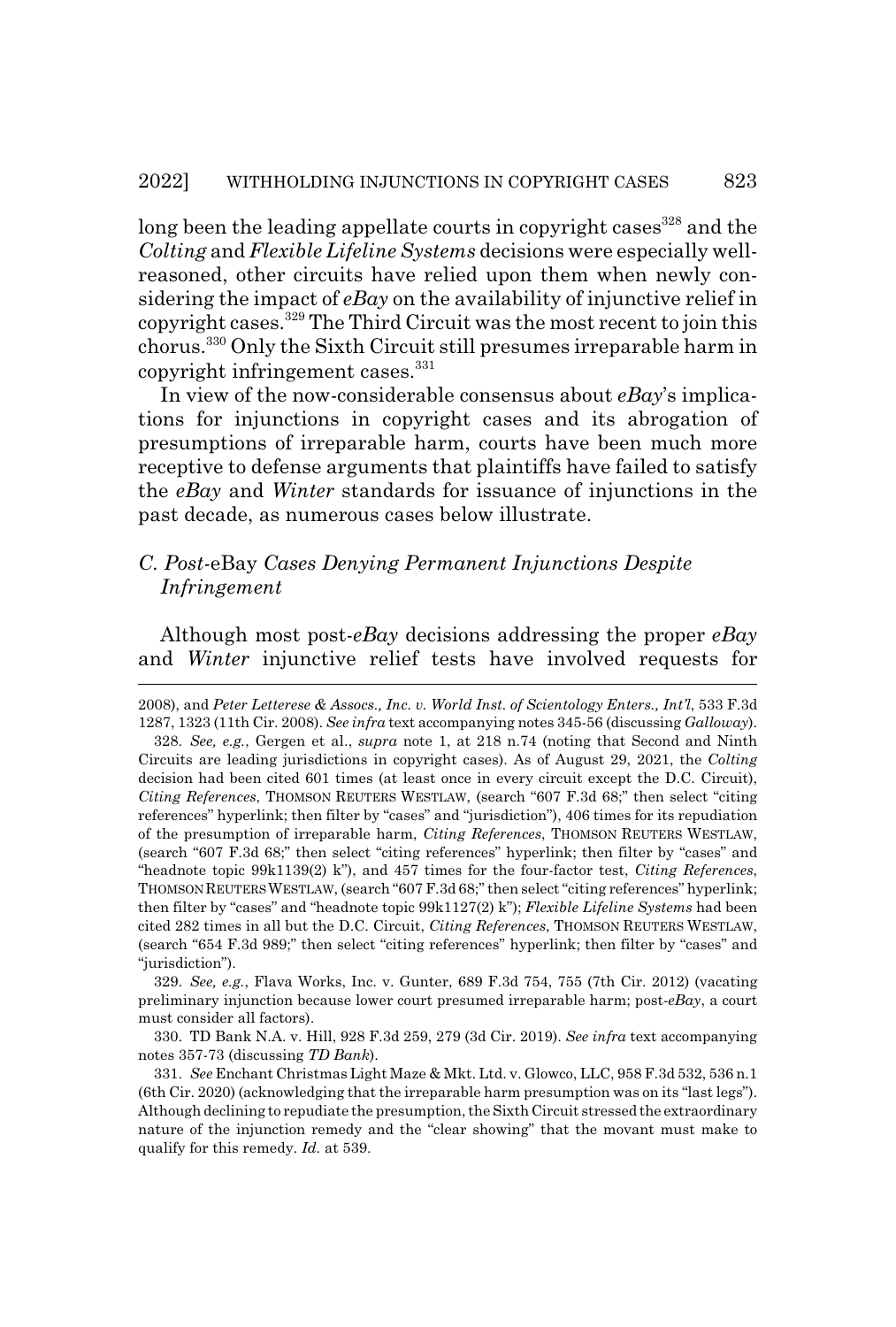preliminary injunctions, some, like *eBay*, have involved motions for permanent injunctions. Actual success on the merits no longer guarantees that plaintiffs can obtain permanent injunctions.332 A failure to prove irreparable harm or adequacy of compensatory relief, a balance of hardships tipping toward defendants, and the public interest have been given serious consideration in several post-*eBay* copyright infringement decisions.

# *1. Failure to Prove Irreparable Harm and Inadequacy of Legal Remedies*

Even though a jury found that Robin Thicke and Pharrell Williams's song "Blurred Lines" infringed copyright in Marvin Gaye's "Got to Give It Up," a district court denied the Gaye heirs' motion for a permanent injunction in *Williams v. Bridgeport Music, Inc*. for failing to prove irreparable harm and inadequacy of legal remedies.333 Invoking the Ninth Circuit's *Perfect 10* decision for the proposition that injunctions are "extraordinary and drastic" and "never awarded as of right," the trial court dutifully reviewed *eBay*'s four factors.334 Gaye's heirs contended that they were suffering irreparable harm because of the infringement, but the court concluded that they failed to offer proof of such harm, as *eBay* required.335 Although the prospect of future infringement was certain unless an injunction issued, the court decided that awarding

<sup>332.</sup> *See, e.g.*, Berry v. Dillon, 291 F. App'x 792, 794-96 (9th Cir. 2008) (holding permanent injunction unnecessary because there was no risk of continued violations; defendants reasonably believed their use of plaintiff's freight control system software was noninfringing); Getty Images (US), Inc. v. Microsoft Corp., 61 F. Supp. 3d 296, 296-97 (S.D.N.Y. 2014) (denying injunction because Microsoft voluntarily withdrew widget after Getty complained that it caused infringement); Vargas v. Viacom Int'l, Inc., 366 F. Supp. 3d 578, 582-84 (S.D.N.Y. 2019) (denying preliminary injunction because defendant had stopped making infringing video available and tried to stop third parties from doing the same, so there was no prospect of future irreparable harm).

<sup>333.</sup> No. LA CV13-06004 (AGRx), 2015 U.S. Dist. LEXIS 97262, at \*125-26 (C.D. Cal. July 14, 2015), *aff'd sub nom*. Williams v. Gaye, 895 F.3d 1106 (9th Cir. 2018).

<sup>334.</sup> *Id.* at \*122 (quoting Perfect10, Inc. v Google, Inc., 653 F.3d 976, 980 (9th Cir. 2011)). 335. *Id.* at \*125-27; *see also* Greg Young Publ'g, Inc. v. Zazzle, Inc., No. 2:16-cv-04587 (KSx), 2020 WL 3871451, at \*2-6 (C.D. Cal. July 9, 2020) (denying permanent injunction even though jury found website's hosting of infringing photos was willful because plaintiff's claims of irreparable harm were unconvincing and defendant could answer in damages).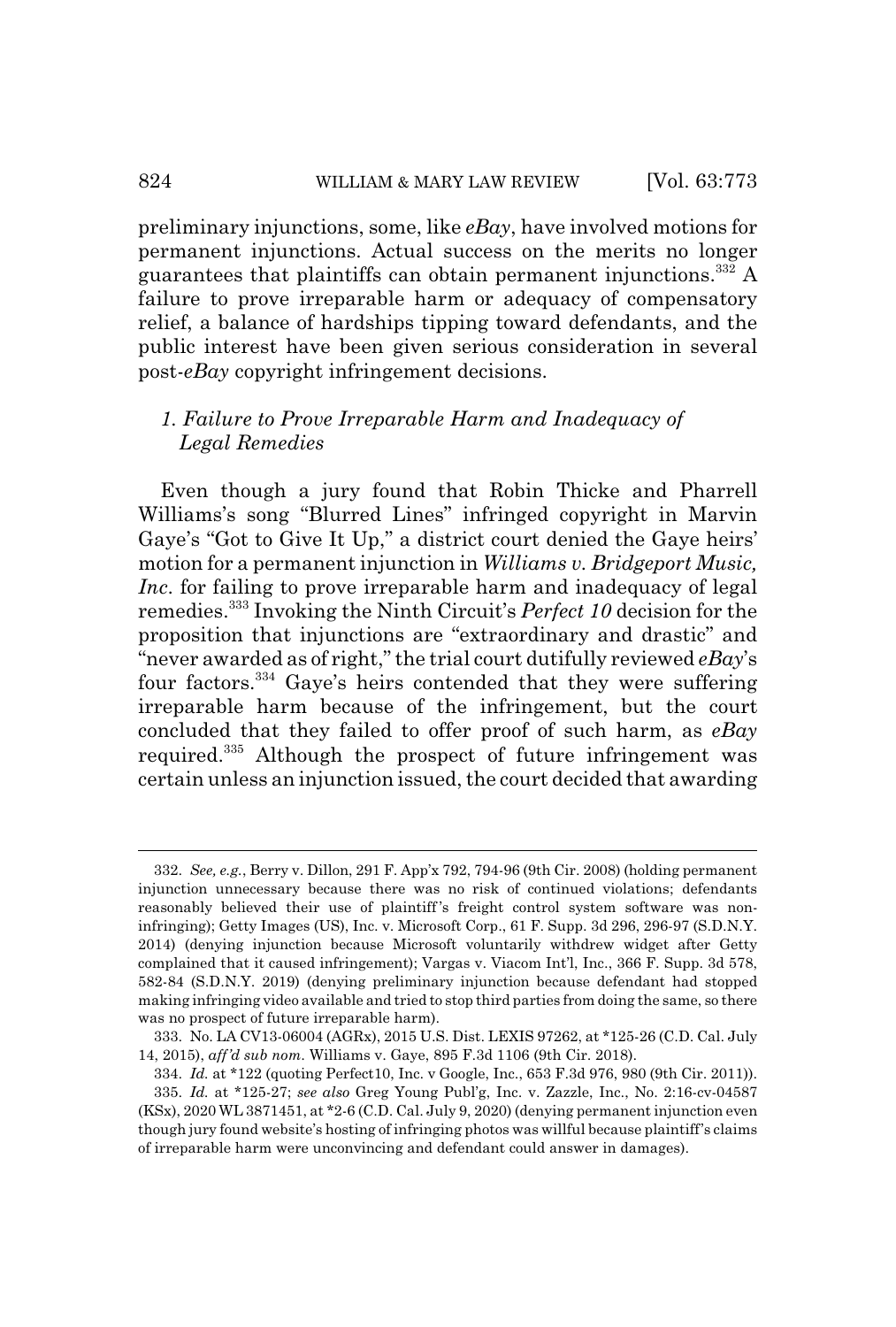an ongoing 50 percent royalty would sufficiently compensate the Gaye heirs for future infringement harms.<sup>336</sup>

Williams and Thicke argued that the public interest would be served by withholding injunctive relief because the public loved their song and there was considerable creativity in the song beyond the infringing part. $337$  Although the court accepted that these considerations had a bearing on the public interest, it concluded that the public interest factor slightly favored the Gaye heirs because enforcing copyrights serves the public interest.<sup>338</sup> Yet, because the Gaye heirs had failed to prove irreparable harm and had an adequate remedy at law, the court denied the requested injunction.339

Adequacy of compensatory relief explained another post-*eBay* decision, *Mon Cheri Bridals, Inc. v. Wu*, in which a court denied a permanent injunction despite a finding of infringement.340 Wu made and sold wedding dresses, some of which infringed lace patterns in which Mon Cheri owned copyrights.<sup>341</sup> Mon Cheri asked the court to issue an injunction against further infringements; it also wanted the infringing dresses in Wu's possession or under his control impounded.342 The court rejected both requests, regarding the jury award of \$324,000 as having provided Mon Cheri with a meaningful remedy for the infringement. $343$  Another consideration was the impossibility of enjoining the sale of the infringing parts of the dresses without also enjoining the non-infringing parts.<sup>344</sup>

### *2. Balance of Hardships Tipping to Defendants*

The balance-of-hardships factor played a key role in denial of a permanent injunction in *Christopher Phelps & Associates, LLC v.*

344. *Id.*

<sup>336.</sup> *Williams*, 2015 U.S. Dist. LEXIS 97262, at \*132-40. The court cited the Ninth Circuit's *Abend* decision in support of the ongoing royalty remedy, but not *Campbell*'s note 10. *Id.* The Ninth Circuit affirmed the running royalty award without comment. *Williams*, 895 F.3d at 1130.

<sup>337.</sup> *Williams*, 2015 U.S. Dist. LEXIS 97262, at \*128-29.

<sup>338.</sup> *Id.* at \*128-30.

<sup>339.</sup> *Id.* at \*122-27.

<sup>340.</sup> No. 04-1739, 2008 WL 4534191, at \*3, \*6 (D.N.J. Oct. 7, 2008).

<sup>341.</sup> *Id.* at \*1.

<sup>342.</sup> *Id.* at \*6.

<sup>343.</sup> *Id.* The court recited the four *eBay* factors, but did not analyze each. *Id.*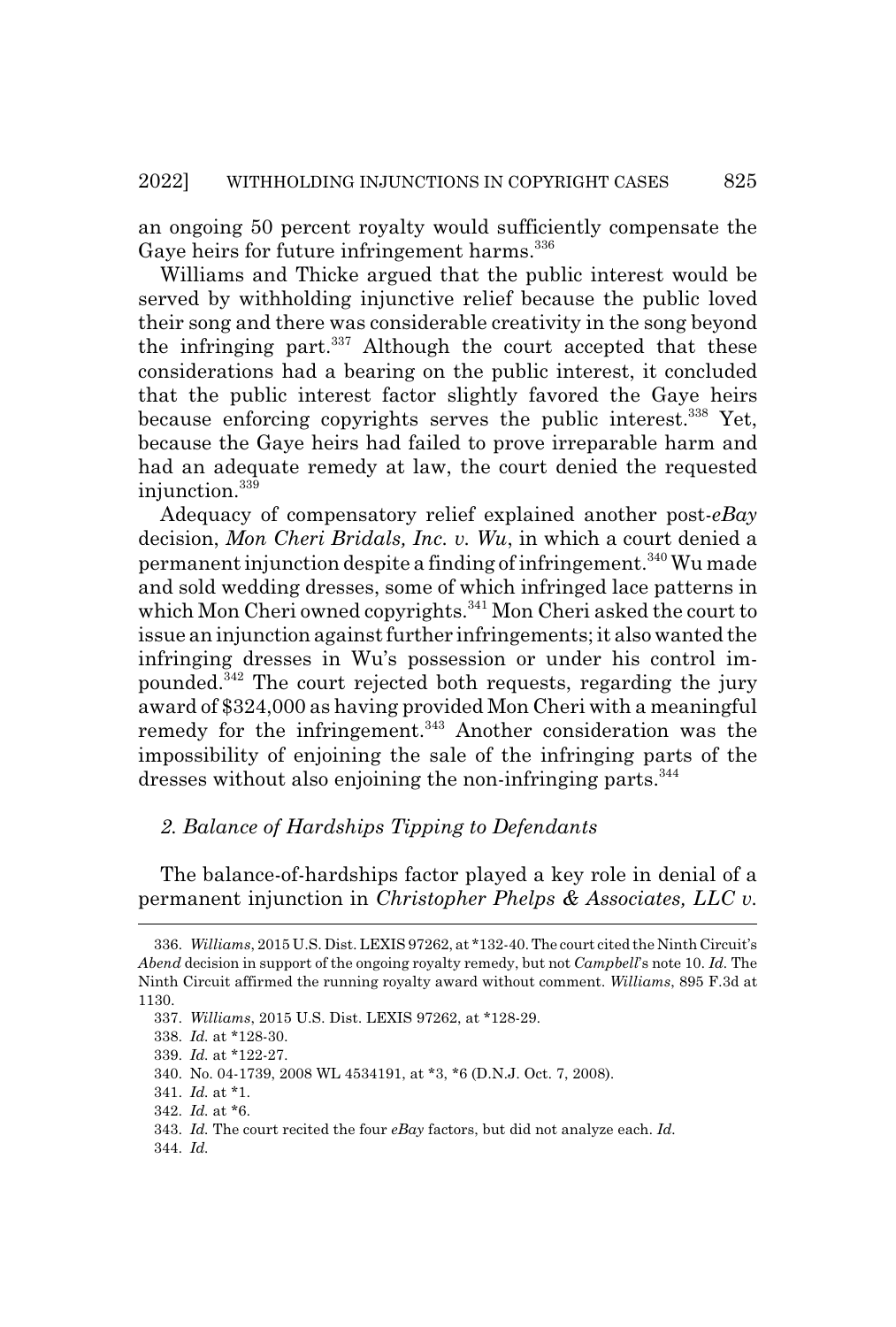*Galloway*. 345 When Phelps sued Galloway for infringing his architectural design, Galloway's house was only half finished.<sup>346</sup> Phelps initially sought a preliminary injunction to stop further construction of the infringing house or to require Galloway to modify the design to avoid infringement, but the trial court denied both requests.<sup>347</sup> After winning a jury verdict in its favor, Phelps sought a permanent injunction against the lease or sale of the infringing house, inspired perhaps by the pre-*eBay Palmetto* decision, but the district court also denied this motion.<sup>348</sup>

On appeal, Phelps argued that he was entitled to a permanent injunction because Galloway had so clearly infringed.<sup>349</sup> The Fourth Circuit concluded that *eBay* foreclosed this argument.<sup>350</sup> As for Phelps's request to enjoin Galloway from selling or leasing the infringing house, the court characterized the requested injunction as "overbroad, as it would encumber a great deal of property unrelated to the infringement," such as the land on which the house sat, "the swimming pool, the fence, and other non-infringing features."351 In addition, the house had "a predominantly functional character," beyond the design features protected by copyright.<sup>352</sup>

While agreeing with Phelps that Galloway would inevitably sell or otherwise transfer the house before the copyright expired, the court was unpersuaded that a transfer would infringe.<sup>353</sup> Enjoining the resale or lease of the house, the court declared, would "take on a fundamentally punitive character" and "impose a draconian

351. *Id.* at 545.

352. *Id.* at 544.

<sup>345. 492</sup> F.3d 532, 544 (4th Cir. 2007). After seeing a Phelps-designed house, Galloway contacted the builder to get a copy of the plans and acted as his own general contractor to build it. *Id.* at 535-36. Phelps found out about the infringement because some subcontractors contacted him for clarification about construction details. *Id.*

<sup>346.</sup> *Id.* at 536.

<sup>347.</sup> *Id.* at 542-43. The trial court concluded that "there [was] no likelihood that completion of the house [would] result in further infringement." *Id.* at 542.

<sup>348.</sup> *Id.* at 537; *see supra* text accompanying notes 251-60 (discussing *Palmetto*).

<sup>349.</sup> *Galloway*, 492 F.3d at 537.

<sup>350.</sup> *Id.* at 543. However, the Fourth Circuit remanded the case for consideration of Phelps's request for an injunction requiring Galloway to return the infringing plans to Phelps or to destroy them. *Id.* at 546-47.

<sup>353.</sup> *Id.* (opining that resale of an infringing house is not a distribution of a copy within the meaning of 17 U.S.C. § 106 (citing 1 PATRY, *supra* note 21, § 3.111)); *see supra* text accompanying notes 256-60 (discussing *Palmetto* court's conclusion that resale or lease of an infringing house would violate an exclusive right under copyright law).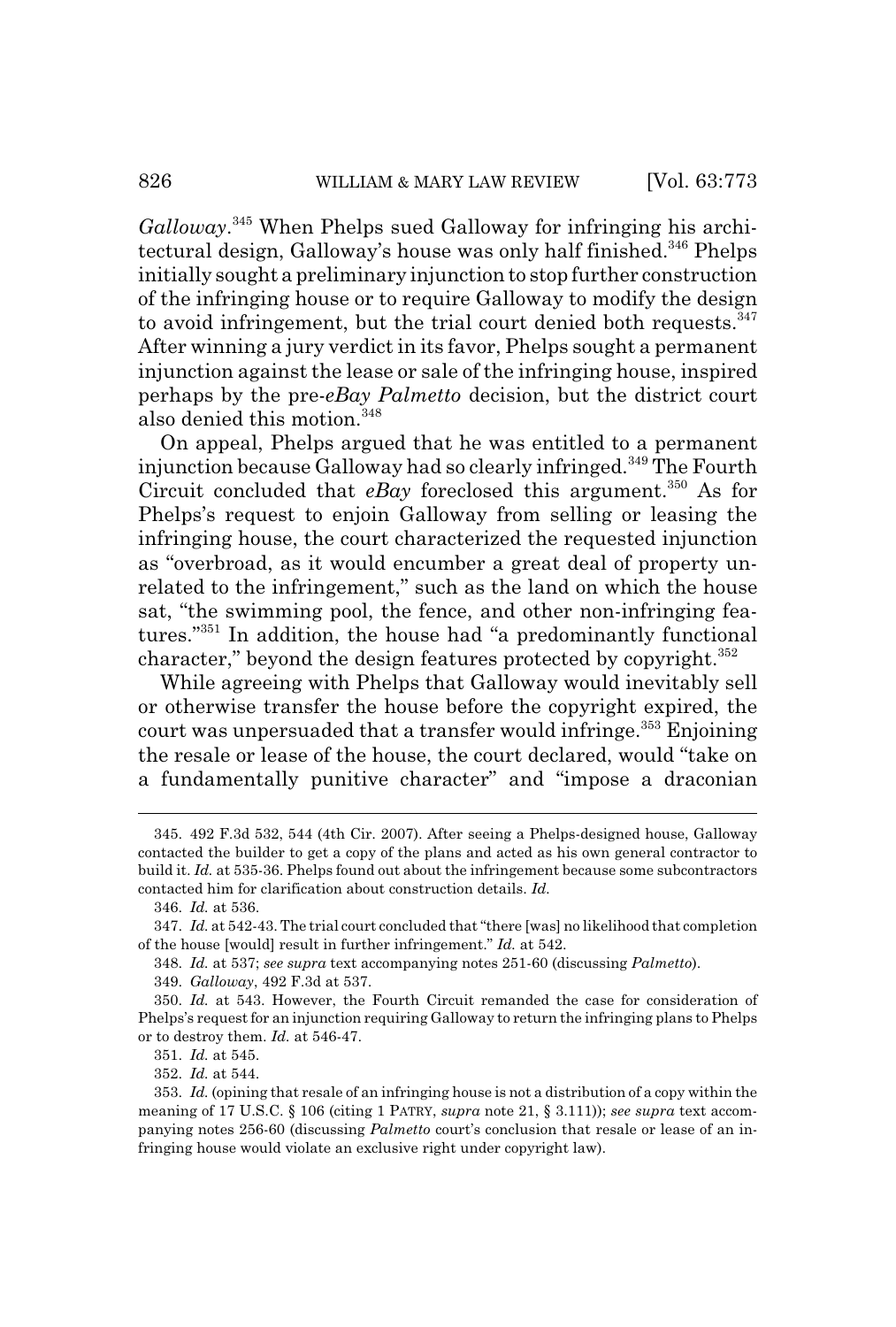burden on Galloway, effectively creating a *lis pendens* on the house and subjecting him to contempt proceedings simply for selling his own property."354

The court concluded that the balance of hardships did not support issuance of the requested injunction.<sup>355</sup> Besides, the \$20,000 actual damage award had "fully and adequately compensated [Phelps] for the copying and use of its design as manifested in the single Galloway house."356

## *3. Public Interest Considerations*

Phelps was not the only copyright owner whose effort to permanently enjoin an infringer smacked of vindictiveness. In *TD Bank N.A. v. Hill*, the public interest factor loomed large in the Third Circuit's decision to reverse a permanent injunction in a "bitter feud" between a bank and its "rock star" former CEO.357 Years before, Hill had prepared a book manuscript about his business philosophy and experience whose copyright he assigned to the bank.358 After starting another bank, Hill wrote *FANS! Not Customers: How to Create Growth Companies in a No-Growth World*, which included substantial portions of the unpublished manuscript; Hill made the book available through numerous online booksellers and publicized it through mass media.<sup>359</sup>

When TD Bank found out about the new book, it registered its copyright claim in the manuscript, sent takedown notices to twenty

<sup>354.</sup> *Galloway*, 492 F.3d at 544-45 ("Congress manifested an expectation that injunctions will not be routinely issued against substantially completed houses whose designs violated architectural copyrights.").

<sup>355.</sup> *Id.* at 544-46.

<sup>356.</sup> *Id.* at 544. Strangely enough, the Fourth Circuit stated that Phelps had shown an inadequate remedy at law and shown irreparable harm. *Id.* I disagree with both conclusions. Phelps offered no evidence of irreparable harm from the infringement, and it is inconsistent with *eBay* to conclude that violating an exclusive right is, of itself, irreparable injury. There was, moreover, no likelihood of future infringement by this defendant. *See id.* at 546. Money damages sufficed.

<sup>357. 928</sup> F.3d 259, 265-66, 284-86 (3d Cir. 2019). Hill was a founder and past CEO of a bank that merged with TD Bank. *Id.* at 266-67. For the sake of simplicity, I refer here to the two banks as one entity.

<sup>358.</sup> The bank had originally planned to publish the book with Penguin Books, but changed its mind after it and Hill had a falling-out. *Id.*

<sup>359.</sup> *Id.* Hill copied 16 percent of the manuscript in the new book. *Id.* at 267.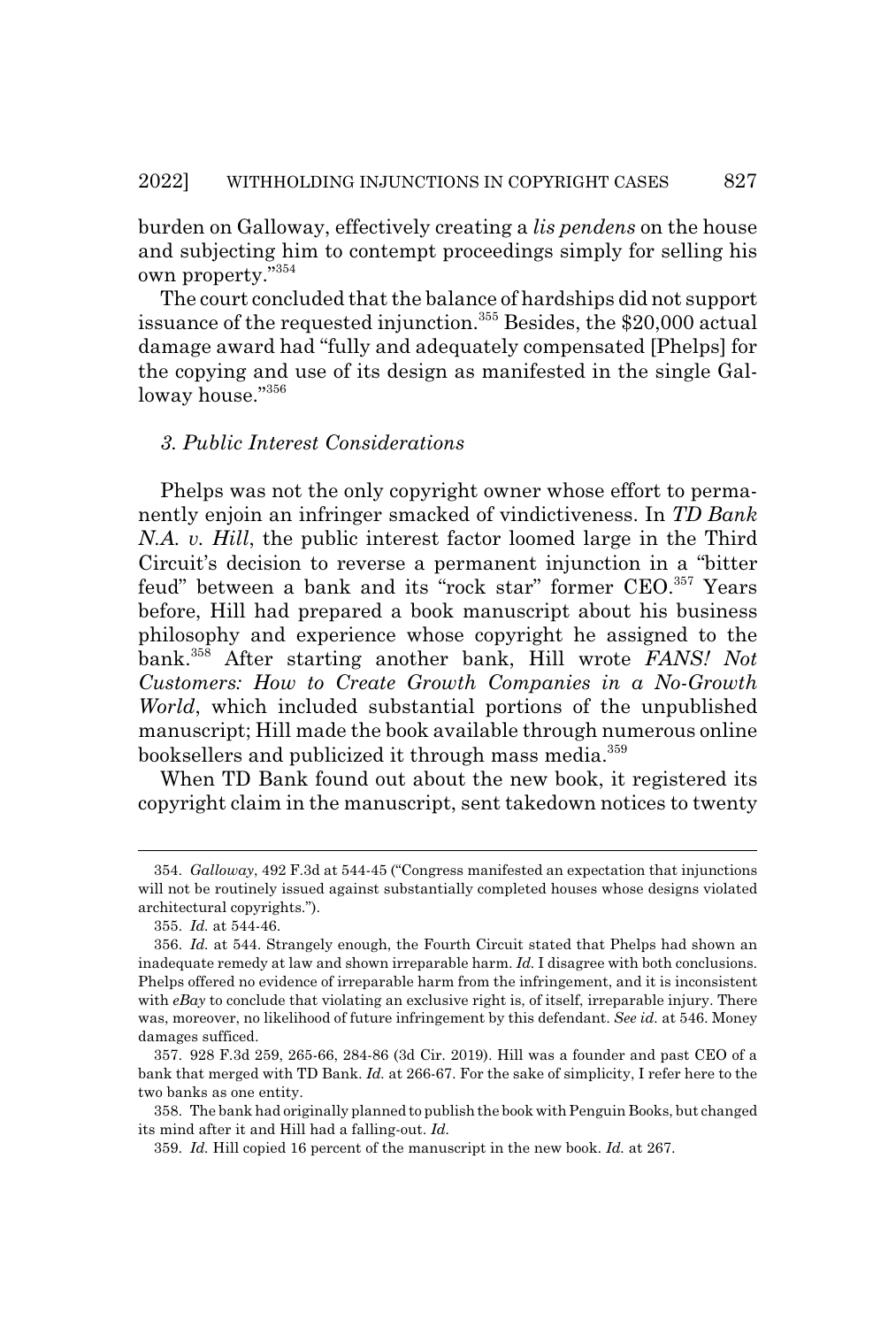retailers, and filed a copyright complaint against Hill.<sup>360</sup> The trial court granted TD Bank's summary judgment motion on the copyright claim, but initially declined to issue an injunction because TD Bank failed to show a likelihood of continued infringement.<sup>361</sup> However, after Hill recommenced promotion of *FANS!*, TD Bank moved for a permanent injunction, which the trial court granted, concluding that TD Bank had been irreparably injured by being deprived of its right to withhold the unpublished work from the public.<sup>362</sup>

The Third Circuit acknowledged that before *eBay*, it would have been appropriate to presume irreparable harm once infringement had been found.363 However, after *eBay*, the Third Circuit concluded that this presumption was no longer sound  $law^{364}$ : "[When] considering the propriety of a copyright injunction [courts] should no longer place a 'thumb on the scales' in favor of injunctive relief and inquire merely whether 'there is good reason why an injunction should *not* issue."<sup>365</sup>

The Third Circuit was unpersuaded by the lower court's theory of irreparable harm.366 The bank was, in its view, pursuing an injunction "not to safeguard the commercial marketability" of the unpublished manuscript, "but merely to suppress unwelcome speech."367 Because TD Bank had no intention of publishing the manuscript, it had suffered no harm from the infringement.<sup>368</sup> An adequate remedy at law could be had through a reasonable royalty award or a share of Hill's profits from sales of *FANS!*. 369

Although the Third Circuit thought that the balance of equities favored neither party,<sup>370</sup> it decided that the public interest factor weighed heavily against upholding the injunction.<sup>371</sup> Hill had a story

<sup>360.</sup> *Id.*

<sup>361.</sup> *Id.*

<sup>362.</sup> *Id.* at 268.

<sup>363.</sup> *Id.* at 279.

<sup>364.</sup> *Id.* (citing cases from the First, Second, Fourth, Seventh, Ninth and Eleventh Circuits).

<sup>365.</sup> *Id.* (quoting Monsanto Co. v. Geertson Seed Farms, 561 U.S. 139, 157-58 (2010)).

<sup>366.</sup> *Id.* at 282-83.

<sup>367.</sup> *Id.* at 284.

<sup>368.</sup> *Id.* at 264.

<sup>369.</sup> *Id.* at 282.

<sup>370.</sup> *Id.* at 284.

<sup>371.</sup> *Id.* at 284-86. In support of this proposition, the court cited *Campbell*'s note 10, the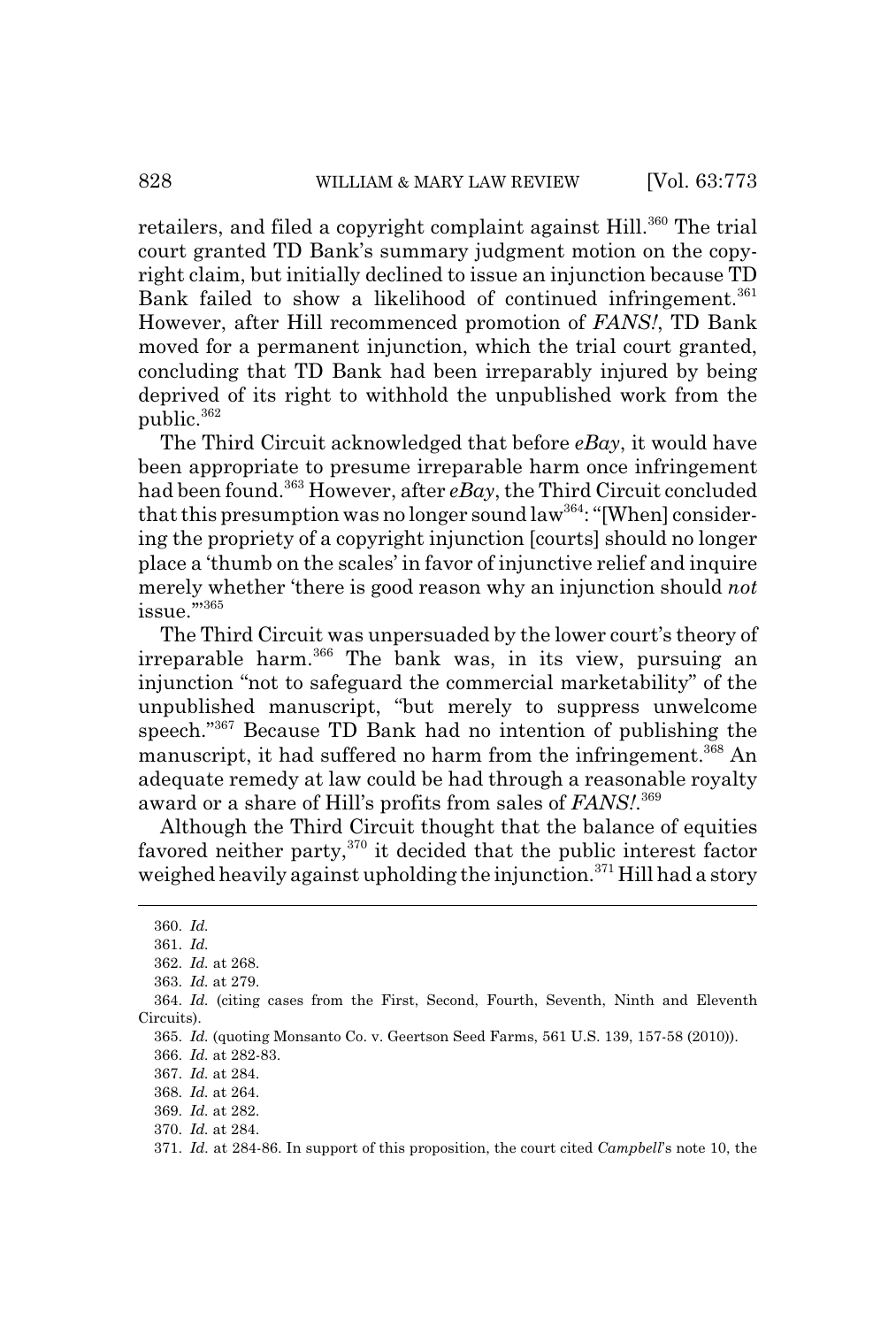to tell, said the court, and people wanted to hear it.<sup>372</sup> Hill should not have to risk being found in contempt by sounding too much like himself when rewriting the infringing parts. $373$ 

The public's interest in access to infringing copies weighed heavily in the Second Circuit's decision in *Cariou v. Prince*. 374 The district court found that Richard Prince had infringed copyrights in thirty of Patrick Cariou's photographs by incorporating them in his appropriation artworks.375 It permanently enjoined further infringement and ordered the infringing works still in the defendant's possession to be impounded and destroyed.376 The Second Circuit concluded that Prince's fair use defense should prevail as to twentyfive of the thirty works in question and remanded the case for further proceedings as to the other five works.<sup>377</sup> However, the court directed that

[i]n the event that Prince and Gagosian are ultimately held liable for copyright infringement, and in light of all parties' agreement at oral argument that the destruction of Prince's artwork would be improper and against the public interest, a

Ninth Circuit's *Abend* decision, as well as *Rosemont* and *Suntrust*. *Id.* at 285. Relatively few post-*eBay* fair use cases cite to *Campbell*'s note 10 for recognizing that the public interest is not always served by injunctions. *But see* Salinger v. Colting, 607 F.3d 68, 78, 80-81 (2d Cir. 2010) (citing *eBay*'s cite to *Campbell* regarding injunctions and citing *Campbell* to characterize the difficulty in assessing the merits of fair use claims at the preliminary stage); Warner Bros. Ent. Inc. v. RDR Books, 575 F. Supp. 2d 513, 553 (S.D.N.Y. 2008) (citing *Campbell* on this point but concluding that defendants had taken too much from plaintiffs' works and granting permanent injunction).

<sup>372.</sup> *TD Bank*, 928 F.3d at 285. *But see* Cohen v. G & M Realty L.P., 988 F. Supp. 2d 212 (E.D.N.Y. 2013) (denying preliminary injunction to preserve 5Pointz graffiti art on side of owner's building, which plaintiffs alleged should be protected from destruction as works of recognized stature under 17 U.S.C. § 106A). After the court denied the injunction, G&M white-washed the building; thereafter, the court ordered a very large statutory damage award. *See* Cohen v. G & M Realty L.P., 320 F. Supp. 3d 421, 427, 447 (E.D.N.Y. 2018), *aff'd*, 950 F.3d 155 (2d Cir. 2020), *as amended* (Feb. 21, 2020), *cert. denied*, 141 S. Ct. 363 (2020).

<sup>373.</sup> *See TD Bank*, 928 F.3d at 285.

<sup>374. 714</sup> F.3d 694, 712 n.5 (2d Cir. 2013).

<sup>375.</sup> Cariou v. Prince, 784 F. Supp. 2d 337, 354 (S.D.N.Y. 2011) (rejecting Prince's fair use defense), *rev'd in part and vacated in part*, 714 F.3d at 694. The trial court also found Gagosian Gallery liable for vicarious and contributory infringement because it had publicly displayed the infringing paintings and prepared an exhibition catalog with reproductions of Prince's works. *Id.* at 354-55.

<sup>376.</sup> *Id.* at 355-56.

<sup>377.</sup> *Cariou*, 714 F.3d at 712.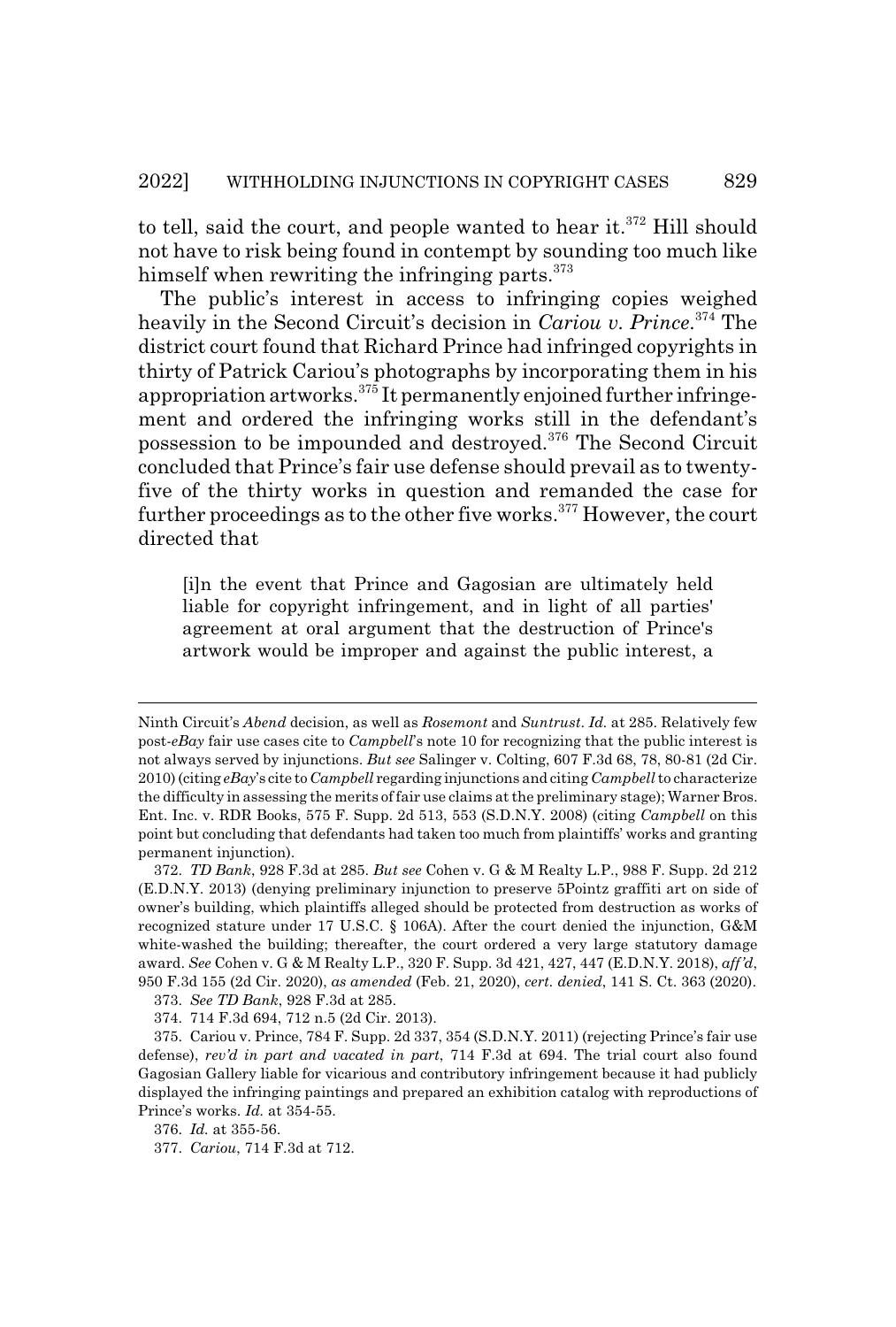position with which we agree, the district court should revisit what injunctive relief, if any, is appropriate.<sup>378</sup>

#### *4. Administrability Considerations*

Difficulties in fashioning appropriate relief help to explain yet another decision denying injunctive relief, despite a finding of indirect copyright infringement, in *BMG Rights Management (US) LLC v. Cox Communications, Inc*. 379 Cox, an internet access provider, ignored hundreds of thousands of robotic notices sent by BMG informing Cox that particular customers were infringing music copyrights by peer-to-peer filesharing.380 BMG wanted Cox to send infringement notices to those customers with BMG's offer to settle the music copyright claims.<sup>381</sup> When Cox refused, BMG sued it for indirect infringement.382 A jury returned a verdict in BMG's favor and awarded it a substantial sum.<sup>383</sup> BMG also sought a permanent injunction directing Cox to refrain from contributing to further infringements by its users.384 The court denied the requested injunction as overbroad, vague, and unduly intrusive on Cox's business.385

<sup>378.</sup> *Id.* at 712 n.5 (citing eBay Inc. v. MercExchange, L.L.C., 547 U.S. 388, 391 (2006), and Salinger v. Colting, 607 F.3d 68, 77 (2d Cir. 2010), but not Campbell v. Acuff-Rose Music, Inc., 510 U.S. 569, 578 n.10 (1994)); *see also* Andy Warhol Found. for the Visual Arts v. Goldsmith, 992 F.3d 99, 127 (2d Cir. 2021), *as amended*, 11 F.4th 26, 54 (2d Cir. 2021) (Jacobs, J., concurring) (anticipating that damages would suffice to remedy Warhol's infringement of Goldsmith's derivative work right). Thereafter Cariou and Prince settled. *See* Randy Kennedy, *Richard Prince Settles Copyright Suit with Patrick Cariou over Photographs*, N.Y. TIMES ARTSBEAT (Mar. 18, 2014, 6:23 PM), https://artsbeat.blogs.nytimes.com/2014/03/18/richardprince-settles-copyright-suit-with-patrick-cariou-over-photographs [https://perma.cc/6A49- LXJM].

<sup>379. 199</sup> F. Supp. 3d 958, 994-95 (E.D. Va. 2016). The Fourth Circuit reversed the liability ruling in *Cox* and remanded the case for retrial. *See* BMG Rts. Mgmt. (US) LLC v. Cox Commc'ns, Inc., 881 F.3d 293, 315 (4th Cir. 2018). The parties settled prior to retrial, followed by another, similar suit; after plaintiffs won a \$1 billion jury award, Cox again appealed the liability ruling. *See* Sony Music Ent. v. Cox Commc'ns, Inc., 464 F. Supp. 3d 795 (E.D. Va. 2020), *appeal docketed*, No. 21-01168 (4th Cir. Feb. 16, 2021).

<sup>380.</sup> *Cox*, 199 F. Supp. at 968.

<sup>381.</sup> *Id.* at 967-68.

<sup>382.</sup> *Id.* at 963.

<sup>383.</sup> *Id.* at 969.

<sup>384.</sup> *Id.* at 994.

<sup>385.</sup> *Id.* at 994-98. Administrability considerations may tip the balance against the grant of an injunction. *See, e.g.*, Douglas Rendleman, *The Inadequate Remedy at Law Prerequisite*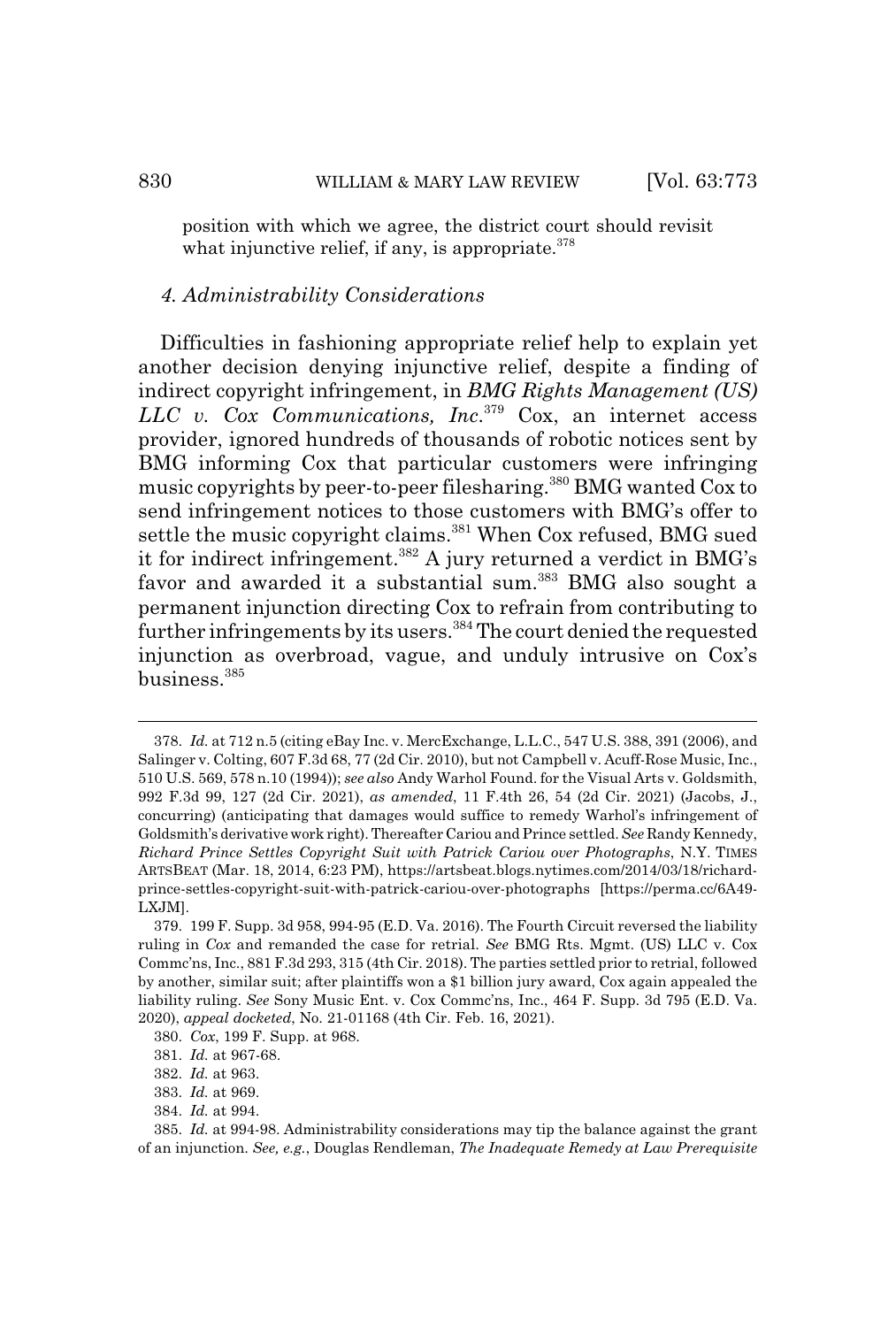#### *D. Post-*eBay *Cases Denying Preliminary Injunctions*

After *eBay*, preliminary injunctions also became harder to get because copyright owners could no longer rely on the presumption of irreparable harm. Courts looked more closely to see if money damages would suffice. Courts also took seriously a balancing of hardships, both to the defendant's business and to third parties. The public interest factor was less commonly invoked as a basis for denying a preliminary injunction, but in some cases, this factor became salient enough to weigh against the requested grant.

# *1. Failure to Prove Irreparable Harm and Inadequate Legal Remedies*

Post-*eBay*, it has become relatively common for courts to deny preliminary injunctions when convinced that damages would be an adequate remedy or claims of irreparable harm lacked evidentiary support.386 For example, in *Jacobsen v. Katzer*, the court was persuaded that a software developer had shown a strong likelihood of success on the merits of his copyright infringement claim, but the court nonetheless denied his preliminary injunction motion because Jacobsen failed to prove he would be irreparably harmed absent an injunction.387

*Jacobsen* involved a claim of infringement of model train software that Jacobsen had made available under an open source license that included certain restrictions.388 Katzer was the CEO of a company that incorporated Jacobsen's software into its commercial product

388. *Jacobsen*, 535 F.3d at 1380 (quoting the license terms).

*for an Injunction*, 33 FLA. L. REV. 346, 354 (1981).

<sup>386.</sup> *See, e.g.*, ABKCO Music, Inc. v. William Sagan, Norton, LLC, No. 15 Civ. 4025 (ER), 2018 U.S. Dist. LEXIS 60026, at \*65-68 (S.D.N.Y. Apr. 9, 2018) (finding compensatory damages adequate); Joseph Paul Corp. v. Trademark Custom Homes, Inc., No. 3:16-CV-1651- L, 2016 WL 4944370, at \*15-17 (N.D. Tex. Sept. 16, 2016) (finding compensatory damages adequate); Hoge v. Schmalfeldt, No. 14-1683, 2014 WL 3052489, at \*16 (D. Md. July 1, 2014) (finding compensatory damages adequate); Greene v. Ablon, No. 09-10937, 2013 WL 4714344, at \*7 (D. Mass. Aug. 28, 2013) (finding compensatory damages adequate); IBM v. BGC Partners, Inc., No. 10 Civ. 00128 (FM), 2010 WL 1924715, at \*1 (S.D.N.Y. May 12, 2010) (finding that plaintiff failed to prove irreparable harm and that damages were an adequate remedy).

<sup>387. 609</sup> F. Supp. 2d 925, 938 (N.D. Cal. 2009), *dismissed*, 449 F. App'x 8 (Fed. Cir. 2010). The facts are related in Jacobsen v. Katzer, 535 F.3d 1373, 1375-77 (Fed. Cir. 2008).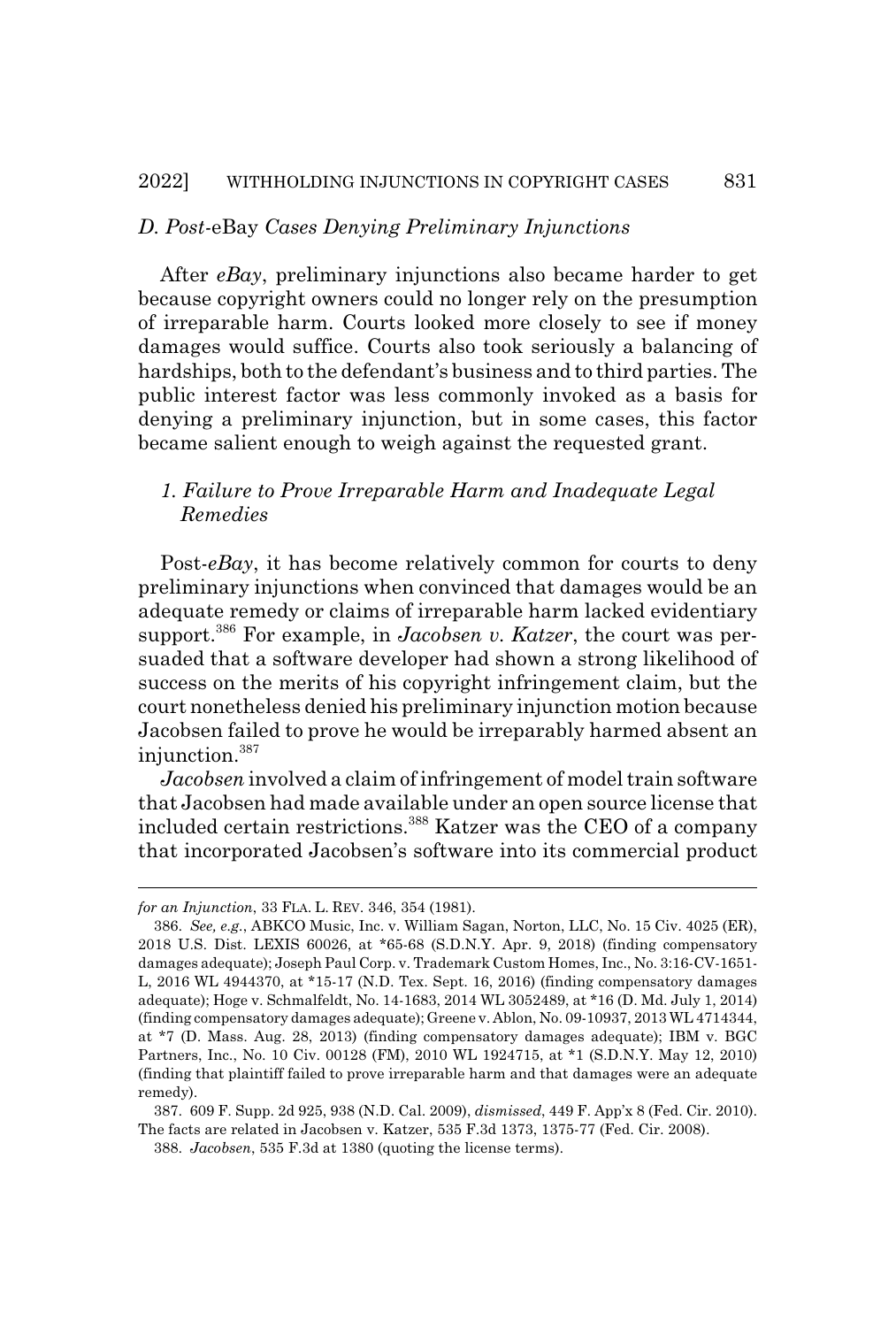marketed to model railroad enthusiasts.389 Jacobsen claimed that Katzer's breach of the open source license was a condition, not a covenant, of the license, so Katzer's use of the software infringed Jacobsen's copyright.<sup>390</sup>

Jacobsen appealed the denial of his motion for a preliminary injunction to the Federal Circuit, which agreed that the license restrictions were a condition of the grant, breach of which could result in infringement.391 The Federal Circuit directed the lower court to presume irreparable harm when reconsidering Jacobsen's renewed motion for a preliminary injunction.<sup>392</sup>

On remand, Jacobsen argued that breach of an open source license could cause irreparable harm, even if nonmonetary in character.393 Yet, because the Supreme Court had recently decided *Winter*, the district court did not follow the Federal Circuit's direction to presume that Katzer's infringement had caused irreparable harm.394 It felt bound instead to follow *Winter*'s renunciation of this presumption. In the court's view, Jacobsen had proffered only speculation, not proof, that any such harm was likely, thereby failing to satisfy the *Winter* standard.395

Despite Fox having shown a likelihood of success on one of its copyright claims, a court denied its motion for a preliminary injunction in *Fox Broadcasting Co. v. Dish Network, L.L.C.*396 Fox's main claims concerned Dish's development of a system to enable

395. *Jacobsen*, 609 F. Supp. 2d at 937-38. The court did not address the balance of hardships or public interest factors. Despite this preliminary injunction denial, Jacobsen negotiated a favorable settlement with Katzer under which Katzer agreed to refrain from reproducing, modifying, or distributing the software and to pay Jacobsen \$100,000 plus costs and attorney fees. Joint Administrative Motion Regarding Settlement, Jacobsen v. Katzer, 609 F. Supp. 2d 925 (N.D. Cal. 2009) (No. C06-1905).

396. 905 F. Supp. 2d 1088 (C.D. Cal. 2012), *aff'd*, 747 F.3d 1060 (9th Cir. 2014). The Ninth Circuit denied Fox's petition for rehearing and for rehearing en banc. Fox Broad Co. v. Dish Network, L.L.C., 747 F.3d 1060, 1063 (9th Cir. 2014).

<sup>389.</sup> *Id.* at 1376.

<sup>390.</sup> *Id.* at 1377.

<sup>391.</sup> *Id.* at 1380-82.

<sup>392.</sup> *Id.* at 1383.

<sup>393.</sup> Jacobsen v. Katzer, 609 F. Supp. 2d 925, 937 (N.D. Cal. 2009). The Federal Circuit agreed with Katzer's irreparable harm argument. *Jacobsen*, 535 F.3d at 1376.

<sup>394.</sup> *Jacobsen*, 609 F. Supp. 2d at 936. The Federal Circuit signaled that presuming irreparable harm might need to be rethought in light of *eBay*, but directed its use in this case, perhaps because the Ninth Circuit had not yet disavowed the presumption. *See Jacobsen*, 535 F.3d at 1378.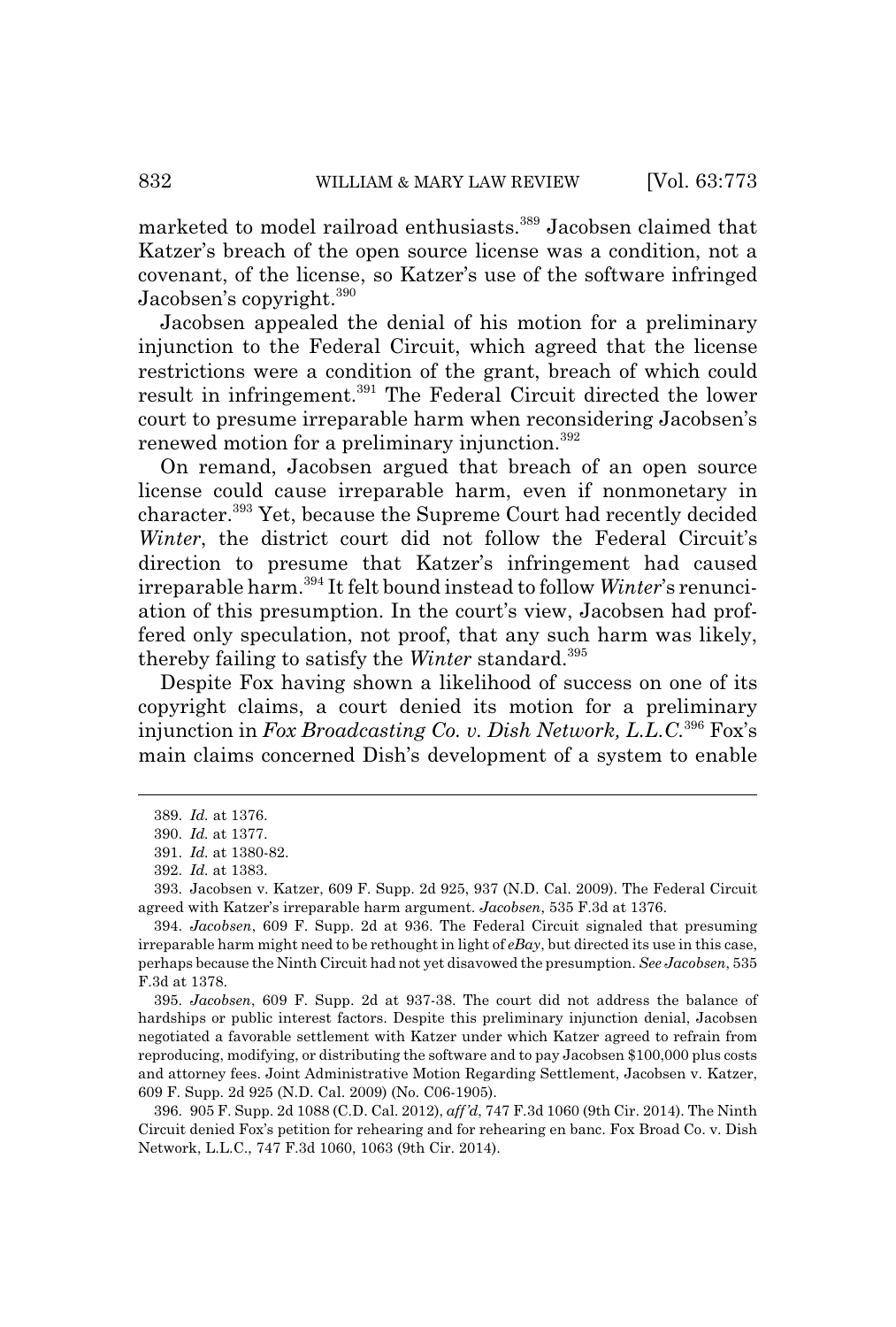customers to build home-taped libraries of prime-time television programs and to use Dish's tool to skip commercial ads in the taped programs.397 Fox claimed this system infringed copyrights and breached contracts authorizing Dish, the third largest subscription TV provider, to disseminate Fox programming.<sup>398</sup> The district court decided that because Dish's customers, not Dish, made the copies, the home-taping was fair use, so Dish was neither directly nor indirectly liable on this claim.399 As for commercial skipping, the court found that the quality assurance copies that Dish staff prepared for the purpose of testing when to skip commercials were likely infringing.<sup>400</sup> However, the court decided that Fox failed to show those copies were irreparably harming it.<sup>401</sup> The court thought that a damage award would be more appropriate for this copying; it regarded the dispute between Fox and Dish as mainly contractual in nature.402 The Ninth Circuit decided that the district court had not abused its discretion in denying the requested injunction.<sup>403</sup>

The adequacy of legal remedies likewise doomed a photographer's motion for a preliminary injunction in *Frerck v. John Wiley & Sons, Inc*. 404 Frerck had licensed Wiley to use his photographs in Wiley textbooks; each license defined the number of permissible copies, image size, distribution area, form of media, and duration for each book.405 Frerck claimed that Wiley's uses exceeded the number permitted by the licenses and that Wiley had used some photographs without seeking permission.406 The court opined that Frerck had a "significant chance" of prevailing on the merits of his claims.407 However, it was unconvinced by Frerck's argument that

<sup>397.</sup> *Fox*, 747 F.3d at 1064-65.

<sup>398.</sup> *Fox*, 905 F. Supp. 2d at 1093, 1096.

<sup>399.</sup> *Id.* at 1098, 1102.

<sup>400.</sup> *Id.* at 1104-06.

<sup>401.</sup> *Id.* Because Fox did not own copyrights in the commercials, it could not claim infringement based on the commercial skipping functionality.

<sup>402.</sup> *Id.* at 1110-11.

<sup>403.</sup> Fox Broad. Co. v. Dish Network, LLC, 747 F.3d 1060, 1072-73 (9th Cir. 2014).

<sup>404. 850</sup> F. Supp. 2d 889, 893 (N.D. Ill. 2012). Courts denied similar motions in *Grant Heilman Photography, Inc. v. John Wiley & Sons, Inc.*, 864 F. Supp. 2d 316 (E.D. Pa. 2012); Psihoyos v. John Wiley & Sons, Inc., No. 11 Civ. 1416, 2011 U.S. Dist. LEXIS 115835 (S.D.N.Y. Oct. 4, 2011).

<sup>405.</sup> *Frerck*, 850 F. Supp. 2d at 891.

<sup>406.</sup> *Id.*

<sup>407.</sup> *Id.* at 892-93.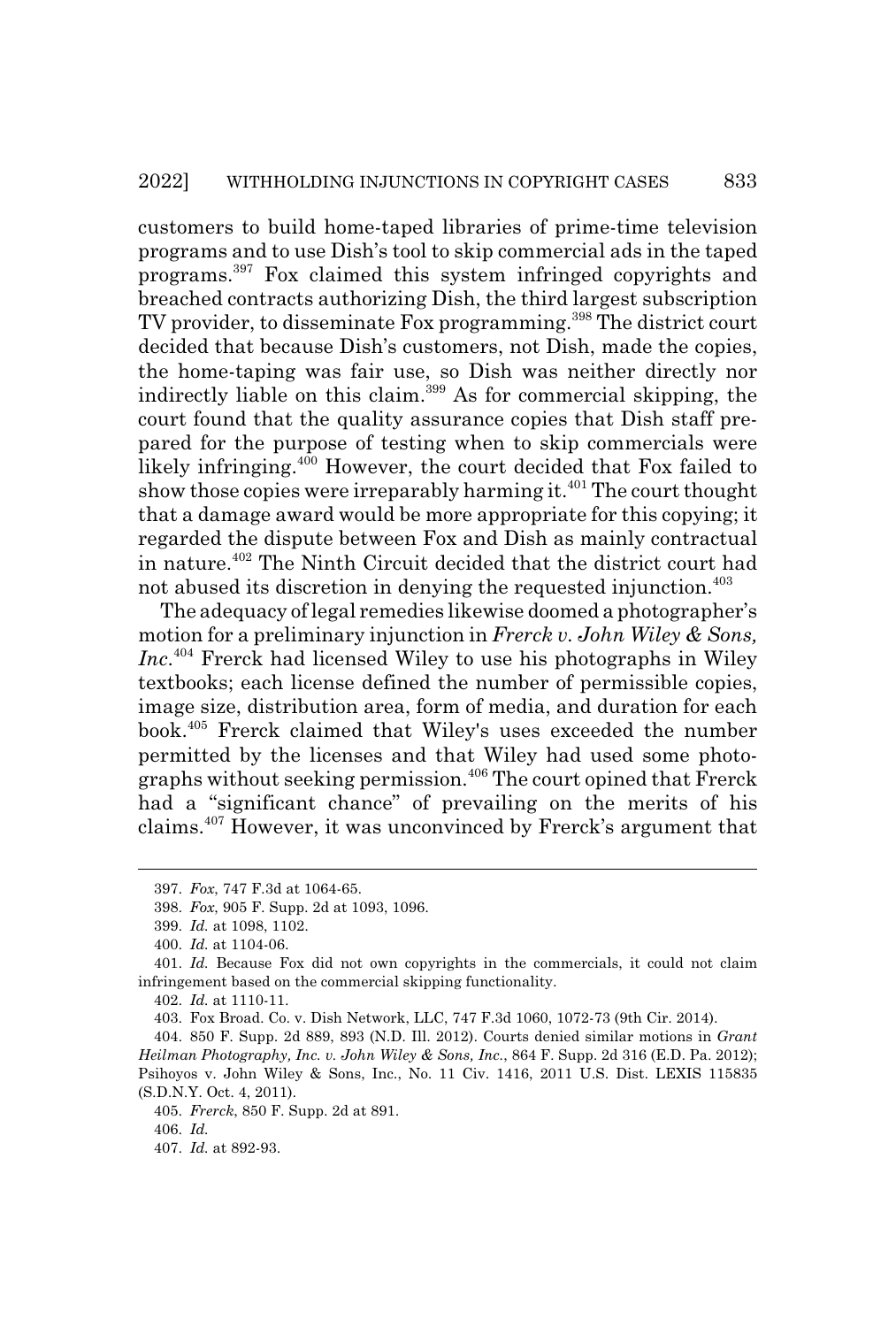he would suffer irreparable harm unless an injunction issued even if Wiley would likely continue to infringe these copyrights in the future.408 The court held that Frerck failed to show that the harm from Wiley's infringement could not be fully redressed through an award of money damages.<sup>409</sup>

# *2. Balance of Hardships: Considering the Effects of an Injunction on the Defendant's Business or Third Parties*

In several post-*eBay* cases, courts decided against issuing preliminary injunctions mainly because the injunction requested would have harmful effects on the defendants' businesses or on third parties.<sup>410</sup> Before  $e$ Bay, courts rarely took into account the impact of a preliminary injunction on the defendant's ability to carry on its business except when a plaintiff's delay in suing or moving for injunctive relief had led the defendant to make significant investments in commercializing the work alleged to infringe. $411$ 

*Softech Worldwide, LLC v. Internet Technology Broadcasting Corp*. was a post-*eBay* case that withheld a preliminary injunction because of its likely effects on third parties.<sup>412</sup> Softech had subcontracted with Internet Technology Broadcasting Corp. (ITBC) to develop software for a project that ITBC had undertaken for the Veterans Administration (VA) to assist in electronic distribution of

<sup>408.</sup> *Id.* at 894.

<sup>409.</sup> *Id.* at 893-94.

<sup>410.</sup> *See, e.g.*, Psihoyos v. John Wiley & Sons, Inc., No. 11 Civ. 1416, 2011 U.S. Dist. LEXIS 115835, at \*17 (S.D.N.Y. Oct. 4, 2011) (finding injunction might harm students using textbooks in which infringing photographs appeared); Auto Inspection Servs., Inc. v. Flint Auto Auction, Inc., No. 06-15100, 2006 WL 3500868, at \*9 (E.D. Mich. Dec. 4, 2006) (denying preliminary injunction because it would be "disastrous" to the defendant's business); *see also* SAS Inst., Inc. v. World Programming Ltd., 874 F.3d 370, 387-88 (4th Cir. 2017) (affirming denial of permanent injunction in copyright and contract case because of likely "ruinous" effects on WPL's business); HarperCollins Publishers LLC v. Open Road Integrated Media, LLP, 58 F. Supp. 3d 380, 386-87 (S.D.N.Y. 2014) (affirming injunction against an infringing publisher of ebooks, but narrowing the scope of the injunction so as not to "impose unnecessary burdens on lawful activity"); Gilden, *supra* note 318, at 1170-71 (discussing case in which tattoo artist was likely to succeed on the merits for Warner's unlicensed use of his tattoos in movie, but denying preliminary injunction because of hardship to Warner).

<sup>411.</sup> *See, e.g.*, *New Era III*, 873 F.2d 576, 584 (2d Cir. 1989); *see also supra* text accompanying note 125 (discussing New Era's delay in bringing suit).

<sup>412. 761</sup> F. Supp. 2d 367 (E.D. Va. 2011).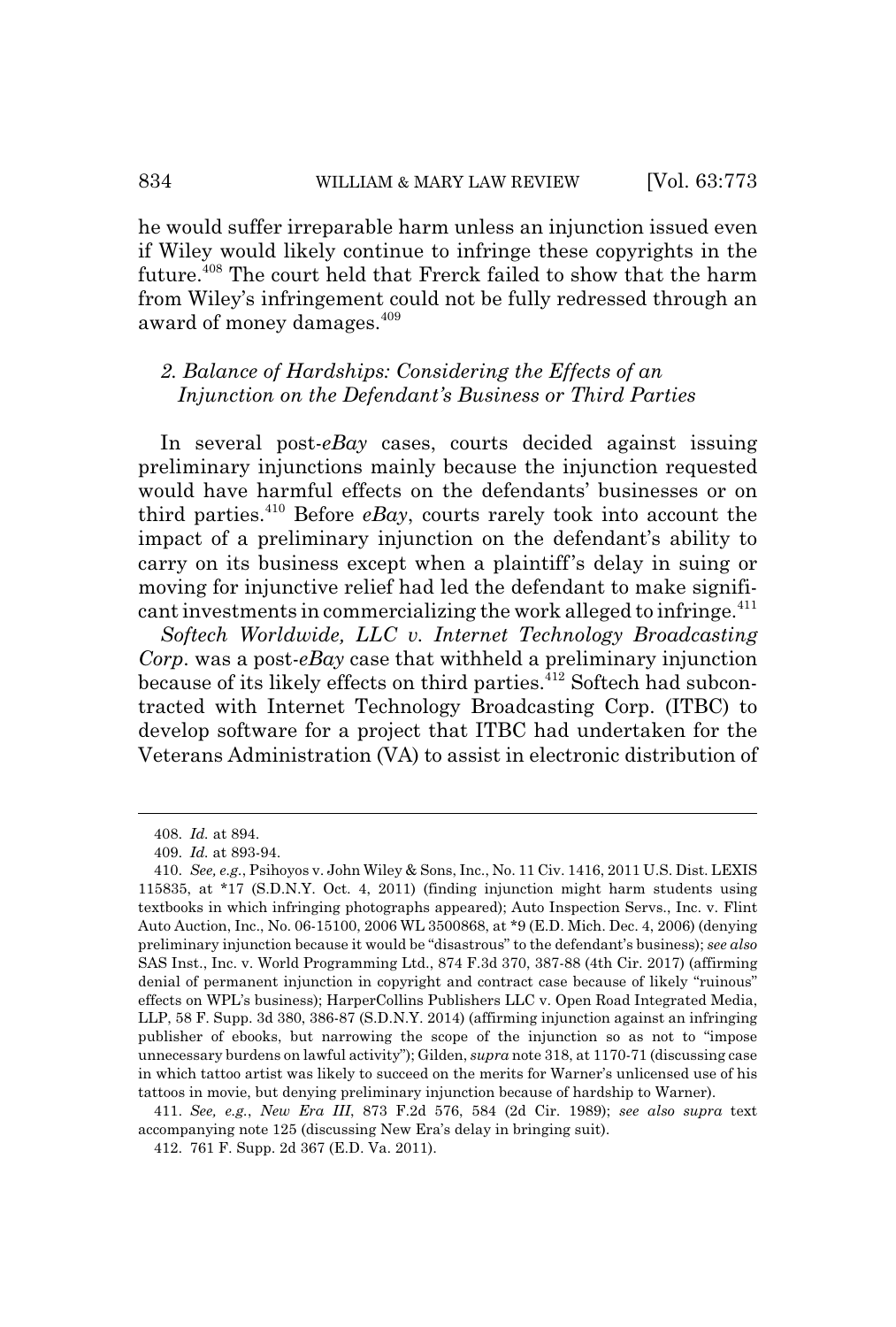materials to VA staff. $413$  After a falling-out between the parties, ITBC continued to maintain the software for the VA over Softech's objection.<sup>414</sup> Noting that ITBC had raised plausible defenses,  $415$  the court denied the injunction, perceiving no irreparable harm because the software at issue was not for sale on the open market, so there was no risk of further infringement.<sup>416</sup> ITBC's work "in servicing the software in this case [was] essential to that software's useful functioning for the VA," and "the VA would suffer harm to its software infrastructure" if the court issued the injunction.<sup>417</sup> The court was persuaded that a damages award would be an adequate remedy if Softech eventually prevailed.<sup>418</sup>

Harm to the defendant's business also factored into a denial of injunctive relief in *Allora, LLC v. Brownstone, Inc*. 419 Allora, an architect, sued Brownstone for infringement after the developer breached geographic license restrictions on where it could build three houses of Allora's design.<sup>420</sup> Upon learning of this breach, Allora revoked the licenses and insisted that Brownstone cease construction of the infringing houses.<sup> $421$ </sup> When the court heard Allora's motion for preliminary injunction, the three houses were, respectively, 95 percent, 60 percent, and 30 percent complete.<sup> $422$ </sup> The court concluded that allowing Brownstone to complete construction would cause only "very slight" harm to Allora, but an injunction would cause "massive damage" to Brownstone.<sup>423</sup> An injunction would also "destroy [its] reputation[ ] with financial institutions" and with its subcontractors who "would be deprived of their means to make a living."424 The neighborhood would, moreover, be "left

418. *Softech*, 761 F. Supp. 2d at 377.

420. *Id.* at \*1-2.

421. *Id.*

424. *Id.* at \*7-8.

<sup>413.</sup> *Id.* at 370-71.

<sup>414.</sup> *Id.*

<sup>415.</sup> *Id.* at 375-76. Softech had been paid \$3.3 million for developing this software. *Id.* at 373.

<sup>416.</sup> *Id.* at 377.

<sup>417.</sup> *Id.*; *see also* Flexible Lifeline Sys., Inc. v. Precision Lift, Inc., 654 F.3d 989, 993 (9th Cir. 2011) (denying injunction against defendant's continued use of accused drawings so it could perform responsibilities under government contract).

<sup>419.</sup> No. 1:07CV87, 2007 WL 1246448 (W.D.N.C. Apr. 27, 2007).

<sup>422.</sup> *Id.* at \*8.

<sup>423.</sup> *Id.* at \*7.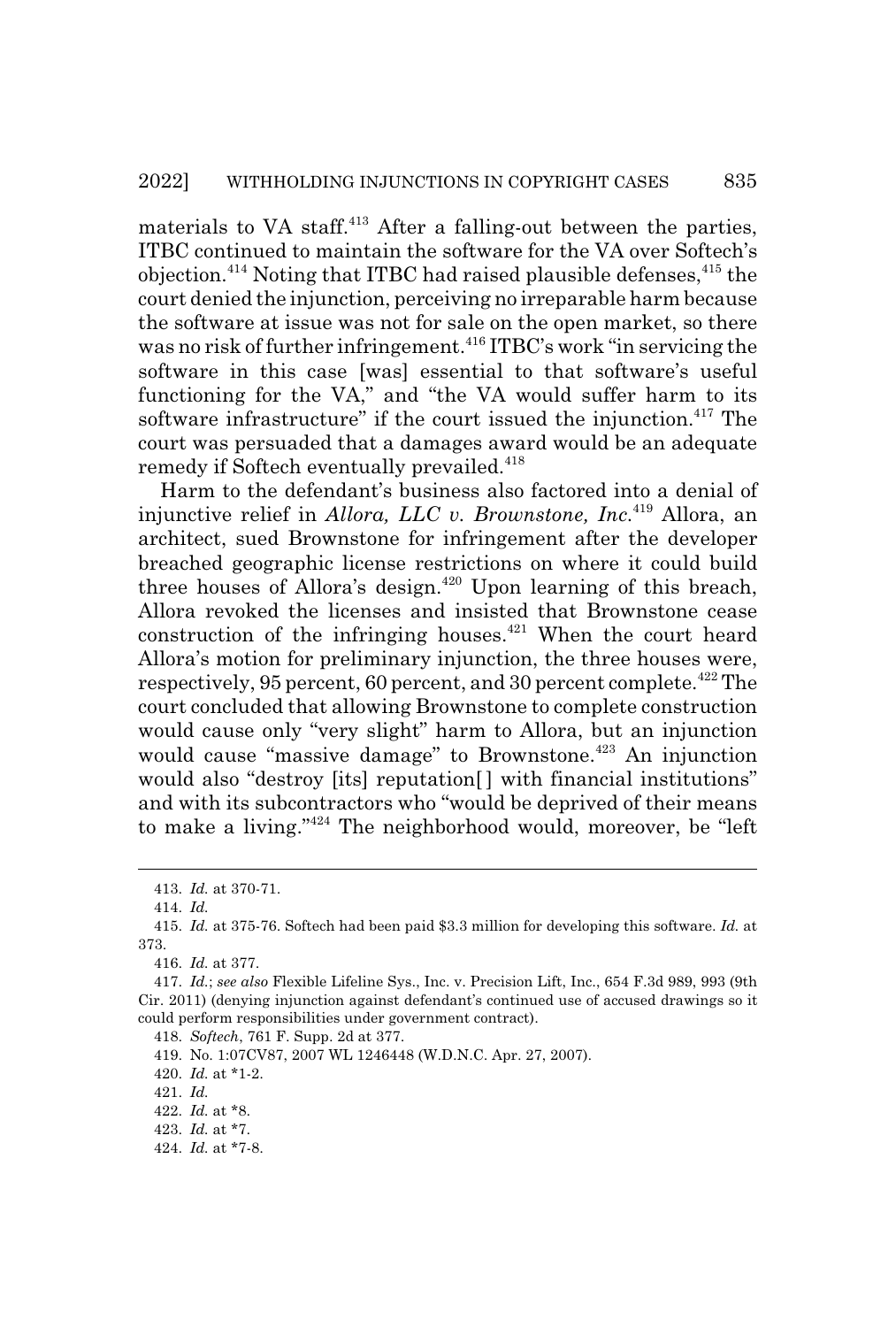with the unpleasant site and potential hazards associated with incomplete construction projects for an undetermined and likely lengthy amount of time."425 As in *Softech*, the court thought a damage award would address harm to the uniqueness of Allora's designs.<sup>426</sup>

*Lilith Games (Shanghai) Co. v. uCool, Inc.* was much less convincing than *Allora* of the post-*eBay* cases withholding preliminary injunctive relief because of the effects on a defendant's business.427 Lilith claimed that uCool had copied source code and some nonliteral elements of its videogame as well as having misappropriated trade secrets.428 Despite being persuaded that Lilith had shown likely success on the merits, the court denied its preliminary injunction motion.429 By the time Lilith sued, uCool's game had become very popular in the United States, and some users posted comments online suggesting that Lilith must have copied uCool's game because the two firms' games were so similar.<sup>430</sup> Having been unable to make a deal with an exclusive distributor because uCool's game was already established in the U.S. market, Lilith argued it had been irreparably harmed by uCool's infringement.<sup>431</sup> But the court concluded that Lilith had failed to show irreparable harm because its game did not have a reputation in the United States.432 The court noted that granting Lilith's motion would mean that "uCool would be forced to take down its most popular game, threatening uCool's viability as a company."<sup>433</sup> Protecting an American business that has likely infringed copyrights and misappropriated trade secrets seems wrong.<sup>434</sup>

426. *Id.*

428. *Id.* at \*4.

<sup>425.</sup> *Id.* at \*8.

<sup>427.</sup> *See* No. 15-CV-01267, 2015 U.S. Dist. LEXIS 128619 (N.D. Cal. Sept. 23, 2015).

<sup>429.</sup> *Id.* at \*38-39.

<sup>430.</sup> *Id.* at \*3-4.

<sup>431.</sup> *Id.*

<sup>432.</sup> *Id.* at \*33-44.

<sup>433.</sup> *Id.* at \*34. The court said that this would irreparably harm uCool and result in a significant loss of goodwill. *Id.* at \*35.

<sup>434.</sup> The court asserted that Lilith's delay in filing suit was another reason for denying the injunction. *Id.* at \*35-36. Another court might have been more tolerant of the delay given that Lilith was a startup company just trying to enter the U.S. market and was worried about the high costs of litigation; it had made an effort to negotiate with uCool and to make a deal with an exclusive distributor. *Id.* at \*3-4.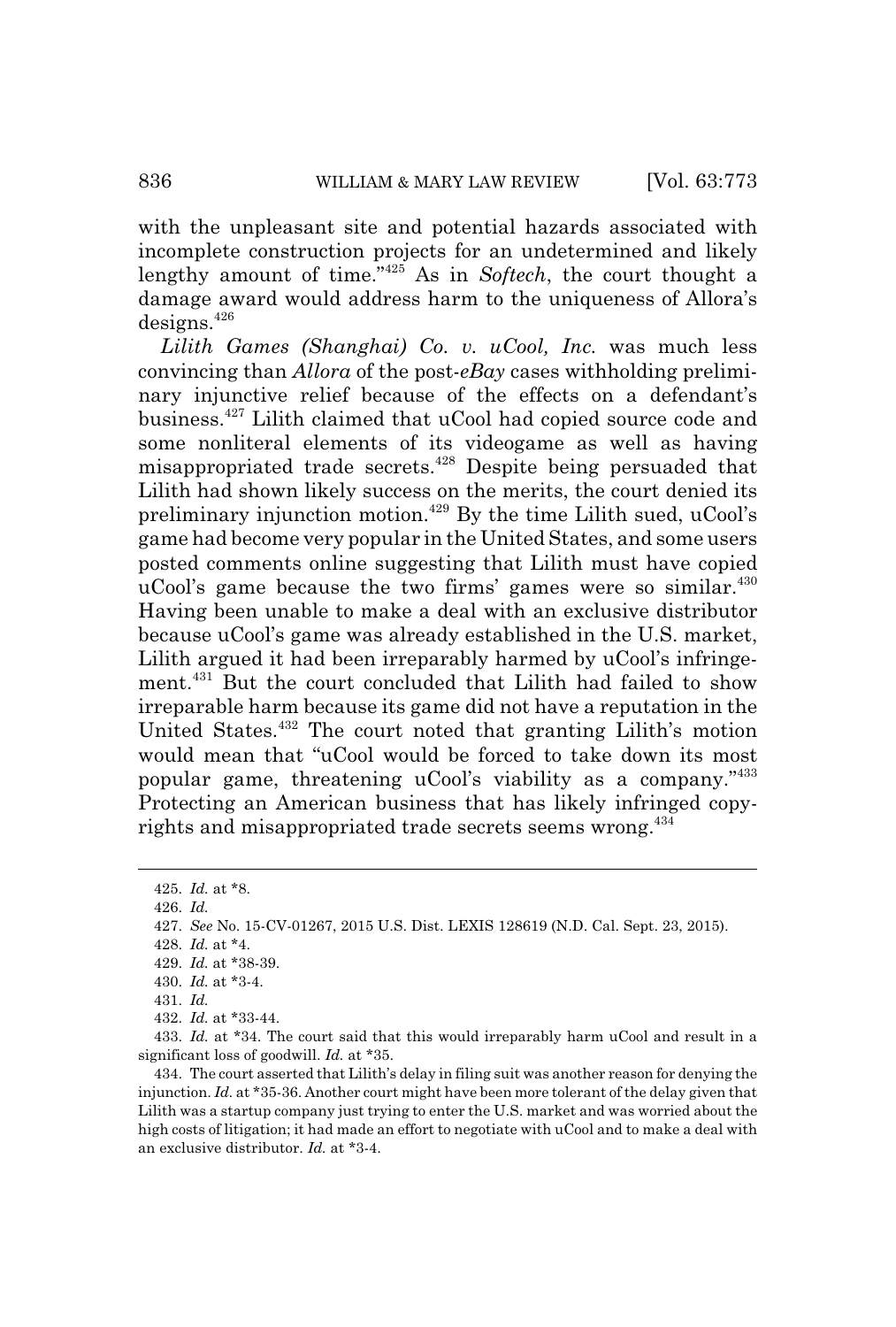#### *3. Considering the Public Interest in Close Cases*

The public interest has played a less significant role in the post*eBay* preliminary injunction case law than one might have expected.435 The D.C. Circuit may have implicitly heeded this factor when it vacated a district court's grant of partial summary judgment and a takedown injunction in an important, close post-*eBay* access-to-information case, *American Society for Testing & Materials, Inc. v. Public.Resource.org, Inc*. 436

American Society for Testing and Materials (ASTM) and five other standard-setting organizations sued Public.Resource for infringement because it posted their copyrighted technical standards for a wide variety of fields, such as building, product safety, energy efficiency, and educational testing, on its website. $437$ Public.Resource challenged the validity of the plaintiffs' copyright claims, arguing that once legislatures incorporated the standards by reference into laws, the standards were no longer copyrightprotectable because no one can own the law and the public has a right to free access to the laws that govern them.<sup>438</sup> Alternatively,

<sup>435.</sup> *But see* White v. Alcon Film Fund, LLC, 955 F. Supp. 2d 1381 (N.D. Ga. 2013) (denying injunctive relief in case alleging film infringed book copyright because of public interest in competition); Molinelli-Freytes v. Univ. of P.R., 792 F. Supp. 2d 150, 163 (D.P.R. 2010) (denying preliminary injunction because the defendant's use of plaintiff's work advanced scientific research). It is common for courts to assert that the public interest is best served by enforcing copyrights. *See, e.g.*, Klitzner Indus., Inc. v. H. K. James & Co., 535 F. Supp. 1249, 1259-60 (E.D. Pa. 1982) ("[I]t is virtually axiomatic that the public interest can only be served by upholding copyright protections."). Even after *eBay*, courts sometimes express similar sentiments. *See, e.g.*, Warner Bros. Ent., Inc. v. WTV Sys., Inc., 824 F. Supp. 2d 1003, 1015 (C.D. Cal. 2011) (stating that "it is virtually axiomatic" that preliminary injunction would serve the public interest); *see also* 1 GOLDSTEIN, *supra* note 15, § 13.1.2 (quoting *Klitzner* and explaining that "where the probability of success is high, temporary relief is required to protect the integrity of the copyright law and of investments made in reliance on the copyright law"). *But see* 6 PATRY, *supra* note 21, § 22:64 (criticizing *Klitzner* dicta).

<sup>436. 896</sup> F.3d 437, 458 (D.C. Cir. 2018); *see also* Code Revision Comm'n for Gen. Assembly of Ga. v. Public.Resource.Org, Inc., 906 F.3d 1229, 1255 (11th Cir. 2018) (vacating injunction against online posting of Official Code of Georgia Annotated because the annotations were closely intertwined with the statutes and approved by the Georgia legislature), *aff'd sub nom.* Georgia v. Public.Resource.Org, Inc., 140 S. Ct. 1498 (2020).

<sup>437.</sup> *Am. Soc'y for Testing & Materials*, 896 F.3d at 441, 444.

<sup>438.</sup> *Id.* at 446-47. The D.C. Circuit declined to rule on Public.Resource's challenge to the copyrightability of codes adopted as laws. *Id.* at 447. On remand, the district court in *ASTM* will have to consider the implications of the Court's uncopyrightability-of-law ruling in *Georgia*.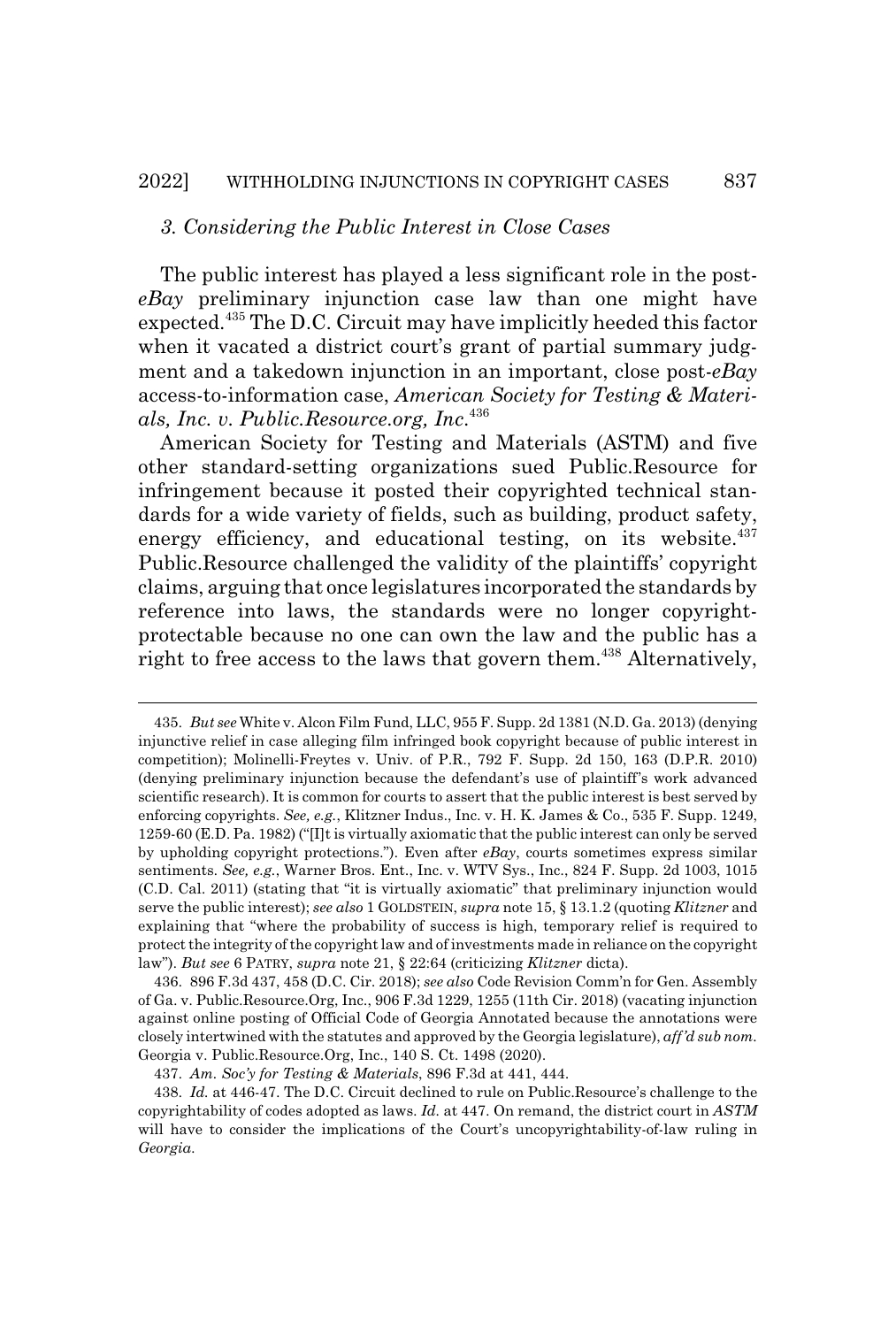Public.Resource claimed that its posting of the ASTM incorporatedstandards-as-laws was fair use.<sup>439</sup> The district court was unpersuaded by these defenses and permanently enjoined Public.Resource from all unauthorized use of the standards.<sup>440</sup>

The D.C. Circuit ordered the district court to reconsider Public.Resource's fair use defense in keeping with its more favorable analysis of the fair use factors.441 Although the circuit court invoked the *Campbell* decision in its substantive analysis of fair use,<sup>442</sup> it did not cite to *eBay*, *Campbell*, or *Tasini* in ruling that the lower court had erred in issuing the injunction.<sup>443</sup>

## *E. Injunctions Remain Common in "Simple Piracy" Cases*

In the post-*eBay* period, courts have generally issued injunctions in what Judge Leval once termed "simple piracy" cases.<sup>444</sup> Injunctions have, for instance, frequently issued against defendants who have engaged in or facilitated infringements through file-sharing or BitTorrent sites.<sup>445</sup> Courts have also enjoined other types of online distributions of infringing copies of textbooks, photographs, and movies.446 Literal infringement of software copyrights has generally

445. *See, e.g.*, Columbia Pictures Indus., Inc. v. Fung, 710 F.3d 1020 (9th Cir. 2013) (facilitating BitTorrent infringements); Malibu Media, LLC v. Flanagan, No. 2:13-CV-5890, 2014 U.S. Dist. LEXIS 89224 (E.D. Pa. June 30, 2014) (BitTorrent infringement); Patrick Collins, Inc. v. Gillespie, No. 11-cv-01776, 2012 U.S. Dist. LEXIS 25755 (S.D. Ma. Feb. 22, 2012) (BitTorrent infringement). *But see* Cell Film Holdings LLC v. Acosta, No. 2:16-CV-01853-VCF, 2017 U.S. Dist. LEXIS 195864 (D. Nev. Nov. 29, 2017) (concluding that damages would suffice as a remedy). Injunctions are also commonly granted in default judgment cases. *See, e.g.*, Getty Images (US), Inc. v. Virtual Clinics, No. C13-0626, 2014 U.S. Dist. LEXIS 37611 (W.D. Wash. Mar. 20, 2014) (enjoining infringement of Getty photographs on defendant's website).

446. *See, e.g.*, Comerica Bank & Tr. NA v. Habib, 433 F. Supp. 3d 79 (D. Mass. 2020) (enjoining upload of Prince concert videos); Elsevier, Inc. v. Stew Yee Chew, No. 17 Civ. 6225 (JGK), 2019 U.S. Dist. LEXIS 196 (S.D.N.Y. Jan. 2, 2019) (enjoining distribution of counterfeit textbooks); Designer Skin, LLC v. S & L Vitamins, Inc., No. CV 05-3699-PHX, 2008 WL 4174882 (D. Ariz. Sept. 5, 2008) (enjoining online posting of photographs).

<sup>439.</sup> *Id.* at 446.

<sup>440.</sup> *Id.* at 444-45.

<sup>441.</sup> *Id.* at 458. 442. *Id.* at 452-53.

<sup>443.</sup> *Id.* at 458.

<sup>444.</sup> Recall that *Campbell* endorsed Judge Leval's statement that courts should presume irreparable harm in simple piracy cases. *See supra* note 184. However, *eBay* and *Winter* have seemingly overridden that presumption in all injunction cases.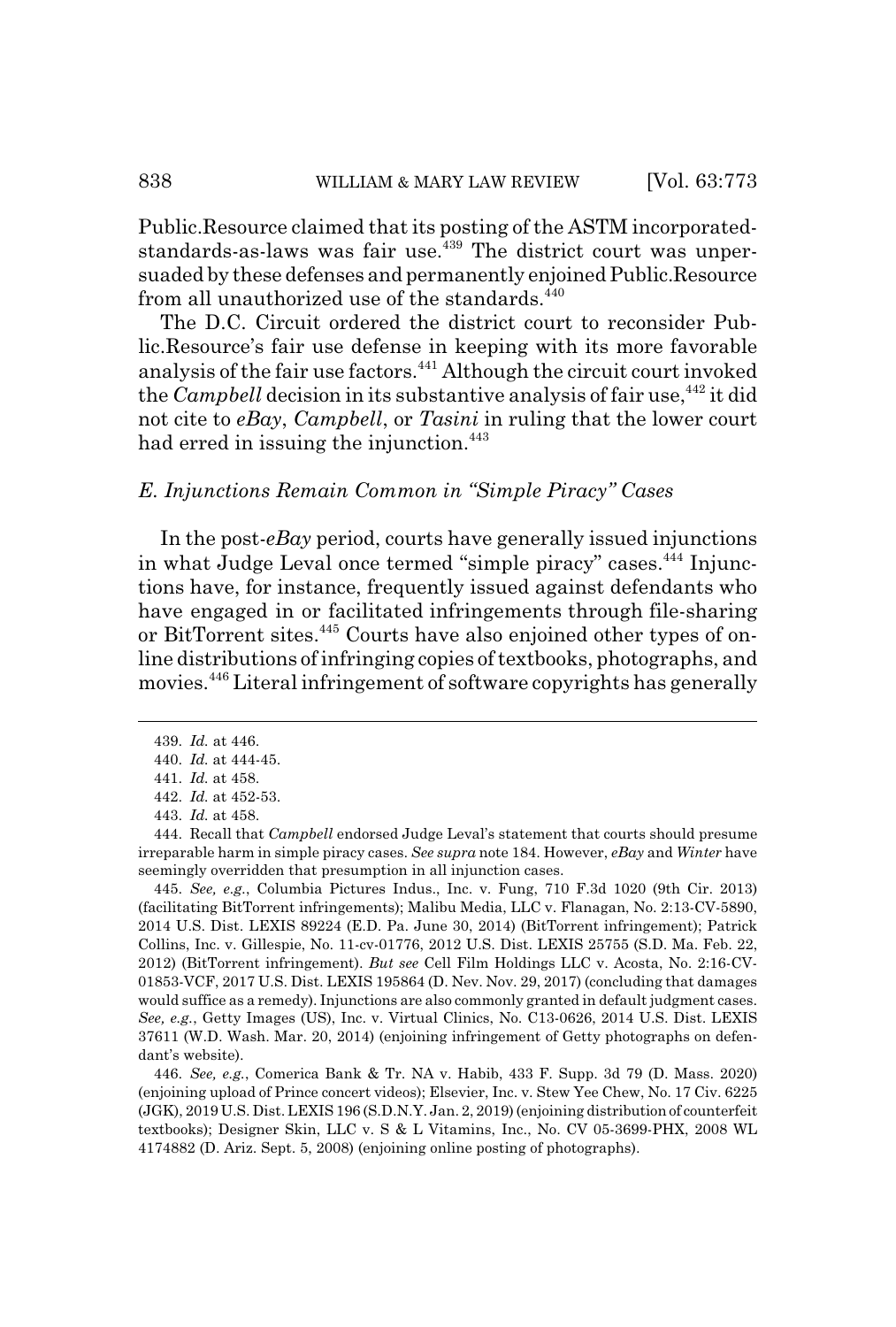resulted in injunctive relief.<sup>447</sup> The collective rights management organization, Broadcast Music Inc., was often able to obtain injunctions to restrain bars and other establishments from unlicensed public performances of music from its repertoire.<sup>448</sup> Unlicensed performance of music in karaoke bars has similarly been enjoined in the post- $e$ *Bay* period.<sup>449</sup>

Courts in several post-*eBay* cases granted injunctions to stop technology companies from engaging in what they perceived to be "simple piracy."450 Several cases involved services engaged in unlicensed transmissions of broadcast television programs over the internet.451 Also enjoined was a defendant's distribution of an app enabling users to gain unauthorized access to cable television programs.452 A movie studio got a preliminary injunction against an online videostreaming service that aimed to make movies more

450. *See supra* note 184.

<sup>447.</sup> *See, e.g.*, QueTel Corp. v. Abbas, 819 F. App'x 154 (4th Cir. 2020) (enjoining source code copying in competing product); Microsoft Corp. v. Matrurano, No. 1:06cv1747 OWW, 2009 WL 1530040 (E.D. Cal. May 27, 2009); *see also* Oracle USA, Inc. v. Rimini St., Inc., 324 F. Supp. 3d 1157 (D. Nev. 2018) (granting permanent injunction after jury verdict), *aff'd in part, rev'd in part*, 879 F.3d 948 (9th Cir. 2018) (vacating injunction and remanding for reconsideration to address *eBay* factors), *rev'd in part on other grounds*, 139 S. Ct. 873 (2019).

<sup>448.</sup> *See, e.g.*, Broad. Music Inc. v. Blk, III LLC, No. CV-19-01358-PHX, 2020 U.S. Dist. LEXIS 83266 (D. Ariz. May 12, 2020). *But see* Broad. Music, Inc. v. PAMDH Enters., No. 13- CV-2255, 2014 U.S. Dist. LEXIS 84409 (S.D.N.Y. June 19, 2014) (concluding that money damages sufficed).

<sup>449.</sup> *See, e.g.*, Elohim EFP USA, Inc. v. Aceplus, Inc., No. CV 14-05428 (EX), 2015 U.S. Dist. LEXIS 194240 (C.D. Cal. Jan. 2, 2015).

<sup>451.</sup> *See, e.g.*, Fox Television Stations, Inc. v. FilmOn X LLC, 966 F. Supp. 2d 30 (D.D.C. 2013) (issuing preliminary injunction against unlicensed internet retransmission of television programs); Fox Television Stations, Inc. v. BarryDriller Content Sys., PLC, 915 F. Supp. 2d 1138 (C.D. Cal. 2012) (issuing a preliminary injunction). These defendants were emboldened by Aereo's early success in fending off a preliminary injunction for such transmissions. *See* Am. Broad. Cos. v. Aereo, Inc., 874 F. Supp. 2d 373 (S.D.N.Y. 2012), *aff'd sub nom.* WNET, Thirteen v. Aereo, Inc., 712 F.3d 676 (2d Cir. 2013), *rev'd sub nom*. Am. Broad. Cos. v. Aereo, Inc., 573 U.S. 431 (2014) (holding that Aereo's system of transmitting broadcast TV programs to customers' internet-connected devices infringed public performance rights in the programming; remanded for further proceedings). The district court in *Aereo* thoroughly reviewed the *eBay* factors in explaining why it denied the preliminary injunction. *See Aereo*, 874 F. Supp. 2d at 381-405. Upon remand from the Court's decision, the district court enjoined Aereo from continuing to provide this service. Am. Broad. Cos. v. Aereo, Inc., Nos. 12-cv-1540, 12-cv-1543, 2014 WL 5393867, at \*10 (S.D.N.Y. Oct. 23, 2014).

<sup>452.</sup> *See* China Cent. TV v. Create New Tech. (HK) Ltd., No. CV 15-01869 (AJWx), 2015 U.S. Dist. LEXIS 189052 (C.D. Cal. Dec. 7, 2015).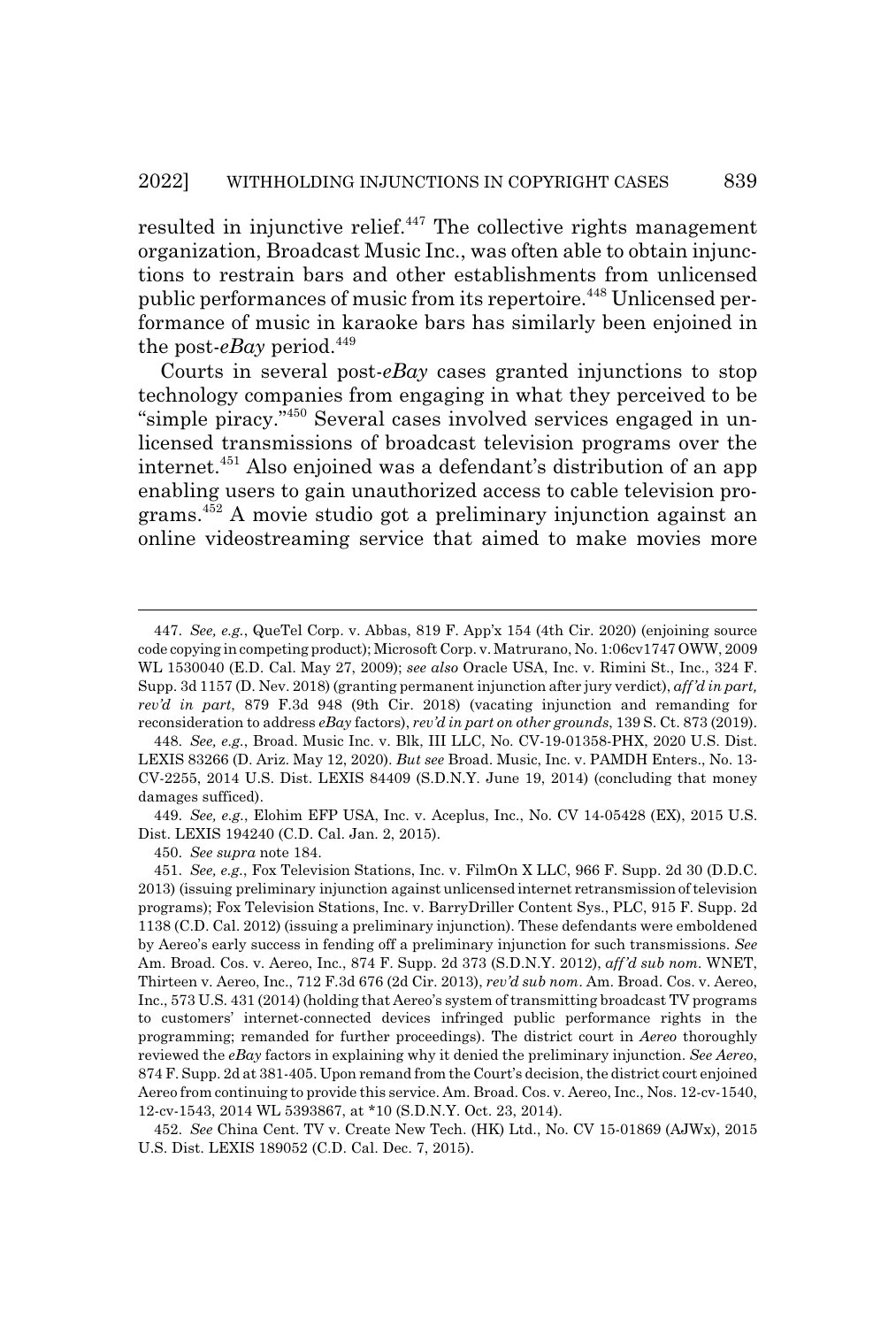family friendly by modifying their contents after making master copies of movies "ripped" from DVDs and BluRay disks.<sup>453</sup>

When presented with novel questions of copyright law, courts may initially be reluctant to issue preliminary injunctions, even though permanent injunctions are likely if the novel questions are resolved in the plaintiff's favor, as in *Capitol Records, LLC v. ReDigi, Inc*. 454 The novel question in *ReDigi* was whether that firm's platform that allowed owners of copies of digital music to "resell" their copies to others was sheltered by the first sale rule or a fair use defense.<sup>455</sup> The district court ruled that neither defense was persuasive; yet, it denied Capitol Records' request for a preliminary injunction.456 After the Second Circuit affirmed the lower court finding of copyright infringement, ReDigi was enjoined from further operation of its platform.457

*Fox News Network, LLC v. TVEyes, Inc.* posed another novel fair use question as to whether TVEyes infringed by making clips of Fox News programs searchable and downloadable by its customers.458 The Second Circuit reversed a lower court's ruling that some of the watch functionality of the TVEyes news clipping service was fair use and directed that court to issue an injunction to restrain the watch-related functionality that TVEyes had enabled of clips of Fox News programming, which the court concluded infringed Fox's copyrights.459

#### *F. No Preliminary Injunction to Protect Non-Copyright Interests*

The longstanding pre-*eBay* presumption of irreparable harm once plaintiffs showed actual or likely infringement has meant that

<sup>453.</sup> Disney Enters., Inc. v. VidAngel, Inc., 869 F.3d 848 (9th Cir. 2017).

<sup>454. 934</sup> F. Supp. 2d 640 (S.D.N.Y. 2013), *aff'd*, 910 F.3d 649 (2d Cir. 2018).

<sup>455.</sup> *Id.* at 652.

<sup>456.</sup> The trial court denied Capitol Records' motion for a preliminary injunction despite the likelihood of success on the merits because of *Colting* and *eBay*. *See* Gilden, *supra* note 318, at 1171-72 (reporting on *ReDigi* preliminary injunction decision).

<sup>457.</sup> *ReDigi*, 910 F.3d at 655, 664. ReDigi filed a petition for writ of certiorari, which the Supreme Court denied. ReDigi Inc. v. Capitol Records, LLC, 139 S. Ct. 2760 (2019).

<sup>458. 883</sup> F.3d 169 (2d Cir. 2018).

<sup>459.</sup> *Id.* at 181-82. Fox did not contest the legality of what the Second Circuit characterized as TVEyes's search functionality. *Id.* at 182. TVEyes is still in business as a search engine for broadcast news programming. *Welcome to TVEyes.*, TVEYES, https://tveyes.com/about-us-2/ [https://perma.cc/84UW-A3V8].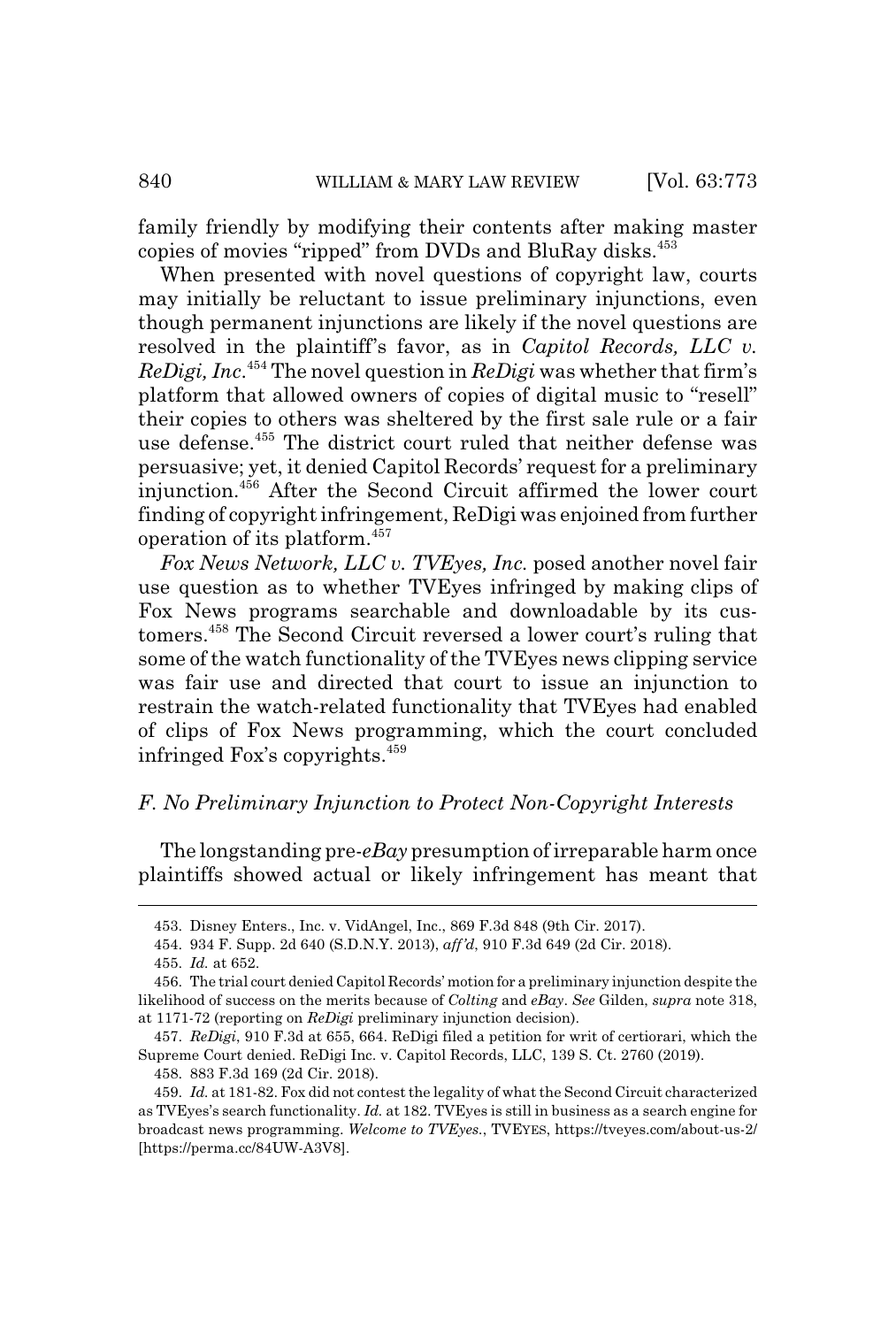courts in copyright cases rarely analyzed or reflected on whether the harms being enjoined were of the sort that copyright law was designed to protect against.<sup> $460$ </sup> Post- $e$ Bay, courts have had to be more thoughtful about the kinds of harms that justify issuance of injunctions.461 When plaintiffs ask for an injunction to vindicate non-copyright harms, courts have denied injunctive relief.

The most prominent decision of this sort was *Garcia v. Google, Inc.*, in which a Ninth Circuit en banc panel reversed an earlier panel ruling that would have ordered Google to take down the "Innocence of the Muslims" video, which Garcia claimed infringed a copyright interest that she had in her performance in the video.<sup>462</sup> The first panel agreed with Garcia that she had an independently copyright-protectable interest in her performance, which had been infringed by the video producer's alteration of the performance and use beyond the implied license granted when she acted in the video.463 The first panel found persuasive Garcia's plea for an injunction because she was suffering irreparable harm as the recipient of multiple death threats arising from her unwitting performance as part of an anti-Muslim video that had caused outrage and violence in the Middle East.<sup>464</sup>

<sup>460.</sup> *See, e.g.*, Salinger v. Colting, 641 F. Supp. 2d 250, 268-69 (S.D.N.Y. 2009) (presuming irreparable harm with scant discussion and granting preliminary injunction).

<sup>461.</sup> It is far from uncommon for copyright claims to be asserted in an effort to vindicate non-copyright interests. *See, e.g.*, Cathay Y.N. Smith, *Weaponizing Copyright*, 35 HARV. J.L. & TECH. 193 (2021) (identifying five common non-copyright objectives when bringing such suits: "to silence and erase facts, suppress criticism and speech, punish and retaliate, protect reputation and moral rights, and preserve privacy"); *see also* Jeanne C. Fromer, *Should the Law Care Why Intellectual Property Rights Have Been Asserted?*, 53 HOUS. L. REV. 549 (2015) (expressing concern about attempted exercises of IP rights to vindicate non-IP objectives); Eric Goldman & Jessica Silbey, *Copyright's Memory Hole*, 2019 BYU L. REV. 929.

<sup>462. 786</sup> F.3d 733 (9th Cir. 2015) (en banc), *rev'g* 766 F.3d 929 (9th Cir. 2014); *see also supra* texts accompanying notes 345-73 (discussing *Galloway* and *TD Bank*, in which plaintiffs wanted injunctive relief to wreak vengeance rather than to vindicate copyright interests). *Consumers Union* was an early example of this kind of unsuccessful claim. *See supra* text accompanying notes 30-35.

<sup>463.</sup> Garcia v. Google, Inc., 766 F.3d 929, 933-38 (9th Cir. 2014).

<sup>464.</sup> *Id.* at 932, 938-40. A majority of the panel thought all four *eBay* and *Winter* factors tipped in favor of the injunction. *Id.* at 940. One judge was unpersuaded that Garcia had a copyright interest in her performance or that the *eBay* and *Winter* factors favored issuance of an injunction. *Id.* at 940-49 (Smith, J., dissenting).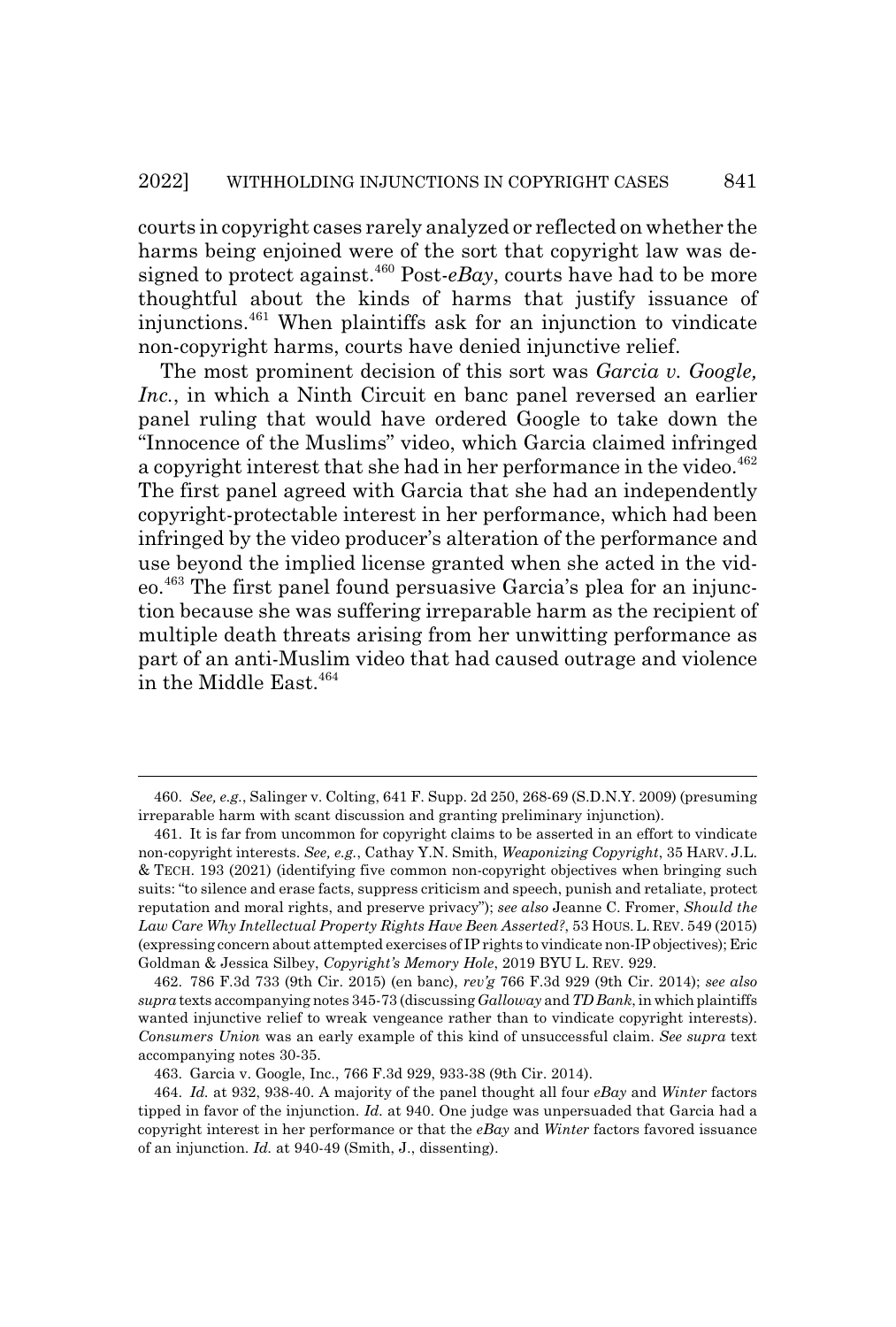The en banc *Garcia* decision is mostly known for its ruling that Garcia did not have a copyright-protectable interest in her performance after it was integrated into the video.<sup>465</sup> But it also ruled that courts should only issue injunctions when plaintiffs have shown irreparable harms to their authorial copyright interests.<sup>466</sup> Although the en banc court did not "take lightly threats to life or the emotional turmoil Garcia has endured, her harms are untethered from—and incompatible with—copyright and copyright's function as the engine of expression."467

While the en banc panel could have reversed on this basis alone, it characterized the earlier panel decision's takedown order as "unwarranted and incorrect as a matter of law" and objectionable because it "gave short shrift to the First Amendment values at stake," for the injunction "censored and suppressed a politically significant film—based upon a dubious and unprecedented theory of copyright."468 In so doing, the earlier decision "deprived the public of the ability to view firsthand, and judge for themselves, a film at the center of an international uproar."469 *Garcia* shows that suppressing lawful speech is not the proper role for copyright law, even when that speech is offensive.

Another case in which a plaintiff sought an injunction to address non-copyright harms was *Bollea v. Gawker Media, LLC*. 470 Widely known as the professional wrestler Hulk Hogan, Bollea sued Gawker Media for copyright infringement because it published a video of him having sex with a woman who was not his wife. $471$  He

471. *Bollea*, 913 F. Supp. 2d at 1326-27. Bollea acquired the copyright from the videographer. *Id.* at 1327.

<sup>465.</sup> *Garcia*, 786 F.3d at 740-44. The en banc court likened Garcia's theory that her performance was independently copyrightable to "'copyright cherry picking,' which would enable any contributor from a costume designer down to an extra or best boy to claim copyright in random bits and pieces of a unitary motion picture without satisfying the requirements of the Copyright Act." *Id.* at 737.

<sup>466.</sup> *Id.* at 745.

<sup>467.</sup> *Id.*

<sup>468.</sup> *Id.* at 746-47.

<sup>469.</sup> *Id.* at 747. The en banc panel called the takedown order "a ... prior restraint of speech." *Id.*

<sup>470. 913</sup> F. Supp. 2d 1325 (M.D. Fla. 2012); *see also* Lennon v. Premise Media Corp., 556 F. Supp. 2d 310 (S.D.N.Y. 2008). Lennon's heirs objected to Premise's use of fifteen seconds of Lennon's song, including the lyric "[a]nd no religion too," juxtaposed with a photo of Stalin, in a documentary critiquing scientists for skepticism about creationism. *Lennon*, 556 F. Supp. 2d at 316-17.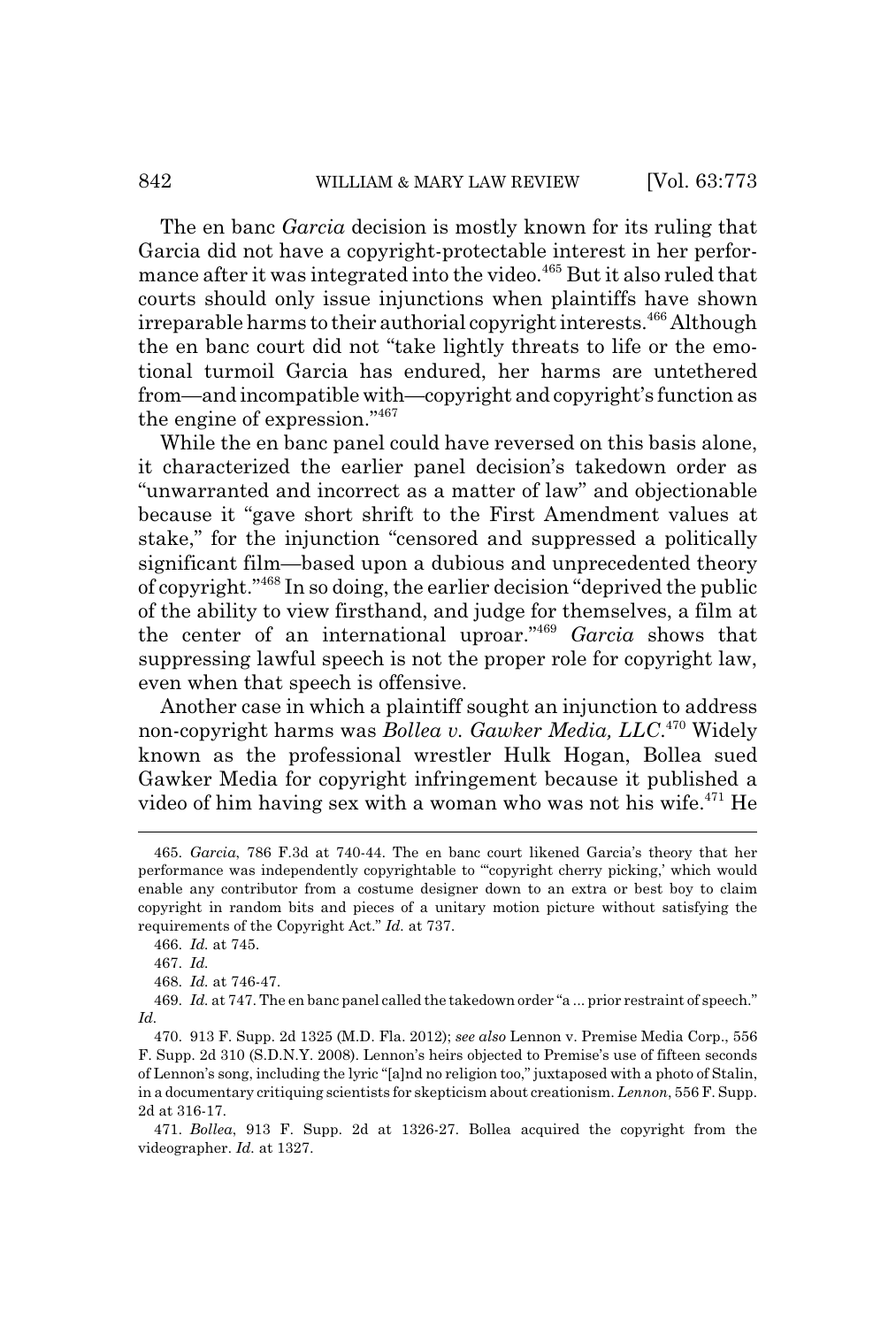sought a preliminary injunction against Gawker Media's further use of the video, claiming that he was irreparably harmed by Gawker's publication.<sup>472</sup>

Even if Bollea could establish a likelihood of success on the merits and even if the balance of hardships tipped in his favor, the court decided that no injunction should issue, for Bollea had "produced no evidence demonstrating that he [would] suffer irreparable harm in the copyright sense absent a preliminary injunction."473 Any harm to his professional image or to him personally was due only "to the 'private' nature of the Video's content," which did not "constitute irreparable harm in the context of copyright infringement."474 Bollea's copyright claim was "nothing more than a belated attempt to bolster his previous claims based on the common-law right to privacy."475

#### IV. REFLECTIONS ON *EBAY* AND EQUITABLE PRINCIPLES

Having canvassed the case law on denials of injunctive relief in three different periods—before *Campbell*, from *Campbell* to *eBay,* and post-*eBay*—the Article turns now to considering, first, whether the post-*eBay* copyright case law is consistent with traditional principles of equity, and second, why *eBay* seems not to have opened the floodgates to damages-only remedies for copyright infringement.

Section A suggests that even if *eBay*'s critics are right that the Court deviated from certain traditional principles of equity, courts in the post-*eBay* copyright infringement cases have only rarely been led astray because of these mistakes. If anything, the *eBay* decision has had corrective effects on how courts in copyright cases assess whether to issue injunctions. Section B discusses several reasons

<sup>472.</sup> *Id.* at 1326-27.

<sup>473.</sup> *Id.* at 1329. The court thought that none of the *eBay* factors favored Bollea, in part because he had no intention of commercializing the video. *Id.* at 1328-31.

<sup>474.</sup> *Id.* at 1329 (footnote omitted). The court quoted from *Salinger v. Colting*, 607 F.3d 68, 81 (2d Cir. 2010), and from Judge Leval's decision in *New Era II*, 695 F. Supp. 1493, 1526 (S.D.N.Y. 1988), for the proposition that copyright protects authorial commercial interests and should not be exercised "to coddle artistic vanity or to protect secrecy." *Id.* at 1329-30.

<sup>475.</sup> *Id.* at 1330. *See* Gawker Media, LLC v. Bollea, 129 So. 3d 1196 (Fla. Dist. Ct. App. 2014) (large damage award for invasion of Bollea's privacy); Nick Madigan & Ravi Somaiya, *Hulk Hogan Awarded \$115 Million in Privacy Suit Against Gawker*, N.Y. TIMES (Mar. 18, 2016), https://www.nytimes.com/2016/03/19/business/media/gawker-hulk-hogan-verdict.html [https://perma.cc/3KF8-NJ7E].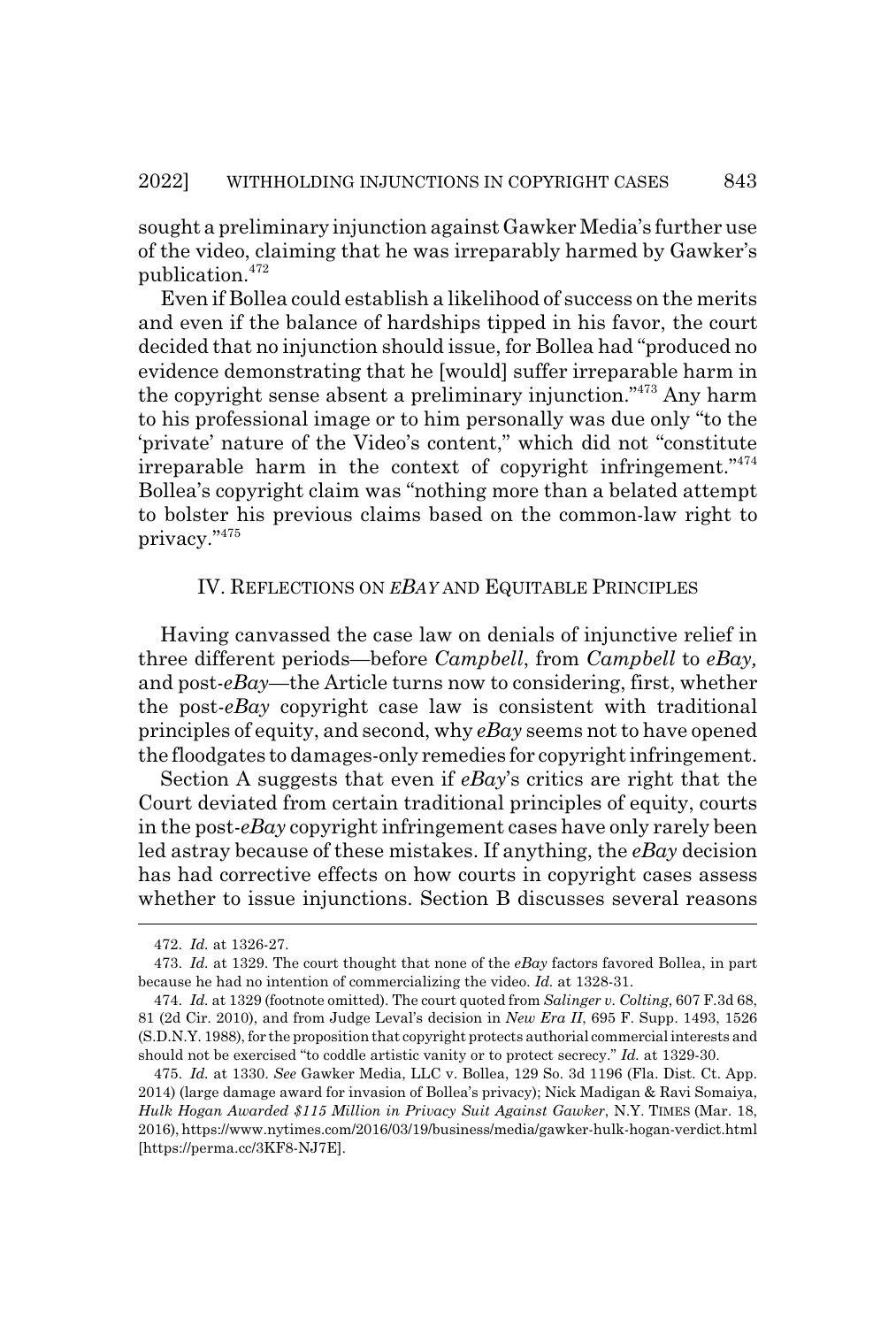why courts are still reluctant to withhold injunctive relief when infringement has been found or found to be likely, *eBay* and its progeny notwithstanding.

## *A. Effects of* eBay*'s Departure from Traditional Equitable Principles*

Private law and remedies scholars have heavily criticized the *eBay* decision for what they charge are its numerous departures from traditional principles of equity when considering whether to issue injunctions.476 One article criticized *eBay* for having "swept aside long-settled presumptions about when injunctions should issue," presumptions that courts have long used to "structure or streamline" injunction analyses.<sup>477</sup> Especially criticized has been *eBay*'s rejection of a presumption of irreparable harm when IP rights have been infringed.478

The presumption of irreparable harm has traditionally performed a useful burden-shifting function.<sup>479</sup> Once plaintiffs showed that their rights had been or were likely infringed, this presumption

478. Gergen et al., *supra* note 1, at 212.

<sup>476.</sup> *See, e.g.*, Gergen et al., *supra* note 1, at 207-08; *see also* Richard L. Hasen, *Anticipatory Overrulings, Invitations, Time Bombs, and Inadvertence: How Supreme Court Justices Move the Law*, 61 EMORY L.J. 779, 792-93 (2012) (giving *eBay* as an example of how the Supreme Court has inadvertently effected a change in the legal standard for issuance of injunctions); Douglas Laycock, *How Remedies Became a Field: A History*, 27 REV. LITIG. 161, 168 (2008) (deeming *eBay* "a spectacular example of the confusion that can result from litigating a remedies issue without a remedies specialist"); Doug Rendleman, *Remedies: A Guide for the Perplexed*, 57 ST. LOUIS L.J. 567, 582 (2013) (characterizing *eBay* as a "judicial blunder[ ]"); Caprice L. Roberts, *The Restitution Revival and the Ghosts of Equity*, 68 WASH.&LEE L. REV. 1027, 1034 (2011) (describing *eBay* as a "move backward[ ]"). *See generally* Doug Rendleman, *The Trial Judge's Equitable Discretion Following* eBay v. MercExchange, 27 REV. LITIG. 63 (2007); Tracy Thomas, eBay *Rx*, 2 AKRON INTELL.PROP.J. 187 (2008). *But see* Samuel L. Bray, *The Supreme Court and the New Equity,* 68 VAND. L. REV. 997, 1025-26 (2015) (explaining that each part of the *eBay* test has "deep roots in the history of equity").

<sup>477.</sup> Gergen et al., *supra* note 1, at 205, 212. *But see* Bray, *supra* note 476, at 1043 ("Although [cases such as *eBay*] can easily be read as absolutely rejecting any presumptions about equitable remedies, a narrower reading is also plausible. The Court could be understood as insisting that lower courts resist any presumptions that would make the injunction decision effectively automatic."); McGowan, *supra* note 312, at 582 ("Rebuttable presumptions economize on litigation costs by economizing on information costs.").

<sup>479.</sup> *But see* DOUGLAS LAYCOCK, THE DEATH OF THE IRREPARABLE INJURY RULE 4-5 (1991) (casting doubt on the meaningfulness of the irreparable harm rule that courts frequently invoke but evade).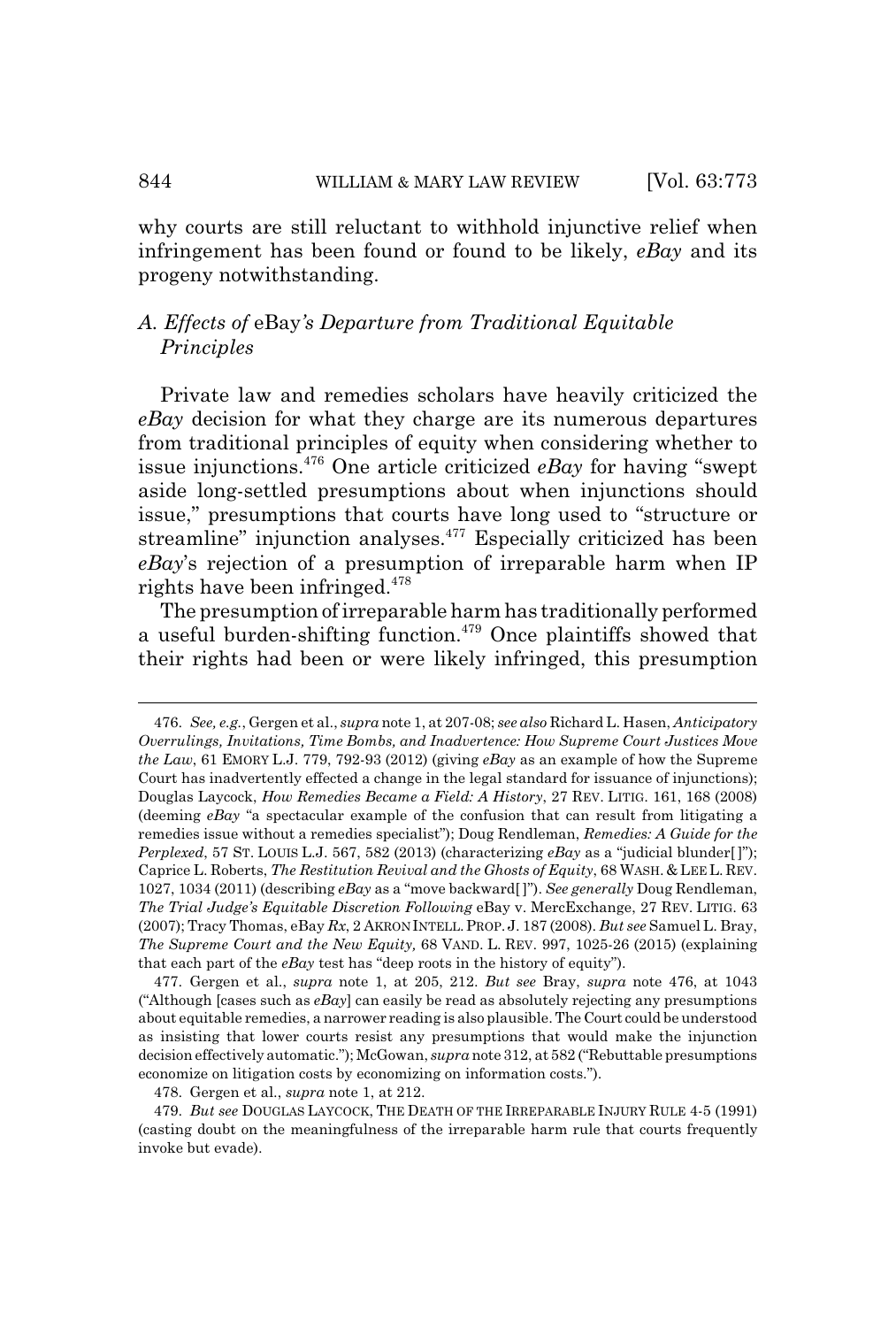shifted the burden onto defendants to offer rebuttal evidence.<sup>480</sup> The *Campbell* decision is more compatible with these principles than *eBay* in its assertion that a presumption of irreparable injury is sound in "simple piracy" cases.<sup>481</sup> Although courts continued to support this presumption in the first several years after *eBay*, the predominant view now is that *eBay* overturned that presumption, as Part III.B showed.

However sound this criticism may be, *eBay*'s repudiation of this presumption has had largely salutary effects in copyright cases because courts prior to *eBay* had treated the presumption as though it was virtually irrebuttable.<sup>482</sup> It was akin to the Federal Circuit's categorical pro-injunction rule in patent cases that the Court overturned in *eBay*. 483 Courts in copyright cases are now more willing to make a meaningful assessment about what harms have resulted from the infringement, whether they can be remedied through monetary relief, and whether future infringements are likely before deciding whether the irreparable harm evidence favors or disfavors injunctive relief. $484$  During the period in which the hard presumption prevailed, courts had no need to articulate what kinds of harms from copyright infringement were irreparable and why.<sup>485</sup> The demise of that presumption has meant that courts have had to start explaining why some harms are indeed irreparable.<sup>486</sup>

A second criticism of *eBay* concerns its separation of irreparable injury and inadequacy of legal remedies as two factors when in equity, these considerations have traditionally been considered two

<sup>480.</sup> *See, e.g.*, Paramount Pictures Corp. v. Carol Publ'g Grp., 11 F. Supp. 2d 329, 338 (S.D.N.Y. 1998) (explaining the traditional rule for burden shifting).

<sup>481.</sup> Campbell v. Acuff-Rose Music, Inc., 510 U.S. 569, 578 n.10 (1994) (quoting Leval, *supra* note 145, at 1132).

<sup>482.</sup> *See* 6 PATRY, *supra* note 21, § 22:1 ("[I]n the lower courts injunctions [in copyright cases] are too often handed out as freely as swag at a celebrity event.").

<sup>483.</sup> *See supra* text accompanying notes 285-86.

<sup>484.</sup> *See supra* Part III.C-D.

<sup>485.</sup> *See supra* text accompanying note 460.

<sup>486.</sup> *See, e.g.*, Salinger v. Colting, 607 F.3d 68, 81 (2d Cir. 2010) (noting harm may be irreparable "for many reasons, including that [such] a loss is difficult to replace or difficult to measure or that it is a loss that one should not be expected to suffer"); Metro-Goldwyn-Mayer Studios, Inc. v. Grokster, Ltd., 518 F. Supp. 2d 1197, 1210-19 (C.D. Cal. 2007) (extensively discussing irreparable harm standard in copyright cases); *see also* GOLDSTEIN, *supra* note 15, § 13.1.2.2 (discussing circumstances demonstrating irreparable harm in copyright cases); McGowan, *supra* note 312, at 587-95 (discussing the same).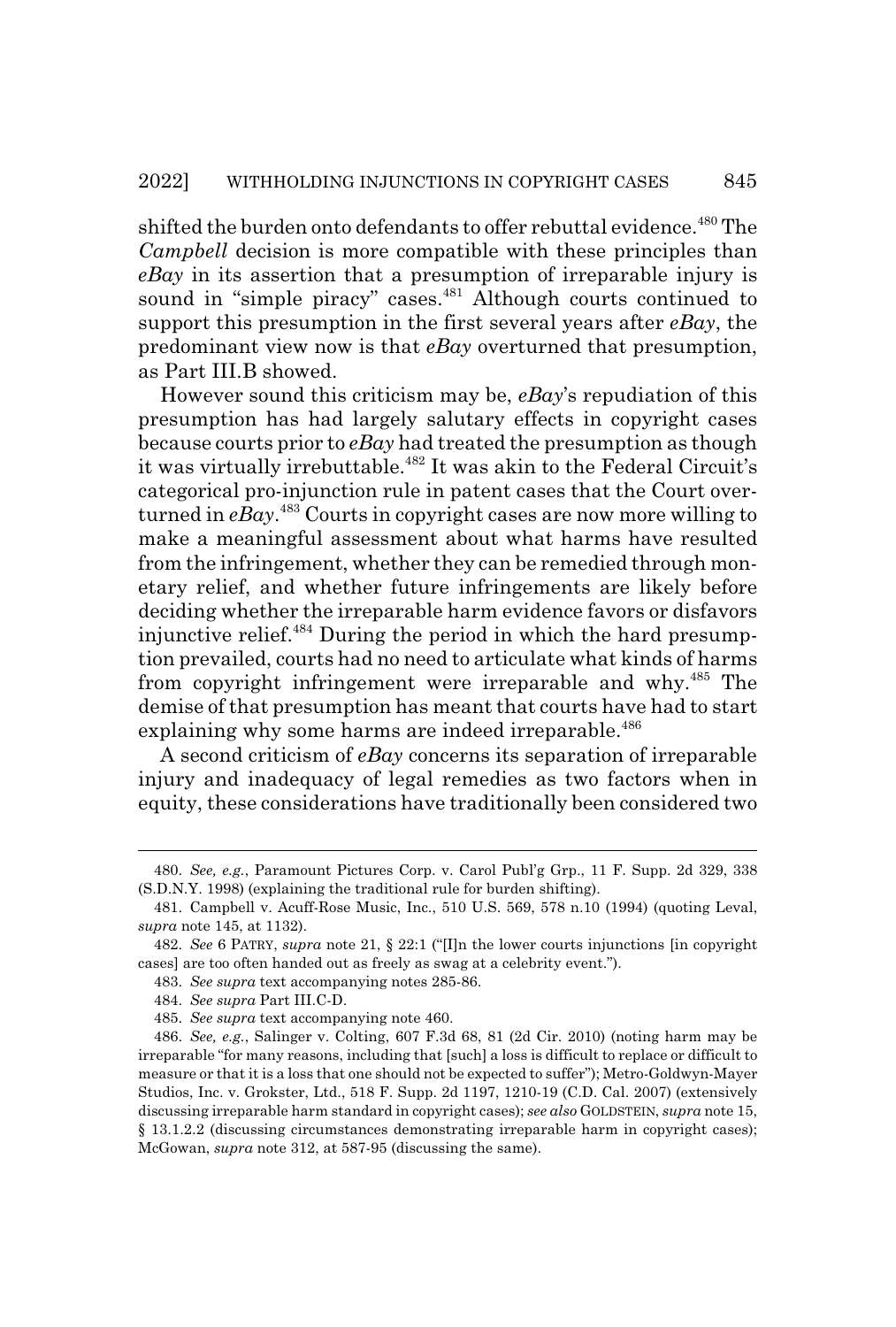elements of the same inquiry.487 Even though *Winter*'s four-factor test for preliminary injunctive relief dropped inadequacy of legal remedies as a separate factor,<sup>488</sup> courts in copyright cases have generally continued to treat the inadequate legal remedies factor as distinct from the irreparable harm factor.<sup>489</sup>

Criticizing *eBay* for treating irreparable harm and inadequate legal remedies as separate factors may also be sound. However, the *eBay* Court's insistence on separating them has had positive effects in copyright cases because courts have been much more willing to think carefully about whether monetary relief would suffice.<sup>490</sup> In the past decade, it has consequently become more common for courts to withhold injunctions because of the adequacy of legal remedies.<sup>491</sup>

A third cluster of criticisms has been that *eBay* does not acknowledge equitable defenses, such as unclean hands, laches, and estoppel, which have historically been important considerations when courts decide whether to issue injunctions.<sup>492</sup> There is, moreover, no place in the *eBay* framework for a related set of equitable principles that guard against "anti-opportunism; not using an injunction as a tool of oppression; preventing repetitive, continuous, or threatened harm; preventing repeat litigation; and protecting the court's ability to adjudicate."493 The *eBay* four-factor test also ignores consideration of the good or bad faith of an infringer, which has historically influenced judicial decisions about injunctive relief and shifts the

<sup>487.</sup> Gergen et al., *supra* note 1, at 209 (characterizing the first and second factors as "redundant").

<sup>488.</sup> Winter v. Nat. Res. Def. Council, Inc., 555 U.S. 7, 20 (2008).

<sup>489.</sup> *See supra* note 386 and accompanying text (listing cases).

<sup>490.</sup> Professor Rendleman has observed that a compensatory award is "a cleaner, more impersonal remedy to enforce" as compared to injunctions. Rendleman, *supra* note 385, at 356-57.

<sup>491.</sup> *See supra* Part III.C.1, D.1. The "rough consensus" among remedies scholars prior to *eBay* had been that the no-adequate-remedy-at-law requirement was "outdated" and that "the distinction between legal and equitable remedies is disappearing and should disappear." Bray, *supra* note 476, at 1006, 1008 (emphasis omitted). The Court revived the importance of this requirement in *eBay*. *Id.* at 1004. Bray asserts that "on the whole, the Court has constructed an idealized history of equity that is well suited to judicial decisionmaking" that is "largely consistent with traditional equitable principles." *Id.* at 1001.

<sup>492.</sup> Gergen et al., *supra* note 1, at 208.

<sup>493.</sup> *Id.* at 233.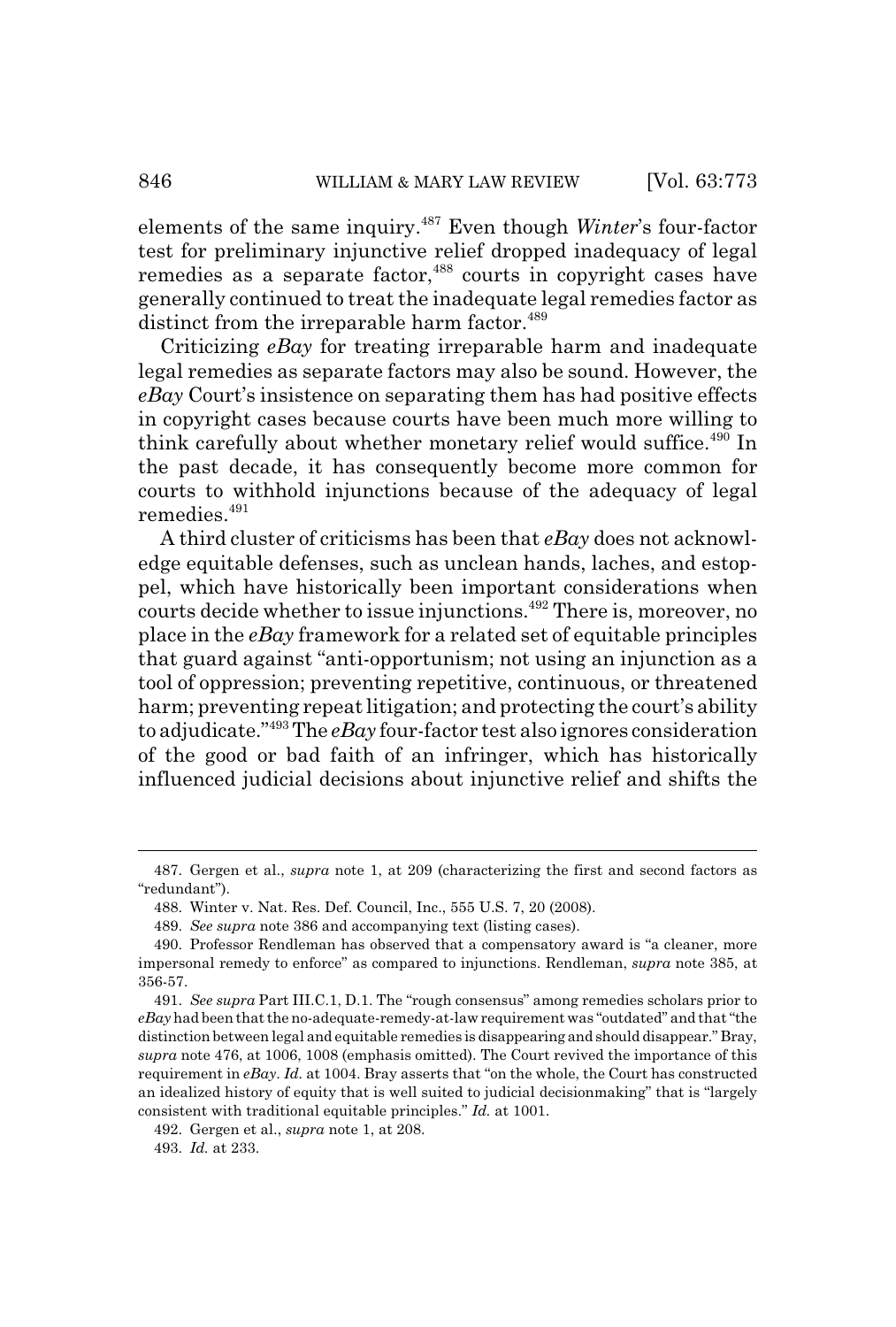burden on the public interest factor to plaintiffs when that burden was conventionally on defendants.<sup>494</sup>

As valid as these criticisms may be, courts have taken these equitable defenses and principles seriously in the last decade of post-*eBay* copyright cases, even though they do not fit within the *eBay* test framework. Numerous cases refused to issue injunctions on laches and other equitable grounds.495 The Fourth Circuit rejected Phelps's requested injunction to forbid Galloway from reselling or leasing the infringing house because, among other things, doing so would be punitive, not equitable.<sup> $496$ </sup> The Third Circuit's *TD Bank* decision likewise found the bank's request for injunctive relief to be oppressive.<sup> $497$ </sup> In some cases, courts have declined to enjoin defendants whom they regarded as innocent.<sup>498</sup> Also attentive to equitable principles have been cases that considered negative impacts of injunctive relief on innocent third parties.<sup>499</sup>

*Lilith* is the one post-*eBay* copyright case that failed to conform to traditional equitable principles.<sup>500</sup> The court was persuaded that Lilith had shown a likelihood that uCool's copying of source code and elements of Lilith's user interface violated Lilith's videogame copyright.501 Under traditional equitable principles, the court should have presumed irreparable harm in this "simple piracy" case and put the burden on uCool to offer rebuttal evidence.<sup>502</sup> The burden would have been difficult to meet because Lilith also showed that

<sup>494.</sup> *Id.* at 239 ("[I]njunctions tend to be particularly appropriate for bad-faith violators—in the sense of violators with notice—but a distinction between good-faith and bad-faith violations seems at least facially orthogonal to the *eBay* test."); Hasen, *supra* note 476, at 794 (stating that the burden conventionally on defendants to show public interest is not disserved by injunction).

<sup>495.</sup> *See supra* notes 279-80 and accompanying text.

<sup>496.</sup> *See supra* Part III.C.2.

<sup>497.</sup> *See supra* Part III.C.3.

<sup>498.</sup> *See, e.g.*, Broad. Music, Inc. v. Hill, LLC, No. 3:16-CV-230, 2017 WL 10398725, at \*7 (E.D. Tenn. July 17, 2017). Moreover, when a defendant voluntarily ceased the objectionable conduct after the plaintiff complained, the court found no need for an injunction. *See* Getty Images (US), Inc. v. Microsoft Corp., 61 F. Supp. 3d 296 (S.D.N.Y. 2014).

<sup>499.</sup> *See, e.g.*, *supra* Part III.D.2 (discussing *Softech*).

<sup>500.</sup> *See* Lilith Games (Shanghai) Co. v. uCool, Inc., No. 15-CV-01267, 2015 WL 5591612 (N.D. Cal. Sept. 23, 2015).

<sup>501.</sup> *Id.* at \*4.

<sup>502.</sup> *Id.* at \*2.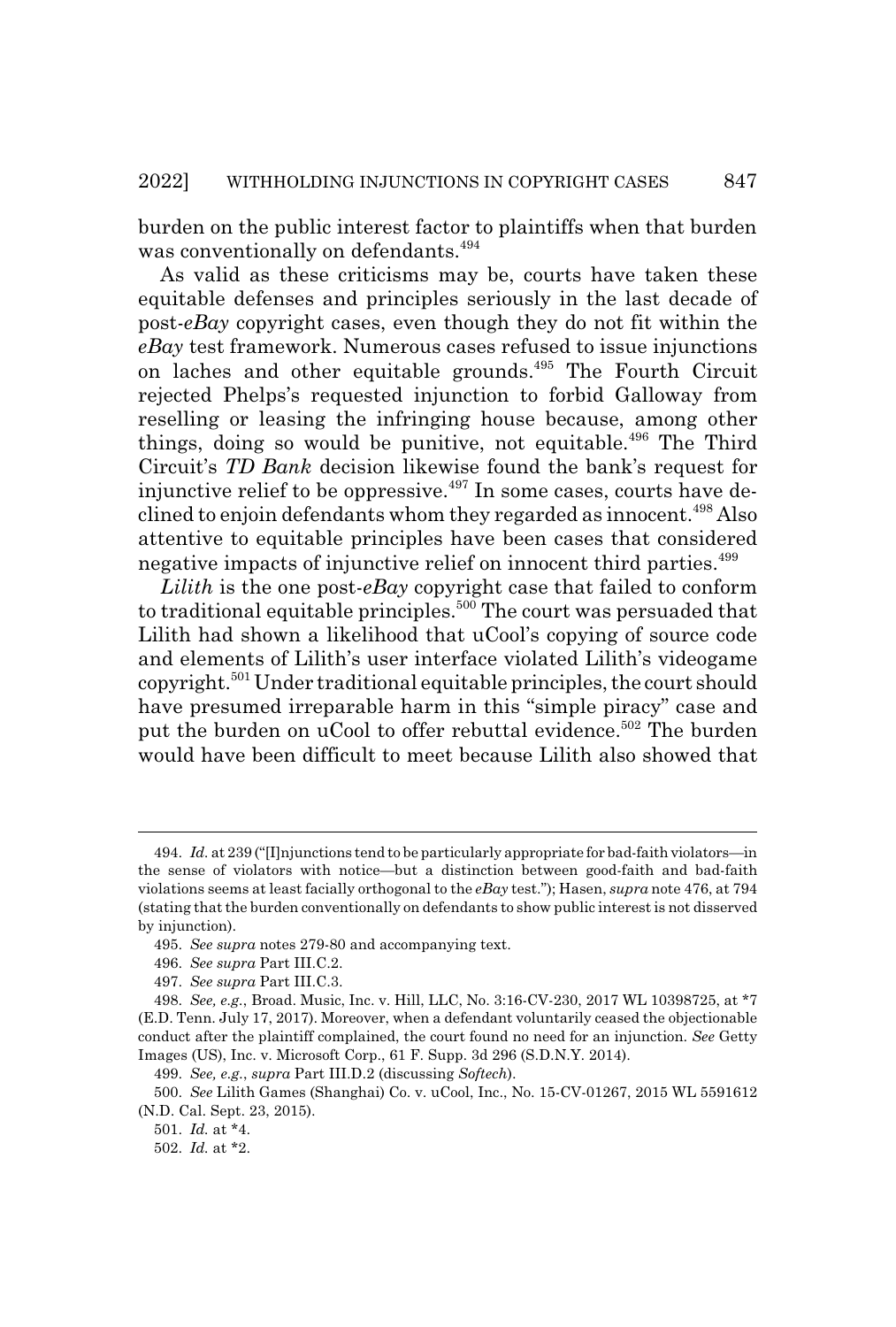this infringement had interfered with its ability to negotiate an exclusive contract with a U.S. distributor.<sup>503</sup>

Critics have also faulted *eBay* for "operat[ing] as a doctrinal straitjacket of a sort that courts sitting in equity have commonly resisted."504 These critics have pointed to language in *eBay* suggesting that *eBay*'s four factors are prongs, such that a plaintiff's failure of proof as to any one factor would doom the plaintiff's motion for injunctive relief instead of weighing the factors together in a holistic way.505 Courts in the post-*eBay* copyright case law have, however, treated the factors as a balancing test.506 In *Galloway* and *TD Bank*, for example, some factors supported injunctive relief, while others disfavored it.<sup>507</sup>

## *B. Why Don't Courts Withhold Injunctions More Often in Copyright Cases?*

For decades, legal commentators have endorsed the idea that courts should sometimes deny requested injunctive relief in copyright infringement cases.<sup>508</sup> The Supreme Court's endorsement of this option in *Campbell*, *Tasini*, and *eBay* has seemingly made this idea more salient. As Part III has shown, courts in the past decade have indeed become more willing to award damages instead of almost always ordering injunctions.<sup>509</sup>

<sup>503.</sup> *See supra* text accompanying note 431.

<sup>504.</sup> Gergen et al., *supra* note 1, at 211.

<sup>505.</sup> *Id.* at 208, 213.

<sup>506.</sup> *See supra* note 410 and accompanying text (listing cases). Pre-*eBay* architecture cases also nicely illustrate this. *See supra* Part II.C. *But see* Splitfish AG v. Bannco Corp., 727 F. Supp. 2d 461, 465-69 (E.D. Va. 2010) (interpreting *Winter* and a subsequent Fourth Circuit decision as requiring plaintiffs to satisfy all four steps of the *eBay* test, although finding that Splitfish had done so and granting a preliminary injunction).

<sup>507.</sup> *See supra* notes 345-73 and accompanying text.

<sup>508.</sup> *See, e.g.*, Leval, *supra* note 145, at 1131 (citing older sources). For more contemporary examples, see, e.g., Paul Edward Geller, *Beyond the Copyright Crisis: Principles for Change*, 55 J.COPYRIGHT SOC'Y USA 165 (2008); Jane C. Ginsburg, *Fair Use for Free, or Permitted-but-Paid*?, 29 BERKELEY TECH. L.J. 1383 (2014); Alex Kozinski & Christopher Newman, *What's So Fair About Fair Use?*, 46 J. COPYRIGHT SOC'Y USA 513, 525-26 (1999); Jed Rubenfeld, *The Freedom of Imagination: Copyright's Constitutionality*, 112 YALE L.J. 1 (2002); John Tehranian, *Whither Copyright? Transformative Use, Free Speech, and an Intermediate Liability Proposal*, 2005 BYU L. REV. 1201; Jacob Victor, *Utility-Expanding Fair Use*, 105 MINN. L. REV. 1887 (2021).

<sup>509.</sup> *See, e.g.*, Ronald T. Coleman Jr., Trishanda L. Treadwell & Elizabeth A. Loyd,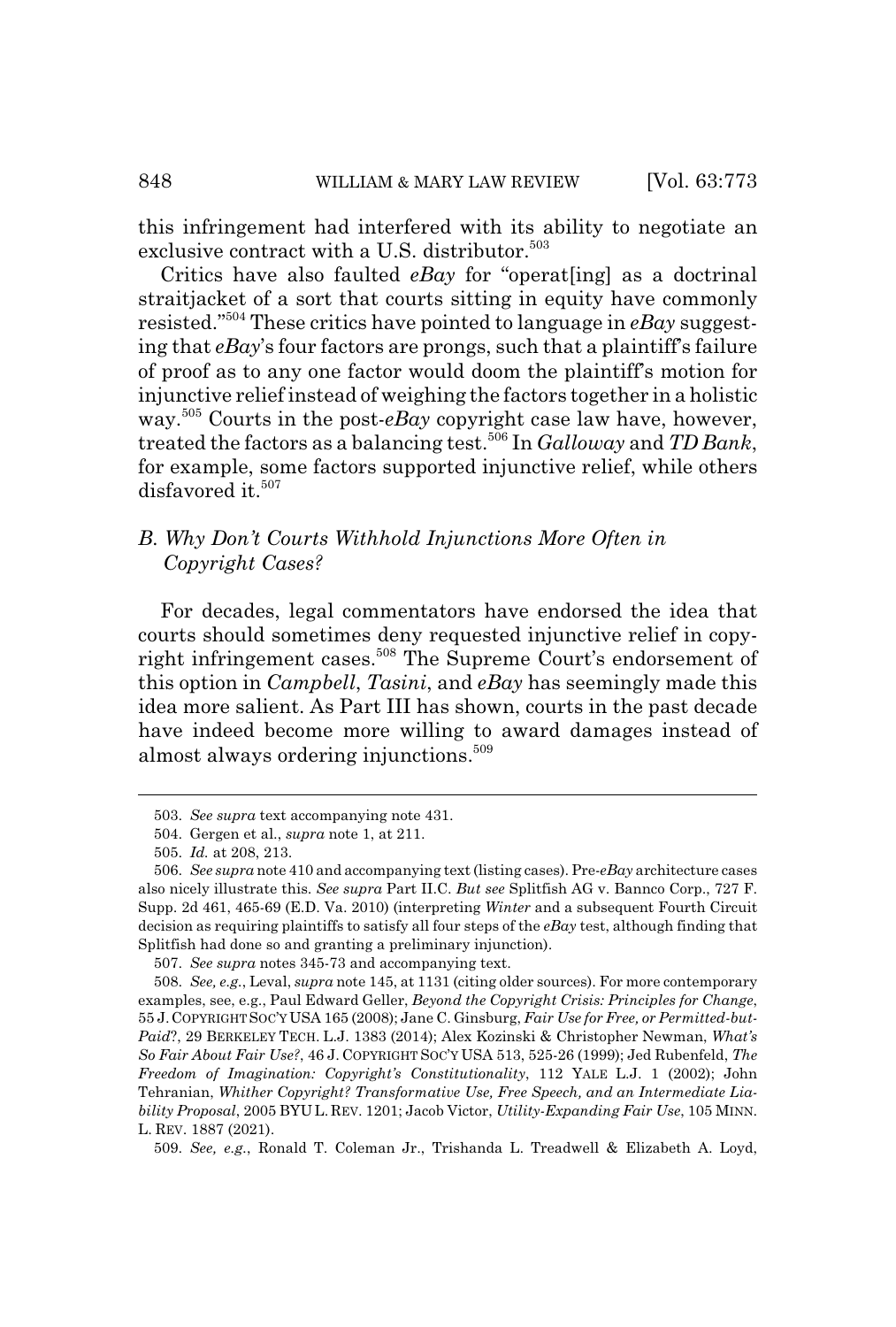The most common fact patterns in the injunction denial cases have concerned disputes in which the litigants had a falling-out during a contractual or other relationship,<sup>510</sup> in which the infringing element was a small part of a larger work and the defendant made substantial investments in the overall project, $511$  in which the claimed irreparable harm was for injuries not cognizable in copyright cases, $512$  and in which courts took into account the hardships an injunction would impose on third parties or the defendant.<sup>513</sup> Much rarer have been injunction denials in close fair use cases and other cases in which courts were persuaded that the public interest would be served by allowing public access to the infringing works.<sup>514</sup> Courts occasionally invoke the First Amendment as a consideration in whether injunctions should issue.<sup>515</sup>

512. *See, e.g.*, Garcia v. Google, Inc., 786 F.3d 733 (9th Cir. 2015) (en banc), *rev'g* 766 F.3d 929 (9th Cir. 2014); Consumers Union of U.S., Inc. v. Hobart Mfg. Co., 189 F. Supp. 275 (S.D.N.Y. 1960); *see supra* notes 30-35, 463-70 and accompanying text.

513. *See, e.g.*, Christopher Phelps & Assocs. v. Galloway, 492 F.3d 532 (4th Cir. 2007); Balsamo/Olson Grp., Ltd. v. Bradley Place L.P., 966 F. Supp. 757 (C.D. Ill. 1996); *see supra* notes 237-43, 345-56 and accompanying text.

514. *See, e.g.*, Cariou v. Prince, 714 F.3d 694, 712 n.5 (2d Cir. 2013); Suntrust Bank v. Houghton Mifflin Co., 268 F.3d 1257 (11th Cir. 2001), *rev'g*, 136 F. Supp. 2d 1357 (N.D. Ga. 2001); *see supra* notes 187-203, 374-78 and accompanying text.

515. *See, e.g.*, *Garcia*, 786 F.3d at 747; Suntrust Bank v. Houghton Mifflin Co., 252 F.3d 1165, 1166 (11th Cir. 2001) (per curiam), *vacating as moot*, 136 F. Supp. 2d 1357 (N.D. Ga. 2001); Rosemont Enters. v. Random House, Inc., 366 F.2d 303, 311 (2d Cir. 1966). *See supra* notes 85, 193, 469 and accompanying text. It is interesting that Judge Leval invoked the First Amendment in support of withholding an injunction in *New Era II,* but grounded his article's parallel proposition in the constitutional purpose of copyright law. Leval, *supra* note 145, at 1134-35; *see supra* text accompanying notes 114-18, 158-59.

*Applicability of the Presumption of Irreparable Harm After* eBay, 32 FRANCHISE L.J. 3, 9 (2012) ("*eBay* also has made a difference by serving to remind lower courts that injunctive relief is truly an extraordinary remedy that should be granted only when money damages cannot make the plaintiff whole. This renewed focus is particularly important at the preliminary injunction stage, where many intellectual property cases are won or lost as a practical matter.").

<sup>510.</sup> *See, e.g.*, Sun Microsystems, Inc. v. Microsoft Corp., 188 F.3d 1115 (9th Cir. 1999); Softech Worldwide, LLC v. Internet Tech. Broad. Corp., 761 F. Supp. 2d 367 (E.D. Va. 2011); *see supra* notes 261-70, 412-18 and accompanying text.

<sup>511.</sup> *See, e.g.*, Abend v. MCA, Inc., 863 F.2d 1465 (9th Cir. 1988); Frerck v. John Wiley & Sons, Inc., 850 F. Supp. 2d 889 (N.D. Ill. 2012); *see supra* text accompanying notes 45-60, 404- 09. Injunctions are also less common in "thin" copyright cases. *See, e.g.*, Dun v. Lumbermen's Credit Ass'n, 209 U.S. 20, 23-24 (1908); Silverstein v. Penguin Putnam, Inc., 368 F.3d 77, 84 (2d Cir. 2004) ("[A]ny protectible interest Silverstein may have [in his compilation] would be so slight that it cannot properly be enforced by a preliminary or permanent injunction.").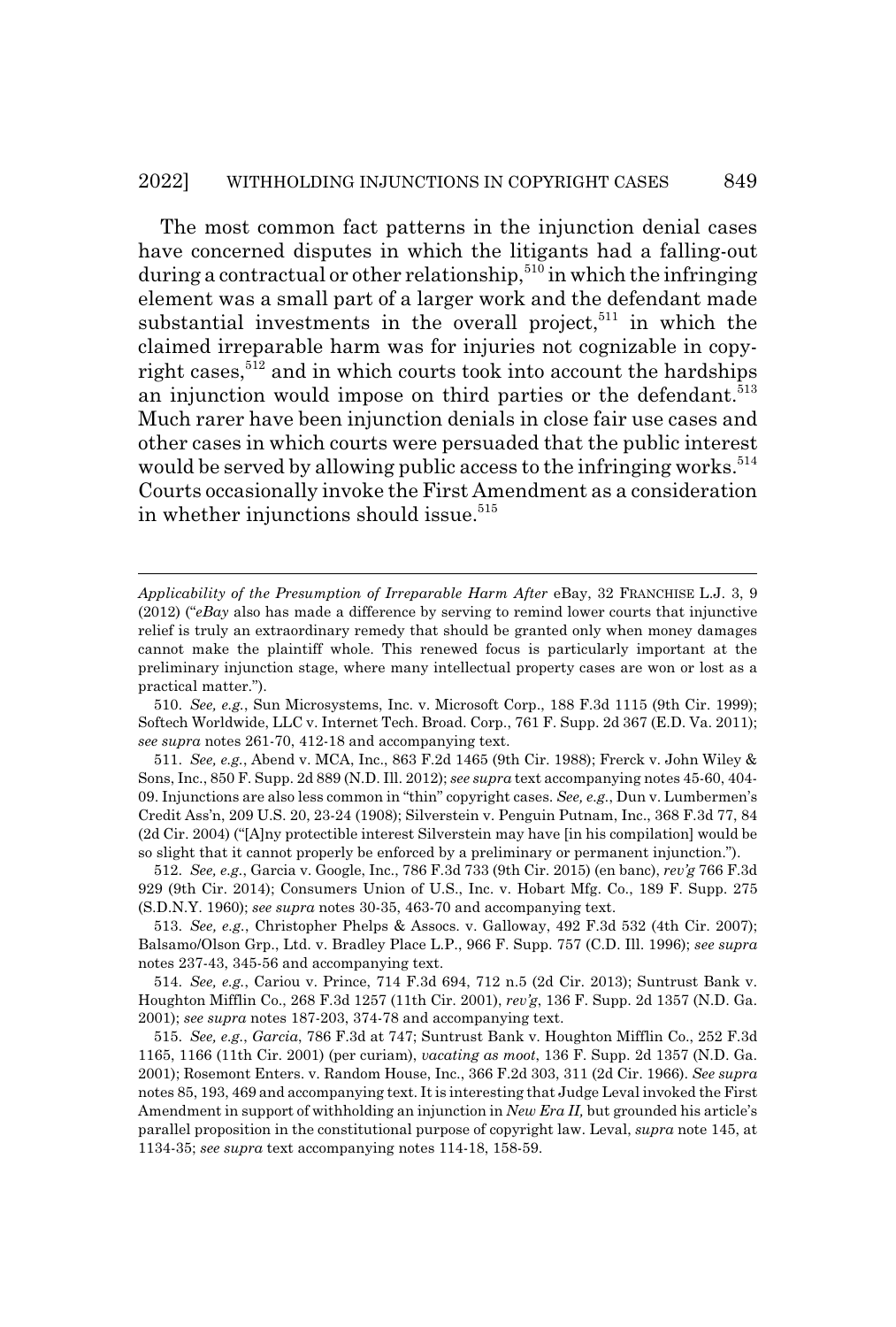Nonetheless, it is worth speculating about why courts in copyright cases do not order damages instead of injunctions more frequently. After all, *Colting* and *Flexible* recognized that *Winter* spoke of injunctive relief as an "extraordinary remedy" and put significant burdens on plaintiffs to make "clear showing[s]" that injunctive relief was warranted.<sup>516</sup> As Professor Bray has pointed out, these statements should not be taken to indicate that injunctive relief is or should be "rare or unusual,"517 but rather that injunctions are "departure[s] from the norm" that legal remedies are generally adequate to rectify wrongs.<sup>518</sup>

Even so, compensatory remedies may be inadequate for a host of reasons, which is why injured parties often seek relief in equity with its power to order a wrongdoer to act or cease acting to prevent irreparable harm.519 Harm may, for instance, be irreparable when the copyright owner does not have an existing licensing market for uses such as those the infringer has exploited. $520$  The owner may also simply be unwilling to license a particular use being complained of or to license a particular person or entity.521 In both types of situations, courts may be at a loss to assess an appropriate compensatory award. $522$ 

<sup>516.</sup> Salinger v. Colting, 607 F.3d 68, 79 (2d Cir. 2010) (quoting Winter v. Nat. Res. Def. Council, 129 S. Ct. 365, 375-76 (2008)); *accord* Flexible Lifeline Sys., Inc. v. Precision Lift, Inc., 654 F.3d 989, 996 (9th Cir. 2011).

<sup>517.</sup> Bray, *supra* note 476, at 1038.

<sup>518.</sup> *Id.* This conception of injunctive relief places it in a hierarchy under which injunctive remedies are conditioned on and unavailable unless legal remedies are inadequate. Rendleman, *supra* note 385, at 348.

<sup>519.</sup> Samuel L. Bray, *The System of Equitable Remedies*, 63 UCLA L. REV. 530, 552-53 (2016). Courts have sometimes said that the standard for issuing mandatory injunctions (that is, ones that direct the wrongdoer to do something) is stricter than the standard for prohibitory injunctions (that is, ones that direct the wrongdoer to stop doing something), although it is not clear exactly how much higher the standard is. *See, e.g.*, DOBBS & ROBERTS, *supra* note 1, § 2.9(1).

<sup>520.</sup> *See, e.g.*, 4 NIMMER & NIMMER, *supra* note 8, § 14.06[B].

<sup>521.</sup> *See, e.g.*, Beastie Boys v. Monster Energy Co., 87 F. Supp. 3d 672, 677-79 (S.D.N.Y. 2015) (granting permanent injunction to musicians who suffered irreparable harm because they were unwilling to license their music for product advertising).

<sup>522.</sup> When copyright owners sue states or state-related institutions for infringement, injunctive relief may be the only available remedy. The Supreme Court's Eleventh Amendment jurisprudence precludes awards of damages or infringer profits in cases involving states or state-related institutions. *See, e.g.*, Allen v. Cooper, 140 S. Ct. 994 (2020).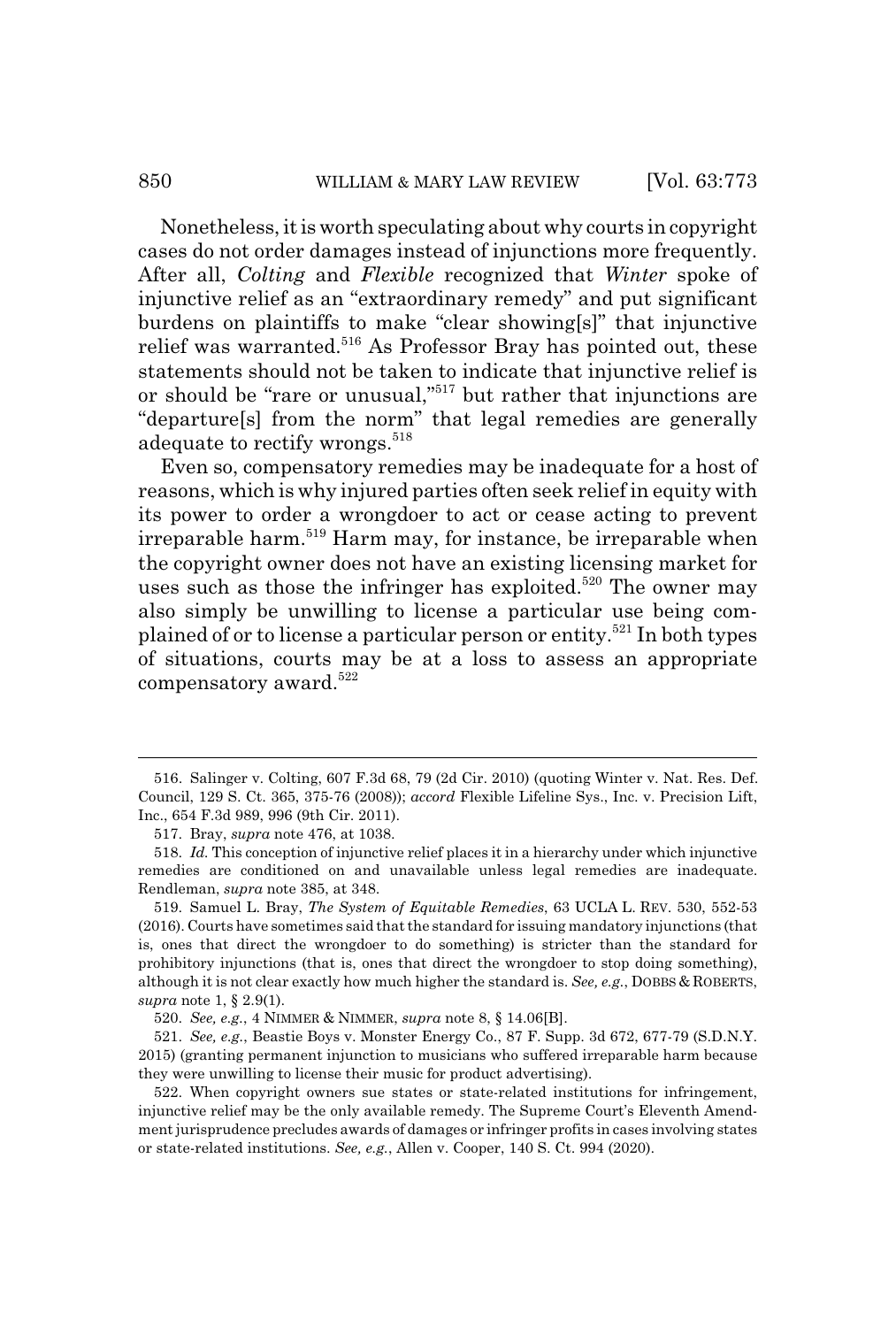Although a number of commentators have endorsed damage-only remedies for unlicensed derivative works,<sup>523</sup> this would, if applied across the board, undermine the copyright owner's right to decide whether, when, to whom, and on what terms to license rights for derivatives in a particular market segment.<sup>524</sup> The unlicensed derivative may unfairly compete with the author's own derivative work or one that the author would have licensed but for the infringement; the unlicensed derivative may also be of inferior quality to that which the author would have licensed; or it may disrupt the author's planned rollout of derivatives.<sup>525</sup>

In general, authors will be interested in licensing derivative works, such as translations or motion picture versions of stories, but what if the author does not want to license derivative works at all? It is a tricky question whether a damages-only award is the right solution to this kind of unlicensed derivative work problem. After all, there would be no market harm to the author's own or licensed derivatives, and awarding the author a share of the infringer's profits might be an equitable outcome, both for the author and for the public, who might benefit from the derivative work's availability. Because U.S. copyright law does not generally protect the moral rights of authors, but only their economic interests, harms to authors' reputational or dignitary interests caused by unlicensed derivatives might seem irrelevant.

Courts have, however, sometimes opined that authors should not be, in effect, forced to license derivatives. The Supreme Court in *Harper & Row* stated that authors have a First Amendment right not to speak, which was why the Court thought that President Ford and his publisher should enjoy the right to control the first publication of excerpts from his memoirs.<sup>526</sup> Along similar lines, the Second Circuit opined in *Colting* that authors have a First Amendment right not to be compelled to speak, which the court thought would result if Salinger could not stop publication of Colting's sequel to

<sup>523.</sup> *See, e.g.*, Geller, *supra* note 508, at 187-89; Kozinski & Newman, *supra* note 508, at 525-26.

<sup>524.</sup> *See, e.g.*, Pamela Samuelson, *The Quest for a Sound Conception of Copyright's Derivative Work Right*, 101 GEO. L.J. 1505, 1527-28 (2013); Dannay, *supra* note 271, at 452- 53.

<sup>525.</sup> Samuelson, *supra* note 524, at 1530-31.

<sup>526.</sup> Harper & Row, Publishers, Inc. v. Nation Enters., 471 U.S. 539, 559-60 (1985).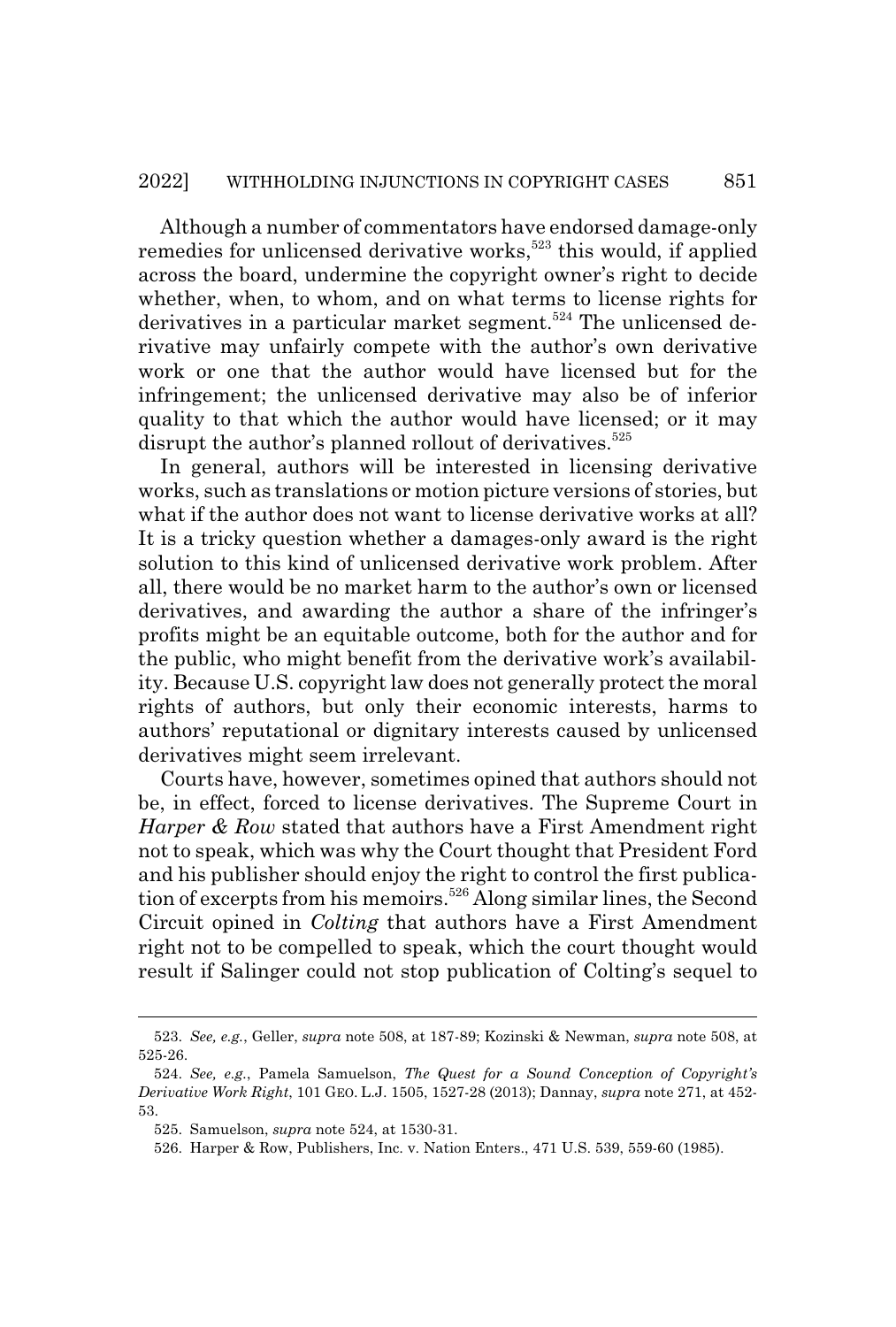*Catcher in the Rye*. 527 Although the Third Circuit in *TD Bank* questioned the "compelled speech" dicta in *Colting*, 528 that case was distinguishable in that the bank was acting vindictively and the infringing work's author simply wanted to reuse parts of his prior manuscript in a subsequent book.<sup>529</sup>

Some commentators have balked at proposals to award damages as an alternative to injunctive relief for copyright infringement, describing such proposals as creating "an ersatz species of compulsory licenses."530 While some might say that only Congress can authorize such licenses,531 *eBay* and its progeny have provided courts with the opportunity to provide a damages alternative to injunctive relief on a case-by-case basis instead of making acrossthe-board rules as congressionally adopted compulsory licenses must do. $532$ 

Another objection to damages as an alternative to injunctive relief has been a concern that damage awards would inadequately deter infringement. It would seem to condone an "infringe now, pay later" attitude.533 Professor Rendleman has observed that "[m]onetary

531. *See, e.g.*, H. Tomás Gómez-Arostegui, *Prospective Compensation in Lieu of a Final Injunction in Patent and Copyright Cases*, 78 FORDHAM L. REV. 1661, 1663-65 (2010) (questioning whether courts have authority to grant future damage awards or continuing royalties). The "Blurred Lines" case, *Williams v. Bridgeport Music, Inc*., is the only post-*eBay* case that ordered payment of an ongoing royalty in lieu of an injunction. No. LA CV13-06004 (AGRx), 2015 U.S. Dist. LEXIS 97262 (C.D. Cal. July 14, 2015), *aff'd sub nom.* Williams v. Gaye, 895 F.3d 1106 (9th Cir. 2018); *see supra* text accompanying notes 333-39.

532. 17 U.S.C. §§ 111-12, 115-16, 118-19, 122 (2018).

533. Woods v. Universal City Studios, Inc., 920 F. Supp. 62, 65 (S.D.N.Y. 1996). The court granted Woods's motion for an injunction against public performance of the infringing movie, even though the infringing scene was visible for only a few minutes. *Id.* However, no injunction ultimately issued because the parties settled for monetary compensation after the court asked Woods to draft an injunction. Phillips, *supra* note 7, at 433. In cases like *Woods*, when the infringing element is a small part of a larger non-infringing product, enjoining the

<sup>527.</sup> Salinger v. Colting, 607 F.3d 68, 81 (2d Cir. 2010) (deferring to a copyright owner's decision not to license derivative works).

<sup>528.</sup> TD Bank N.A. v. Hill, 928 F.3d 259, 281 n.11 (3d Cir. 2019).

<sup>529.</sup> *See id.* at 267.

<sup>530. 4</sup> NIMMER & NIMMER, *supra* note 8, § 14.06[B][1][b][iv]; *see als*o Phillips, *supra* note 7, at 409 (referencing "forced judicial licensing"); Spillane, *supra* note 312, at 260. Yet, numerous commentators have expressed support for liability over property rules in some contexts. *See, e.g.*, Guido Calabresi & A. Douglas Melamed, *Property Rules, Liability Rules and Inalienability: One View from the Cathedral*, 85 HARV. L. REV. 1089 (1972). As applied to IP remedies, see, e.g., Mark A. Lemley & Philip J. Weiser, *Should Property or Liability Rules Govern Information?*, 85 TEX. L. REV. 783, 786 (2007); J.H. Reichman, *Legal Hybrids Between the Patent and Copyright Paradigms*, 94 COLUM. L. REV. 2432, 2529-43 (1994).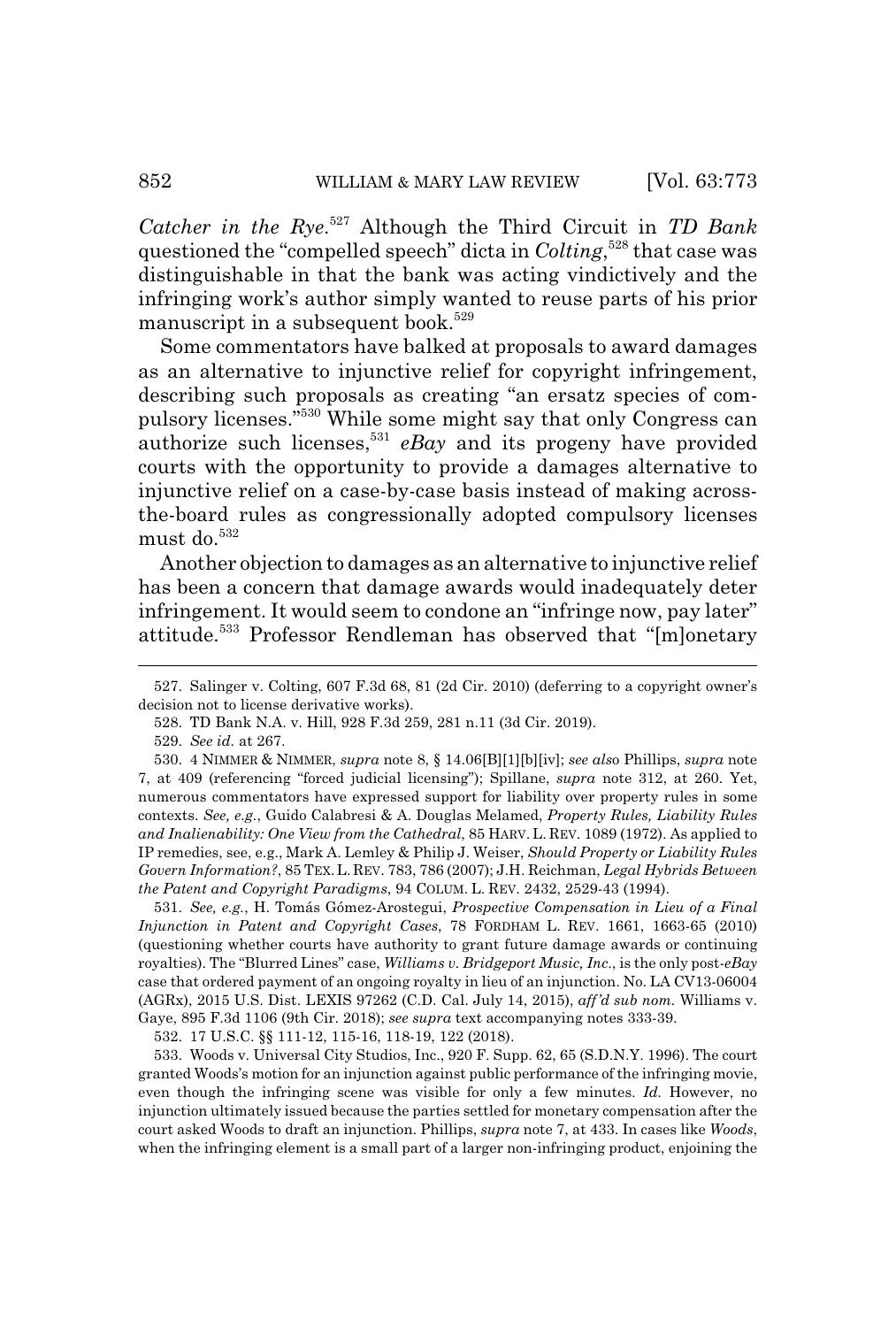compensation tolerates the wrong and allows the perpetrator to buy injustice."534

Courts may sometimes be inclined to issue injunctions because they realize that injunctive relief may induce the litigants to settle their dispute; the prospect of that injunction may give plaintiffs some leverage that the prospect of a damages-only remedy will not.<sup>535</sup> *eBay* may have had some effects on the willingness of litigants to settle infringement disputes because plaintiffs have somewhat less leverage now than they did in the pre-*eBay* period. It is, however, impossible to measure the extent of that effect.

Another consideration that may explain why there are not more damages-instead-of-injunction remedies in copyright cases may be the reluctance of defendants to make the alternative argument out of concern that it might undermine their chances of success with other defenses: "Your honor, my client did not infringe because its use of the plaintiff's work was fair and non-infringing—but please, your honor, if you disagree, only order it to pay this modest amount as damages." This may not seem like a winning strategy.

Yet, because fair use rulings are typically decided on summary judgment, the argument-in-the-alternative consideration would seem to have relatively little explanatory power. In the aftermath of *Campbell,* moreover, courts have become much more receptive to fair use defenses.536 As Judge Leval noted in his famous article, courts may be inclined to rule in favor of fair use in close cases when they think an injunction would disserve the overall purposes of copyright law.<sup>537</sup>

whole work is likely "to drive settlement rates far above what would be socially optimal." *Id.* at 415.

<sup>534.</sup> Rendleman, *supra* note 385, at 352.

<sup>535.</sup> *See, e.g.*, Dannay, *supra* note 271, at 459 (asserting that the threat of injunctive relief is the "800-pound gorilla" in fair use cases). The Kennedy concurrence in *eBay* also expressed concern about "undue leverage." eBay Inc. v. MercExchange, L.L.C., 547 U.S. 388, 396 (2006) (Kennedy, J., concurring). Other commentators are more sanguine about injunctions as inducements to private settlements. Rendleman, *supra* note 385, at 352.

<sup>536.</sup> *See, e.g.*, Asay et al., *supra* note 181 (empirical study showing significance of transformativeness tipping in favor of fair use defenses).

<sup>537.</sup> Leval, *supra* note 145, at 1131 & n.114. *But see* Gilden, *supra* note 318, at 1149-50 (expressing concern that courts will construe the scope of copyright more broadly if they think it is unnecessary to issue injunctions because monetary compensation would remedy harm to the plaintiff).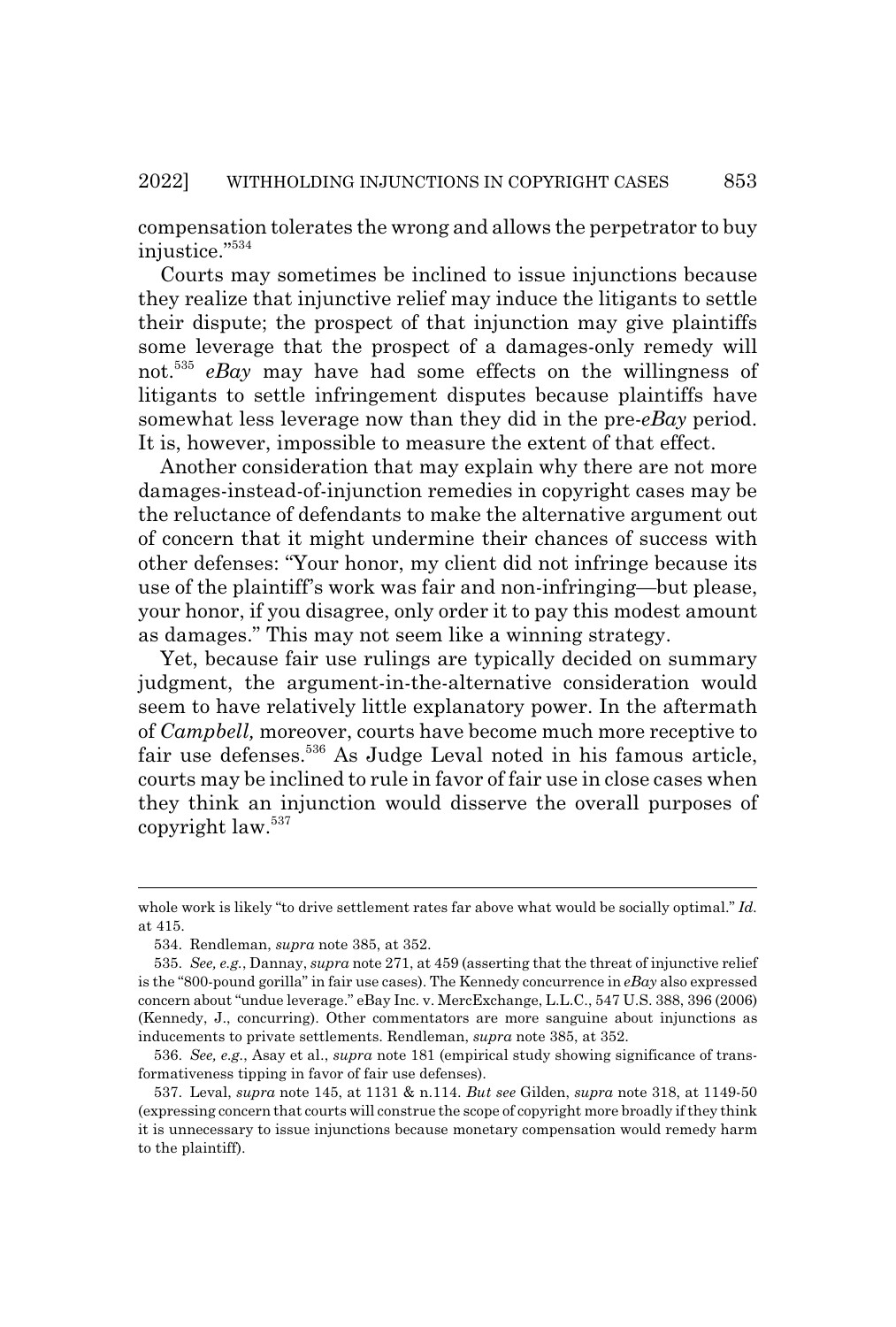## **CONCLUSION**

In the past decade, the *eBay* decision has had a considerable impact on the issuance of injunctions in copyright cases. The previously common view that any violation of an exclusive right entitles copyright owners to injunctive relief because that violation, like a trespass to land, constitutes irreparable harm cannot be reconciled with *eBay*'s conception of exclusive rights and remedies as "distinct" from one another.<sup>538</sup>

*eBay* has meant that copyright owners now bear a much stiffer burden of proof when seeking injunctive relief. It is no longer enough to show actual or likely success on the merits. The longstanding presumption of irreparable harm is no more, and plaintiffs who fail to offer meaningful proof of such harm are likely to be denied this remedy. It is fair to say that *eBay* resurrected irreparable harm as a key factor in judicial decisions about whether to exercise discretion to order this remedy for infringement. Even so, *Campbell*'s endorsement of presuming irreparable harm in "simple piracy" cases (that is, when the defendant has made exact or nearexact copies of the plaintiff's work that is undercutting the market for legitimate copies) should perhaps be revived as a reasonable exception to *eBay*'s general rule against presumptions.

Courts are also more attentive now to hardships that injunctions impose on defendants as a balancing factor. Defendants have more opportunity to counter plaintiffs' arguments about hardships. The public interest, however, has so far played a lesser role in the post*eBay* cases, except in close or novel issue cases. Going forward, courts should pay closer attention to the effects of injunctive relief on public interests and consider harms that injunctions would cause to innocent third parties as part of the public-interest factor rather than in the hardship-balancing factor.

The burdens on judges are greater now also. They cannot just invoke the old presumption of irreparable harm and ignore the hardship-balancing and public-interest factors. They are required to explain their reasoning as to each of the four factors and describe

<sup>538.</sup> *eBay*, 547 U.S. at 392.